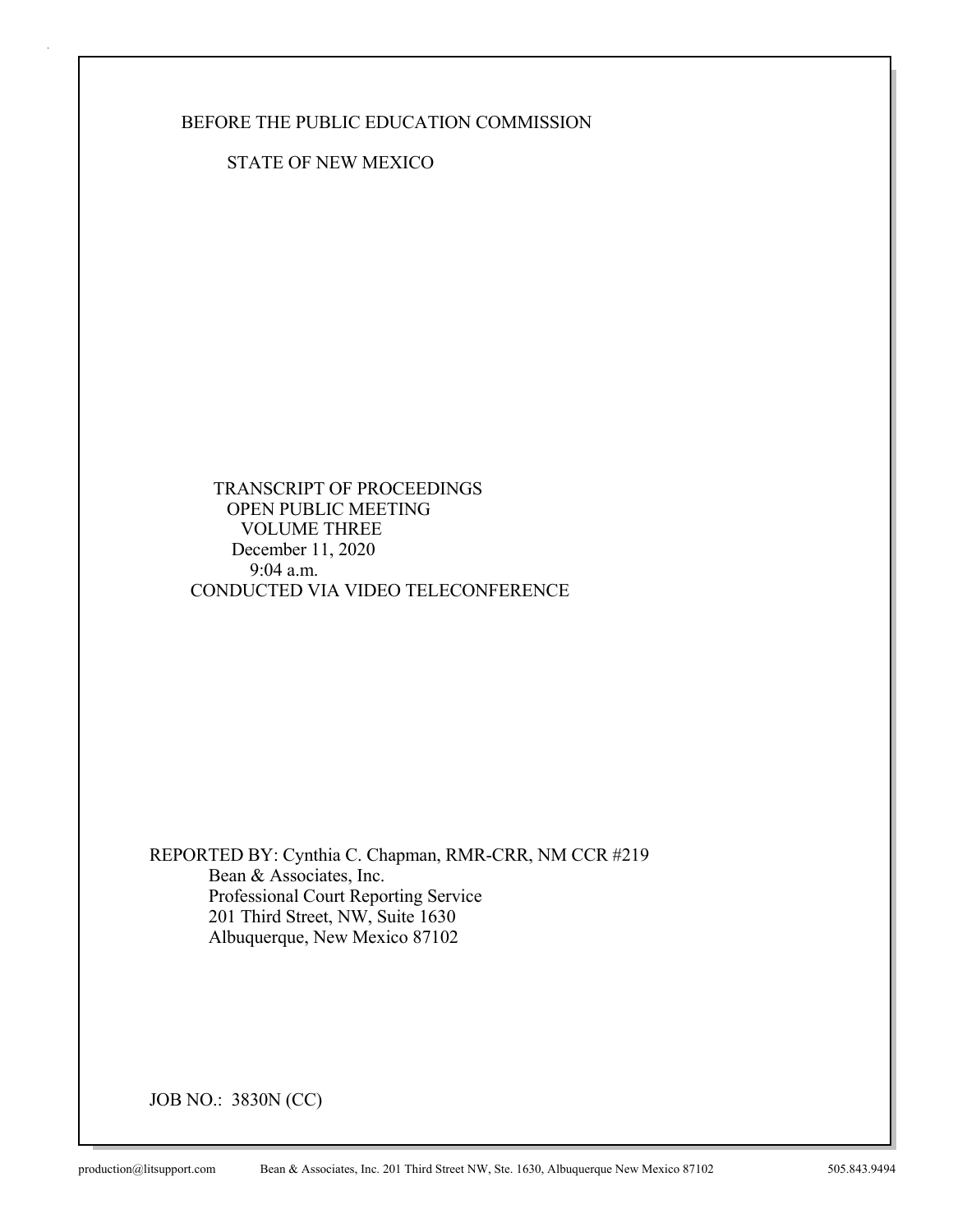2 (Pages 543 to 546)

|                | 543                                                                     | 545                                                                  |
|----------------|-------------------------------------------------------------------------|----------------------------------------------------------------------|
| 1              | <b>APPEARANCES</b>                                                      | $\mathbf{1}$                                                         |
| $\overline{c}$ | <b>COMMISSIONERS:</b>                                                   | $\boldsymbol{2}$<br>THE CHAIR: Okay. So good morning once            |
| 3              | MS. PATRICIA GIPSON, Chair<br>MS. TRISH RUIZ, Vice Chair                | 3<br>again, everyone. I hope everyone got a little bit               |
| 4              | MS. KARYL ANN ARMBRUSTER, Secretary                                     | 4<br>of rest last night. And thank everyone once again               |
|                | MR. R. CARLOS CABALLERO, Member                                         | 5<br>and all those that were attendees that hung in                  |
| 5              | MR. MICHAEL CHAVEZ, Member                                              |                                                                      |
| 6              | MR. TIM CRONE, Member<br>MS. GEORGINA DAVIS, Member                     | 6<br>through the meeting yesterday, because, once again,             |
|                | MS. M. SONIA RAFTERY, Member                                            | $\tau$<br>it was a very long day.                                    |
| 7              | MR. DAVID ROBBINS, Member                                               | $\,8\,$<br>So I am going to bring back into session                  |
| 8              | MS. GLENNA VOIGT, Member                                                | 9<br>this -- or out of recess -- this meeting of the                 |
|                | PED STAFF:                                                              | 10<br>Public Education Commission. It is Friday,                     |
| 9              |                                                                         | 11<br>December 11th, and it is 9:04 a.m.                             |
| 10             | MS. KAREN WOERNER, Deputy Director,<br>Options for Parents and Families | 12<br>Before we begin the regular order of                           |
| 11             | MS. BEVERLY FRIEDMAN, Custodian of Record                               | 13<br>business, I'm going to ask and propose a motion to             |
|                | and Liaison to the PEC                                                  | 14<br>make some changes in the agenda, because I don't               |
| 12             | PEC COUNSEL:                                                            | 15<br>feel that we're going to have an opportunity to get            |
| 13             |                                                                         | 16<br>to a couple of items that are on the agenda. And I             |
|                | AMI JAEGER, ESQ.                                                        | 17<br>hate to see schools waiting all day and we aren't              |
| 14<br>15       | ELIZABETH JEFFREYS, ESQ.                                                | 18<br>able to give them the time needed to hear their                |
| 16             |                                                                         | 19<br>information.                                                   |
| 17             |                                                                         | 20<br>And, in one case, we're not going to have                      |
| 18<br>19       |                                                                         | 21<br>all the information that we need until January,                |
| 20             |                                                                         | 22<br>anyway; so I think it would be difficult for us to             |
| 21             |                                                                         | 23                                                                   |
| 22<br>23       |                                                                         | make a complete decision.<br>24                                      |
| 24             |                                                                         | So, at this point in time, I am going to                             |
| 25             |                                                                         | 25<br>move that the Public Education Commission remove               |
|                |                                                                         |                                                                      |
|                | 544                                                                     | 546                                                                  |
| 1              | INDEX TO PROCEEDINGS, Continued                                         | $\mathbf{1}$<br>from the agenda the following items:                 |
| $\overline{c}$ | <b>PAGE</b>                                                             | $\overline{2}$<br>Item No. 7C, the Special Education                 |
| 3              | 6 Continued Discussion and Action on<br>548                             | 3<br>Corrective Action Plan, ACES Technical Charter                  |
| 4              | <b>Charter School Renewal Applications</b>                              | $\overline{4}$<br>School; and D, the Status Update on PEC Corrective |
|                | 6A Taos International School - Taos<br>548                              | 5<br>Action Plans for 21st Century Public Academy and                |
| 5              |                                                                         | 6<br>Monte del Sol Charter School.                                   |
|                | 6B J. Paul Taylor Academy - Las Cruces 644                              | $\overline{7}$<br>COMMISSIONER VOIGT: Second.                        |
| 6              | 6C La Academia Dolores Huerta -<br>690                                  | 8<br>THE CHAIR: So there's a motion by                               |
| 7              | Las Cruces                                                              | 9<br>Commissioner Gipson and a second by Commissioner                |
| 8              | Report from Options for Parents and<br>768<br>7                         | 10<br>Voigt. Is there any discussion?                                |
|                | the Charter School Division - Discussion                                |                                                                      |
| 9<br>10        | and Possible Actions<br>8 Discussion and Possible Action on<br>773      | 11<br>COMMISSIONER ARMBRUSTER: I have a                              |
|                | the 2021 PEC Meeting Calendar                                           | 12<br>question.                                                      |
| 11             |                                                                         | THE CHAIR: Commissioner Armbruster?<br>13                            |
|                | 10 Discussion and Possible Action on<br>775                             | 14<br>COMMISSIONER ARMBRUSTER: Did you want                          |
| 12             | Legislative Priorities                                                  | 15<br>attendance before we take this vote?                           |
| 13<br>14       | 11 Report from the Chair<br>779<br>12 PEC Comments<br>785               | 16<br>THE CHAIR: Yeah, I guess we should. We                         |
| 15             |                                                                         | 17<br>did yesterday. I guess that makes more sense. Or               |
| 16             |                                                                         |                                                                      |
|                | 809<br>13 Executive Session                                             | 18<br>can we consider attendance through the roll that               |
| 17             | 816<br>14 Adjourn<br>817<br>REPORTER'S CERTIFICATE                      | 19<br>we're taking now?                                              |
| 18             |                                                                         | 20<br>COMMISSIONER ARMBRUSTER: It's fine. It's                       |
| 19             | <b>ATTACHMENTS:</b>                                                     | 21<br>fine.                                                          |
| 20             | Meeting Attendees List<br>1                                             | 22                                                                   |
| 21<br>22       |                                                                         | THE CHAIR: I don't know. I don't know.<br>23                         |
| 23             |                                                                         | COMMISSIONER ARMBRUSTER: Okay. I'm set.                              |
| 24             |                                                                         | 24<br>It's fine. I'll just go ahead and do this.                     |
| 25             |                                                                         | 25<br>Commissioner Robbins?                                          |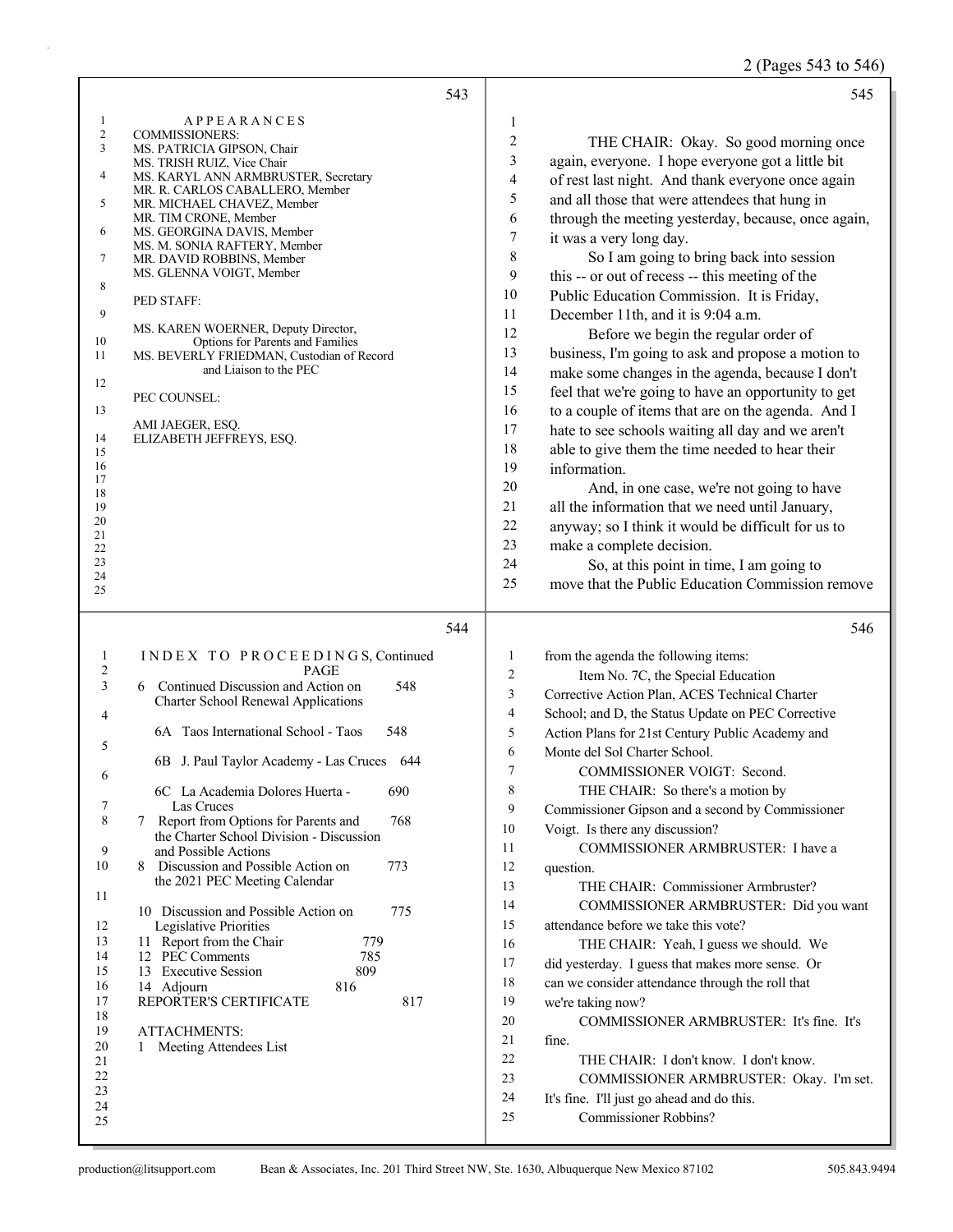3 (Pages 547 to 550)

|    | 547                                          |    | 549                                             |
|----|----------------------------------------------|----|-------------------------------------------------|
| 1  | <b>COMMISSIONER ROBBINS: Yes.</b>            | 1  | Taos International School. With me, I have      |
| 2  | <b>COMMISSIONER ARMBRUSTER: Commissioner</b> | 2  | Ms. Yvette Driskell.                            |
| 3  | Crone?                                       | 3  | MS. KAREN WOERNER: Okay. Wait a minute.         |
| 4  | <b>COMMISSIONER CRONE: Yes.</b>              | 4  | Let me find them.                               |
| 5  | <b>COMMISSIONER ARMBRUSTER: Commissioner</b> | 5  | I'm going to promote Yvette Driskell to         |
| 6  | Ruiz?                                        | 6  | the panel. Who else?                            |
| 7  | <b>COMMISSIONER RUIZ: Yes.</b>               | 7  | MS. NADINE VIGIL: I have Mr. Gerrit             |
| 8  | <b>COMMISSIONER ARMBRUSTER: Commissioner</b> | 8  | VanEvery.                                       |
| 9  | Voigt?                                       | 9  | MS. KAREN WOERNER: Okay.                        |
| 10 | <b>COMMISSIONER VOIGT: Yes.</b>              | 10 | MS. NADINE VIGIL: Ms. Tanya Abeyta.             |
| 11 | COMMISSIONER ARMBRUSTER: Commissioner        | 11 | And then I have our GC president, Clifford      |
| 12 | Davis?                                       | 12 | Johnson. Anna Parras Romero, vice president.    |
| 13 | <b>COMMISSIONER DAVIS: Yes.</b>              | 13 | MS. KAREN WOERNER: What was the first           |
| 14 | <b>COMMISSIONER ARMBRUSTER: Commissioner</b> | 14 | name? I'm sorry.                                |
| 15 | Gipson?                                      | 15 | MS. NADINE VIGIL: Amalia -- I mean -- I'm       |
| 16 | THE CHAIR: Yes.                              | 16 | sorry -- Anna -- Anna Parras Romero.            |
| 17 | <b>COMMISSIONER ARMBRUSTER: Commissioner</b> | 17 | And then Amalia Martinez.                       |
| 18 | Chavez?                                      | 18 | I also have Michael Vigil, business             |
| 19 | <b>COMMISSIONER CHAVEZ: Yes.</b>             | 19 | manager, and Patty Matthews.                    |
| 20 | COMMISSIONER ARMBRUSTER: Commissioner        | 20 | MS. KAREN WOERNER: And is it Michael            |
| 21 | Armbruster votes "Yes."                      | 21 | Vigil and Michael Vigil II? Or both of them?    |
| 22 | Commissioner Raftery?                        | 22 | MS. NADINE VIGIL: It's Michael Vigil and        |
| 23 | <b>COMMISSIONER RAFTERY: Yes.</b>            | 23 | Ryan Fox. And Patty Matthews.                   |
| 24 | <b>COMMISSIONER ARMBRUSTER: Commissioner</b> | 24 | MS. KAREN WOERNER: So we have Yvette,           |
| 25 | Caballero?                                   | 25 | Gerrit, Clifford, Michael Vigil, Sr., Ryan Fox, |

#### 548

| $\mathbf{1}$ | COMMISSIONER CABALLERO: Yes. Yes.                 |                |
|--------------|---------------------------------------------------|----------------|
| 2            | COMMISSIONER ARMBRUSTER: Thank you. It's          |                |
| 3            | a ten-zero vote, and the motion passes.           |                |
| 4            | THE CHAIR: Thank you. So all ten                  |                |
| 5            | Commissioners are in attendance, and the motion   |                |
| 6            | passed, ten-zero. Thank you.                      |                |
| 7            | So now we are on to the renewal                   |                |
| 8            | applications. And the first school up for this    |                |
| 9            | morning is Taos International School.             |                |
| 10           | MS. KAREN WOERNER: So, Nadine, I'm moving         | $\mathbf{1}$   |
| 11           | you to the panel.                                 | $\mathbf{1}$   |
| 12           | Nadine, if you could tell me who else in          | $1^{\circ}$    |
| 13           | the Attendees list is going to be joining you for | $1^{\circ}$    |
| 14           | the presentation from the school?                 | 1 <sup>1</sup> |
| 15           | Okay. Nadine, can you unmute yourself?            | 1:             |
| 16           | MS. NADINE VIGIL: And then tell me, how           | $\mathbf{1}$   |
| 17           | do I put my picture, my profile picture?          | 1'             |
| 18           | MS. KAREN WOERNER: Ms. Vigil, we can see          | 1:             |
| 19           | and hear you. Not see you; we can hear you.       | 1 <sup>1</sup> |
| 20           | Can you tell me who else from your school         | $\overline{2}$ |
| 21           | we should add to the panel?                       | 2              |
| 22           | MS. NADINE VIGIL: Okay. Okay. There I             | $\overline{c}$ |
| 23           | am. Okay. Thank you.                              | $\overline{2}$ |
| 24           | Good morning, everyone. This is Nadine            | $\mathbf{2}$   |
| 25           | Vigil. I'm the head administrator and director of | $\overline{2}$ |
|              |                                                   |                |

### 550

| Tanya Abeyta, Anna Romero, Amalia Martinez, Patty   |
|-----------------------------------------------------|
| Matthews. Did I get everybody?                      |
| MS. NADINE VIGIL: Did you get Clifford              |
| Johnson?                                            |
| MS. KAREN WOERNER: I did.                           |
| MS. NADINE VIGIL: And Lynell Vigil; she's           |
| our tech.                                           |
| MS. KAREN WOERNER: I missed that one.               |
| Lynell should be added now. Yes, she's on the --    |
| MS. NADINE VIGIL: Madam Chair, I think              |
| everyone's here from the school now.                |
| THE CHAIR: Good morning. And welcome,               |
| everyone. Thank you for the time. Thank you for     |
| hanging in there if you've been listening in. And   |
| we truly do appreciate all the time and effort that |
| you put into the renewal application, especially    |
| during these particularly trying times, how         |
| difficult it must be to try to navigate everything  |
| you're doing and also be able to complete the       |
| renewal application. So we appreciate your time     |
| throughout all of this.                             |
| And, you know, for us, it's -- this is a            |
| time we get to, once again, reconnect with the      |
| schools. So it's an enjoyable time to have these    |
| conversations. So we appreciate the time today as   |
|                                                     |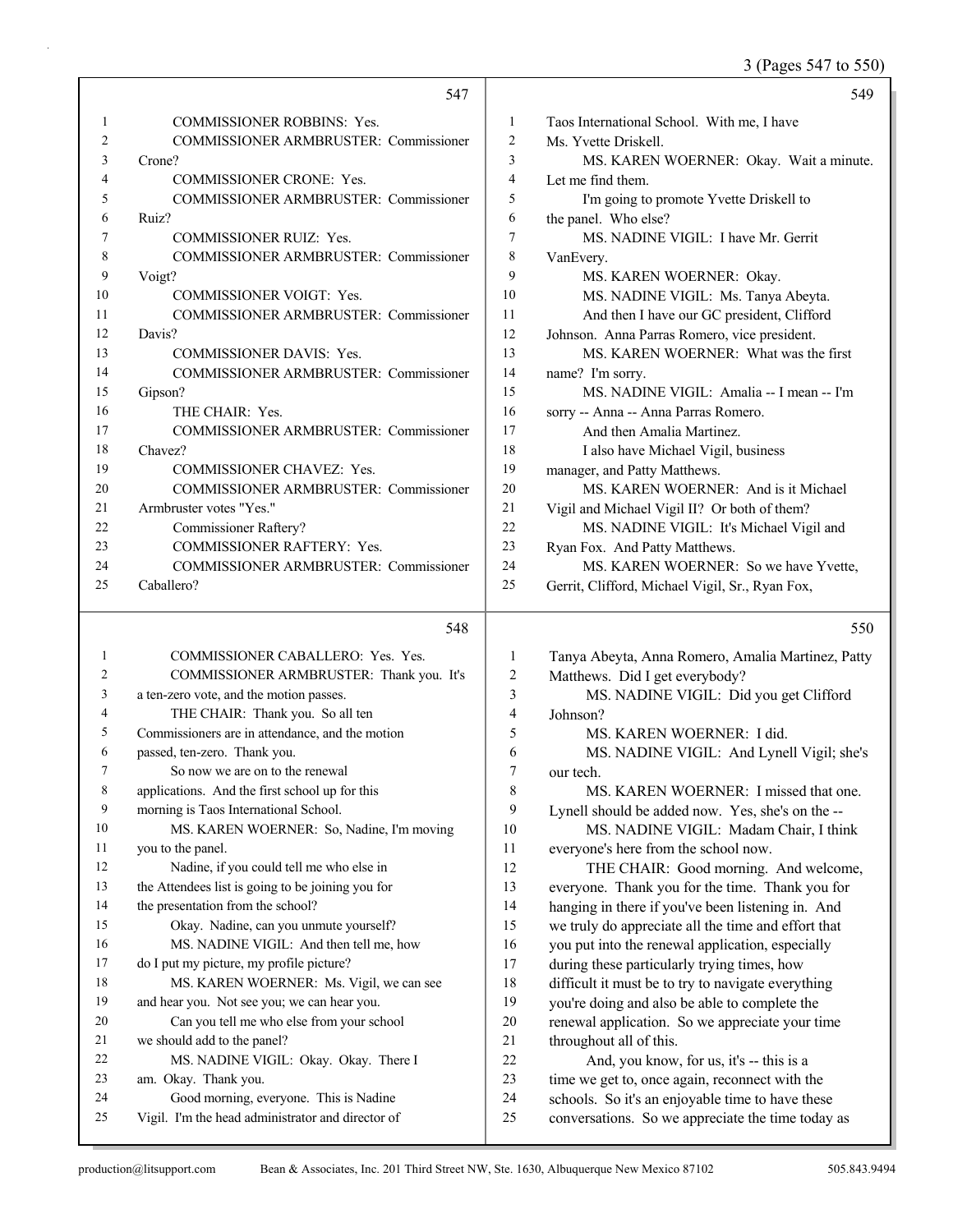4 (Pages 551 to 554)

|    | 551                                                  |                | 553                                                  |
|----|------------------------------------------------------|----------------|------------------------------------------------------|
| -1 | well.                                                | $\mathbf{1}$   | correction. I said two earlier. I believe it was     |
| 2  | So, as you're probably familiar, CSD will            | $\overline{c}$ | for three years. But, of course, we only have data   |
| 3  | present their brief report. And then the school      | 3              | for one of those years, because the second year,     |
| 4  | will have their 15 minutes to present whatever they  | $\overline{4}$ | last year, we didn't have State assessments or even  |
| 5  | wish to.                                             | 5              | Short Cycle Assessments at the end of the year due   |
| 6  | And, Nadine, I'm sorry. I don't remember.            | 6              | to the pandemic.                                     |
| 7  | Do you have a presentation for the -- for the second | 7              | The current contract for the school had              |
| 8  | 15 minutes? Or was it just a narrative?              | 8              | three conditions: They had -- that I listed also on  |
| 9  | MR. VIGIL: Yes, we do. We have a                     | 9              | Page 1 -- earn an overall score of "C" or better.    |
| 10 | presentation.                                        | 10             | And as you know, the school -- State's rating system |
| 11 | THE CHAIR: Okay. So then we'll move into             | 11             | changed from those letter grades. The school did     |
| 12 | that 15-minute presentation as well, and then we'll  | 12             | earn a "C" in '17-'18, and 44 points was in the      |
| 13 | do public comment and then the PEC comments.         | 13             | middle 50 percent in '18-'19. Not sure how to        |
| 14 | So, Karen, whenever you are ready?                   | 14             | relate that to a letter grade since the system has   |
| 15 | COMMISSIONER ARMBRUSTER: And who's                   | 15             | changed. And then last year there was no State       |
| 16 | timing, Madam Chair?                                 | 16             | assessment available.                                |
| 17 | THE CHAIR: Karen doesn't get timed.                  | 17             | The school was also required, as a                   |
| 18 | COMMISSIONER ARMBRUSTER: Beverly's                   | 18             | condition, to obtain their International             |
| 19 | timing.                                              | 19             | Baccalaureate certifications. And as this            |
| 20 | MS. KAREN WOERNER: Beverly is here today,            | 20             | Commission knows, they obtained their Middle Years   |
| 21 | and she's going to do the timing.                    | 21             | Program certification last December and are          |
| 22 | MS. BEVERLY FRIEDMAN: I've got the timer.            | 22             | pending -- unless that's changed this week,          |
| 23 | MS. KAREN WOERNER: Good morning,                     | 23             | Ms. Vigil -- pending the Primary Years program.      |
| 24 | Madam Chair, Commissioners, school representatives.  | 24             | The delay in that was also due to the                |
| 25 | Before you is Taos International School, as we've    | 25             | COVID. They were supposed to visit the school in     |
|    | 552                                                  |                | 554                                                  |
|    |                                                      |                |                                                      |

| 1  | already said. This school first opened, I believe,   | 1  | the spring. That was canceled due to the COVID       |
|----|------------------------------------------------------|----|------------------------------------------------------|
| 2  | in 2014, and sought a renewal in 2018, I believe,    | 2  | closures. And it did actually happen in October,     |
| 3  | and was on a two-year renewal with conditions. So    | 3  | but virtually, and the school is still awaiting the  |
| 4  | this is -- would be their second renewal, if         | 4  | final report for the Primary Years program           |
| 5  | renewed.                                             | 5  | certification.                                       |
| 6  | The PED's recommendation, as indicated in            | 6  | The third condition was to Meet or Exceed            |
| 7  | your report, is for a renewal term for five years    | 7  | the State Proficiency averages. And as this body     |
| 8  | with conditions, or a Corrective Action Plan that    | 8  | knows, the goal was not met in '18-'19, but cannot   |
| 9  | includes specific goals for each of the first three  | 9  | be verified for '19-'20 due to the delay in the      |
| 10 | years regarding demonstrating growth in math and     | 10 | State assessments.                                   |
| 11 | reading, increasing academic proficiency in both     | 11 | The school's audit findings have been                |
| 12 | math and reading, and positive year-end operational  | 12 | stellar, with zero findings for the past two years.  |
| 13 | fund balance.                                        | 13 | There are some concerns related to declining         |
| 14 | The school earned 44 points in the most              | 14 | membership numbers and how that may affect their     |
| 15 | recent School Accountability Report, which, as you   | 15 | cash balance and the need to address that as they -- |
| 16 | know, is in the middle 50 percent, towards the lower | 16 | either with a membership increase or making          |
| 17 | end of the middle 50 percent. The cutoff for the     | 17 | adjustments in their spending as they move forward.  |
| 18 | lowest 25 percent, as you know, is 42 points that    | 18 | The school spent an average of 62 percent            |
| 19 | year.                                                | 19 | of its budget on instructional costs, which, as you  |
| 20 | The school is also identified as a school            | 20 | know, is very close to the goal of 68 percent. And   |
| 21 | in need of targeted support and improvement. Both    | 21 | their spending on administrative support was -- was  |
| 22 | reading and math proficiencies are below the local   | 22 | low, which is what we like to see, at 19 percent.    |
| 23 | and State averages.                                  | 23 | The school does not have the support of a            |
| 24 | And the school's current contract was                | 24 | foundation specifically to support the school.       |
| 25 | for -- actually, was for three years, I think. My    | 25 | And then moving on, if I may share the               |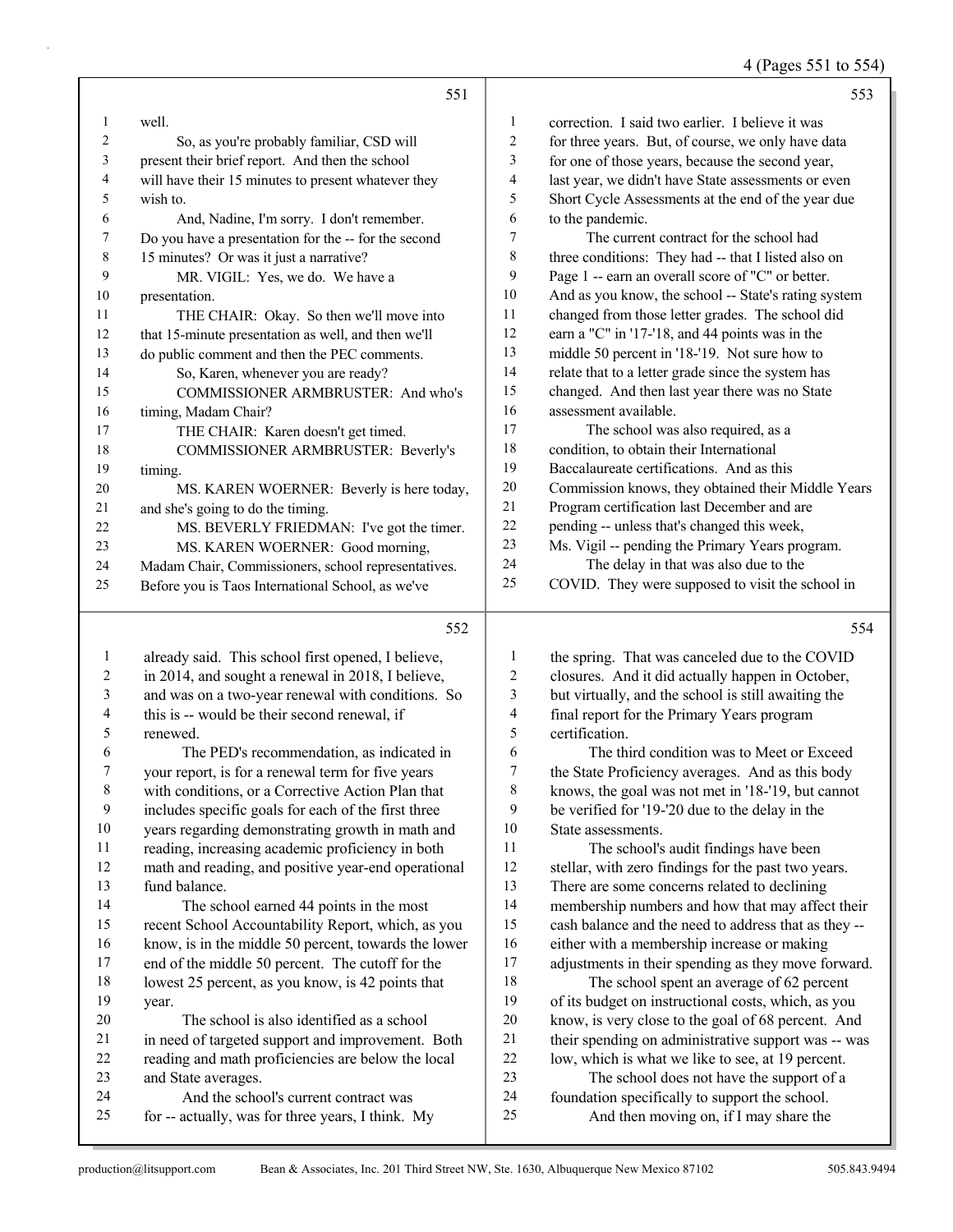| 5 (Pages 555 to 558) |
|----------------------|
|----------------------|

|    | 555                                                 |                          | 557                                                  |
|----|-----------------------------------------------------|--------------------------|------------------------------------------------------|
| 1  | screen, on Page 2 of your report, you have the      | 1                        | within the school year. They have very low           |
| 2  | Evaluation Summary of their Part B Progress Report, | 2                        | withdrawal rates during the school year. And then    |
| 3  | which, as you can see, the school has met the       | 3                        | between school years, you can see that it took quite |
| 4  | standard in most areas, demonstrating Substantial   | $\overline{\mathcal{A}}$ | a hit one year, I believe that was the year during   |
| 5  | Progress on their goals. But the main concern is    | 5                        | the potential non-renewal of the school, and then    |
| 6  | around the academic performance, where they're      | 6                        | have been increasing their enrollment between the    |
| 7  | failing to demonstrate Substantial Progress.        | $\tau$                   | years since that time.                               |
| 8  | The Accountability Data from the most               | 8                        | Their teacher retention rate has been at             |
| 9  | recent report of '18-'19 is shown here, where you   | 9                        | or above -- around or above 80 percent, which is a   |
| 10 | can see that the reading and math proficiencies are | 10                       | good retention rate for their teachers.              |
| 11 | below both the local district and the State         | 11                       | I already mentioned their audit findings.            |
| 12 | averages, as well as science proficiency. The       | 12                       | You see in the first year, they had several; one was |
| 13 | school, however, does have a large EL population.   | 13                       | a repeat. But they have done an excellent job with   |
| 14 | And as you can see by the score here, they are      | 14                       | no audit findings the last two years that are        |
| 15 | exceeding the progress for EL students as compared  | 15                       | published. Of course, we don't know the most recent  |
| 16 | to both the local district and the State.           | 16                       | report.                                              |
| 17 | You will see on their Organizational                | 17                       | And they -- last but not least, you all              |
| 18 | Performance framework ratings on Page 3 that they   | 18                       | have, on Page 30, a larger version of their          |
| 19 | are doing very well organizationally with very few  | 19                       | organizational chart that's much easier to read.     |
| 20 | areas that are not Meets Standard -- or, rather,    | 20                       | So, in closing, again, we do recommend a             |
| 21 | Workings to Meet Standard -- on those.              | 21                       | renewal for the school, but ask that we have some    |
| 22 | The school did provide a response in your           | 22                       | conditions to be able to monitor the academic growth |
| 23 | packet on Pages 4 through 7. And then I want to     | 23                       | and performance of their students.                   |
| 24 | just jump to a couple of other things in the packet | 24                       | Thank you, Madam Chair.                              |
| 25 | that we shared with you.                            | 25                       | THE CHAIR: Thank you. And good morning               |
|    |                                                     |                          |                                                      |
|    | 556                                                 |                          | 558                                                  |

### 

|    | The -- when I was speaking about the                 | 1              | once again. Nadine, I'm just going to ask you to     |
|----|------------------------------------------------------|----------------|------------------------------------------------------|
| 2  | financial performance, as we did with all the        | $\overline{2}$ | please, for the record, introduce everyone that's    |
| 3  | schools, compared their operational expenses to      | 3              | here and the role that they hold with the -- related |
| 4  | their operational revenue. And though the school     | 4              | to the school.                                       |
| 5  | has a cash balance the last few years, this is a     | 5              | MS. NADINE VIGIL: Okay. Again, good                  |
| 6  | predicted -- we don't have the actual final cash     | 6              | morning, Madam Chair, Commissioners. On behalf of    |
| 7  | balance. But, as you can see, their expenses have    | 7              | Taos International School, we'd like to thank you    |
| 8  | exceeded their revenue, and they've had to dip into  | 8              | all for letting us be here today.                    |
| 9  | their cash balance. I think that's somewhat          | 9              | With me is Mrs. Yvette Driskell, Primary             |
| 10 | attributable to the declining enrollment, perhaps.   | 10             | Years Program coordinator and kindergarten teacher;  |
| 11 | But they did have, at 40-day, 190 students           | 11             | Mr. Gerrit VanEvery, Middle Years Program            |
| 12 | enrolled, which exceeds the budgeted membership for  | 12             | coordinator, sixth-grade teacher, and administrative |
| 13 | this year and so is in a better standing. But we do  | 13             | intern; and Ms. Tanya Abeyta, Community Schools      |
| 14 | have some concerns and want to watch the spending in | 14             | coordinator; Ms. Lynell Vigil, she's our S.T.A.R.S.  |
| 15 | this area to be sure that they -- the revenues       | 15             | tech person. And I also have Mr. Clifford Johnson,   |
| 16 | exceed or match the expenses.                        | 16             | GC at the present time. He's there. Okay. And        |
| 17 | Again, I pointed out earlier that they               | 17             | Anna Parras Romero, GC vice president. And Amalia    |
| 18 | have been spending the majority of their --          | 18             | Martinez, council member.                            |
| 19 | 64 percent of their funding on instructional costs   | 19             | And then I do have parents. I don't                  |
| 20 | and only 17 percent on admin costs, which is a good  | 20             | know -- do I need to mention the parents? And I do   |
| 21 | balance.                                             | 21             | have Patty.                                          |
| 22 | Sorry. Scrolling down to -- sorry to make            | 22             | COMMISSIONER ARMBRUSTER: You're muted.               |
| 23 | you seasick on this here.                            | 23             | Patty.                                               |
| 24 | So their enrollment numbers. As you can              | 24             | THE CHAIR: Sorry.                                    |
| 25 | see, their students do remain enrolled in the school | 25             | MS. NADINE VIGIL: Patty Matthews, school             |
|    |                                                      |                |                                                      |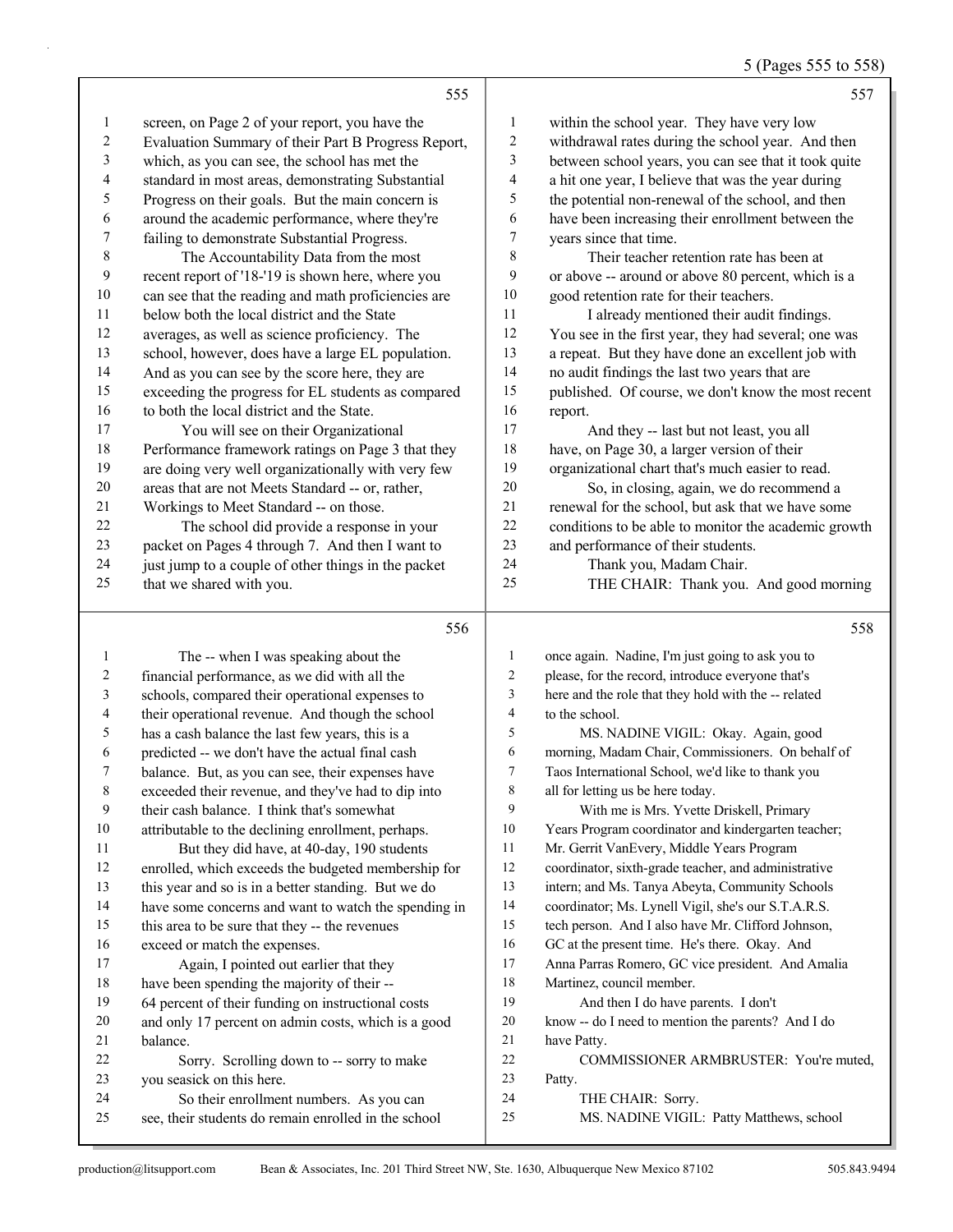6 (Pages 559 to 562)

|                   | 559                                                                                                        |                  | 561                                                                                                    |
|-------------------|------------------------------------------------------------------------------------------------------------|------------------|--------------------------------------------------------------------------------------------------------|
| 1                 | attorney. Michael Vigil, business manager. Ryan                                                            | 1                | 25-and-a-half years.                                                                                   |
| 2                 | Fox, business manager.                                                                                     | $\overline{c}$   | It got a little daunting towards the end                                                               |
| 3                 | THE CHAIR: Okay. So we've -- that covers                                                                   | 3                | of my career. I felt it was time to step aside and                                                     |
| 4                 | everyone?                                                                                                  | $\overline{4}$   | let someone younger and with more energy come into                                                     |
| 5                 | MS. NADINE VIGIL: Yes, I believe so.                                                                       | 5                | the picture and take over. But when I was asked --                                                     |
| 6                 | THE CHAIR: Okay. Thanks. So, Beverly                                                                       | 6                | you know, when I decided to become a GC member for                                                     |
| 7                 | does time this 15-minute portion. And she has some                                                         | 7                | Taos International School, oh, my gosh. You know,                                                      |
| $\,8\,$           | warning signs that she does put up if you -- as you                                                        | 8                | the way the school presents or teaches or instructs                                                    |
| 9                 | get close to the expiration of the time.                                                                   | 9                | students is amazing.                                                                                   |
| 10                | So welcome once again. And whenever                                                                        | 10               | I wish I could have had something like                                                                 |
| 11                | you're ready, you can begin.                                                                               | 11               | that when I was teaching, because I ran the                                                            |
| 12                | MS. NADINE VIGIL: Okay. I would like to                                                                    | 12               | classroom. I taught the students. This method of                                                       |
| 13                | begin with our GC president, Mr. Clifford Johnson.                                                         | 13               | teaching, where the kids actually take control of                                                      |
| 14                | MR. JOHNSON: Good morning. I am Clifford                                                                   | 14               | their education, I feel, is amazing. And Ms. Vigil                                                     |
| 15                | Johnson. I am president of the governing council.                                                          | 15               | and her staff, they've made that very easy to                                                          |
| 16                | I am a retired attorney, retired after 40-plus                                                             | 16               | understand. And she -- every meeting that we have,                                                     |
| 17                | years' active practice in Taos.                                                                            | 17               | she presents something that's going on in the                                                          |
| 18                | My engagement with the school has been                                                                     | $18\,$           | school, and we are always invited to come in and                                                       |
| 19                | very enlightening. I have to admit when I first                                                            | 19               | just observe and find out how these kids are                                                           |
| 20                | started on the governing council, I didn't really                                                          | 20               | working.                                                                                               |
| 21                | understand what an IB school was. Mr. VanEvery made                                                        | $21\,$           | Unfortunately, with the pandemic, the                                                                  |
| 22                | an excellent presentation to our governing council,                                                        | $22\,$           | situation, we haven't been able to do that this                                                        |
| 23                | and I understand now that the IB school -- "IB" not                                                        | 23               | year. But we have had that chance in the past.                                                         |
| 24                | necessarily meaning "inquiry behavior" -- meaning                                                          | 24               | Thank you. I don't know who else is going to speak                                                     |
| 25                | the International Baccalaureate.                                                                           | 25               | next, but that's all I had to say.                                                                     |
|                   |                                                                                                            |                  |                                                                                                        |
|                   | 560                                                                                                        |                  | 562                                                                                                    |
|                   |                                                                                                            |                  |                                                                                                        |
| $\mathbf{1}$<br>2 | But in the course of Mr. VanEvery's                                                                        | $\mathbf{1}$     | MR. JOHNSON: Next we'll have Amalia                                                                    |
| 3                 | explanation, I realized that the inquiry type of                                                           | $\boldsymbol{2}$ | Martinez speak, who is a new but a wonderful                                                           |
| 4                 | instruction that is given at the Taos International                                                        | 3                | addition to our governing council. Mali, turn that                                                     |
| 5                 | School is strikingly similar to the type of<br>instruction I received in law school.                       | 4<br>5           | over to you.                                                                                           |
| 6                 | In law school, there was no mention of IB.                                                                 | 6                | MS. AMALIA MARTINEZ: Good morning to                                                                   |
| 7                 | But we were told that it was the Socratic Method of                                                        | 7                | everybody. My name is Amalia Martinez, and I am                                                        |
| 8                 | instruction. But driven by inquiry from the                                                                | 8                | also a retired educator. I taught 18 years, and I                                                      |
| 9                 | students, I realized that my law school education                                                          | 9                | taught kindergarten. I did teach at Taos<br>International School for the -- for the first two          |
| 10                | method was very similar to the IB method being                                                             | 10               | years that it opened.                                                                                  |
| 11                | delivered at Taos International School.                                                                    | 11               | And I was very excited with the new                                                                    |
| 12                | So I'm quite pleased with that. It's                                                                       | 12               | concepts, with the way that they were going to be                                                      |
| 13                | quite interesting to wonder how many of these IB                                                           | 13               | teaching. And then introducing the IB curriculum, I                                                    |
| 14                | students will be future lawyers because of that                                                            | 14               | just thought that was wonderful.                                                                       |
| 15                | similarity. But, of course, we can't make that                                                             | 15               | I have been in the school and I have                                                                   |
| 16                | determination and we leave that up to the future.                                                          | 16               | visited -- talked to parents and teachers, and the                                                     |
| 17                | I would like to turn over this                                                                             | 17               | students, most importantly, and they just love what                                                    |
| 18                | presentation to Anna Romero, who is our                                                                    | 18               | they're learning. I am very excited because they                                                       |
| 19                | vice president and a valued member of the governing                                                        | 19               | use a lot of best practices, and the teachers are                                                      |
| 20                | council.                                                                                                   | 20               | just excellent, and everything I've heard in the                                                       |
| 21                | MS. ANNA ROMERO: Good morning. Thank you                                                                   | 21               | community are good things.                                                                             |
| 22                | for that introduction, Mr. Johnson. My name is Anna                                                        | $22\,$           | And I truly support this school. And I                                                                 |
| 23                | Parras Romero. I have lived in Taos my entire life.                                                        | 23               | just want to thank all the teachers and the                                                            |
| 24<br>25          | I am the only one that completed a college education<br>from my family. I, too, was an educator for a good | 24<br>25         | administrator for taking on this -- this endeavor,<br>and thank you for letting me speak this morning. |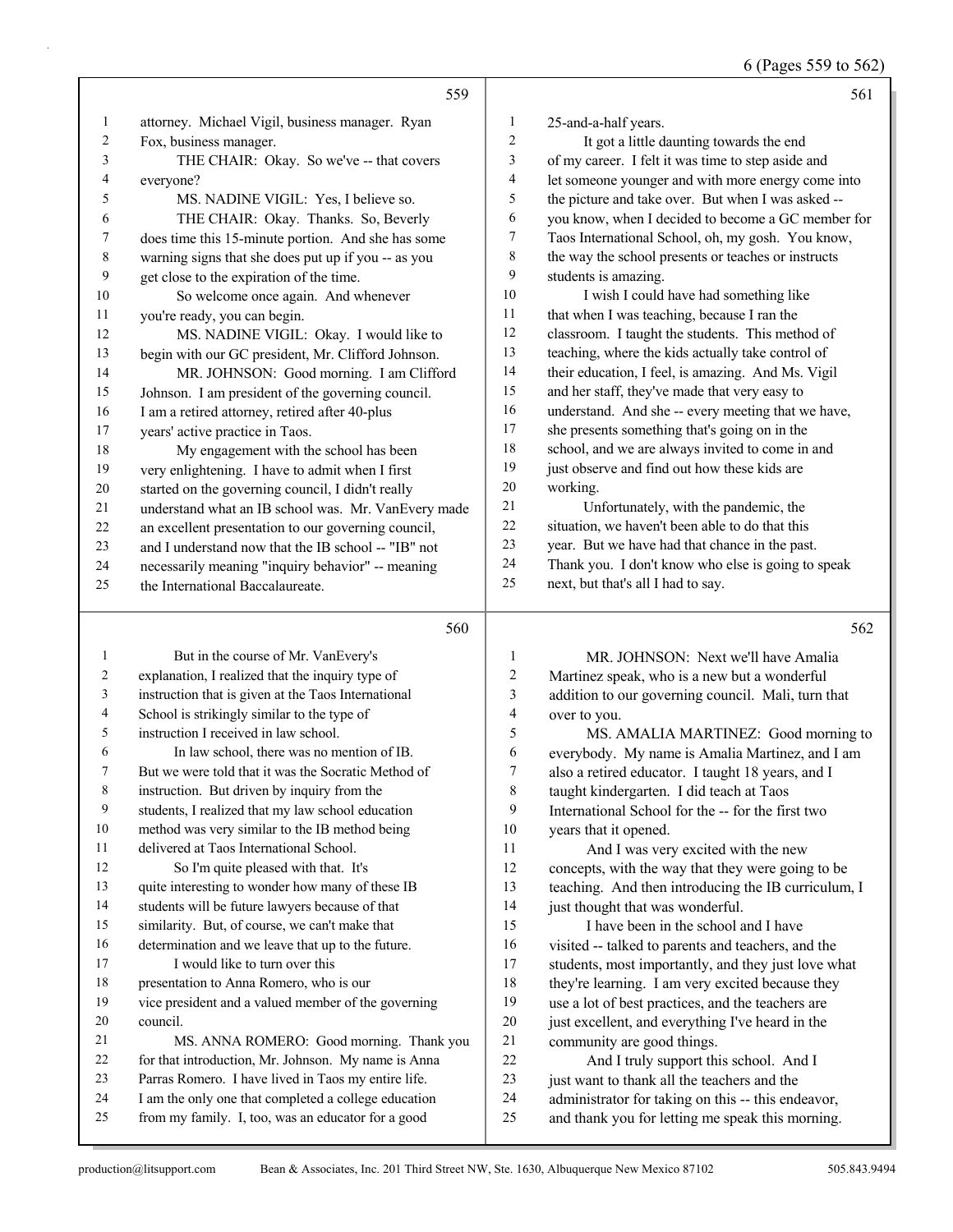|                          | 563                                                  |                  | 565                                                  |
|--------------------------|------------------------------------------------------|------------------|------------------------------------------------------|
| $\mathbf{1}$             | MS. NADINE VIGIL: Okay. Thank you,                   | 1                | occurring locally, nationally, and globally.         |
| $\sqrt{2}$               | Mr. Cliff. Thank you, GC members, for being there    | $\overline{c}$   | And like one of our GC members mentioned,            |
| 3                        | and always being supportive of us. Thank you.        | 3                | you know -- well, all three of them -- we do give    |
| $\overline{\mathcal{A}}$ | I'll move on. Our school mission is, "We,            | 4                | the students the opportunity to take ownership of    |
| 5                        | at Taos International School, through inquiry-based  | 5                | their -- of their learning through the inquiry-based |
| 6                        | learning, will acquire languages and the academic    | 6                | teaching that we do and through the inquiry units of |
| 7                        | and social skills necessary to function in our       | 7                | teaching that the teachers present.                  |
| 8                        | local, national, and international community."       | 8                | And, with that, I do want to say that we             |
| 9                        | And we provide -- we are fulfilling our              | 9                | are totally on remote learning right now. Our        |
| $10\,$                   | school mission through the programs that we provide. | 10               | students are -- receive their schedules from the     |
| 11                       | We, right now, consist of 190 students. Those are    | 11               | teachers, and they participate in school from -- our |
| 12                       | the students that are enrolled. And we do provide a  | 12               | daily schedule is 8:00 to 4:00, and they participate |
| 13                       | passionate commitment to teaching and learning       | 13               | Monday, Tuesdays, Thursdays, and Fridays.            |
| 14                       | through -- by the bilingual programs that we offer.  | 14               | Wednesdays are being utilized as check-ins, office   |
| 15                       | Right now, we are offering the 50/50                 | 15               | hours, prep time for the teachers. Social-emotional  |
| 16                       | dual-language model, which means kindergarten        | 16               | learning programs are in place at that time.         |
| 17                       | through third-grade students get 50 percent of their | 17               | We -- we did do a survey, a parent survey,           |
| $18\,$                   | instruction in English and 50 percent in Spanish.    | 18               | earlier on and asked to see what the needs of our    |
| 19                       | Fourth-through eighth-grade students participate in  | 19               | parents were going to be. Do they have Internet?     |
| 20                       | the Heritage Language model, and this model is       | $20\,$           | Do they have technology devices? Through that data,  |
| 21                       | designed to provide language instruction to students | $21\,$           | we were able to provide all our students with a      |
| 22                       | in the home, or "heritage" language, of their        | $22\,$           | tablet and/or a computer, and also hotspots. We      |
| 23                       | family.                                              | 23               | were able to purchase those through the CARES Act    |
| 24                       | So we also have an EL program, an hour               | 24               | and the Veer and the Community Schools Grant.        |
| 25                       | daily, that our TESOL teachers provide ELD, which is | 25               | Again, we are a community school. And I              |
|                          | 564                                                  |                  | 566                                                  |
| $\mathbf{1}$             | English Language Development, a program for our      | 1                | will have my community school coordinator talk a     |
| 2                        | students.                                            | $\overline{2}$   | little bit about that. But we did receive an award   |
| 3                        | We do have 38 ELs, English Learners. So              | 3                | for \$150,000, and that we are using as well as we   |
| 4                        | we try to bring in the aspects of the home culture   | 4                | can right now because of the pandemic. But we're     |
| 5                        | of the heritage language. And we want our            | 5                | very proud of that, because with the community       |
| 6                        | students -- our goal is for them to become           | 6                | schools, we are a hub to bring -- you know, bring in |
| 7                        | bilingual, bi-literate. We teach our linguistically  | $\boldsymbol{7}$ | educators, families, and community partners together |
| $8\phantom{.0}$          | culturally relevant education is what we provide for | 8                | to offer them a range of opportunities, supports,    |
| $\boldsymbol{9}$         | our students. We're very excited. And, of course,    | 9                | and services to children.                            |
| $10\,$                   | along with the principles and philosophies of the    | 10               | So I will have my Community Schools                  |
| 11                       | IB, the International Baccalaureate organization.    | 11               | coordinator, like I mentioned, tell you what we're   |
| 12                       | So through these programs, our focus                 | 12               | doing now with how we're providing services for the  |
| 13                       | areas, which is the dual-language programs, the      | 13               | students now that we are in this pandemic.           |
| 14                       | bilingual programs, and the IB, we encourage our     | 14               | And -- but before I do that, I will go               |
| 15                       | students to grow intellectually, gain knowledge of   | 15               | ahead and let Mr. Gerrit go ahead and speak also.    |

16 MR. GERRIT VanEVERY: Yeah. And can I get a read on how much time we have? Sorry. You're on mute.

19 MS. BEVERLY FRIEDMAN: You have three minutes and 45 seconds.

21 MR. GERRIT VanEVERY: Okay. So I don't want to necessarily go through everything if we're going to have our Community Schools coordinator talk as well.

25 But I want to just point out, three years

 events that occur locally, nationally, and globally, to appreciate and reflect on their learning and/or improve proficiency in a second language, which is Spanish that we're offering, think critically, build problem-solving skills, and work collaboratively together, acquire a balanced education that includes social studies, math, science, art, music, language arts, technology, fine arts, and physical education. I should say "physical health education." And increase understanding of current events that are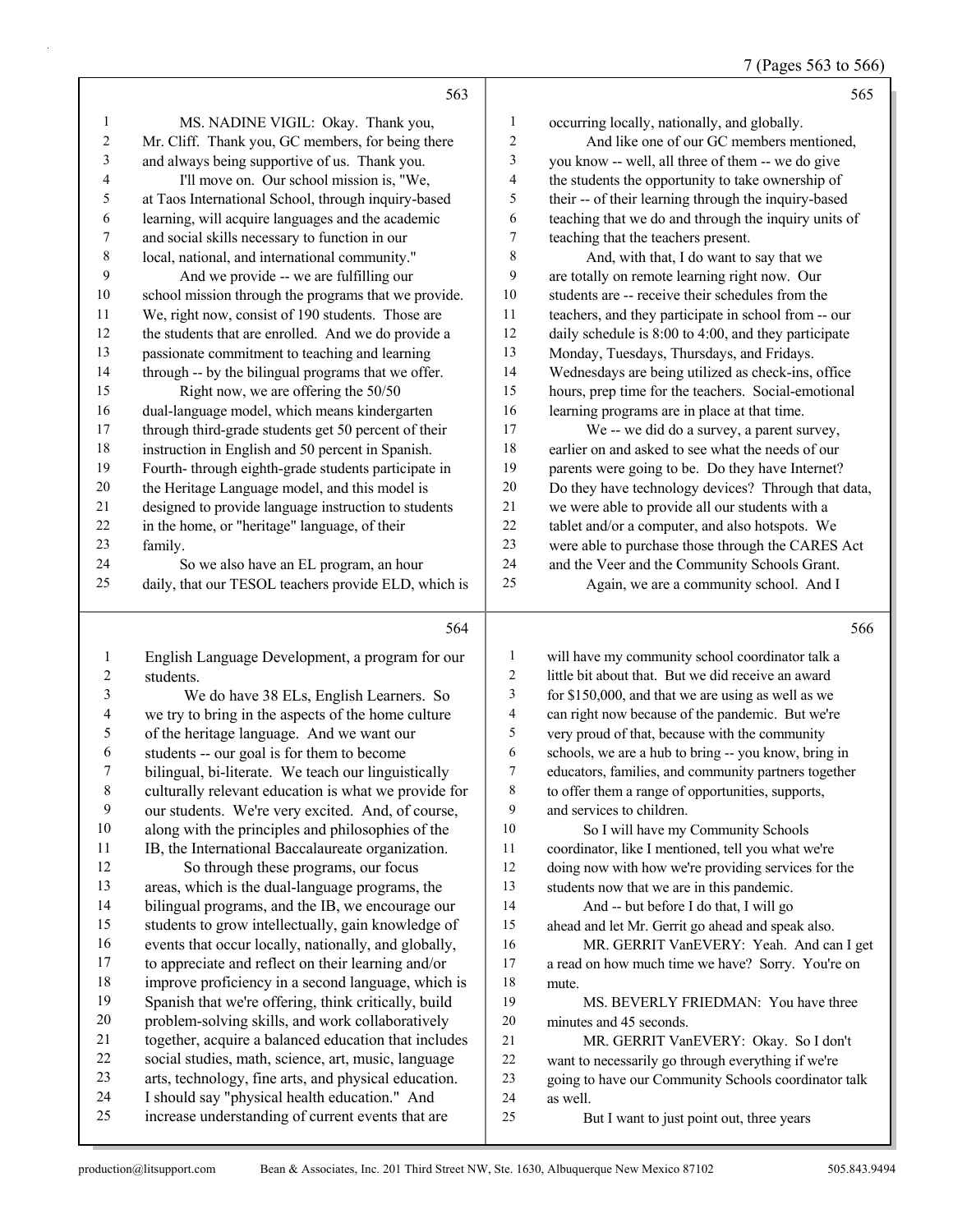8 (Pages 567 to 570)

|                  |                                                      |                | $\sigma$ (1 ages 507 to 570                          |
|------------------|------------------------------------------------------|----------------|------------------------------------------------------|
|                  | 567                                                  |                | 569                                                  |
| 1                | ago, we were in a rough spot with the Commission     | 1              | balanced, principled, open-minder, thinker, caring,  |
| 2                | here. And when we managed to secure our renewal, we  | $\overline{c}$ | inquirer, knowledgeable, and a risk-taker.           |
| 3                | walked away from that, and I think we all felt a     | 3              | It encourages students to ask questions.             |
| 4                | sense of urgency to get to work. We knew we had a    | 4              | It encourages them to learn through units of inquiry |
| 5                | pretty tough road in front of us.                    | 5              | where there's real global context and                |
| 6                | And I do want to point out just a little             | 6              | interdisciplinary themes, and they can explore big   |
| 7                | correction to the Part A. Our 134 students -- we     | $\tau$         | questions. It's not enough to be academically        |
| $\,8\,$          | had that the year immediately following the renewal. | 8              | proficient in the IB program. Students are expected  |
| $\boldsymbol{9}$ | And I know in that chart it showed it as the most    | 9              | to engage in service learning as well and to be good |
| 10               | recent year last year.                               | $10\,$         | global citizens.                                     |
| 11               | But we went from -- we lost one-third of             | 11             | Okay. One minute. I'll cede my time to               |
| $12\,$           | our students with the threat of closure. As you can  | $12\,$         | whoever -- to Tanya, I think, for The Community      |
| 13               | imagine, that was a huge hit for our school. We had  | 13             | schools.                                             |
| 14               | a staff member to retire over that time. We had one  | 14             | MS. TANYA ABEYTA: Hello. I know there's              |
| 15               | leave. We weren't able to replace those people; we   | 15             | not much time. But if there's something that I can   |
| 16               | shuffled around.                                     | 16             | add, is, as a community school, it's really awesome  |
| 17               | But I think the big takeaway on that is              | $17\,$         | to have these extra funds, because we are able to    |
| 18               | that we all kind of coalesced, and we realized that  | $18\,$         | see the needs of our families and students, and      |
| 19               | we had an important mission in front of us. We even  | 19             | we're really able to do all that we can do to make   |
| 20               | had one teacher who wasn't willing to go along with  | 20             | our families and our students a success.             |
| 21               | that mission. That teacher is gone. We all had to    | 21             | And to -- especially in these trying                 |
| 22               | get on the same page.                                | 22             | times, we're able to conduct a needs assessment and  |
| 23               | And we knew that the only way to push this           | 23             | really take that extra step into their lives and     |
| 24               | school and our students forward was to get that IB   | 24             | make sure that we are doing all that we can do to    |
| 25               | authorization, to become an official IB World        | 25             | ensure that, not only our school is a success, but   |
|                  | 568                                                  |                | 570                                                  |
| $\mathbf{1}$     | School.                                              | $\mathbf{1}$   | that they carry on in their future and in their      |
| 2                | And as I reported to the Commission                  | 2              | education.                                           |
| 3                | earlier this year, we are tremendously proud that    | 3              | And I'm just glad that I have the staff              |
| 4                | our Middle Years Program achieved authorization.     | 4              | that I can work with. I mean, it's an amazing team.  |
| 5                | And I'm -- after working with my Primary Years       | 5              | So thank you for hearing us out.                     |
| 6                | colleagues, I have no doubt in my mind that, in the  | 6              | THE CHAIR: Thank you so much.                        |
| Τ                | coming winter months, we are going to be able to     | 7              | So, Nadine, whenever you're ready, is it             |
| 8                | celebrate their achievement of that title as well.   | $\,8\,$        | you that's going to share the video presentation, or |
| 9                | As you guys know, I'm sure you're aware,             | 9              | someone else for your team?                          |
| 10               | the IB program is a rigorous academic program, you   | 10             | MS. NADINE VIGIL: It's going to be                   |
| 11               | know. It's not something that is generally           | 11             | Lynell. It's going to be Lynell Vigil. She's going   |
| 12               | available to students. It's generally available to   | 12             | to be able to put it up for us.                      |
| 13               | students of privileged background who are            | 13             | MS. LYNELL VIGIL: Do I start now?                    |
| 14               | high-achieving. And our demographics are special,    | 14             | THE CHAIR: Karen is going to give you a              |
| 15               | not of the typical IB school.                        | 15             | little bit of direction that might help you.         |
| 16               | And the IB organization has expressed a              | 16             | MS. KAREN WOERNER: I know Lynell is                  |
| 17               | lot of interest in expanding this program, because   | 17             | technology-savvy. So, Lynell, we've run into some    |
| 18               | it's a -- a holistic education. Ms. Vigil talked     | 18             | issues when you're sharing. If there's sound in      |
| 19               | about the mission statement that we have at our      | 19             | your presentation, make sure when you share the      |
| 20               | school. And that's not something we say; we sing it  | $20\,$         | screen, you choose the computer sound at the bottom. |
| 21               | every morning. We know -- the IB education is a      | $21\,$         | There's an option for computer sound.                |
| $22\,$           | holistic education that encourages learners to be -- | 22             | MS. LYNELL VIGIL: Yeah.                              |
| 23               | and I'm just going through my notes here, since I    | 23             | MS. KAREN WOERNER: Yeah. I thought you               |
| 24               | don't have a lot of time -- to be a well-rounded     | 24             | might know.                                          |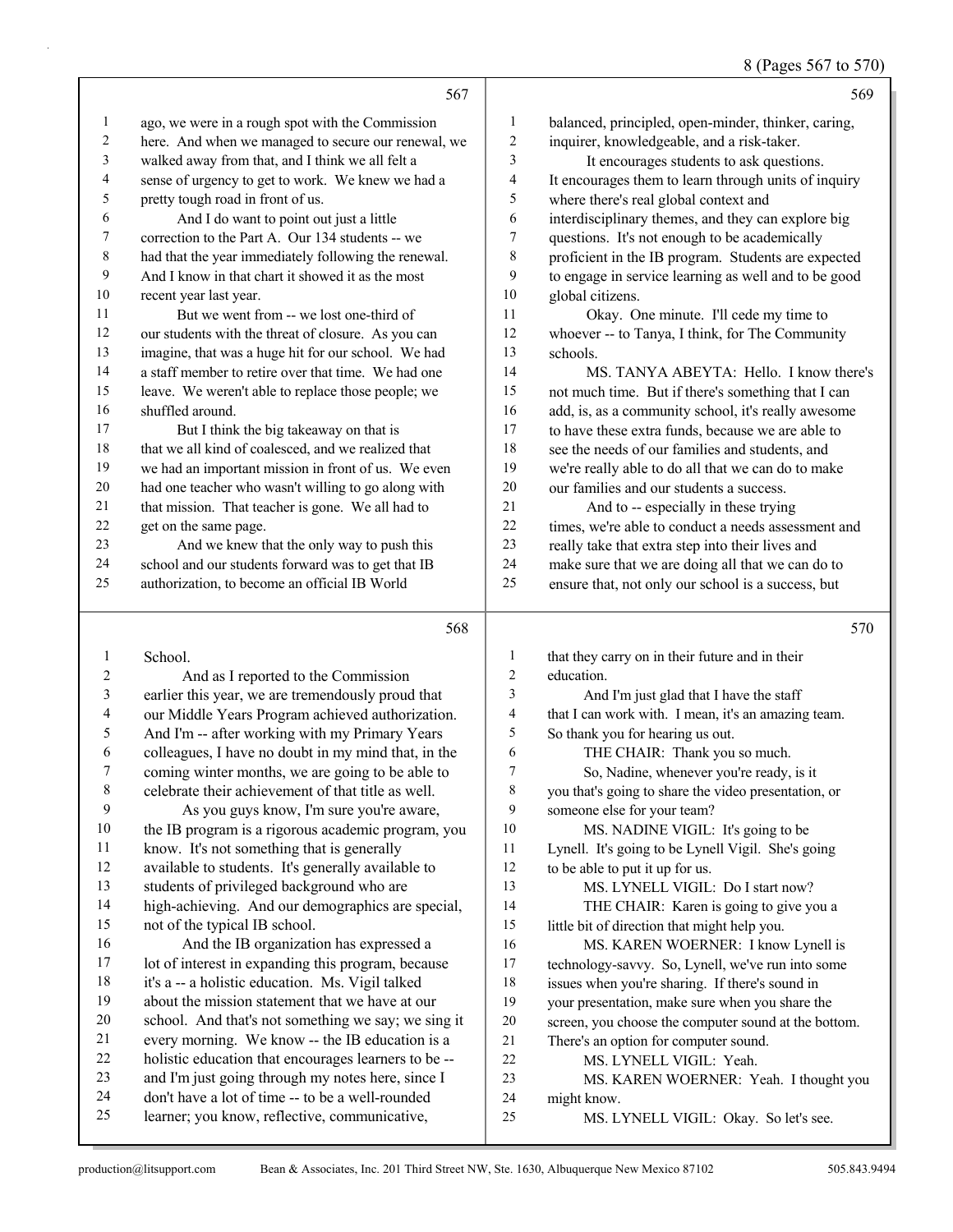9 (Pages 571 to 574)

|                | 571                                                                                                |                | 573                                                              |
|----------------|----------------------------------------------------------------------------------------------------|----------------|------------------------------------------------------------------|
| 1              | (Video is presented.)                                                                              | 1              | global students in our community. It means the                   |
| $\overline{2}$ | MS. NADINE VIGIL: And that's the end. We                                                           | $\overline{2}$ | world to me that you support this school to protect              |
| 3              | wanted you all to get a feel of what it looks like                                                 | 3              | the children in a small town like Taos. Thank you                |
| 4              | when we have face-to-face instruction with all the                                                 | $\overline{4}$ | for your time.                                                   |
| 5              | students and what our rooms look like now in                                                       | 5              | THE CHAIR: Thank you so much.                                    |
| 6              | preparing for if and when we can do our hybrid                                                     | 6              | MR. GERRIT VanEVERY: Can we prioritize                           |
| 7              | model. So we are ready and prepared with our shield                                                | 7              | our students? Can we prioritize our students?                    |
| 8              | and everything in our classrooms.                                                                  | 8              | THE CHAIR: Certainly.                                            |
| 9              | THE CHAIR: Okay. Thank you for that. So                                                            | 9              | MR. GERRIT VanEVERY: I think Evie                                |
| 10             | we've got eight minutes now for Public Comment.                                                    | 10             | Trujillo may be on. And I was talking with the                   |
| 11             | And, Bev, is it still eight people? Or are there                                                   | 11             | other speaker, Isabella Garcia.                                  |
| 12             | more?                                                                                              | 12             | MS. BEVERLY FRIEDMAN: They are the next                          |
| 13             | MS. BEVERLY FRIEDMAN: No. I have eight                                                             | 13             | names on the list. So Evie Trujillo. And you have                |
| 14             | people that are listed.                                                                            | 14             | six minutes and 30 seconds left.                                 |
| 15             | THE CHAIR: Okay.                                                                                   | 15             | MS. KAREN WOERNER: I don't see Evie                              |
| 16             | MS. BEVERLY FRIEDMAN: So each person will                                                          | 16<br>17       | Trujillo. Sorry. Hold on.                                        |
| 17             | not have any more than a minute.                                                                   | 18             | MR. GERRIT VanEVERY: I'm talking with                            |
| 18             | MS. KAREN WOERNER: So, Bev, the first                                                              | 19             | another teacher who's talk- -- Evie is trying to get             |
| 19<br>20       | person would be?                                                                                   | 20             | on.<br>Is Isabella on?                                           |
| 21             | MS. BEVERLY FRIEDMAN: The first person is<br>Julie Kay Vigil-Romero.                               | 21             | MS. BEVERLY FRIEDMAN: Isabella Garcia.                           |
| 22             | MS. KAREN WOERNER: So, Julie, I'm going                                                            | 22             | MS. KAREN WOERNER: Not if she's -- not                           |
| 23             | to move you to the panel so you can address your                                                   | 23             | under her name.                                                  |
| 24             | comments to them. Hold on one second.                                                              | 24             | MR. GERRIT VanEVERY: Is she under a phone                        |
| 25             | Okay, Julie. You've been added to the                                                              | 25             | number? Or no.                                                   |
|                |                                                                                                    |                |                                                                  |
|                |                                                                                                    |                |                                                                  |
|                | 572                                                                                                |                | 574                                                              |
| $\mathbf{1}$   | panel. If you would unmute yourself, you can make                                                  | $\mathbf{1}$   | MS. KAREN WOERNER: There's no phone                              |
| 2              | your comments.                                                                                     | $\overline{2}$ | numbers.                                                         |
| 3              | PUBLIC COMMENTER: Good morning, everyone,                                                          | 3              | MR. GERRIT VanEVERY: We're working on                            |
| 4              | and thank you for the opportunity to speak on behalf                                               | 4              | getting them on. Sorry.                                          |
| 5              | of Taos International School. I think, because I                                                   | 5              | MS. BEVERLY FRIEDMAN: The next speaker,                          |
| 6              | have such a short period of time, I just want to go                                                | 6              | then, would be Christina Gonzales.                               |
| $\mathcal{L}$  | ahead and say I'm the director of the Northern                                                     | 7              | MR. GERRIT VanEVERY: Okay. Okay.                                 |
| 8              | New Mexico Children's Advocacy Center. So my job                                                   | $\,8\,$        | MS. KAREN WOERNER: We'll go with                                 |
| 9              | entails working with children who are abused                                                       | 9              | Christina Gonzales while you get the children on.                |
| 10             | throughout seven counties in the northeast quadrant                                                | 10             | Christina Gonzales.                                              |
| 11             | in the state of New Mexico.                                                                        | 11             | MS. NADINE VIGIL: Yes. Christina, are                            |
| 12             | Previous to my children attending Taos                                                             | 12             | you on?                                                          |
| 13             | International School -- I have one child who is on                                                 | 13             | MS. KAREN WOERNER: She's coming.                                 |
| 14             | an IEP and who is autistic and another child who has                                               | 14             | Christina, you're on the panel. If you would unmute              |
| 15             | a severe heart condition. And they had experienced                                                 | 15             | yourself, please?                                                |
| 16             | lots of bullying throughout their public school                                                    | 16             | PUBLIC COMMENTER: Hello. I'm Christina.                          |
| 17             | education. And I had come to the decision that I                                                   | 17             | And this is our family. This is (indiscernible due               |
| 18             | was going to have to leave my job, because I did not                                               | 18             | to audio distortion) Sandoval, Jasmine Sandoval, and             |
| 19             | feel like I could leave my kids at school and be                                                   | 19             | David Sandoval.                                                  |
| 20             | sure that they were safe. Thank God for Taos                                                       | 20             | We love Taos International. We wouldn't                          |
| 21             | International School.                                                                              | $21\,$         | want our kids (indiscernible due to audio                        |
| 22             | The video brought tears to my eyes. My                                                             | 22             | distortion) anywhere else.                                       |
| 23             | kids love the school, as do I. And they're safe and                                                | 23             | MS. KAREN WOERNER: Ms. Gonzales, it's                            |
| 24<br>25       | growing. And they have the opportunity to be<br>inquiry-based learners and to learn how to be good | 24<br>25       | really hard to hear you. Maybe you should turn off<br>the video. |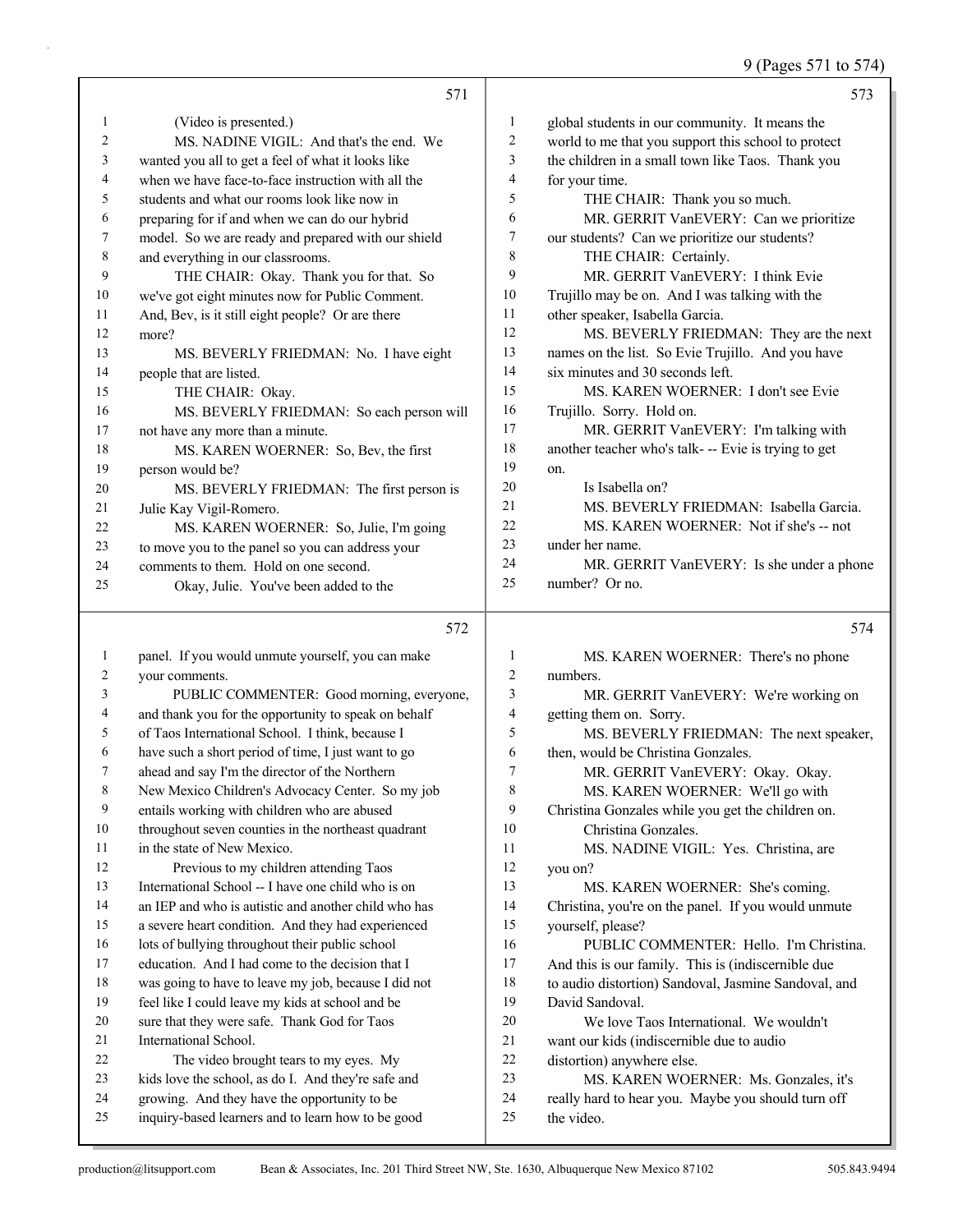### 10 (Pages 575 to 578)

|          | 575                                                              |                | 577                                                                 |
|----------|------------------------------------------------------------------|----------------|---------------------------------------------------------------------|
| 1        | PUBLIC COMMENTER: The girls love the                             | 1              | it's hard to hear Ms. Gonzales. But the Sandoval                    |
| 2        | school. We love the school. (Indiscernible due to                | 2              | names that were with her?                                           |
| 3        | audio distortion) there's no other place that we                 | 3              | MS. BEVERLY FRIEDMAN: Nathaniel -- I have                           |
| 4        | feel comfortable.                                                | 4              | Jasmine Sandoval, and Jaylene [ph] Sandoval. Are                    |
| 5        | PUBLIC COMMENTER: Can you hear us better                         | 5              | those the people who were speaking? Jasmine --                      |
| 6        | now?                                                             | 6              | Jasmine Sandoval, Jacqueline [ph] Sandoval, and                     |
| 7        | THE CHAIR: Yes, I believe so. Cindy, can                         | $\overline{7}$ | Nathaniel Sandoval.                                                 |
| 8        | you hear her better?                                             | 8              | THE CHAIR: Okay. All right. Thank you.                              |
| 9        | THE REPORTER: There's quite a bit of                             | 9              | Thank you so much.                                                  |
| 10       | distortion, but I'll do my best to record what                   | 10             | MS. KAREN WOERNER: Okay. So Christina,                              |
| 11       | you're saying.                                                   | 11             | we're going to move you to the Attendees again, and                 |
| 12       | PUBLIC COMMENTER: So we love this school.                        | 12             | we will add -- I do see the students that you were                  |
| 13       | Our girls love this school. They love this school.               | 13             | looking for, Mr. VanEvery.                                          |
| 14       | It's family to us. And there's nowhere else we'd                 | 14             | MR. GERRIT VanEVERY: Yes.                                           |
| 15       | want our girls to be.                                            | 15             | MS. KAREN WOERNER: Evie and Isabella are                            |
| 16       | PUBLIC COMMENTER: The girls get a chance                         | 16             | on.                                                                 |
| 17       | to learn, like everyone has said, you know,                      | 17             | MR. GERRIT VanEVERY: So how much time do                            |
| 18       | inquiry-based learning. They get to basically                    | 18             | we have?                                                            |
| 19       | choose what they want to learn in and pursue it.                 | 19             | MS. BEVERLY FRIEDMAN: You have four                                 |
| 20       | And no one's in a -- you know, going to stop them.               | 20             | minutes and 14 seconds.                                             |
| 21       | They have the attitude of, "I'm going to start and               | 21             | MR. GERRIT VanEVERY: Perfect. I think                               |
| 22       | I'm not going to stop. I want to continue my                     | 22             | Evie is going to speak slightly shorter. So why                     |
| 23       | learning education."                                             | 23             | don't we put her on first, and then we'll put                       |
| 24       | And we see that every single day with them                       | 24             | Isabella on?                                                        |
| 25       | growing. They come -- they're home, and it's hard                | 25             | MS. BEVERLY FRIEDMAN: Can I give each of                            |
|          |                                                                  |                |                                                                     |
|          | 576                                                              |                | 578                                                                 |
| 1        | to be on the computer all the time now. But even                 | $\mathbf{1}$   | you one minute? And at the end of the one minute, I                 |
| 2        | doing computer, you know, being on the computer,                 | 2              | will put up the sign, "Out of Time," so that --                     |
| 3        | they still are not, like, "Oh, I don't want to go to             | 3              | MR. GERRIT VanEVERY: Yeah. Because I                                |
| 4        | school. I don't want to" -- they want to be on with              | 4              | think that theirs should take no more than a minute                 |
| 5        | their teachers as much as possible, you know.                    | 5              | or two, from what I've seen what they're going to                   |
| 6        | They're even doing their after-school                            | 6              | say. So -- and I don't know that we have any other                  |
|          | program, when they could say, "Oh, I'm just going to             | 7              | speakers, do we?                                                    |
| 8        | just relax at home."                                             | 8              | MS. BEVERLY FRIEDMAN: You have Anna                                 |
| 9        | No. They want to continue their education                        | 9              | Romero.                                                             |
| 10       | and better themselves and better their -- their                  | 10             | MR. GERRIT VanEVERY: Anna Romero is on                              |
| 11       | students, their fellow students. They push each                  | 11             | our board.                                                          |
| 12       | other. They help each other out, even in these hard              | 12             | MS. ANNA ROMERO: I already spoke.                                   |
| 13       | times.                                                           | 13             | MR. GERRIT VanEVERY: She already spoke.                             |
| 14       | THE CHAIR: Thank you. And time --                                | 14             | So I think the rest of the time, we can use for                     |
| 15       | PUBLIC COMMENTER: I really love the                              | 15             | these two students. So I would say if we can give                   |
| 16       | school. Well, I really love the school, and we hold              | 16             | them the balance of the time.                                       |
| 17       | each other up.                                                   | 17             | MS. BEVERLY FRIEDMAN: That will be fine.                            |
| 18       | MS. NADINE VIGIL: We hold each other up.                         | 18             | The first speaker is Isabella Garcia.                               |
| 19       | THE CHAIR: So I just need to double-check                        | 19             | MR. GERRIT VanEVERY: Why don't we do                                |
| 20       | and make sure that we have the names of everyone                 | 20             | Evie's first, and then Isabella's?                                  |
| 21       | that spoke. So can we do that? Because I think the               | 21             | MS. KAREN WOERNER: Evie, I'm going to                               |
| 22       | only thing we have is Christina Gonzales. Is that                | $22\,$         | move you to the panel, and you can make your                        |
| 23<br>24 | not correct, Cindy?<br>MS. KAREN WOERNER: We have -- we have the | 23<br>24       | comments in just a second.<br>Evie, you're on the panel now. If you |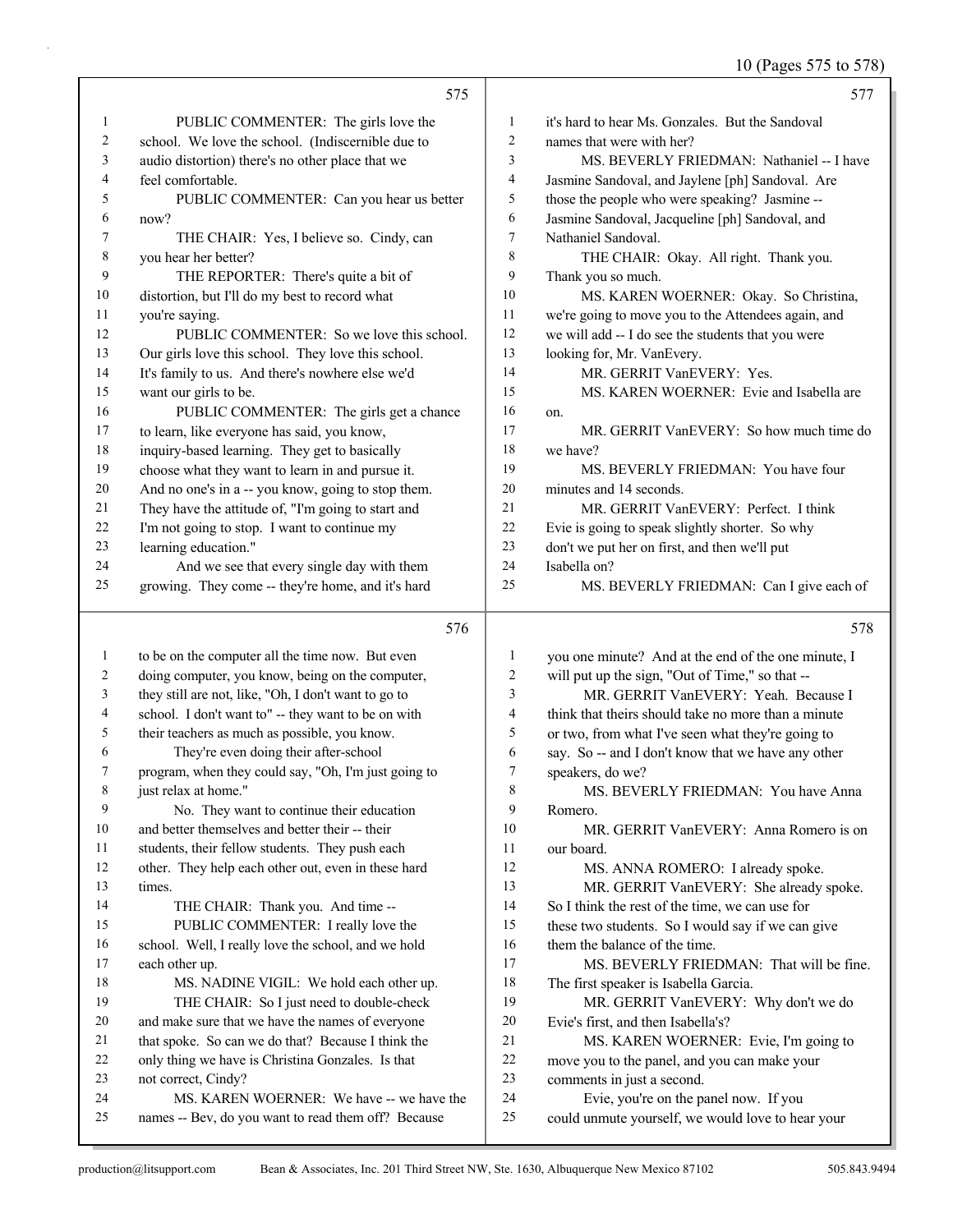| 11 (Pages 579 to 582) |  |
|-----------------------|--|
|-----------------------|--|

|          | 579                                                                                                      |                                  | 581                                                                                                         |
|----------|----------------------------------------------------------------------------------------------------------|----------------------------------|-------------------------------------------------------------------------------------------------------------|
| 1        | comments.                                                                                                | 1                                | grade, and I have been here since my fifth-grade                                                            |
| 2        | PUBLIC COMMENTER: Okay. I think the                                                                      | $\overline{c}$                   | year. It was introduced to me through my younger                                                            |
| 3        | school has changed me in a good way. I have                                                              | 3                                | sister.                                                                                                     |
| 4        | definitely learned and grown as a person. Before I                                                       | 4                                | Some things that I have really understood                                                                   |
| 5        | came, I was a follower and let people push me                                                            | 5                                | and appreciated in the past years are learning about                                                        |
| 6        | around. They told me to stick up for myself and                                                          | 6                                | writing. I may not have the -- it may not make the                                                          |
| 7        | what is right.                                                                                           | $\boldsymbol{7}$                 | most sense, and I apologize for that. But in the                                                            |
| 8        | The people showed me kindness and care.                                                                  | 8                                | past years, I would like to believe that I have                                                             |
| 9        | They showed me compassion when I made mistakes.                                                          | 9                                | become a better writer. The opportunity began in                                                            |
| 10       | From that simple show of kindness, I've become an IB                                                     | $10\,$                           | fifth grade from my homeroom teacher, and now my                                                            |
| 11       | kid.                                                                                                     | 11                               | English or language and literature teacher.                                                                 |
| 12       | When we first started remote learning, I                                                                 | 12                               | Since then, I have enjoyed writing, even                                                                    |
| 13       | was having a really hard time with my mental health;                                                     | 13                               | if it's just short stories or something related. I                                                          |
| 14       | it was at an all-time low, and so were my grades.                                                        | 14                               | write on my own occasionally. I do enjoy writing                                                            |
| 15       | They picked me up and had me try again. They gave                                                        | 15                               | when I have something fresh in my head; although I                                                          |
| 16       | me encouraging words. They made me believe I could,                                                      | 16                               | would like to learn more in this. I am very                                                                 |
| 17       | so I did.                                                                                                | 17                               | grateful that I got this door opened in the first                                                           |
| 18       | I learned from this school that life is a                                                                | 18                               | place.                                                                                                      |
| 19       | journey and not a destination. What IB means to me                                                       | 19                               | I have met a lot of new people these past                                                                   |
| 20       | is to be knowledgeable, to have integrity, and to be                                                     | $20\,$                           | years and learned tons of new things, like being IB.                                                        |
| 21       | an inquirer.                                                                                             | $21\,$                           | It's really a skill that everyone should have or                                                            |
| 22       | What I miss most about being in my                                                                       | 22                               | work on. Just the general idea of knowing how to                                                            |
| 23       | classroom is my peers and to see my teachers. I                                                          | 23                               | get through life in a world where things are always                                                         |
| 24       | miss the meetings we had in the morning to keep us                                                       | 24                               | changing, evolving, really.                                                                                 |
| 25       | updated and being able to eat lunch and breakfast as                                                     | 25                               | School, in general, is not easy. There                                                                      |
|          |                                                                                                          |                                  |                                                                                                             |
|          | 580                                                                                                      |                                  | 582                                                                                                         |
| 1        |                                                                                                          |                                  |                                                                                                             |
| 2        | a group.                                                                                                 | $\mathbf{1}$<br>$\boldsymbol{2}$ | may always be something that just doesn't sit right                                                         |
| 3        | What I look forward to next year, since I<br>am in eighth grade, I will be leaving the school            | $\mathfrak{Z}$                   | or you just can't seem to get by. I would be lying<br>if I said it was not hard, because it is.             |
| 4        | behind, sadly. But I am glad I can try to                                                                | 4                                | And I will miss this school next year,                                                                      |
| 5        |                                                                                                          | 5                                |                                                                                                             |
| 6        | experience life more and use the skills they taught<br>me. I hope in the future I will be able to attend | 6                                | moving up to high school, beginning in a new and                                                            |
| 7        | an IB college. I'm not really sure what I want to                                                        | $\tau$                           | unfamiliar place where people do not recognize me as<br>an individual, like what has been done at a smaller |
| 8        | do, but I do know I want to go to another IB school.                                                     | 8                                | school like Taos International. I will miss seeing                                                          |
| 9        | THE CHAIR: Thank you so much.                                                                            | 9                                | the familiar faces around the halls and a familiar                                                          |
| 10       | PUBLIC COMMENTER: Thank you for letting                                                                  | 10                               | place, even though this year has definitely been a                                                          |
| 11       | me speak.                                                                                                | 11                               | weird one, school and out-of-school. But you cannot                                                         |
| 12       | MS. KAREN WOERNER: Isabella Garcia.                                                                      | 12                               | stay in the same place forever.                                                                             |
| 13       | PUBLIC COMMENTER: Thank you. Sorry. I                                                                    | 13                               | MR. GERRIT VanEVERY: Good job.                                                                              |
| 14       | have been at Taos international for the past three                                                       | 14                               | PUBLIC COMMENTER: Thank you.                                                                                |
| 15       | years. This is my fourth and --                                                                          | 15                               | THE CHAIR: Thank you so much.                                                                               |
| 16       | THE CHAIR: Okay. Can I just stop for a                                                                   | 16                               | MS. BEVERLY FRIEDMAN: That's all the                                                                        |
| 17       | second? Because we're really having a lot of                                                             | 17                               | speakers.                                                                                                   |
| 18       | difficulty in hearing. So the volume has to be                                                           | 18                               | THE CHAIR: That's all the speakers?                                                                         |
| 19       | turned up some.                                                                                          | 19                               | Okay. Thank you.                                                                                            |
| 20       | PUBLIC COMMENTER: Okay. On my side?                                                                      | 20                               | And, certainly, thank all of you, and                                                                       |
| 21       | THE CHAIR: Okay. That's a little bit                                                                     | $21\,$                           | thank everyone that spoke. I think I've said                                                                |
| 22       | better. Try again, please.                                                                               | $22\,$                           | before, it's not fair when you put those little tiny                                                        |
| 23       | PUBLIC COMMENTER: Okay. I have been at                                                                   | 23                               | voices in the presentations. And then when you                                                              |
| 24<br>25 | Taos International for the past three years. This<br>is my fourth and last year. I am now in eighth      | 24<br>$25\,$                     | throw in the pictures of the smiling toothless<br>faces, it's, like, that's -- you know, that's not         |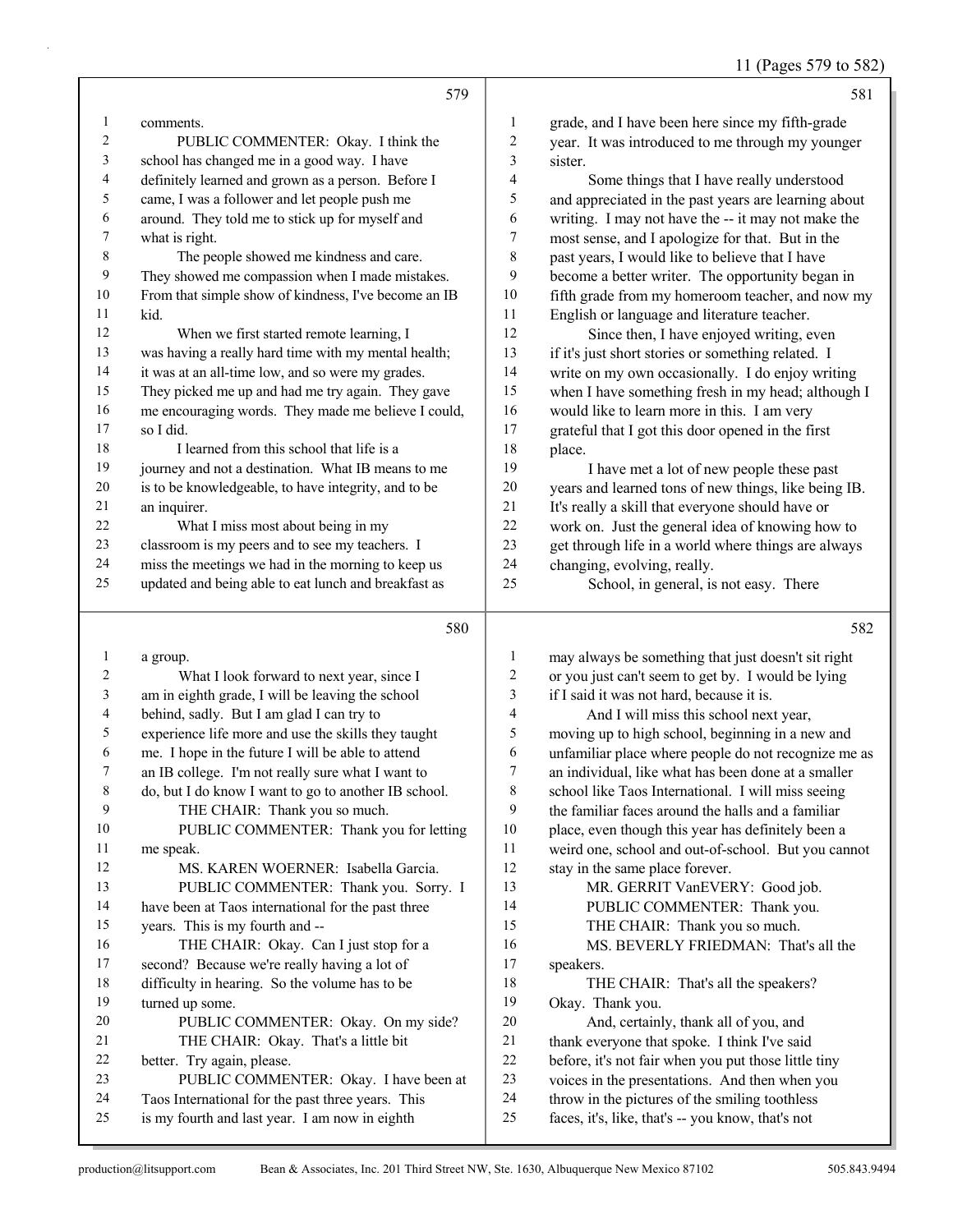12 (Pages 583 to 586)

|                          | 583                                                                                                  |                | 585                                                                                                    |
|--------------------------|------------------------------------------------------------------------------------------------------|----------------|--------------------------------------------------------------------------------------------------------|
| 1                        | fair, you know. High schools don't get to do that,                                                   | 1              | gained authorization, and we know we made huge                                                         |
| 2                        | generally. So -- but we appreciate that.                                                             | $\overline{c}$ | improvements.                                                                                          |
| 3                        | But, most of all, we appreciate the fact                                                             | 3              | And like the Commissioner-Chairwoman                                                                   |
| $\overline{\mathcal{A}}$ | that your governing council is not only just here,                                                   | 4              | stated, you know, the goals that were set, you know,                                                   |
| 5                        | but it's obvious that they're present. And they're                                                   | 5              | of doubling, tripling our proficiency, in some                                                         |
| 6                        | part of this presentation. They can speak                                                            | 6              | cases, were -- I would say, a tad too ambitious for                                                    |
| $\boldsymbol{7}$         | confidently about the workings of the school. And                                                    | 7              | the short term of our contract. And we had this                                                        |
| $\,$ $\,$                | that shows the capacity of a school as well. And                                                     | $\,$ 8 $\,$    | very short contract. Like you said, we only have                                                       |
| 9                        | that's absolutely what we need.                                                                      | 9              | these two years of data at all.                                                                        |
| 10                       | So I truly do appreciate every one that is                                                           | 10             | And we do -- and I -- I will say that it's                                                             |
| 11                       | here and you showing that.                                                                           | 11             | not all bad. When we look initially at the                                                             |
| 12                       | So just a couple of things. I mean,                                                                  | 12             | proficiency level, that tells part of the story.                                                       |
| 13                       | obviously, we mentioned that there was that little                                                   | 13             | And in Part B of the application, we sort of wanted                                                    |
| 14                       | bit of a hiccup a couple of years ago. And we                                                        | 14             | to outline the rest of that story, because -- and I                                                    |
| 15                       | actually looked at another school that didn't have                                                   | 15             | can share my screen and go over a couple of these                                                      |
| 16                       | as big of a hiccup, but they did have a little bumpy                                                 | 16             | things, if it pleases the Commission.                                                                  |
| 17                       | road with their renewal about four years ago. And                                                    | 17             | THE CHAIR: If you want to, absolutely.                                                                 |
| 18                       | they did. They -- they did a reset for themselves.                                                   | 18             | MR. GERRIT VanEVERY: Okay. And let me                                                                  |
| 19                       | And it was a big move. They've had four years to be                                                  | 19             | pull up the -- I guess I need permission, right?                                                       |
| $20\,$                   | able to show us how that -- how that reset has                                                       | 20             | Okay. Ah. Okay. Okay.                                                                                  |
| 21                       | worked.                                                                                              | 21             | So when we look at what we have submitted                                                              |
| 22                       | You have not had that time. And this was                                                             | 22             | in the renewal application, I just wanted to make a                                                    |
| 23                       | a huge reset for you. So I'd appreciate it if you                                                    | 23             | couple of points. One was, we look at Part A of the                                                    |
| 24                       | could just spend some time -- because, you know,                                                     | 24             | Accountability Report, and we look at our growth                                                       |
| 25                       | we've seen some progress. There are absolutely                                                       | 25             | scores. And that means, you know, how we're normed                                                     |
|                          |                                                                                                      |                |                                                                                                        |
|                          | 584                                                                                                  |                | 586                                                                                                    |
| $\mathbf{1}$             |                                                                                                      | $\mathbf{1}$   |                                                                                                        |
| 2                        | challenges still with some of the growth. There is.<br>And that was a big benchmark to make that,    | $\overline{c}$ | against the rest of the State and the district, we<br>see that in five out of six of the subgroups, we |
| $\mathfrak{Z}$           | "We're going to be proficient." That was a -- that                                                   | $\mathfrak{Z}$ |                                                                                                        |
| 4                        | was huge benchmark.                                                                                  | $\overline{4}$ | actually had average or above-average growth.<br>And I do want to point out that our                   |
| 5                        | But can you talk about, maybe, through --                                                            | 5              | highest growth came in mathematics, which is our                                                       |
| 6                        | and I know you also haven't had a whole lot of time,                                                 | 6              | lowest level of proficiency. I know we are -- and                                                      |
| 7                        | even with short cycles and the IB program. So I                                                      | 7              | we own it. We know. We are far below where we                                                          |
| 8                        | don't know how much you can offer us.                                                                | $\,$ 8 $\,$    | would like to be with our proficiency levels.                                                          |
| 9                        | But talk about, any way that you can,                                                                | 9              | But, again, it tells only part of the                                                                  |
| 10                       | where this reset, you can really see where those                                                     | $10\,$         | story. And the other part of that story is, like                                                       |
| 11                       | differences are being made. Because it is. It's a                                                    | 11             | when you look at our Istation scores, for                                                              |
| 12                       | big challenge, and it's a big challenge, considering                                                 | 12             | instance -- this is an example. These are our K-3                                                      |
| 13                       | the -- what's gone on this past year, to really be                                                   | 13             | students -- I'm sorry. This may be K-5. Sorry.                                                         |
| 14                       | able to adequately show the effects of it.                                                           | 14             | So a lot of these students come to us as a                                                             |
| 15                       | MR. GERRIT VanEVERY: And if you want, I                                                              | 15             | Level 1 on the Istation. And I know this is a                                                          |
| 16                       | can speak to that point, maybe, Nadine?                                                              | 16             | confusing graph. It was kind of hard to figure out                                                     |
| 17                       | MS. NADINE VIGIL: Yes, Gerrit. Go ahead,                                                             | 17             | how to present this in an interesting way.                                                             |
| 18                       | Gerrit.                                                                                              | 18             | But we have -- and this is last year, fall                                                             |
| 19                       | MR. GERRIT VanEVERY: I think, obviously,                                                             | 19             | to winter. Obviously, we have incomplete scores                                                        |
| 20                       | the pandemic has presented some unique challenges.                                                   | 20             | here as well.                                                                                          |
| 21                       | We did not have an opportunity to do our short cycle                                                 | 21             | But you can see -- and we're working on                                                                |
| 22                       | assessments at the end of last year; nor did we have                                                 | 22             | compiling these scores this year. Just as another                                                      |
| 23                       | the opportunity to take the PARCC test or the NMSBA.                                                 | 23             | note, getting through the testing cycle remotely was                                                   |
| 24<br>25                 | And it was a disappointment for us, because, you<br>know, with our Middle Years Program, we had just | 24<br>25       | somewhat of a challenge, and getting all of our<br>students tested this year has been an incredible    |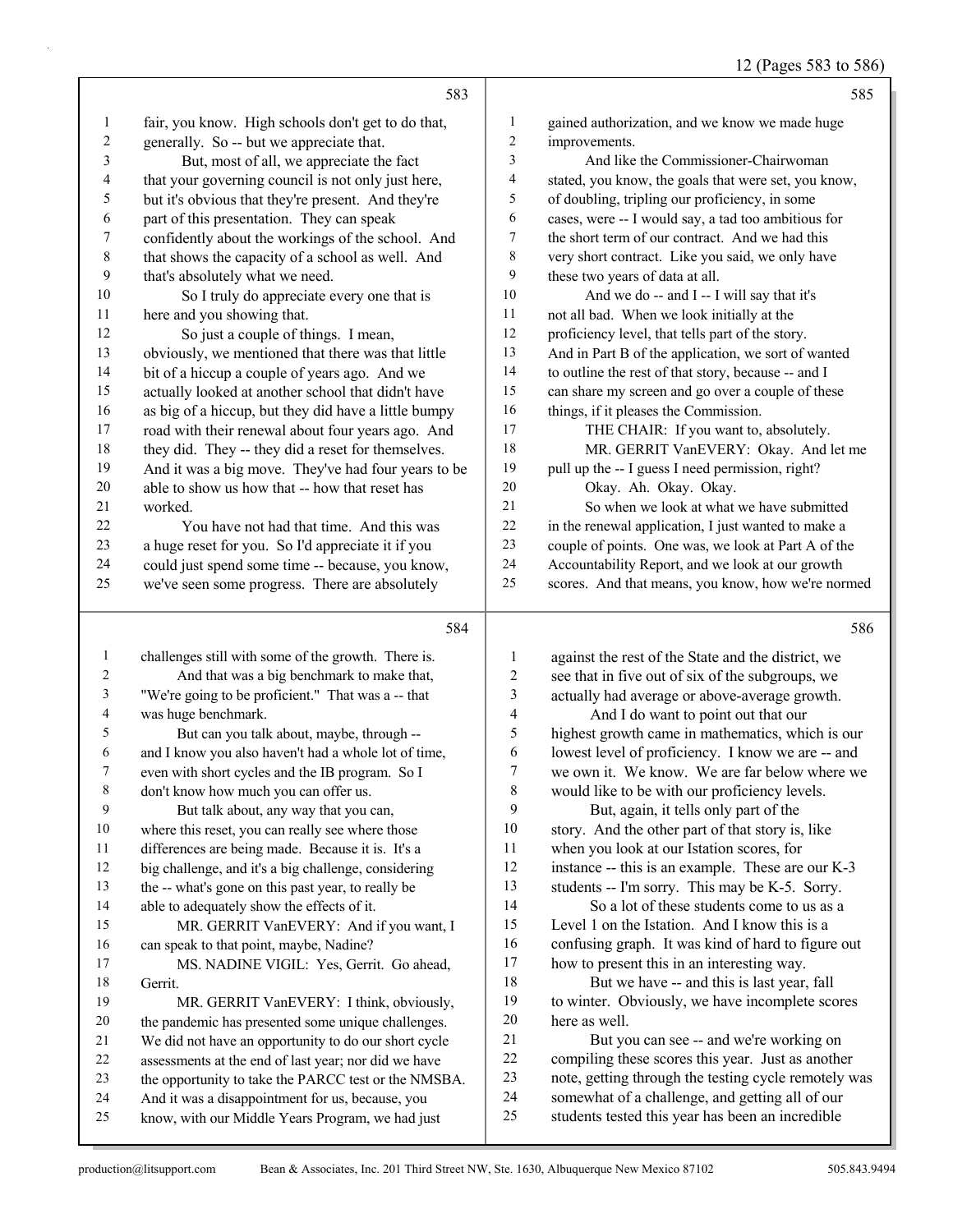13 (Pages 587 to 590)

|         | 587                                                  |                | 589                                                  |
|---------|------------------------------------------------------|----------------|------------------------------------------------------|
| 1       | challenge. But we're working through that now and    | 1              | like crazy to get those down.                        |
| 2       | analyzing and compiling that data.                   | $\overline{2}$ | But the IB program helps develop students.           |
| 3       | But if you look, what I want to point out            | 3              | And we know that if we can get that program          |
| 4       | is the overall proficiency levels don't always show  | 4              | developed more and implemented more, that we will    |
| 5       | things like, we have students at a Level 1. And      | 5              | continue to see growth.                              |
| 6       | Level 4 is considered proficient.                    | 6              | So while our proficiency levels are not              |
| 7       | So if a student goes from a Level 1 to a             | 7              | where we want them to be -- I mean, no one's going   |
| $\,8\,$ | Level 2, or a Level 2 to a Level 3, that student     | 8              | to sit up here and say, "Wow, we're really proud of  |
| 9       | does not show up in our proficiency data. So I       | 9              | the fact that this number of students are            |
| 10      | think that that is problematic for us, because when  | 10             | proficient." We're not here to tell you that.        |
| 11      | we have a large number of Level 1 students coming to | 11             | But we are proud of our growth, and we are           |
| 12      | us, we don't always see that growth and proficiency  | 12             | proud of the fact that, for instance, Ms. Woerner    |
| 13      | immediately, and it takes several years.             | 13             | pointed out, our EL students achieve at higher rates |
| 14      | When we look at our language arts scores             | 14             | than the State and district.                         |
| 15      | as well, again, this data was compiled winter to     | 15             | And, you know, that represents over                  |
| 16      | winter. That was the best sort of compilation we     | 16             | 20 percent of our school population is EL students.  |
| 17      | could come up with. Because on math -- some of you   | 17             | And we're -- we have -- as you heard in the video,   |
| 18      | guys have mentioned -- I know you're former          | 18             | one of our eighth-grade students who was speaking,   |
| 19      | educators and some of you are current educators or   | 19             | you know, came from Mexico last year.                |
| 20      | working with the schools.                            | 20             | We serve a diversity of students. And                |
| 21      | And you understand math measures a set of            | 21             | those students are being served well. And having     |
| 22      | contents for the year, right? And so sometimes when  | 22             | that model of K-8 dual-language education, which is  |
| 23      | we take a math assessment in the fall, and we take   | 23             | research-based, which is the only model of education |
| 24      | one in the winter, we're getting an incomplete       | 24             | for English Language Learners that shows closing,    |
| 25      | picture.                                             | 25             | long-term, the achievement gap between their         |
|         | 588                                                  |                | 590                                                  |
|         | The most complete picture we can get is              |                | English-speaking peers.                              |
|         |                                                      |                |                                                      |

 from fall to spring, because that -- that measures all the content taught through the entire year. So sometimes -- so it's very hard to, you know, compare apples to oranges. 6 But if we go winter-to-winter, we can get close. And you can see, we have our projected growth and our observed growth. So, I mean, we fell short in a couple of areas there. But, overall, we exceeded that growth. And this is math. And the math has definitely been our area of challenge and 12 the area where we're lower. 13 But I want to show -- I want to emphasize for the Commission that we are making growth in these areas, that we're not sitting back. We are implementing data tracking with our students. We huge red flag.

 are implementing different math intervention programs. 19 We are -- we've hired a math coach. We've hired a reading coach. And, number one, I think the most important thing for us is that, you know, the IB program is a research-based program that increases these things.

24 And our students need the basic literacy

2 So with -- with our low proficiency levels scores, we have areas of -- we have bright spots in areas of growth. And I don't think that there's anywhere in the growth department where there's a

I know that if we go forward over the next five years, we'll have the opportunity to increase those proficiency scores. I think what we need is more time to let that play out. I don't know if I answered your question; but, hopefully.

12 THE CHAIR: You did. So you mentioned that you've hired the reading coach and the math coach. So in the virtual world that we're in now, how are supports being offered to students?

16 I know you mentioned that kids are in classes Monday, Tuesday, Thursday, Friday. But what does your support services look like at this point in time through the student's day? 20 MS. NADINE VIGIL: Okay. With the -- we

- did hire a part-time math coach and a part-time
- reading coach. So what we do is, of course, they
- assist the teachers that work with them on
- Wednesdays. But with the students, they do have
- their little, like, tutoring groups with them.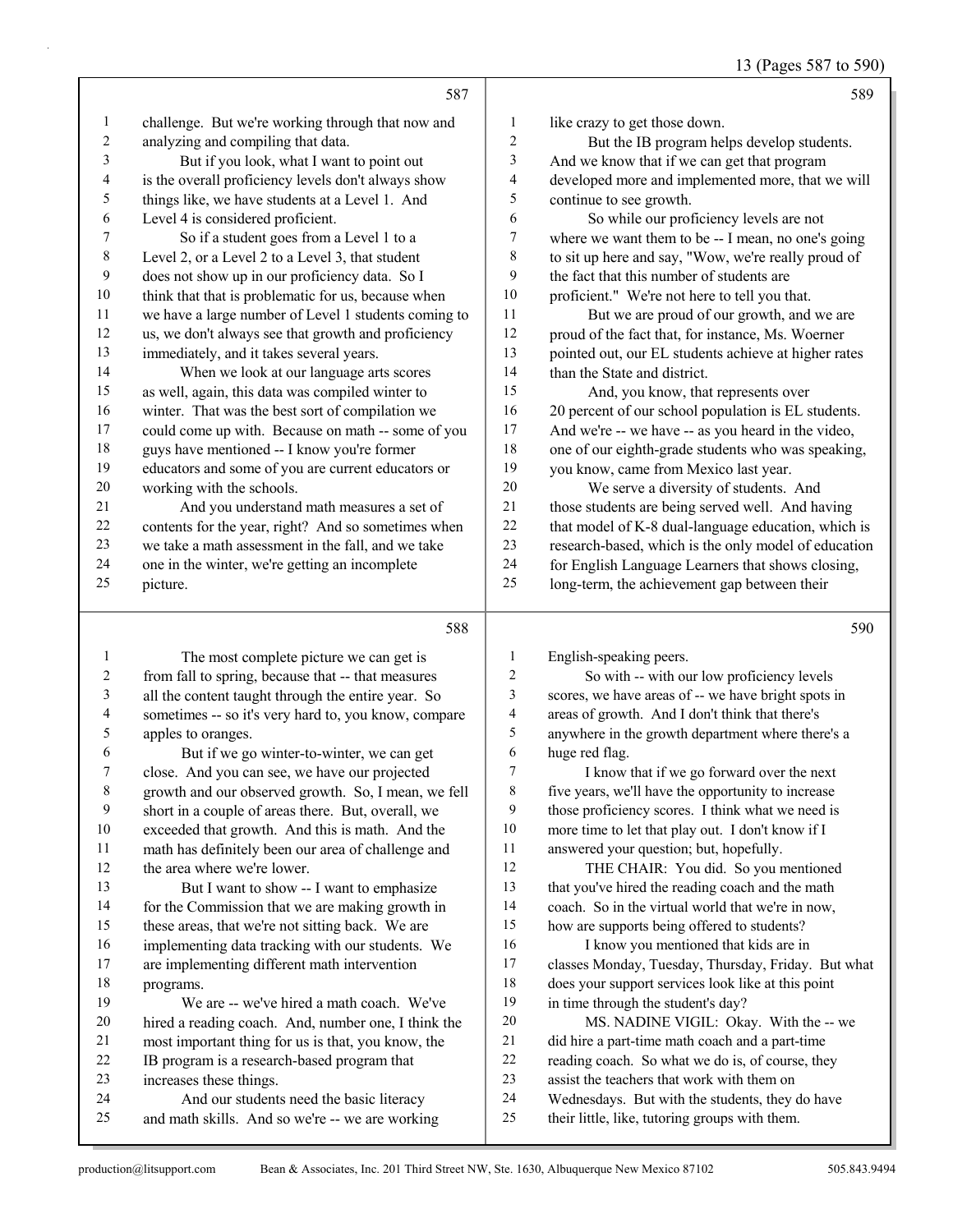14 (Pages 591 to 594)

|                         |                                                      |                          | $17$ (1 ages 371 to 37                              |
|-------------------------|------------------------------------------------------|--------------------------|-----------------------------------------------------|
|                         | 591                                                  |                          | 593                                                 |
| 1                       | So we have them tutoring. We have an                 | $\mathbf{1}$             | correctly, was financial, that the costs of         |
| 2                       | after-school program tutoring. So the teachers       | $\overline{2}$           | maintaining that IB program became almost           |
| 3                       | themselves are tutoring.                             | 3                        | prohibitive to the school.                          |
| 4                       | But the math coach and the reading coach,            | 4                        | So does someone want to talk a little bit           |
| 5                       | what they do is analyze, you know, the data we have  | 5                        | about that? Because I'm just wondering if that's    |
| 6                       | right now, and they're pulling small groups          | 6                        | why you're needing to dip into reserves a little    |
| 7                       | throughout the days. They will get their groups and  | 7                        | bit, because, you know, maybe some strains because  |
| $\,8\,$                 | differentiate their instruction and start working    | $\,$ $\,$                | of those costs.                                     |
| 9                       | with them more on an individual basis.               | 9                        | MS. NADINE VIGIL: I'll have Michael speak           |
| 10                      | THE CHAIR: Okay. Thanks. And let me                  | $10\,$                   | on behalf of the budget. But before he does, I want |
| 11                      | just ask you. Has the IB -- the implementation of    | 11                       | to say that it is. It is expensive. You know, we    |
| 12                      | the IB program presented any additional challenges   | 12                       | pay a fee of \$9,500 per program for the Primary    |
| 13                      | through what we're going through now?                | 13                       | Years, and for the -- so it's a total of \$18-,     |
| 14                      | MR. GERRIT VanEVERY: I could speak as the            | 14                       | \$19,000 a year.                                    |
| 15                      | IB coordinator for middle school. I would say        | 15                       | MR. GERRIT VanEVERY: Plus trainings.                |
| 16                      | absolutely. You know, our program is built on        | 16                       | Plus trainings.                                     |
| 17                      | inquiry-based learning and lots of sort of group     | 17                       | THE CHAIR: I'm sorry. Plus what?                    |
| 18                      | work, service learning, things that are difficult to | 18                       | MS. NADINE VIGIL: Plus trainings that we            |
| 19                      | achieve during remote learning.                      | 19                       | do also. We do also have to do trainings.           |
| 20                      | So it's certainly been a challenge. We               | 20                       | But because we, as the staff, because we            |
| 21                      | are adapting constantly to the needs of our          | 21                       | want to keep doing what we're doing because of what |
| 22                      | students.                                            | 22                       | we're seeing with our students, it's important to   |
| 23                      | I know my Middle Years Program colleagues,           | 23                       | us.                                                 |
| 24                      | you know, we started with one plan. And we saw that  | 24                       | It is expensive. We cut in other areas.             |
| 25                      | our students -- it wasn't working for our students.  | 25                       | But we love what we're doing.                       |
|                         | 592                                                  |                          | 594                                                 |
| $\mathbf{1}$            | We've been changing. We've been adjusting.           | $\mathbf{1}$             | Just in listening to the governing council          |
| $\overline{\mathbf{c}}$ | One of the things we've learned about our            | $\overline{c}$           | members that were speaking earlier, we all learned, |
| 3                       | population is they need that time on Zoom. We have   | $\overline{\mathbf{3}}$  | we all went to traditional schools. We learned      |
| 4                       | to be there with them, like, they need that teacher. | $\overline{\mathcal{L}}$ | traditionally; we were taught traditionally; we     |
| 5                       | Our students are coming from backgrounds where they  | 5                        | taught traditionally.                               |
| 6                       | don't have someone at home with them to support      | 6                        | With the inquiry-based learning that we're          |
| 7                       | them, for the vast majority of our students. And I   | 7                        | doing with our students and the teaching methods    |
| 8                       | think, during remote learning, we've seen that that  | 8                        | that we use and strategies, it's way different. And |
| 9                       | is a huge equity issue. So getting as much time as   | 9                        | we see it with the kids, that they are engaged, and |
| 10                      | we possibly can.                                     | 10                       | they love this.                                     |
| 11                      | And is it -- are we able to do something             | 11                       | And this is where we're going to start              |
| 12                      | as enriching in terms of the holistic education what | 12                       | seeing progress with the kids, because they're      |
| 13                      | we did in the classroom before? No. I don't think    | 13                       | taking ownership. But it is. It is a budget         |
| 14                      | that online learning is as conducive to that sort of | 14                       | constraint on us.                                   |
| 15                      | learning.                                            | 15                       | Michael, I don't know if you want to add            |
| 16                      | However, you know, we are just -- that's             | 16                       | anything to that.                                   |
| 17                      | what we do. We work; we problem-solve. We work       | 17                       | MR. MICHAEL VIGIL: Good morning,                    |
| 18                      | with our students; we work with our staff to try and | 18                       | everyone, Commissioner Gipson, members of the       |
| 19                      | come up with solutions to those problems.            | 19                       | Commission. I appreciate the opportunity.           |
| 20                      | THE CHAIR: Okay. Thanks. I appreciate                | $20\,$                   | So, yes, this is just part of our regular           |
| 21                      | that.                                                | 21                       | budgeting process. We just need to make sure we     |
| 22                      | And just one last question. We haven't               | $22\,$                   | have the correct priorities in place and we do      |

- had that many IB schools. And the one or two that balance the budget.
- we've had aren't IB any longer. They may keep it an
- "inspired." And part of the decision, if I remember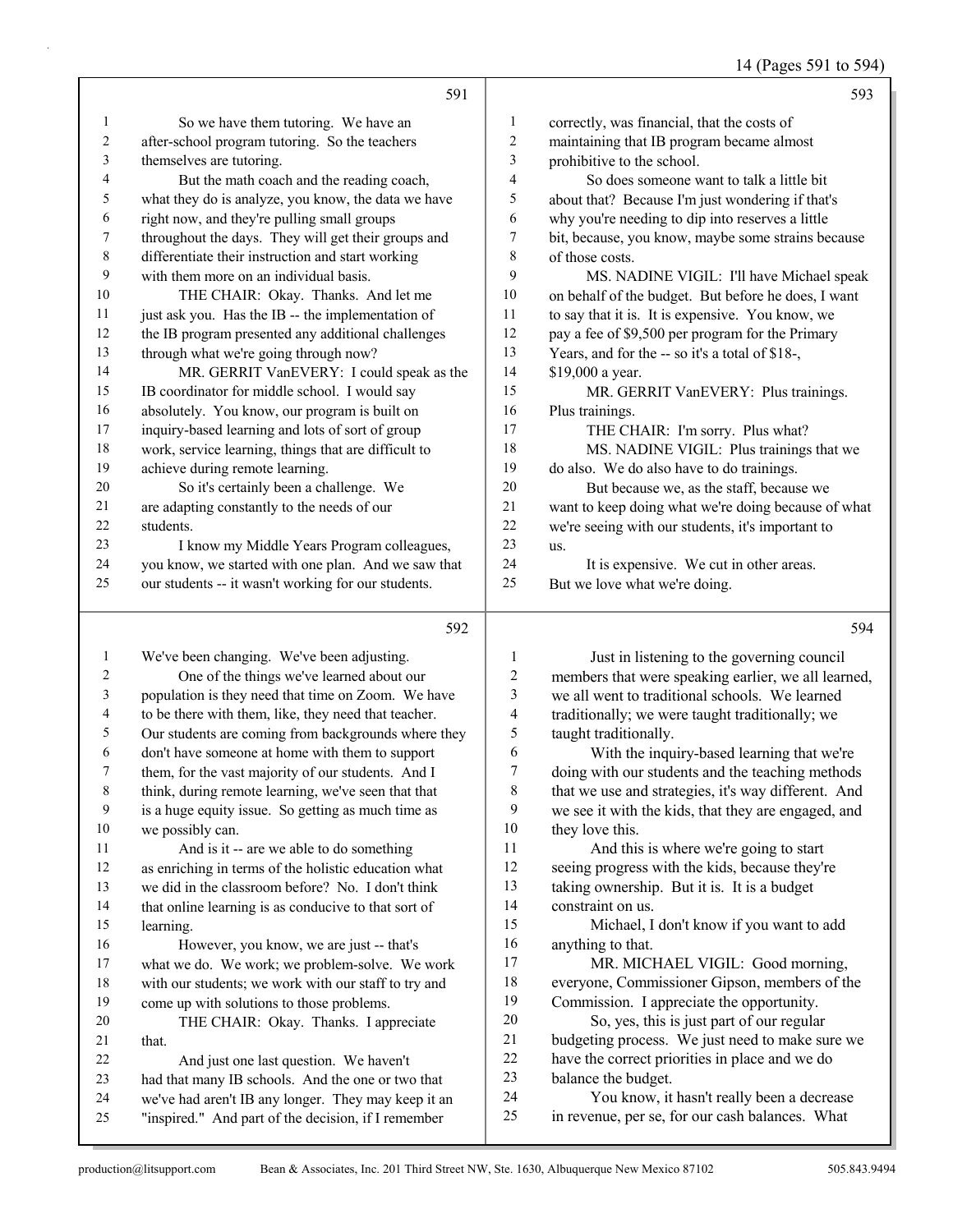15 (Pages 595 to 598)

|                |                                                      |              | $15$ (Pages $395$ to $398$                          |
|----------------|------------------------------------------------------|--------------|-----------------------------------------------------|
|                | 595                                                  |              | 597                                                 |
| $\mathbf{l}$   | really impacted us last year, to be honest with      | $\mathbf{1}$ | degree -- I have to work with PED, David Craig and  |
| 2              | you -- and the information that was provided to you  | 2            | his group -- it's a -- we're monitoring cash        |
| $\mathfrak{Z}$ | is not technically correct. What you are being       | 3            | constantly. We watch it daily. But we want to make  |
| 4              | given is budget balance, not cash balance. And       | 4            | sure that -- you know, we can't control how fast    |
| 5              | there's a big difference in the numbers.             | 5            | they're going to get us our Requests for            |
| 6              | So I did provide the Charter School                  | 6            | Reimbursement into the school. But we will          |
| 7              | office -- kind of modified their report so that it   | 7            | guarantee that the school will have cash and will   |
| 8              | shows true cash balance. At the end of the year for  | 8            | meet all its obligations.                           |
| 9              | 2020, our actual cash balance in the Operational     | 9            | I will report to you that all invoices are          |
| 10             | Fund was \$95,845. That's the reconciled cash        | 10           | current; all bills are paid. No one -- all tax      |
| 11             | balance. The difference between that and what the    | 11           | liabilities have been made. There has been no       |
| 12             | number that's being reported is the accruals that we | 12           | issues.                                             |
| 13             | do for financial statement purposes.                 | 13           | And I think that's one of the reasons for           |
| 14             | So, as you all know, schools have the                | 14           | the past two years we've received no findings. We   |
| 15             | option of paying their teachers out at the end of    | 15           | really work hard with Nadine. And I will say the    |
| 16             | June, or we -- but this school, like most -- like    | 16           | school -- and I know there's a lot of "Vigils" on   |
| 17             | many schools, pay out throughout the summer and      | 17           | this call. I'm not related to any of them, I want   |
| 18             | into -- it's kind of dovetailed, so you don't stop   | 18           | to let you know.                                    |
| 19             | paying in the paycheck.                              | 19           | But I know -- so we -- we work hard. And            |
| 20             | So when we place all the accruals onto the           | $20\,$       | I wanted to give -- I want to give the school       |
| 21             | financial statements, it takes our cash basis        | 21           | credit, because those that follow what we say, we   |
| 22             | requirements during the year and moves it into a     | $22\,$       | minimize audit findings. And that is really the     |
| 23             | modified accrual for financial statement purposes.   | 23           | true test of the school's financial viability, when |
| 24             | That's where you see the decrease.                   | 24           | we can get a minimal amount of findings.            |
| 25             | I also wanted to point out that RFRs in              | 25           | I'm working with schools in districts               |
|                | 596                                                  |              | 598                                                 |
| 1              | the 2018-'19 school year were very slow in coming to | 1            | throughout the State. I found out the districts     |
| 2              | the school. And I've talked to districts -- I work   | 2            | were averaging 11, 12 findings per district. We're  |
| 3              | for a number of school districts and other charters. | 3            | trying to decrease the ones we're working there,    |
| 4              | The school had outstanding RFRs, as of               | 4            | too.                                                |
| 5              | June 30 of '19, of over \$170,000 that the State     | 5            | So our goal is to have good audit reports           |
| 6              | hadn't processed. We push and push, and we can't     | 6            | so that it does not reflect badly on the PED or the |
| 7              | get the money down.                                  | 7            | State and to maintain that cash as appropriate. So  |
| 8              | Just as an example with the virtual                  | 8            | I think we are in compliance. And it's just the     |
| 9              | environment, we watch the cash, and I want to make   | 9            | understanding the difference between cash basis     |
| 10             | sure that the school always has cash. And I will     | 10           | accounting and -- you know, we've talked about this |
| 11             | report to you that the school is financially stable. | 11           | in the past -- versus modified accrual of the       |
| 12             | Now that we have 190 kids, we're reaching that       | 12           | financial statements.                               |
| 13             | number where it's not going to be difficult to       | 13           | THE CHAIR: Okay. Thanks. And it's good              |
| 14             | really prioritize our budgets and go forward. More   | 14           | to see you. So thank you. I don't think we've seen  |
| 15             | kids makes it easier for financial purposes, as we   | 15           | each other in a while.                              |
| 16             | all know. So it's doing very well in that respect.   | 16           | MR. MICHAEL VIGIL: Right.                           |
| 17             | However, just for this year, for example,            | 17           | THE CHAIR: And I appreciate this.                   |
| 18             | the Public School -- PSFA has not yet submitted, to  | 18           | Commissioner Armbruster?                            |
| 19             | any school, its lease reimbursement for this year.   | 19           | COMMISSIONER ARMBRUSTER: Yes. Of course             |
| 20             | They -- every school has submitted its first         | 20           | this is my strength, this financial business. Not.  |

- They -- every school has submitted its first quarter, and we've even submitted second quarter's, 21 I just wanted to clarify something I
	- 22 and we've received notice from the PSFA people that<br>23 they're working to try to get the first quarter's
	- they're working to try to get the first quarter's out. We're already in December. They are late.
	- 25 So the State has to understand to some

 thought you said. So let's say a teacher gets a \$12,000 salary. So that teacher really gets \$1,000 each month, so it's paid for the whole year. Is

that kind of what you're saying?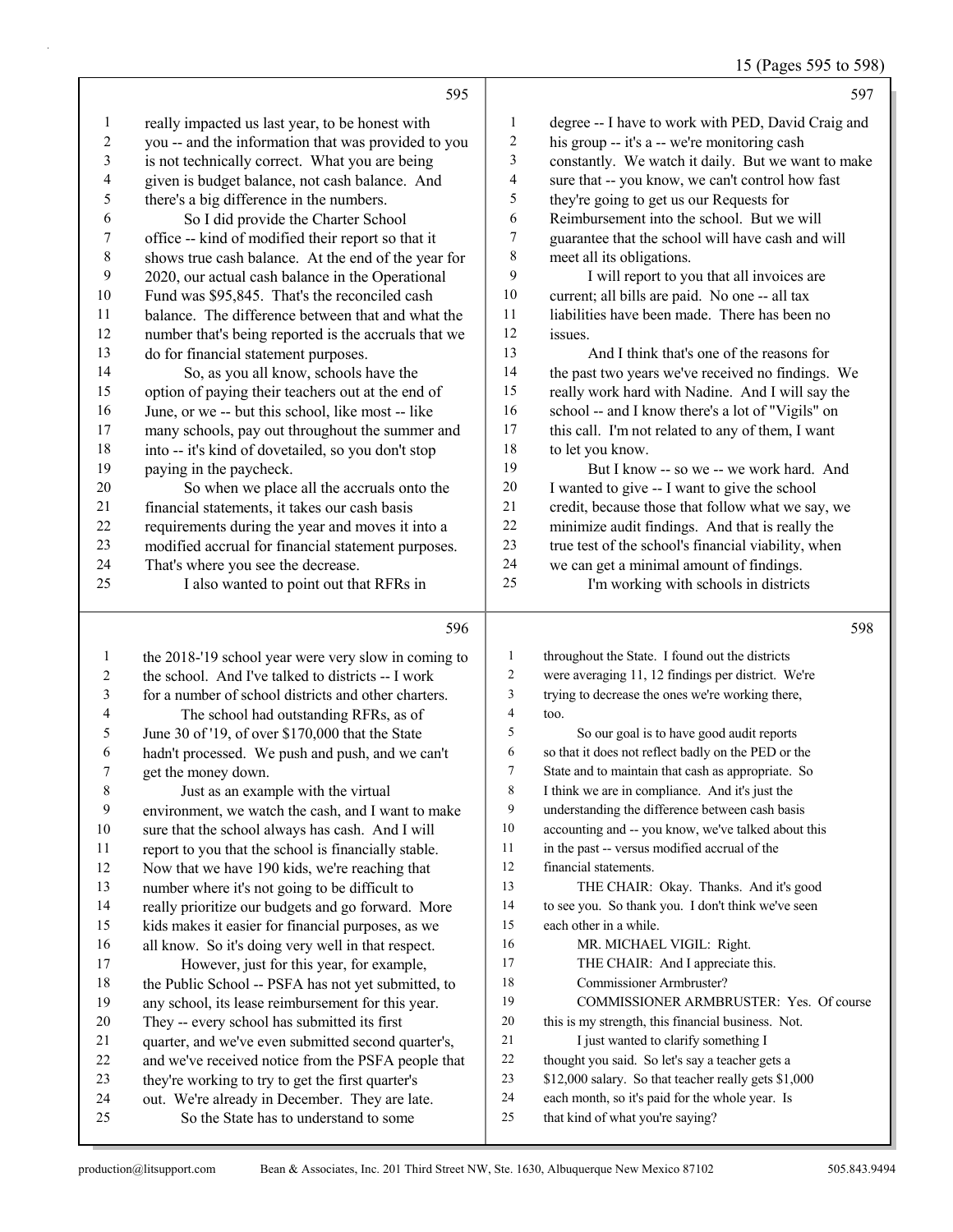|  |  | 16 (Pages 599 to 602) |  |  |  |
|--|--|-----------------------|--|--|--|
|--|--|-----------------------|--|--|--|

|                          | 599                                                                                                         |                         | 601                                                                      |
|--------------------------|-------------------------------------------------------------------------------------------------------------|-------------------------|--------------------------------------------------------------------------|
| $\mathbf{1}$             | MR. MICHAEL VIGIL: That is exactly                                                                          | 1                       | But, anyway, thank you, Ms. Vigil and                                    |
| $\sqrt{2}$               | correct. So the teachers' salaries -- let's say you                                                         | $\overline{\mathbf{c}}$ | Mr. VanEvery, for your description and for the video                     |
| $\sqrt{3}$               | hired a brand new teacher that began in August. So                                                          | 3                       | presentation. I was really impressed to see so many                      |
| $\overline{\mathcal{A}}$ | their first paycheck starts in September, just to                                                           | 4                       | kids of color within an IB school. Most IB schools                       |
| $\sqrt{5}$               | make it easy.                                                                                               | 5                       | that I know of that are in existence still are not                       |
| 6                        | Usually, it's the last paycheck in August,                                                                  | 6                       | as demographically diverse as this school. So I                          |
| $\boldsymbol{7}$         | they'll get it. But they get it in August. They                                                             | 7                       | commend you on that.                                                     |
| $\,$ $\,$                | continue getting paid all the way to the following                                                          | 8                       | And I just had a question -- I'm going to                                |
| 9                        | August. And so the accruals that we put against                                                             | 9                       | save all the dual-language questions for another                         |
| 10                       | that.                                                                                                       | $10\,$                  | Commissioner. But I just had a question regarding                        |
| 11                       | Also, for example, some of the other                                                                        | 11                      | your language goal. It says "languages." So I know                       |
| 12                       | accruals that we would have is the school will get                                                          | 12                      | right now you're offering Spanish. Is there any                          |
| 13                       | its bills for the electrical, the water bill, the                                                           | 13                      | consideration, because of your proximity to tribal                       |
| 14                       | utilities, and stuff. We don't receive those bills                                                          | 14                      | lands, of offering Diné or Towa [verbatim]?                              |
| 15                       | until July. We can't -- we don't know what the                                                              | 15                      | MR. GERRIT VanEVERY: I might speak to                                    |
| 16                       | amount is going to be. It's based on usage.                                                                 | 16                      | that.                                                                    |
| 17                       | So when we get all those July bills that                                                                    | 17                      | MS. NADINE VIGIL: Go ahead, Garrett.                                     |
| $18\,$                   | come in for the prior year, we do book them into the                                                        | 18                      | MR. GERRIT VanEVERY: I want to make one                                  |
| 19                       | prior year for financial statement purposes, because                                                        | 19                      | mention of the tribal lands piece. Our closest                           |
| 20                       | they were actually incurred in the prior year. But                                                          | 20                      | member is Taos Pueblo and Picuris. And they both                         |
| 21                       | we'll pay them in the subsequent year.                                                                      | $21\,$                  | speak Tiwa. In fact, we have several students from                       |
| 22                       | So for financial statement purposes, we do                                                                  | 22                      | our school that are from Taos Pueblo. Tiwa is not                        |
| 23                       | the accrual method of accounting, and we push them                                                          | $23\,$                  | really a language of the Taos Pueblo necessarily                         |
| 24                       | in there so that they reflect on the books that way.                                                        | $24\,$                  | being taught openly. It's more of a guarded -- I've                      |
| 25                       | COMMISSIONER ARMBRUSTER: It's an                                                                            | 25                      | spoken with a lot with a lot of people at the pueblo                     |
|                          |                                                                                                             |                         |                                                                          |
|                          |                                                                                                             |                         | 602                                                                      |
|                          | 600                                                                                                         |                         |                                                                          |
| $\mathbf{1}$             | interesting way of paying teachers. I think that's                                                          | 1                       | about this; so it's a little more difficult.                             |
| $\overline{c}$           | good. So that's why I just wanted to check, make                                                            | $\overline{c}$          | I have not considered Diné. I know we                                    |
| 3                        | sure I had heard it correctly. Thank you.                                                                   | $\overline{\mathbf{3}}$ | have had one student who speaks Diné in our                              |
| 4                        | MR. MICHAEL VIGIL: Just to give a little                                                                    | 4                       | student -- in our school. We have one right now.                         |
| 5                        | historical -- many years ago -- I've been around                                                            | 5                       | And it's great, because she gets up there and she'll                     |
| 6                        | forever -- we used to pay teachers only over nine                                                           | 6                       | share all this stuff with us. And it's amazing to                        |
| 7                        | months. And what happened was is that teachers did                                                          | 7                       | see that child light up when she shares these things                     |
| 8                        | not budget or had issues with summer pay. And so                                                            | 8<br>9                  | with the whole school. Like, she sings the Diné                          |
| 9                        | some of them did not save the money to carry them                                                           | 10                      | birthday song, because we do sing birthday songs in                      |
| 10<br>11                 | through June, July, and August; and, so, therefore,                                                         | 11                      | English and Spanish.                                                     |
| 12                       | teachers' unions at the time asked us -- by the                                                             | 12                      | And even Swedish. Our fifth-grade teacher                                |
| 13                       | Payroll Fair Labor Standards Act, you're required to<br>pay timely on the payroll, as you earn it. But they | 13                      | has introduced Swedish. And then we get our Diné<br>song, so it's great. |
| 14                       | made an exception for teachers so that we could pay                                                         | 14                      | But I did want to mention that one piece                                 |
| 15                       | them out over 12 months, versus over nine months, so                                                        | 15                      | about the tribal lands, that we don't necessary have                     |
| 16                       | that we could take care of the teachers so that they                                                        | 16                      | that opportunity; although, I think it would be                          |
| 17                       | could spread -- they don't lose a paycheck.                                                                 | 17                      | awesome. I'll let Ms. Vigil speak to the rest of                         |
| 18                       | COMMISSIONER ARMBRUSTER: Sounds good.                                                                       | 18                      | that.                                                                    |
| 19                       | THE CHAIR: Commissioner Voigt?                                                                              | 19                      | MS. NADINE VIGIL: Yes. And earlier on,                                   |
| 20                       | COMMISSIONER VOIGT: Thank you,                                                                              | 20                      | last summer, I was in contact with the liaison at                        |
| 21                       | Madam Chair. And thank you, Mr. Vigil, for those                                                            | 21                      | the Taos Pueblo that assisted the different public                       |
| 22                       | clarifying descriptions.                                                                                    | $22\,$                  | schools. And we were already in contact for her to                       |
| 23                       | You have been around since fire. And I                                                                      | 23                      | help us even with tutoring and because of the                            |
| 24<br>25                 | remember teachers having to go to Alaska and working<br>in the fishing canneries over the summer.           | 24<br>25                | language and everything.<br>And then all this happened. And I still      |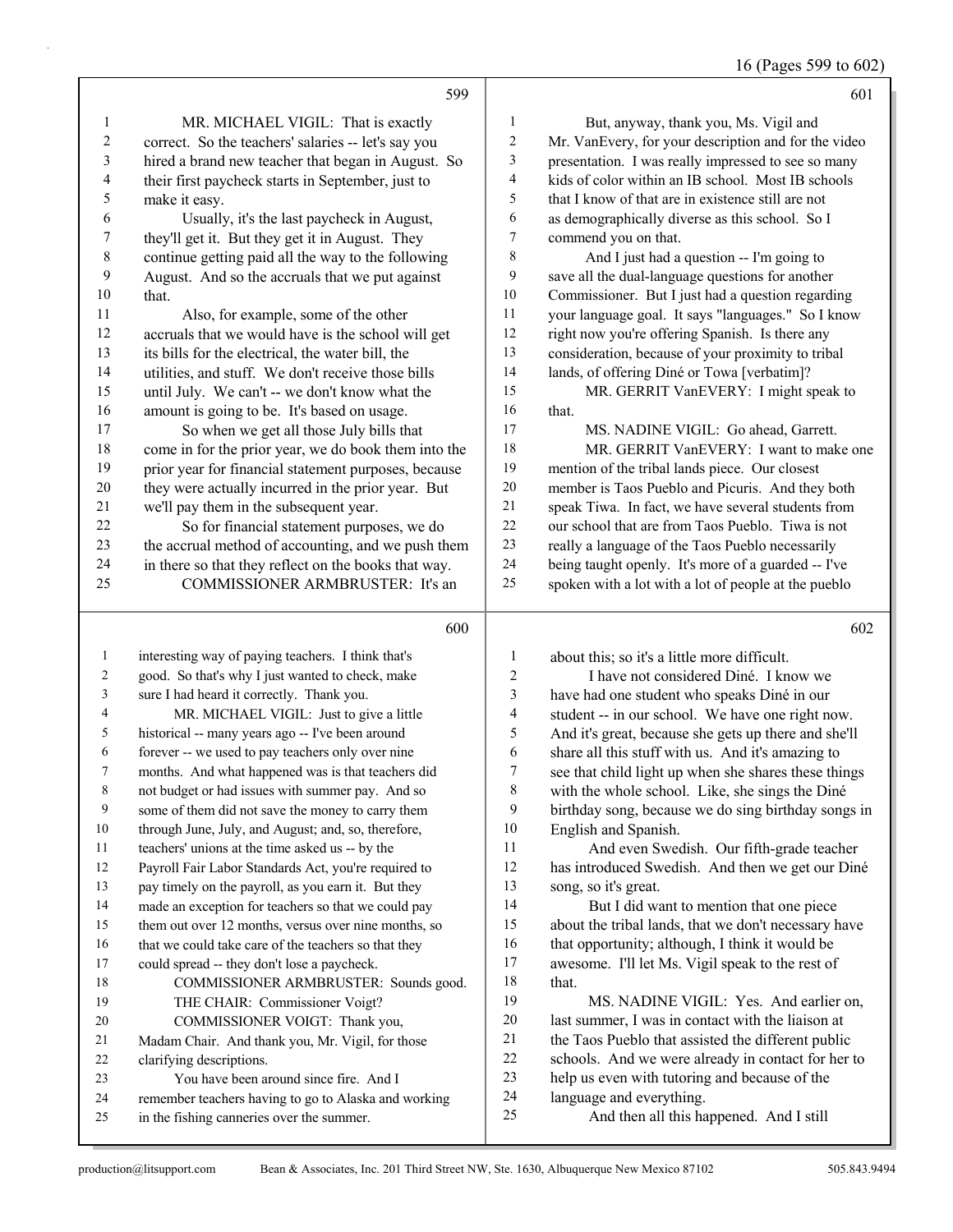17 (Pages 603 to 606)

|                | 603                                                                                |                          | 605                                                       |
|----------------|------------------------------------------------------------------------------------|--------------------------|-----------------------------------------------------------|
| 1              | have, you know, that hope that we will be able to                                  | $\mathbf{1}$             | But just the idea that linguistic                         |
| 2              | work closely with her.                                                             | $\overline{c}$           | diversity is something to be celebrated, that that        |
| 3              | And we also have sign language. We have a                                          | 3                        | is something that is in the mission of the IB.            |
| 4              | NECS teacher, a retired teacher, that comes in to do                               | $\overline{\mathcal{A}}$ | Bilingualism is a key component of IB schools. They       |
| 5              | sign language. She does it with our kindergarten                                   | 5                        | have to foster bilingualism. So I would love to get       |
| 6              | through our second-graders. It's just awesome, too.                                | 6                        | a third language at our school.                           |
| 7              | So during -- like Gerrit says -- when we                                           | 7                        | COMMISSIONER VOIGT: Okay. Thanks for                      |
| 8              | would have our morning meetings, we'd have our sign                                | 8                        | that. And I just want to finish with the Community        |
| 9              | language kiddos. We'd have the different languages.                                | 9                        | Schools focus that you have. I think it's wonderful       |
| 10             | Yeah. And we do have a diverse population. We do                                   | 10                       | that you're providing the holistic learning for your      |
| 11             | have.                                                                              | 11                       | students. And I'm sure that includes some                 |
| 12             | We have an African-American student that's                                         | 12                       | percentage of 360-degree support for your community.      |
| 13             | my grandchild. And we have Native Americans and                                    | 13                       | And so I commend you on that, because that                |
| 14             | Caucasians. And we just -- we include, and we                                      | 14                       | also is a huge piece for your equity council to be        |
| 15             | encourage all the students from our community to                                   | 15                       | looking at as well.                                       |
| 16             | come to our school. We want all our students to                                    | 16                       | I think that the two- to three-year CAP                   |
| 17             | respect each other.                                                                | 17                       | that you just completed and that reset within that        |
| 18             | And that's our vision, where the students                                          | 18                       | time frame was a huge lift. And I want to commend         |
| 19             | will, you know, respect themselves, the community,                                 | 19                       | you on your completion of those three pieces within       |
| $20\,$         | and the larger diverse world that we live in, and --                               | 20                       | that super-condensed time frame. I think that it          |
| 21             | you know, by developing, you know, the necessary                                   | 21                       | was almost unreasonable to ask that a school have         |
| 22             | goals and everything that we instill at our school.                                | 22                       | that short of a data collection time to demonstrate       |
| 23             | So that's what that means, is what we tell                                         | 23                       | a completion of a Corrective Action Plan. So              |
| 24             | them, that we just take care of each other, and we                                 | 24                       | congratulations on pulling that off.                      |
| 25             | love who we are, you know.                                                         | 25                       | I think that's all I have. So thank you                   |
|                |                                                                                    |                          |                                                           |
|                |                                                                                    |                          |                                                           |
|                | 604                                                                                |                          | 606                                                       |
| $\mathbf{1}$   | MR. GERRIT VanEVERY: Commissioner Voigt,                                           | 1                        | very much.                                                |
| $\overline{c}$ | can I add one more thing?                                                          | 2                        | MS. NADINE VIGIL: Thank you.                              |
| 3              | COMMISSIONER VOIGT: Yeah.                                                          | 3                        | THE CHAIR: Commissioner Chavez?                           |
| 4              | MR. GERRIT VanEVERY: I just want to say                                            | 4                        | COMMISSIONER CHAVEZ: Thank you. Good                      |
| 5              | that one of the things that makes our school unique                                | 5                        | morning, everyone. I had a couple of questions, but       |
| 6              | and I think that makes the IB program unique is that                               | 6                        | they've -- a lot of them have already been answered.      |
| 7              | language is really seen as a resource. So we                                       | 7                        | And so I just want to thank everyone for your             |
| $\,8\,$        | recognize that some of our students bring other                                    | $\,$ $\,$                | thoroughness in your responses.                           |
| 9              | languages.                                                                         | 9                        | But I did have a question regarding your                  |
| 10             | And, obviously, Spanish is our main                                                | 10                       | bilingual program. And I saw that in K-3, you run a       |
| 11             | linguistic pursuit at our school. And we have --                                   | 11                       | dual-language model. But then in 4-8, you run a           |
| 12             | and I have some information -- I'm kind of                                         | 12                       | Heritage-language model.                                  |
| 13             | anticipating Commissioner Caballero's questions,                                   | 13                       | And so I wanted to know why -- why do you                 |
| 14             | because I know he's going to ask them, so I was                                    | 14                       | offer two different models? It just seems like it         |
| 15             | going to save it for him.                                                          | 15                       | would be a smooth transition to continue with the         |
| 16             | But, you know, just -- we have a huge                                              | 16                       | dual-language component. So I'm just wondering why        |
| 17             | focus on Spanish language, because that is a home                                  | 17                       | the two different models.                                 |
| 18             | language for many of our students and a heritage                                   | 18                       | And then I also wanted to know -- because                 |
| 19             | language for many of our students.                                                 | 19                       | somebody had mentioned about serving your ELs             |
| 20             | But oftentimes we do get students who                                              | $20\,$                   | through the program, which is good. But I wanted to       |
| 21             | bring in other -- we've had a Chinese-speaking                                     | $21\,$                   | know, then, if your -- if your models, your               |
| 22             | student. We've had Diné-speaking students. I'm                                     | 22                       | bilingual models, were -- if they were two-way or if      |
| 23             | trying to think -- but, again -- and we don't always                               | 23                       | they were one-way programs.                               |
| 24<br>25       | have the ability to do dual language for those<br>students. And we do ESL or Tiwa. | 24<br>25                 | MS. NADINE VIGIL: Okay. Bilingual -- go<br>ahead, Gerrit. |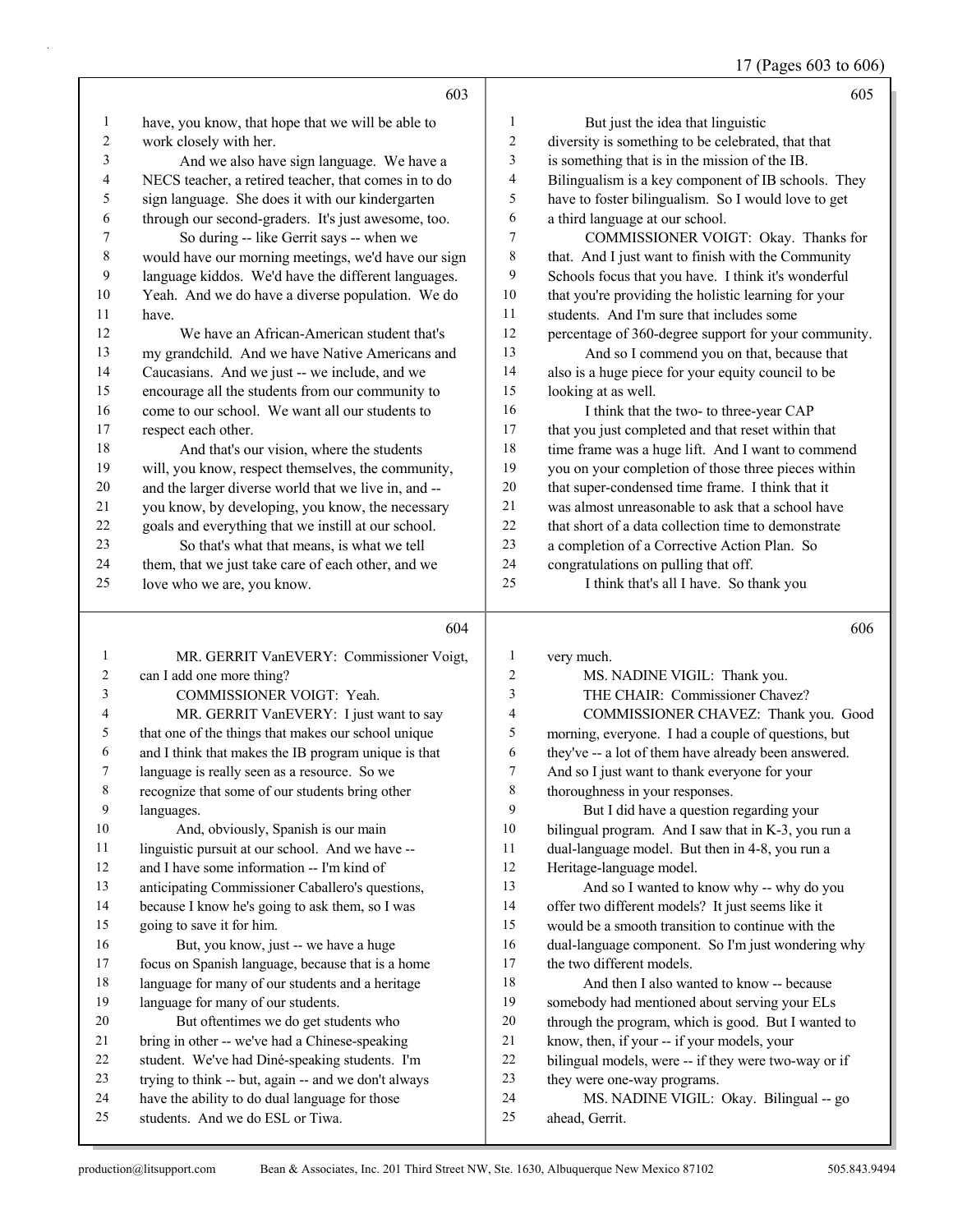18 (Pages 607 to 610)

|                         | 607                                                                                                  |                         | 609                                                                                   |
|-------------------------|------------------------------------------------------------------------------------------------------|-------------------------|---------------------------------------------------------------------------------------|
| 1                       | MR. GERRIT VanEVERY: I was just going to                                                             | 1                       | academics.                                                                            |
| $\overline{c}$          | answer the last question you had about the two-way                                                   | $\overline{\mathbf{c}}$ | I -- you might know, Mr. Chavez,                                                      |
| 3                       | and the one-way. It's two-way. We have -- we've                                                      | 3                       | Commissioner Chavez, that in order for students to                                    |
| $\overline{4}$          | moved -- we had 90/10 in the K-3 cohort, and we've                                                   | 4                       | test in Spanish, they would have to totally be                                        |
| $\sqrt{5}$              | moved to a 50/50, just because of the needs of our                                                   | 5                       | fluent in Spanish for us to ask for those waivers                                     |
| 6                       | students.                                                                                            | 6                       | and all that. So that is one of the reasons why we                                    |
| $\boldsymbol{7}$        | The -- I guess I won't speak too much                                                                | 7                       | said, you know, "Let's just give them the 50/50 and                                   |
| $\,$ $\,$               | about the Heritage. I'll let Ms. Vigil talk about                                                    | 8                       | do the Heritage model," and it's working wonderfully                                  |
| 9                       | that. I will point out it's a three-hour program in                                                  | 9                       | for us.                                                                               |
| $10\,$                  | both the dual and the Heritage.                                                                      | $10\,$                  | MR. GERRIT VanEVERY: One piece to tag on                                              |
| 11                      | MS. NADINE VIGIL: Yes. Yeah. And the                                                                 | 11                      | to that is, for instance, in our Middle Years                                         |
| 12                      | reason was -- is, Commissioner Chavez, is that we                                                    | 12                      | Program -- and this relates more to IB with the                                       |
| 13                      | did start off strong with the 90/10 throughout the                                                   | 13                      | structure of the IB program -- you know, we have                                      |
| 14                      | school. And then we started revisiting it and                                                        | 14                      | eight subjects in the Middle Years Program. And                                       |
| 15                      | resetting ourselves to say, "We can't do it this                                                     | 15                      | figuring out the English-Spanish split in those                                       |
| 16                      | way."                                                                                                | 16                      | subjects, because in our Heritage model, we have our                                  |
| 17                      | We know the research. We know that's the                                                             | 17                      | fine arts as a component for the third hour of                                        |
| 18                      | best model we should have in place. But when our                                                     | 18                      | Spanish language instruction, which is much easier                                    |
| 19                      | kids would get to the third grade, and they're being                                                 | 19                      | for us to accommodate in the scope of that Middle                                     |
| $20\,$                  | taught more in Spanish and they're tested in                                                         | 20                      | Years Program as well.                                                                |
| 21                      |                                                                                                      | 21                      | MS. NADINE VIGIL: Yeah. And with the                                                  |
| $22\,$                  | English, that is where we started saying, "We're<br>doing an injustice to our students."             | $22\,$                  | kindergarten-to-third-grade social studies, language                                  |
| 23                      |                                                                                                      | 23                      |                                                                                       |
| 24                      | We know the research. They transition                                                                | 24                      | arts, and math are taught in Spanish and in English.                                  |
|                         | over in third grade to the English. But they're not                                                  | 25                      | And we have the highly qualified teachers that can                                    |
| 25                      | quite prepared in English, because they've been                                                      |                         | do both. They work together closely.                                                  |
|                         |                                                                                                      |                         |                                                                                       |
|                         | 608                                                                                                  |                         | 610                                                                                   |
|                         |                                                                                                      |                         |                                                                                       |
| $\mathbf{1}$            | taught so much in Spanish that we felt that's why                                                    | $\mathbf{1}$            | COMMISSIONER CHAVEZ: Okay. Thank you for                                              |
| $\overline{c}$          | our scores were so low.                                                                              | $\overline{c}$          | that clarification.                                                                   |
| $\mathfrak{Z}$          | So we did change it to a 50/50, because me                                                           | 3                       | The other question that I had was you                                                 |
| $\overline{\mathbf{4}}$ | being an advocate for bilingualism, I don't want to                                                  | $\overline{4}$          | talked a little bit about how expensive it is to run                                  |
| 5                       | do away with it at all. We do believe in                                                             | 5                       | your IB program. And I'm just wondering -- you                                        |
| 6                       | bilingualism. So we went to the 50/50 model; so                                                      | 6                       | know, we spent a lot of time, and Mr. Vigil did a                                     |
| 7                       | with 50 percent being taught in Spanish and                                                          | 7                       | really good job of explaining, you know, the budget.                                  |
| 8                       | 50 percent in English with the lower grades. And                                                     | 8                       | But I'm also curious as to do you all receive                                         |
| 9                       | that's giving them that opportunity that when they                                                   | 9                       | Title I, II, III, and IV monies?                                                      |
| 10                      | get to third grade, they'll have more English also.                                                  | 10                      | MS. NADINE VIGIL: Yes. Yes, we do.                                                    |
| 11                      | So it gives them more of the opportunity                                                             | 11                      | COMMISSIONER CHAVEZ: Do you use those                                                 |
| 12                      | that they're going to be ready to be tested in                                                       | 12                      | funds for your IB costs for training and for                                          |
| 13                      | English.                                                                                             | 13                      | registration of the program?                                                          |
| 14                      | Our fourth-through-eighth grade, we                                                                  | 14                      | MS. NADINE VIGIL: Yes. Title I. We use                                                |
| 15                      | thought let's do the -- it's still a three-hour                                                      | 15                      | Title I for that, plus some of our other programs                                     |
| 16                      | program. Both programs are three hours. Heritage                                                     | 16                      | that we can offer. Professional development that we                                   |
| 17                      | model, they already have that Spanish piece in them,                                                 | 17                      | can pay from there? We use those grants also.                                         |
| 18                      | and it's to maintain their heritage language. We                                                     | 18                      | COMMISSIONER CHAVEZ: Okay. Thank you.                                                 |
| 19                      | went through this together as a staff. We decided,                                                   | 19                      | THE CHAIR: Commissioner Robbins?                                                      |
| 20                      | "Let's do it this way," again, thinking of our                                                       | $20\,$                  | COMMISSIONER ROBBINS: Thank you. I                                                    |
| 21                      | students' needs.                                                                                     | 21                      | appreciate the presentation and everything that                                       |
| 22                      | Like Mr. Gerrit -- Mr. VanEvery just                                                                 | $22\,$                  | you're doing. And, again, I appreciate the focus                                      |
| 23                      | mentioned, thinking of their needs, thinking of the                                                  | 23                      | that you said you realize the proficiency in reading                                  |
| 24<br>25                | school's needs, thinking of us as a whole, so we can<br>start showing more progress in our -- in our | 24<br>25                | and math for overall students is not where you'd<br>like to see it, and science also. |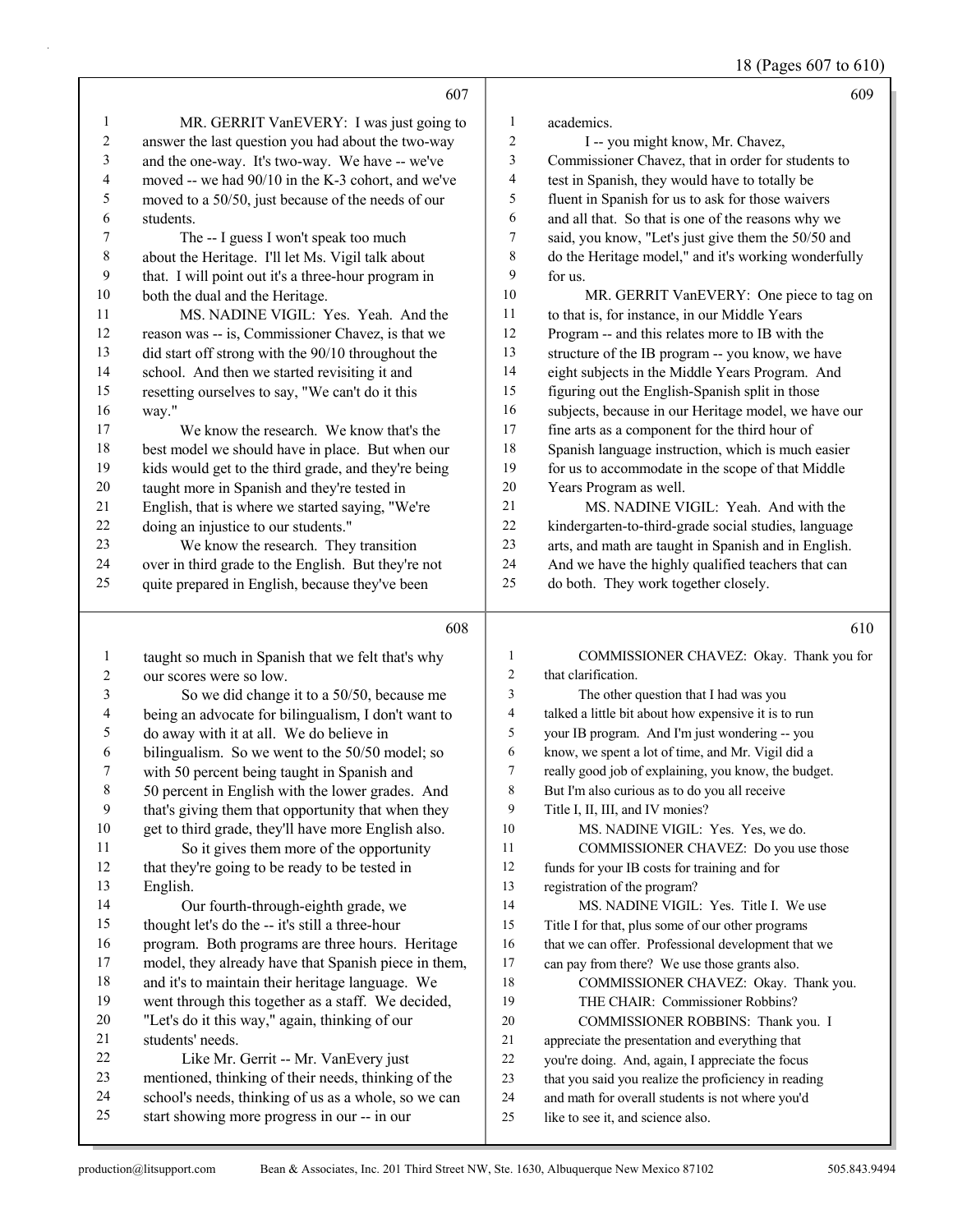## 19 (Pages 611 to 614)

|                          | 611                                                  |                  | 613                                                  |
|--------------------------|------------------------------------------------------|------------------|------------------------------------------------------|
| 1                        | One of the things you mentioned was                  | 1                | the beginning, before we got started that we were    |
| 2                        | student support. And this is the thing that I've     | $\overline{c}$   | distributing out the computers that they were coming |
| 3                        | stressed for years, that if students are coming to   | 3                | in, we would sit with them.                          |
| 4                        | school, and they don't -- if they don't have a       | $\overline{4}$   | I have Ms. Tanya. And she has an                     |
| 5                        | parent at home who has much education or any higher  | 5                | assistant that helps her. They would sit together    |
| 6                        | education, they -- as students progress through      | 6                | with the parent and go through the process. They     |
| $\boldsymbol{7}$         | school, the parents are not really able to help the  | 7                | made little cheat notes for them on how to get in,   |
| $\,$ $\,$                | student at home, either because they're              | $\,$ $\,$        | you know, how to manipulate, because it is           |
| 9                        | illiterate -- and that's not any fault of their      | $\boldsymbol{9}$ | difficult. And we do also have students living with  |
| $10\,$                   | own -- and that schools -- you know, we've been      | $10\,$           | grandparents. So it is.                              |
| 11                       | focusing on early childhood education for the last   | 11               | But what they do, we have -- during my               |
| 12                       | couple of years, and they just started this whole    | $12\,$           | newsletters every week, we have a communication      |
| 13                       | new program.                                         | 13               | piece that I will tell them, "Let us know what you   |
| 14                       | And I'm saying that's fine. But if you               | 14               | need. Contact us."                                   |
| 15                       | look at what early childhood education is all about, | 15               | They contact us. We -- I get Ms. Tanya               |
| 16                       | it's about working with the parents to help their    | 16               | on. And Tanya can speak a little bit more on that    |
| 17                       | kids. And this is the thing that -- you know, do     | $17$             | behalf. And her and her assistant get on. And they   |
| 18                       | you have any sort of outreach, evening programs,     | $18\,$           | walk them through at the beginning when we were      |
| 19                       | things like that, helping your parents of the        | 19               | letting parents still come in. But now, of course,   |
| $20\,$                   | students to help them learn?                         | $20\,$           | we don't. But, still, if they call, they can go;     |
| 21                       | Maybe, you know -- we talk about, you                | 21               | they can Zoom. They do Zoom meetings with parents.   |
| $22\,$                   | know, having -- having them get their GEDs, things   | 22               | So -- because they're frustrated. They do            |
| 23                       | like that. But the thing is if parents are not       | 23               | get frustrated. We still hear a lot of parents --    |
| 24                       | able -- and, again, they're working full-time or     | 24               | like with the kindergarteners, they're right there   |
| 25                       | doing things -- if they're not able to help their    | 25               | helping them get on. You can see them sitting there  |
|                          |                                                      |                  |                                                      |
|                          | 612                                                  |                  | 614                                                  |
| $\mathbf{1}$             | students and they're not savvy working with students | $\mathbf{1}$     | next to the student.                                 |
| $\overline{c}$           | or things like that, the students are, like, I can   | $\sqrt{2}$       | And then they'll say, Ms. Driskell,                  |
| $\sqrt{3}$               | only get help when school is in session or things    | 3                | Ms. Gallegos, can I stay afterwards so that you can  |
| $\overline{\mathcal{A}}$ | like that.                                           | $\overline{4}$   | show me how we need to do what we're doing?          |
| 5                        | Are you able -- is it really just a                  | $\mathfrak s$    | So we are. We're providing all that                  |
| 6                        | funding constraint of being able to support the      | 6                | student support to our parents, grandparents, so we  |
| 7                        | parents? And, again, I think we do a disservice to   | $\tau$           | can assure that the kids are getting on. The kids    |
| 8                        | our students when we are not supporting the parents  | 8                | are doing the work.                                  |
| 9                        | also.                                                | 9                | And to release some of that stress,                  |
| 10                       | MS. NADINE VIGIL: Exactly.                           | 10               | because it is very stressful. Like I always start    |
| 11                       | COMMISSIONER ROBBINS: Can you address                | 11               | my meetings with the parents, "We understand, in     |
| 12                       | that?                                                | 12               | these challenging times, and we're here to help      |
| 13                       | MS. NADINE VIGIL: Yes. We do have                    |                  |                                                      |
| 14                       |                                                      | 13               | you."                                                |
| 15                       | student support. We forgot to mention all that.      | 14               | So, yes, they are doing that. We are in              |
|                          | But in fact, Commissioner -- Robbins -- right?       | 15               | the process also of getting a parents --             |
| 16                       | COMMISSIONER ROBBINS: Yes.                           | 16               | after-school, in-the-evenings classes. With our      |
| 17                       | MS. NADINE VIGIL: Through our Community              | 17               | Community Schools grant money, we are going to have, |
| 18                       | Schools grant, we have opened up a lot of our        | 18               | for example, some ex-educators teach classes in      |
| 19                       | programs to assist our parents. For example, we had  | 19               | Spanish, teach classes in English, to our            |
| 20                       | to train our parents on how to even get -- open up   | $20\,$           | monolingual parents.                                 |
| 21                       | the computer, how to get the kids in, how to get     | $21$             | So all that is in the works. We are doing            |
| $22\,$                   | them to manipulate Google Classroom or Canvas, you   | $22\,$           | everything possible to make these challenging times  |
| 23                       | know, what the students use as a learning management | 23               | a little easier for our students and our parents.    |
| 24                       | system.                                              | 24               | Yes.                                                 |
| 25                       | And the teachers have been awesome. In               | 25               | COMMISSIONER ROBBINS: Thank you,                     |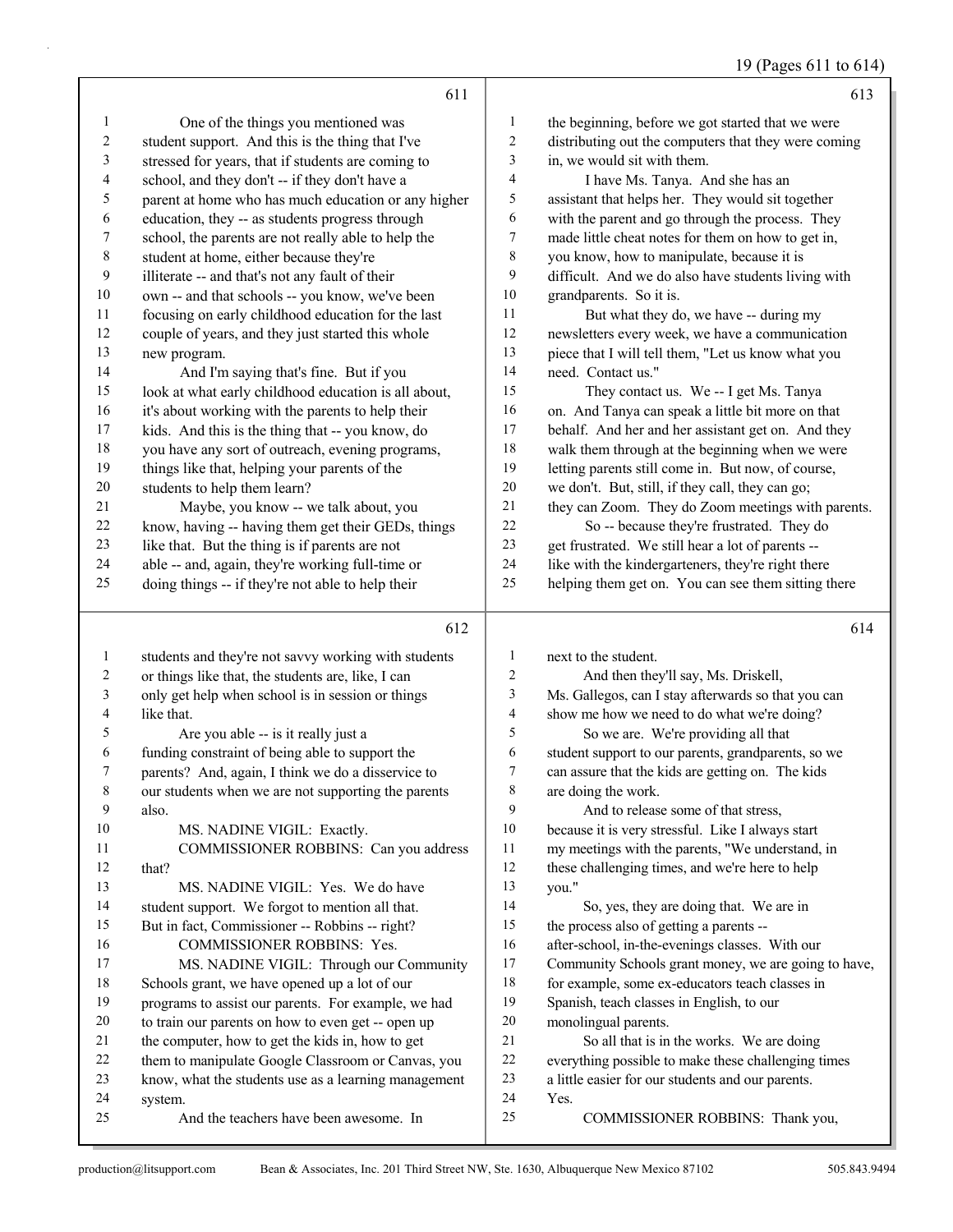#### 20 (Pages 615 to 618)

|                |                                                      |                  | $20$ (F ages 01.) to 010                             |
|----------------|------------------------------------------------------|------------------|------------------------------------------------------|
|                | 615                                                  |                  | 617                                                  |
| 1              | Ms. Vigil. I think those community programs, those   | 1                | COMMISSIONER ROBBINS: Thank you.                     |
| $\sqrt{2}$     | after-school programs for the parents will really    | $\boldsymbol{2}$ | THE CHAIR: Thank you. Commissioner                   |
| $\mathfrak{Z}$ | pay off tremendously over the next couple of years.  | 3                | Caballero, I think, has been preparing himself.      |
| $\overline{4}$ | And this is a thing that I wish more students would  | $\overline{4}$   | So                                                   |
| 5              | do with the parents, especially if they have, you    | 5                | COMMISSIONER CABALLERO: Well -- yes,                 |
| 6              | know, non-English speaking children, and the parents | 6                | thank you. I will ask my ongoing question about      |
| 7              | don't speak or read English, getting them integrated | 7                | demographics, what kind of students they have and    |
| $\,8\,$        | is very important. And I think your 50/50 model is   | $\,$ 8 $\,$      | whether they feel that their school mirrors the      |
| 9              | a good way of doing that.                            | 9                | demographics, and, if not, what are their challenges |
| 10             | Addressing Mr. Michael Vigil's thing about           | 10               | and how do they figure to bring other students in.   |
| 11             | the finances, I just want to get clarification. Are  | 11               | Because, again, it helps all students. Students      |
| 12             | you telling me that the schools, charters, have      | 12               | that may or may not need the charter school will     |
| 13             | still not received their first-quarter lease         | 13               | benefit from -- from other type of students, their   |
| 14             | payments from PSFA?                                  | 14               | interaction.                                         |
| 15             | MR. VIGIL: Yes. Yes.                                 | 15               | So that is one question.                             |
| 16             | COMMISSIONER ROBBINS: Okay. I'm on the               | 16               | I have a couple more, not big questions.             |
| 17             | Public School Capital Outlay Council. I will         | 17               | Thank you.                                           |
| $18\,$         | contact Jonathan Chamblin today, find out what's     | 18               | MS. NADINE VIGIL: Mr. VanEvery can                   |
| 19             | going on, and I will raise this as a concern in our  | 19               | address the demographics.                            |
| $20\,$         | Monday meeting.                                      | 20               | MR. GERRIT VanEVERY: And I want to                   |
| 21             | I think that is a disservice. It simply,             | $21\,$           | address that question, because I think it's really,  |
| 22             | I think, has to do with -- I don't know if it's DFA  | $22\,$           | really -- it's always a relevant question,           |
| 23             | that's holding it up. But, you know, us              | 23               | particularly with charter schools. I just have a     |
| 24             | Commissioners, you know, we get a small stipend to   | 24               | little graphic I want to share. Let me see if I can  |
| 25             | attend these meetings, you know. I've gotten paid    | 25               | figure this out.                                     |
|                | 616                                                  |                  | 618                                                  |
| $\mathbf{1}$   | for my September and October meetings. It's now      | 1                | Okay. There we go. Give me just a second             |
| $\overline{c}$ | December.                                            | 2                | here. All right. Let me just -- current slide.       |
| 3              | So over the last two years, we've seen --            | 3                | Okay.                                                |
| 4              | and I'll say this. We've seen a degradation in the   | 4                | I just want to point this out. It's kind             |
| 5              | financial capability of the State paying their bills | 5                | of like the elephant in the room in Taos charter     |
| 6              | in a timely manner. That is a huge concern, because  | 6                | schools; because we have six charter schools in the  |
| 7              | it puts stress on the schools, and it requires them  | 7                | Taos Municipal School District, within those         |
| 8              | to carry higher cash balances than may otherwise be  | 8                | boundaries. Five of those serve K-8 students. So I   |
| 9              | necessary just so that they can continue making      | 9                | have not included the one that is just a high school |
| $10\,$         | those lease payments.                                | 10               | here.                                                |
| 11             | And it prevents them from starting                   | 11               | However, you can see the demographics of             |
| 12             | programs or continuing programs when they have to    | 12               | those charter schools is somewhat problematic,       |
| 13             | just cover their lease payments with those funds     | 13               | because the -- you can see we have three groups      |
| 14             | rather than other programs. So I will address that,  | 14               | here. And the reason these three groups are          |
| 15             | and I appreciate your clarification on that.         | 15               | included is because these are all groups that are    |
| 16             | MS. NADINE VIGIL: Thank you.                         | 16               | identified as high-risk. And then the                |
| 17             | MR. VIGIL: Thank you,                                | 17               | Yazzie/Martinez lawsuit. And then there's also       |

 Commissioner Robbins. 19 MS. NADINE VIGIL: I also want to mention

- all our correspondence goes out in English and Spanish. We have -- probably 90 percent of our
- staff is bilingual, maybe 100 percent. We're all
- bilingual. So we have translators in place if we
- need to translate in Spanish to anybody. So it's
- great.

 groups that are highly represented at our school. 19 So -- you know. And when we look at the other charter schools in Taos, we can see the

 percentage of Hispanic students. You know, we're at 88 percent. And, actually, I think this is -- this data is two years old. I think it's -- from the New Mexico schools. But I was looking at another one that said 89. So we're up there. We're at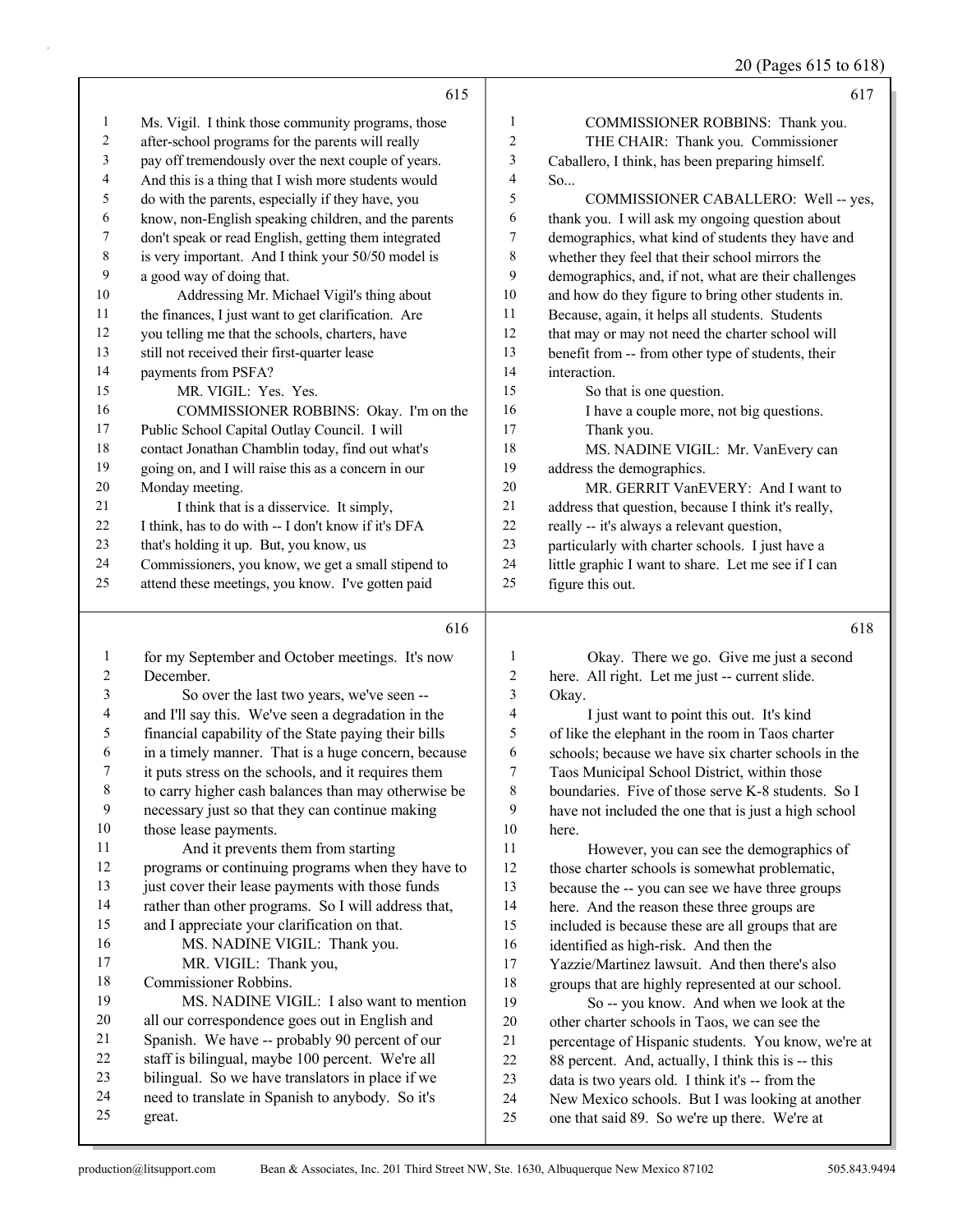| 21 (Pages 619 to 622) |  |  |  |  |  |
|-----------------------|--|--|--|--|--|
|-----------------------|--|--|--|--|--|

|                  |                                                      |                          | $21$ (1 agos 01) to 022)                             |
|------------------|------------------------------------------------------|--------------------------|------------------------------------------------------|
|                  | 619                                                  |                          | 621                                                  |
| $\mathbf{1}$     | 98 percent economically disadvantaged, and we're at  | $\mathbf{1}$             | for these students who are otherwise not served by   |
| $\boldsymbol{2}$ | 20 percent ELL.                                      | $\boldsymbol{2}$         | charter schools at the level they should be.         |
| 3                | When you compare those numbers to the                | $\overline{\mathbf{3}}$  | Because I think that it presents -- like             |
| 4                | other charter schools in Taos, you can see there is  | $\overline{\mathcal{L}}$ | we all know here, we're all proponents of the        |
| 5                | a huge difference between the populations that they  | 5                        | charter schools. And I was not a proponent of        |
| 6                | serve and the population that we serve.              | 6                        | charter schools. I was dead-set against them at one  |
| 7                | Now, I'm not here to try to uncover the              | $\overline{7}$           | point in my life until I went and worked in one and  |
| $\,$ $\,$        | meaning of all of that. But what I am here to say    | $\,$ $\,$                | realized, "Oh, man, this is awesome."                |
| 9                | is that when we look at the Taos Municipal Schools,  | 9                        | So having -- in answer to your question,             |
| 10               | K-8, if you look at all the Taos Municipal School    | 10                       | Commissioner Caballero, we would love to have a more |
| 11               | data, it will include the district charters and the  | 11                       | reflective mix of students from our community. Even  |
| 12               | high school, which tend to be a little bit more      | 12                       | when we're compared to the Taos schools, we are      |
| 13               | diverse.                                             | 13                       | predominantly Hispanic. We are predominantly -- we   |
| 14               | But when you look at just K-8, which is              | 14                       | have a lot of EL students, and we're                 |
| 15               | their three non-charter elementaries and their one   | 15                       | disproportionately high in both of those             |
| 16               | charter middle school, the demographics are          | 16                       | departments.                                         |
| $17$             | 77 percent Hispanic, 98 percent economically         | 17                       | I think one of the reasons is because we             |
| 18               | disadvantaged, and 10 percent EL.                    | 18                       | are the only school in Taos that offers a culturally |
| 19               | I want to point those numbers out, because           | 19                       | and linguistically relevant education to Hispanic    |
| 20               | I think, having worked in two charter schools and    | $20\,$                   | students. And I think about Six Directions           |
| $21\,$           | having worked also in two of the Taos Municipal      | 21                       | Indigenous School in Gallup and their emphasis on    |
| 22               | Schools, I've worked in two of the elementary        | 22                       | that for their Native American students, and I see a |
| 23               | schools, the big difference between the charters and | 23                       | similar pattern occurring with us.                   |
| 24               | the municipal schools is that the charters offer     | 24                       | And here, students are validated; their              |
| 25               | students an innovative educational program.          | 25                       | culture is respected, taught. And when the students  |
|                  | 620                                                  |                          | 622                                                  |
| $\mathbf{1}$     | And I know when I had the opportunity to             | $\mathbf{1}$             | look at the staff, you know, they see a reflection   |
| 2                | go work for -- I actually worked for Roots & Wings.  | $\sqrt{2}$               | of themselves.                                       |
| 3                | But when I had that opportunity to leave the public  | 3                        | We have a very diverse staff. Most of our            |
| 4                | school, I was actually laid off as a first-year      | $\overline{\mathcal{L}}$ | staff is Hispanic; most are from Northern            |
| $\sqrt{5}$       | teacher. But I had done my student teaching there.   | 5                        | New Mexico. But we also have staff from Mexico. We   |
| 6                | But to come to the charter schools and see that      | 6                        | have Native American; we have Caucasian; "Anglo" in  |
| 7                | mission and innovation that's occurring in the       | $\boldsymbol{7}$         | Taos is the word; but, you know, Caucasian.          |
| 8                | charter schools, and to contrast that with my        | 8                        | So we have a reflective mix of people in             |
| 9                | experience in other schools was mind-blowing.        | 9                        | our staff that the students can see themselves in.   |
| 10               | And I think what's critical to understand            | 10                       | And I think, you know, I teach at the middle-school  |
| 11               | here is that we are out of whack when it comes to    | 11                       | level, and we get a lot of these students coming in  |
| 12               | the demographics; right? Like, we are                | 12                       | from the middle school who transfer in. And there's  |

disproportionately Hispanic, economically

disadvantaged, and ELL. We're great with that,

because, you know, these -- we love our students.

 You know, this is wonderful for us. But we're the only charter school in Taos that is serving these students at this level.

#### 19 And so, for me, it just -- it reminds me

- that there's -- there's been a criticism in Taos of
- charter schools always serving a more privileged
- demographic and a more Caucasian demographic. And
- so I just want to point that out that we -- for some
- reason, we have attracted a different group of
- students. And I think it's a tremendous opportunity

 no bilingual program; there's no three-hour program at the middle school. So many of them come here. I think that's why our ELs are disproportionately high

17 Like Ms. Vigil said, most of our staff speak Spanish. And the ones who don't have their

20 So we have a staff that is compassionate and offers a level of -- an ethic of care and

23 So I'm not sure if I totally answered your question, Commissioner Caballero, because I know

because they're validated.

compassion for these students.

your concern is mixing -- is getting a

TESOL.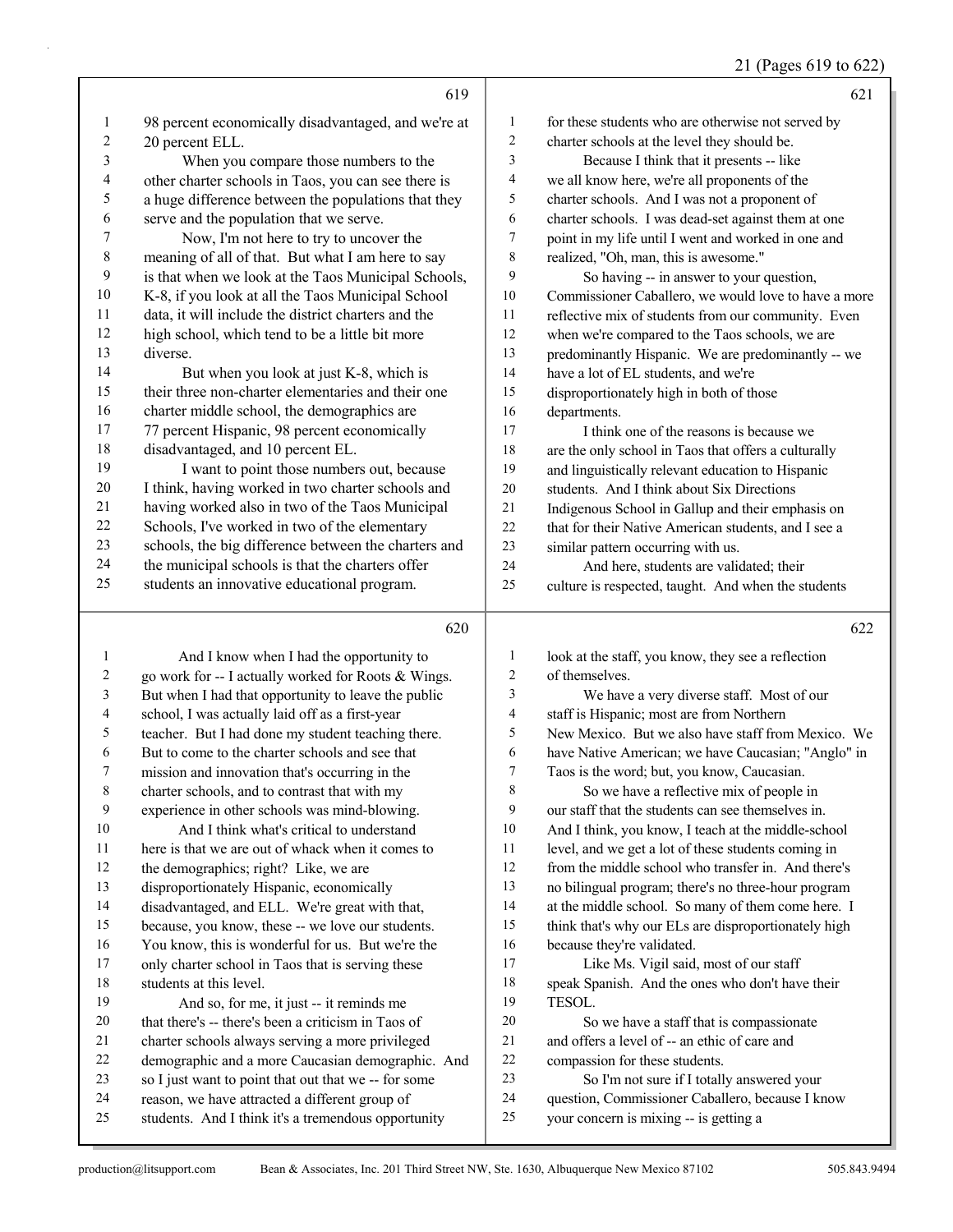22 (Pages 623 to 626)

|                | 623                                                  |                | 625                                                 |
|----------------|------------------------------------------------------|----------------|-----------------------------------------------------|
|                |                                                      |                |                                                     |
| -1             | representative mix of students. Am I correct?        | 1              | and help each other. Because community help by      |
| 2              | COMMISSIONER CABALLERO: Right. And you               | $\overline{c}$ | students is what's understood and is a given in     |
| 3              | totally answered -- I -- you answered what I         | 3              | Mexico. We had to help each other out.              |
| 4              | suspected. And I suspected that you're a magnet      | $\overline{4}$ | And teachers had to encourage that,                 |
| 5              | for -- for that type of student. And the parents     | 5              | because there were 40, 50 students in each class.   |
| 6              | taking their kids to your school just speaks and     | 6              | And we would hide when we were helping each other,  |
| 7              | yells very loud that you provide the type of         | $\tau$         | when a teacher would go by, thinking that it was    |
| 8              | education that their children, who are primarily     | 8              | cheating.                                           |
| 9              | Spanish-speaking, need.                              | 9              | So by the time I got to sixth, seventh              |
| 10             | And so it does -- so it still gives you a            | 10             | grade, the teacher encouraged that openly. And he   |
| 11             | challenge trying to bring in other type of students. | 11             | would even put us in little groups so that we could |
| 12             | And it would depend on how you market to those       | 12             | get used to doing that.                             |
| 13             | parents.                                             | 13             | And we did very well. We would get                  |
| 14             | And it is a challenge. I know -- I went              | 14             | together before school, during lunch, after school, |
| 15             | to 100 percent predominantly Spanish schools in      | 15             | the weekends. And that teacher was teaching -- by   |
| 16             | El Paso. And there wasn't -- there was one Anglo     | 16             | the time we got to seventh grade, he was teaching   |
| 17             | kid in my school, only because his father was a      | 17             | eighth- and part of ninth-grade math. And we didn't |
| 18             | preacher, and he chose to set up his church in the   | 18             | know. But he gave us the challenge. Bringing in     |
| 19             | neighborhood to help out the drug addicts and the    | 19             | books from other schools that were no longer being  |
| 20             | alcoholic addicts in that area, and he did a         | 20             | used.                                               |
| 21             | fantastic job. But Gerald Smith became Hispanic.     | 21             | And they were terrible. They were. Some             |
| 22             | He spoke Spanish, and he was just like us. He was    | 22             | had no covers. By the time we got to high school,   |
| 23             | just very light.                                     | 23             | we were going over stuff that we had already gone   |
| 24             | MR. GERRIT VanEVERY: Anglo-Hispano como              | 24             | through.                                            |
| 25             | yo.                                                  | 25             | MS. NADINE VIGIL: Great.                            |
|                | 624                                                  |                | 626                                                 |
|                | MS. NADINE VIGIL: It's like Mr. VanEvery.            |                | COMMISSIONER CABALLERO: And so the lesson           |
| $\overline{2}$ | He has become one of us.                             | $\overline{2}$ | that I learned was that all of us help each other   |

| 3  | COMMISSIONER CABALLERO: Right. In math,            | 3      | with math. We continued through high school. We      |
|----|----------------------------------------------------|--------|------------------------------------------------------|
| 4  | that's probably the only area that parents can be  | 4      | continued through the university. We all enrolled    |
| 5  | very instrumental in. And one of the Commissioners | 5      | for engineering. Of course, I didn't stay in         |
| 6  | mentioned already parents and using the Community  | 6      | engineering. I went to social science.               |
| 7  | School.                                            | $\tau$ | But they all graduated with engineering              |
| 8  | And I can -- by experience, I can tell you         | 8      | degrees, and they all stayed helping each other as   |
| 9  | my parents couldn't help me. But they took out the | 9      | groups, even through the four years of engineering,  |
| 10 | whip, and they understood math very well. And if I | 10     | and which, in this day and age, how do you -- how do |
| 11 | wasn't doing math at home, if I didn't have to, I  | 11     | you encourage students to help each other out as     |
| 12 | had to bring in books home for homework, and I had | 12     | they're moving up? Maybe just in math, can it be     |
| 13 | to show them. And if I had done all my homework,   | 13     | done through Internet? I don't know.                 |
| 14 | they would give me more.                           | 14     | But I know it was -- it was an enriching             |
| 15 | And the only thing they could understand           | 15     | and very helpful way of -- of staying up in math,    |
| 16 | was math, because it's worldwide. Everybody has to | 16     | helping the students. I know that also in the        |
| 17 | understand it.                                     | 17     | seventh grade, we were asked to tutor some of our -- |
| 18 | And so did you mention that Spanish can            | 18     | the lower-grade kids, the next grade down. And some  |
| 19 | also be taught -- math can be taught in Spanish?   | 19     | of our very, very bright students would hook up with |
| 20 | MS. NADINE VIGIL: Yes. Yeah.                       | 20     | one or two students during lunch hour and help them  |
| 21 | COMMISSIONER CABALLERO: Oh, okay. That's           | 21     | out. And teachers had to do that, because our        |
| 22 | fantastic. That's fantastic.                       | 22     | schools were packed with students. We didn't see     |
| 23 | The other experience that I had growing up         | 23     | that in the Anglo schools.                           |
| 24 | in a totally Hispanic school was that as an        | 24     | But we saw that very much in the Hispanic            |
| 25 | immigrant, all of us, as immigrants, we would try  | 25     | schools. We were packed, hand-me downs and -- the    |
|    |                                                    |        |                                                      |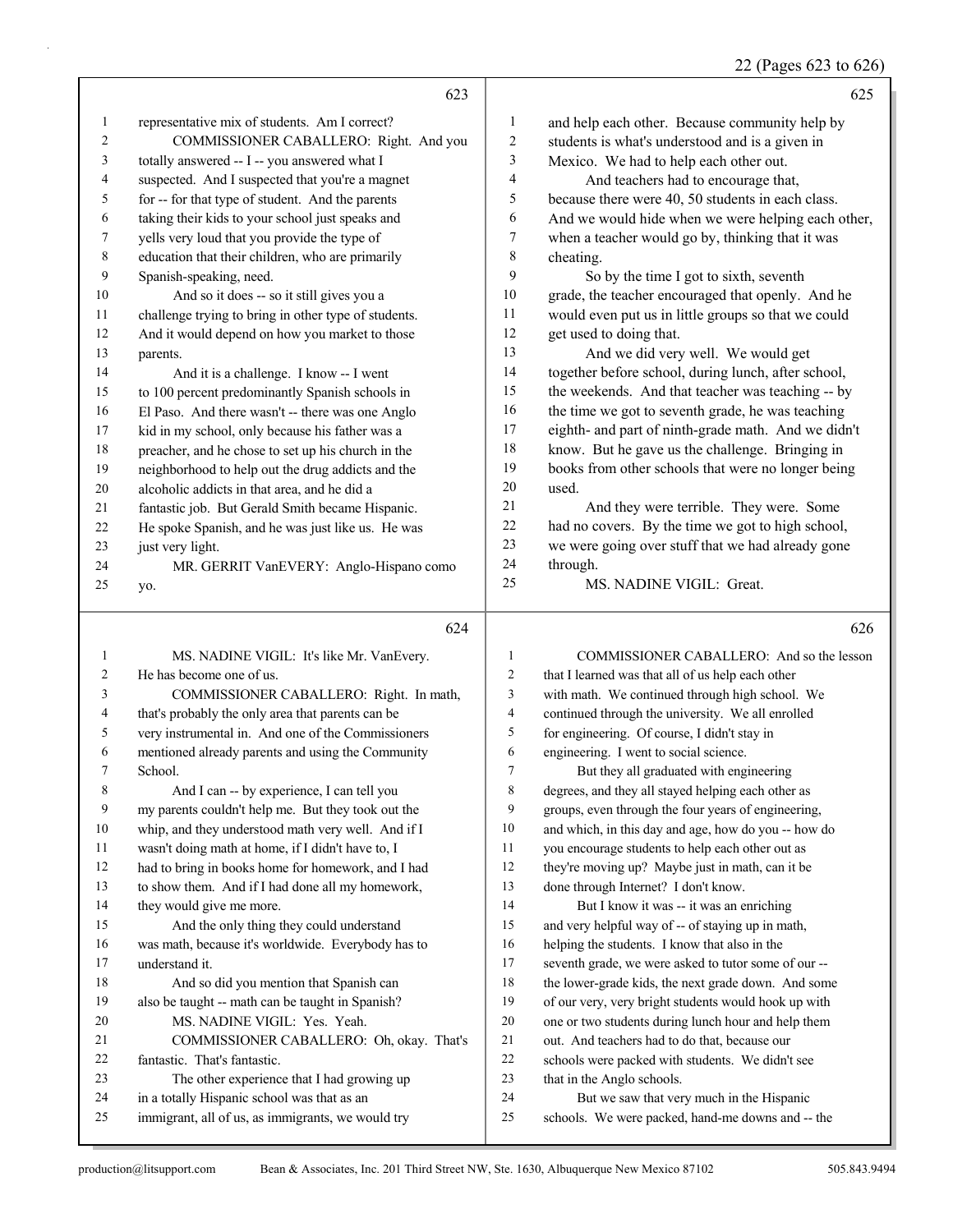| 23 (Pages 627 to 630) |  |  |  |  |  |
|-----------------------|--|--|--|--|--|
|-----------------------|--|--|--|--|--|

|              |                                                      |        | 0                                                    |
|--------------|------------------------------------------------------|--------|------------------------------------------------------|
|              | 627                                                  |        | 629                                                  |
| 1            | one thing that I have to say is that you guys keep   | 1      | code, based on their demographics, based on, you     |
| 2            | the same teachers. And I would say that because we   | 2      | know, their circumstances. And so offering them      |
| 3            | had teachers that stayed there till way after        | 3      | that.                                                |
| 4            | retirement age, that made a difference for us. It    | 4      | And I agree with Chairwoman Patricia in              |
| 5            | provided us with very, very good education, with all | 5      | that -- sorry -- that, you know, not everyone goes   |
| 6            | the challenges that we had. And I commend you for    | 6      | to college, right? That's not what we're advocating  |
| 7            | keeping that.                                        | $\tau$ | is that everyone -- but everyone should have a fair  |
| 8            | And the rest of my questions were answered           | 8      | shake and a fair opportunity to go, regardless of -- |
| 9            | through other Commissioners, and I thank you.        | 9      | so the equity piece.                                 |
| 10           | I do -- one little last question. Does               | $10\,$ | But, no, there's nothing to preclude those           |
| 11           | the program, IB, require a certain type of level     | 11     | students from participating whatsoever. But it is a  |
| 12           | progress by students to stay within the program? Or  | 12     | high -- it's a demanding course. It's rigorous.      |
| 13           | not?                                                 | 13     | And, you know, the students have to want to be       |
| 14           | MR. GERRIT VanEVERY: Well -- and I know              | 14     | there. A student who doesn't want to be there, it's  |
| 15           | what you're getting at, because oftentimes -- I know | 15     | going to be tough.                                   |
| 16           | Sandia High School in Albuquerque has an IB program, | 16     | And we support them. But, generally, we              |
| 17           | and I think there's a magnet school in Santa Fe,     | 17     | found our students, they want to be in the school.   |
| 18           | right? It's often an enrichment track for students   | 18     | They like it there. It's a good environment for      |
| 19           | who are pursuing, at a high level, college and       | 19     | them.                                                |
| $20\,$       | career, those types of the things.                   | $20\,$ | MS. NADINE VIGIL: And, Commissioner                  |
| 21           | Because we don't offer the IB Diploma                | 21     | Caballero, just to your other comment about working  |
| 22           | Programme, and because we don't offer five years of  | 22     | groups, through the inquiry-based instruction that   |
| 23           | the Middle Years Programme, we are not required to   | 23     | we do, the teachers encourage the students to work   |
| 24           | necessarily have our students engage in the types of | 24     | in groups. And now that we are on remotely, thank    |
| 25           | E-assessments and things that would require that     | 25     | God for Zoom has breakout rooms, so they work on     |
|              | 628                                                  |        | 630                                                  |
| $\mathbf{1}$ | they pass these things to receive the IB diploma.    | 1      | that. They work in groups, you know, together. And   |
| 2            | So, no.                                              | 2      | it's exciting to see that.                           |
| 3            | However, when we design our units of                 | 3      | They're still working in groups. They                |
| 4            | inquiry, you know, the learning units, they are      | 4      | still develop or come up with their projects or      |
| 5            | designed with certain specifications in mind, right? | 5      | whatever it is that the teachers are expecting of    |
| 6            | Like, we have to teach certain concepts. And also    | 6      | them. And so they still have that opportunity to     |
| 7            | we use rubrics to assist students.                   | 7      | work in the break-out rooms and in groups.           |
| $\,$ 8 $\,$  | So we have rubrics where we can show                 | 8      | THE CHAIR: Thank you.                                |
| 9            | achievement at different levels. And we're           | 9      | Commissioner Armbruster?                             |
| 10           | transitioning into that method of reporting with     | 10     | COMMISSIONER ARMBRUSTER: I remembered to             |
| 11           | students and to parents and all that.                | 11     | unmute.                                              |
| 12           | And it is a huge transition. Because it's            | 12     | Yes. I have a number of questions. I                 |
| 13           | less of, you know, like, "You did these assignments, | 13     | want to, first of all, congratulate you on how well  |
| 14           | you got this completion percentage," to, "How are    | 14     | you are doing. Seems like a large improvement in     |
| 15           | you truly demonstrating mastery of the subject?"     | 15     | the last few years. And, of course, the one part of  |
| 16           | And so IB has qualifications.                        | 16     | your CAP which we can't really address at this       |
| 17           | Now, there's nothing to preclude a student           | 17     | moment for numerous reasons is the Exceed or Meet    |
| 18           | who is not functioning at a high level from that     | 18     | the State proficiency for ELL and math -- not ELL -- |
| 19           | program. But, oftentimes, because it is rigorous,    | 19     | ELA. And so that's sort of just hanging in there.    |
| 20           | and it has these higher levels of achievement, we    | 20     | But the number of things -- I have a                 |
| 21           | see it used as a college preparatory program.        | 21     | number of questions here, so let me go through them. |
| 22           | So I think what's exciting about our                 | $22\,$ | So are you involved in New Mexico DASH,              |

- school is that we have students who aren't on the college track, but who maybe could be, you know, and NM DASH? 24 MS. NADINE VIGIL: Yes, we are. We are
- have been excluded from that based on their ZIP

involved with the New Mexico DASH, yes. Everything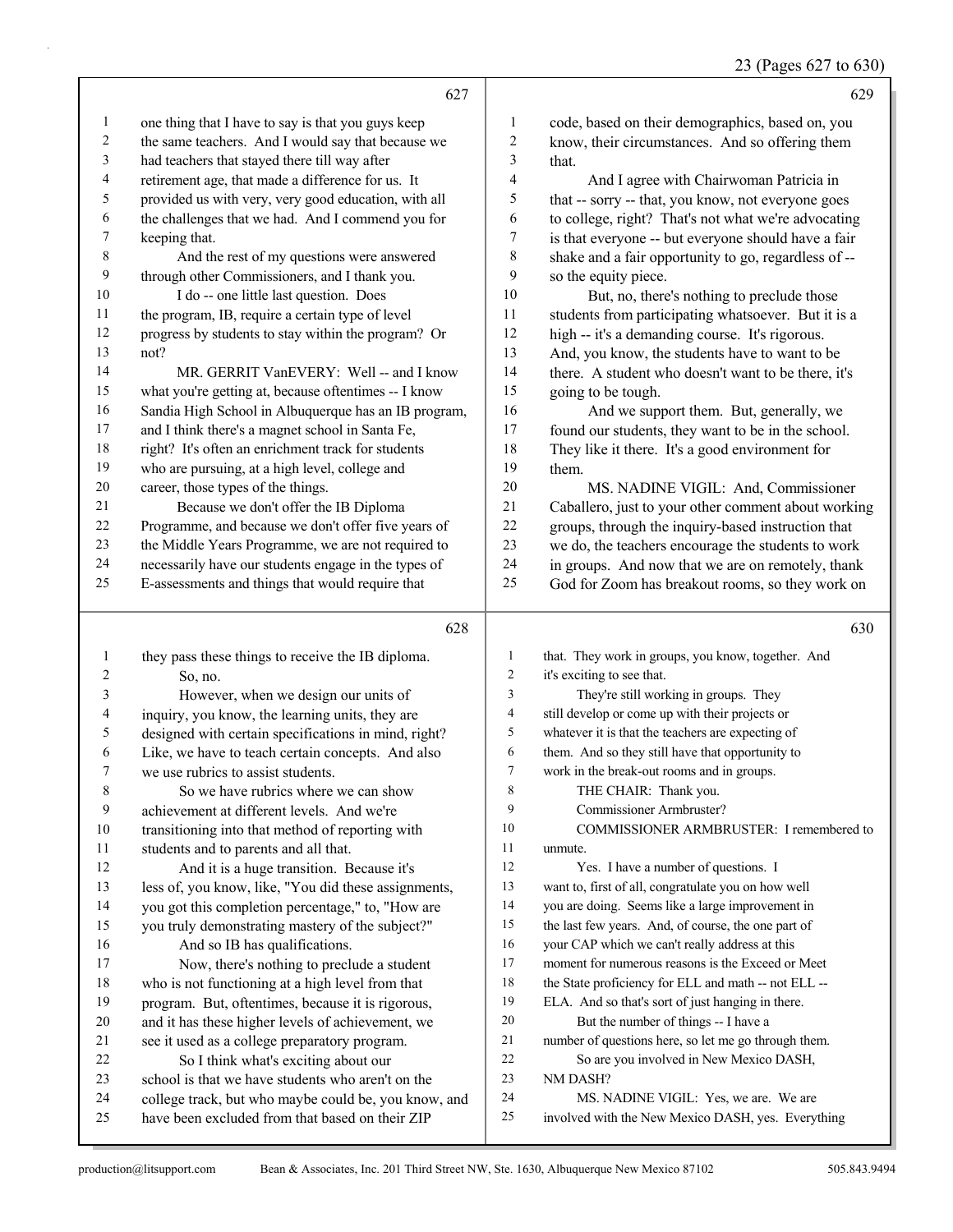24 (Pages 631 to 634)

|              | 631                                                                                                    |              | 633                                                                                                   |
|--------------|--------------------------------------------------------------------------------------------------------|--------------|-------------------------------------------------------------------------------------------------------|
| 1            | has been provided to them and everything has been                                                      | 1            | MR. GERRIT VanEVERY: And like                                                                         |
| 2            | approved.                                                                                              | 2            | Commissioner Caballero said about -- you know,                                                        |
| 3            | COMMISSIONER ARMBRUSTER: Great. So then                                                                | 3            | holding these high expectations for students -- and                                                   |
| 4            | for -- to increase the original thing that I                                                           | 4            | I think the IB has those high expectations -- and                                                     |
| 5            | mentioned about State proficiency, so are you                                                          | 5            | that they can achieve. Like, once even these                                                          |
| 6            | adopting some different programs or some different                                                     | 6            | students that are coming in low, if we can get them                                                   |
| 7            | approaches or something along that line to kind of                                                     | 7            | to buy in.                                                                                            |
| 8            | help?                                                                                                  | 8            | Because I think we have -- we get students                                                            |
| 9            | MS. NADINE VIGIL: We have, as a staff,                                                                 | 9            | transferring in, particularly at the middle-school                                                    |
| 10           | worked together on our ongoing strategic plan. I                                                       | 10           | level, who have not had success before in the                                                         |
| 11           | don't know, Gerrit, if you have it on PowerPoint.                                                      | 11           | schools. And so, you know, our main focus is to get                                                   |
| 12           | MR. GERRIT VanEVERY: No, I didn't pull                                                                 | 12           | students motivated to learn. Because I think                                                          |
| 13           | that one up. I would say, just to mention, the IB                                                      | 13           | once -- once you're motivated, I think that's what                                                    |
| 14           | program, our focus has been just to implement that                                                     | 14           | lies in the success of the IB is that when you have                                                   |
| 15           | with fidelity as much as possible, because it is a                                                     | 15           | that intrinsic motivation to learn, you can                                                           |
| 16           | research-based program that is shown to generate                                                       | 16           | accomplish anything.                                                                                  |
| 17           | long-term student improvement.                                                                         | 17           | I mean, you can make up those deficiencies                                                            |
| 18           | However, we -- it's not limited --                                                                     | 18           | or not -- gaps, learning gaps, whatever you want to                                                   |
| 19           | certainly not limited to that. I know in math --                                                       | 19           | call them. But no. We're just constantly trying to                                                    |
| 20           | and there's different groups -- I mean, pullout                                                        | 20           | improve.                                                                                              |
| 21           | groups, small groups. Tutoring has been a big one                                                      | 21           | I was even going to say, maybe we could                                                               |
| 22           | with the Community Schools program that we've                                                          | 22           | get Commissioner Caballero to come over and work                                                      |
| 23           | implemented, and then a math coach.                                                                    | 23           | with some of our students in building the community                                                   |
| 24           | One of our former teachers who always                                                                  | 24           | of math.                                                                                              |
| 25           | managed to get her students super-proficient on the                                                    | 25           | COMMISSIONER ARMBRUSTER: About what                                                                   |
|              | 632                                                                                                    |              | 634                                                                                                   |
| $\mathbf{1}$ | NWEA, especially, we've got her working with -- her                                                    | 1            | percentage of special ed do you have? About what                                                      |
| 2            | student teacher actually took over her position when                                                   | 2            | percentage are identified as special ed students?                                                     |
| 3            | she retired, which was exciting. And so she's                                                          | 3            | MS. NADINE VIGIL: Our special ed                                                                      |
| 4            | working with us as sort of an area of strength for                                                     | 4            | students, we have a total of 13 students right now                                                    |
| 5            | her.                                                                                                   | 5            | that are on IEPs. So, basically --                                                                    |
| 6            | She knows the school; she knows the                                                                    | 6            | MR. GERRIT VanEVERY: I can get the exact                                                              |
| 7            | students. So I'm not sure which -- which PowerPoint                                                    | 7            | number, if you want.                                                                                  |
| 8            | you were talking about, Ms. Vigil.                                                                     | 8            | COMMISSIONER ARMBRUSTER: Is it more like                                                              |
| 9            | MS. NADINE VIGIL: I don't know if you had                                                              | 9            | B-level students?                                                                                     |
| 10           | put our ongoing strategic plan that we all worked on                                                   | 10           | MS. NADINE VIGIL: We have some A's, and                                                               |
| 11           | and that we say is not limited to, but teachers are                                                    | 11<br>12     | we do have some B, yeah.                                                                              |
| 12           | using the data, of course, to customize and                                                            | 13           | COMMISSIONER ARMBRUSTER: And this is just<br>a question for someone who truly wishes she were         |
| 13<br>14     | differentiate instructional planning for their                                                         | 14           | bilingual. That would be me who I'm talking about.                                                    |
| 15           | class; individual students in groups, our attention<br>to increasing rigor for low-achieving students, | 15           | So, in a sense, at your school, isn't                                                                 |
| 16           | low-income students, students with disabilities,                                                       | 16           | everyone an EL student? Because I, as an                                                              |
| 17           | English Learners, students of color and                                                                | 17           | English-only speaker, being in a classroom of                                                         |
| $18\,$       | high-achieving students, you know, ongoing --                                                          | 18           | 50 percent Spanish, would be equally a disadvantage                                                   |
| 19           | ongoing professional development.                                                                      | 19           | as the opposite way. Is that right?                                                                   |
| $20\,$       |                                                                                                        |              | MR. GERRIT VanEVERY: I have to speak on                                                               |
| 21           |                                                                                                        |              |                                                                                                       |
|              | MR. GERRIT VanEVERY: Oh, yeah. I know                                                                  | 20           |                                                                                                       |
| 22           | which one you're talking about.                                                                        | 21<br>$22\,$ | this one, because I totally agree with you, right?                                                    |
| 23           | COMMISSIONER ARMBRUSTER: I think that                                                                  | 23           | All of our students are English Language Learners.                                                    |
| 24           | kind of covered everybody in that group. I was                                                         | 24           | And the criteria that the State uses is, when                                                         |
| 25           | reading that, and I thought, is there somebody else<br>who fits in there?                              | 25           | students come to us, if they indicate another<br>language on the language usage survey, they're given |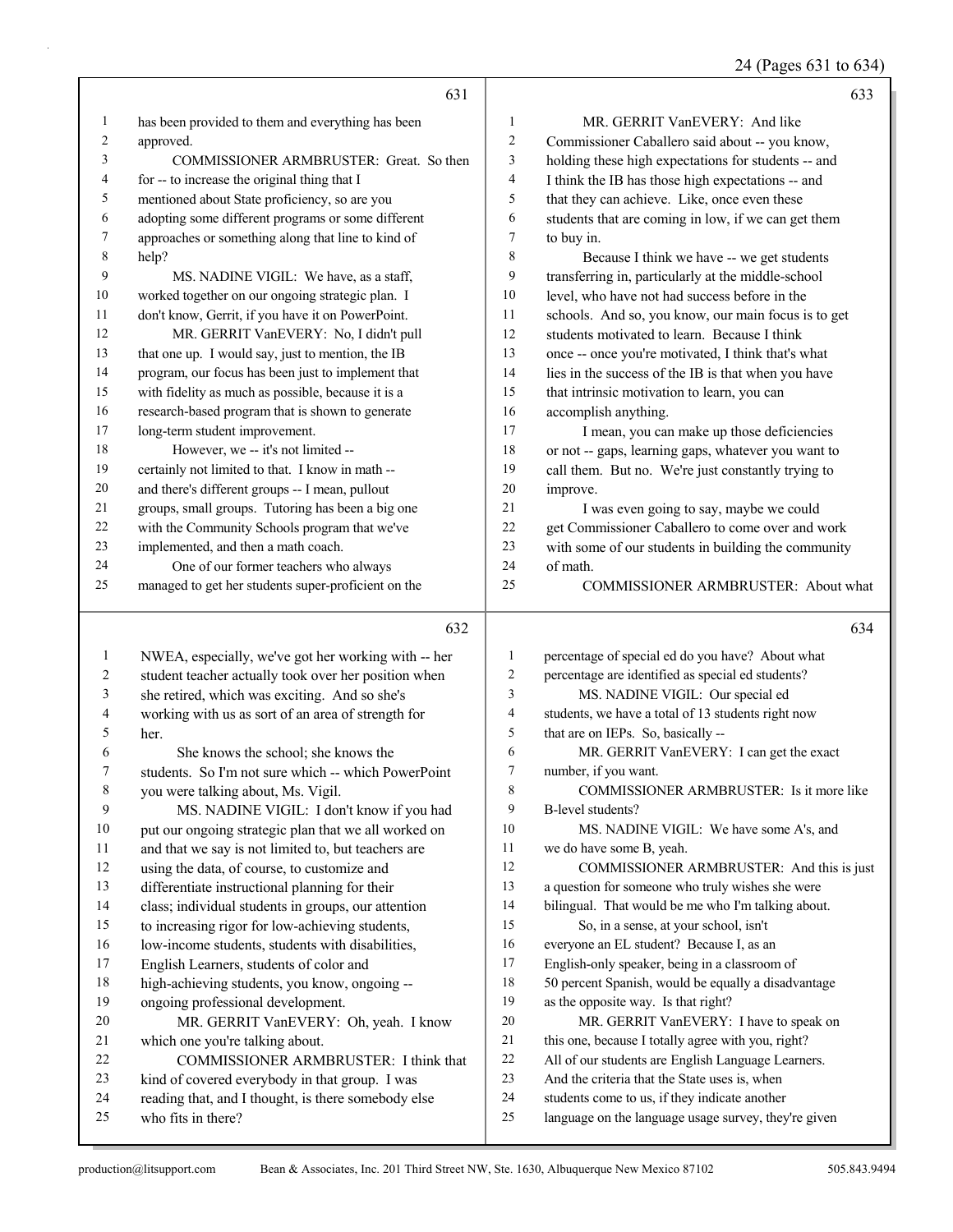25 (Pages 635 to 638)

|                | 635                                                                                                |              | 637                                                                 |
|----------------|----------------------------------------------------------------------------------------------------|--------------|---------------------------------------------------------------------|
| 1              | what's called the WAPS test; you guys probably know                                                | $\mathbf{1}$ | Nadine Vigil.                                                       |
| 2              | this, but in case you don't. And they have to score                                                | 2            | I'm -- somewhere in my mind, I remember --                          |
| 3              | a certain number. And if they don't, they're put in                                                | 3            | and I'm glad that it's incorrect at the moment --                   |
| 4              | EL.                                                                                                | 4            | that you were mentioning that the kids were going to                |
| 5              | Consequently, some students who don't                                                              | 5            | learn Mandarin. Was that true? Or am I actually                     |
| 6              | speak Spanish, but have some Spanish spoken in their                                               | 6            | making that up?                                                     |
| 7              | home, get identified as English Language Learners                                                  | 7            | MS. NADINE VIGIL: Yes, we did have                                  |
| $\,$ 8 $\,$    | because they're unable to pass that WAPS test.                                                     | 8            | Mandarin at the beginning, when we started back in                  |
| 9              | So we -- it's interesting, because we do                                                           | 9            | 2014. We had it through the first two years. And                    |
| 10             | have students that fall into that category and all,                                                | 10           | then we dissolved it through IB. We did dissolve                    |
| 11             | that they're not fluent in Spanish, but they're                                                    | $11\,$       | it, and through the Public Education Commission,                    |
| 12             | designated as ELs. And it's because -- and, you                                                    | 12           | also, because our Mandarin Chinese teacher left.                    |
| 13             | know, rightly so. You've had language shift over                                                   | 13           | She was a really young, young woman. And her and                    |
| 14             | generations.                                                                                       | 14           | her husband left to another state, and it was really                |
| 15             | But, yeah, definitely, everyone is a                                                               | 15           | difficult to get a Mandarin Chinese teacher.                        |
| 16             | language learner at our school. And language                                                       | 16           | But we did have it. We did have it at the                           |
| 17             | informs language. That's what we believe. We                                                       | 17           | beginning.                                                          |
| 18             | believe if you learn in your home language, you will                                               | 18           | COMMISSIONER ARMBRUSTER: That's fine.                               |
| 19             | learn in your second language.                                                                     | 19           | Because I kept remembering that. And I kept saying,                 |
| 20             | <b>COMMISSIONER ARMBRUSTER: I think it's</b>                                                       | 20           | "I don't see this, so how is that possible?"                        |
| 21             | wonderful to learn it, particularly when you start                                                 | 21           | Okay. I think I did it. Thank you very                              |
| 22             | at third.                                                                                          | 22           | much.                                                               |
| 23             | So this is a -- I'm sorry I'm jumping                                                              | 23           | MS. NADINE VIGIL: Thank you.                                        |
| 24             | around with these questions, but I put them down as                                                | 24           | THE CHAIR: Okay. Thank you.                                         |
| 25             | I remembered them.                                                                                 | 25           | If there's no other questions, I am going                           |
|                | 636                                                                                                |              | 638                                                                 |
| 1              | With this year beginning in -- whenever --                                                         | 1            | to move that the Public Education Commission enter                  |
| $\overline{c}$ | August, September -- did the kids come to school at                                                | 2            | into a Closed Session, pursuant to NMSA Section                     |
| 3              | all? The K-5s?                                                                                     | 3            | $10-15-1(H)(1)$ . The subject to be discussed pertains              |
| 4              | MS. NADINE VIGIL: No, they've never been                                                           | 4            | to issuance of a charter license renewal for Taos                   |
| 5              | in school. We have been totally remote.                                                            | 5            | International School.                                               |
| 6              | COMMISSIONER ARMBRUSTER: But everyone is                                                           | 6            | COMMISSIONER RUIZ: Second.                                          |
| 7              | seen -- all kids are seen four days a week.                                                        | 7            | THE CHAIR: There's a motion by                                      |
| 8              | MS. NADINE VIGIL: Yes.                                                                             | 8            | Commissioner Gipson, a second by Commissioner Voigt.                |
| 9              | COMMISSIONER ARMBRUSTER: Just wanted to                                                            | 9            | Commissioner Armbruster?                                            |
| 10             | be sure I had that correct.                                                                        | 10           | COMMISSIONER ARMBRUSTER: Commissioner                               |
| 11             | MS. NADINE VIGIL: Also on Wednesday, when                                                          | 11           | Caballero? You're on mute. One second. We're                        |
| 12             | they do check-ins with them. So they're still                                                      | 12           | waiting for --                                                      |
| 13             | checking in with them.                                                                             | 13           | COMMISSIONER CABALLERO: Yes.                                        |
| 14             | COMMISSIONER ARMBRUSTER: Yes, that's                                                               | 14           | COMMISSIONER ARMBRUSTER: Okay. That's                               |
| 15<br>16       | great. So I just wanted to see about that.                                                         | 15<br>16     | fine.                                                               |
| 17             | And this is just a comment. But<br>oftentimes the Native American languages are really             | 17           | Commissioner Raftery?                                               |
| 18             | quite guarded. I know around where I live, it is,                                                  | 18           | COMMISSIONER RAFTERY: Yes.<br>COMMISSIONER ARMBRUSTER: Commissioner |
| 19             | so that only Tiwa speakers can even take that class.                                               | 19           | Armbruster votes "Yes."                                             |
| 20             | So somebody asked a question about that. And I                                                     | 20           | Commissioner Chavez?                                                |
| 21             | think that's pretty widespread in terms of doing                                                   | 21           | COMMISSIONER CHAVEZ: Yes.                                           |
| 22             | that.                                                                                              | 22           | COMMISSIONER ARMBRUSTER: Commissioner                               |
| 23             | The other one -- let me see. I did this                                                            | 23           | Gipson?                                                             |
|                |                                                                                                    |              |                                                                     |
| 24             |                                                                                                    | 24           | THE CHAIR: Yes.                                                     |
| 25             | one, this one. I just wanted to chat with you,<br>Ms. Vigil. I hope there's only one Ms. Vigil on. | 25           | COMMISSIONER ARMBRUSTER: Commissioner                               |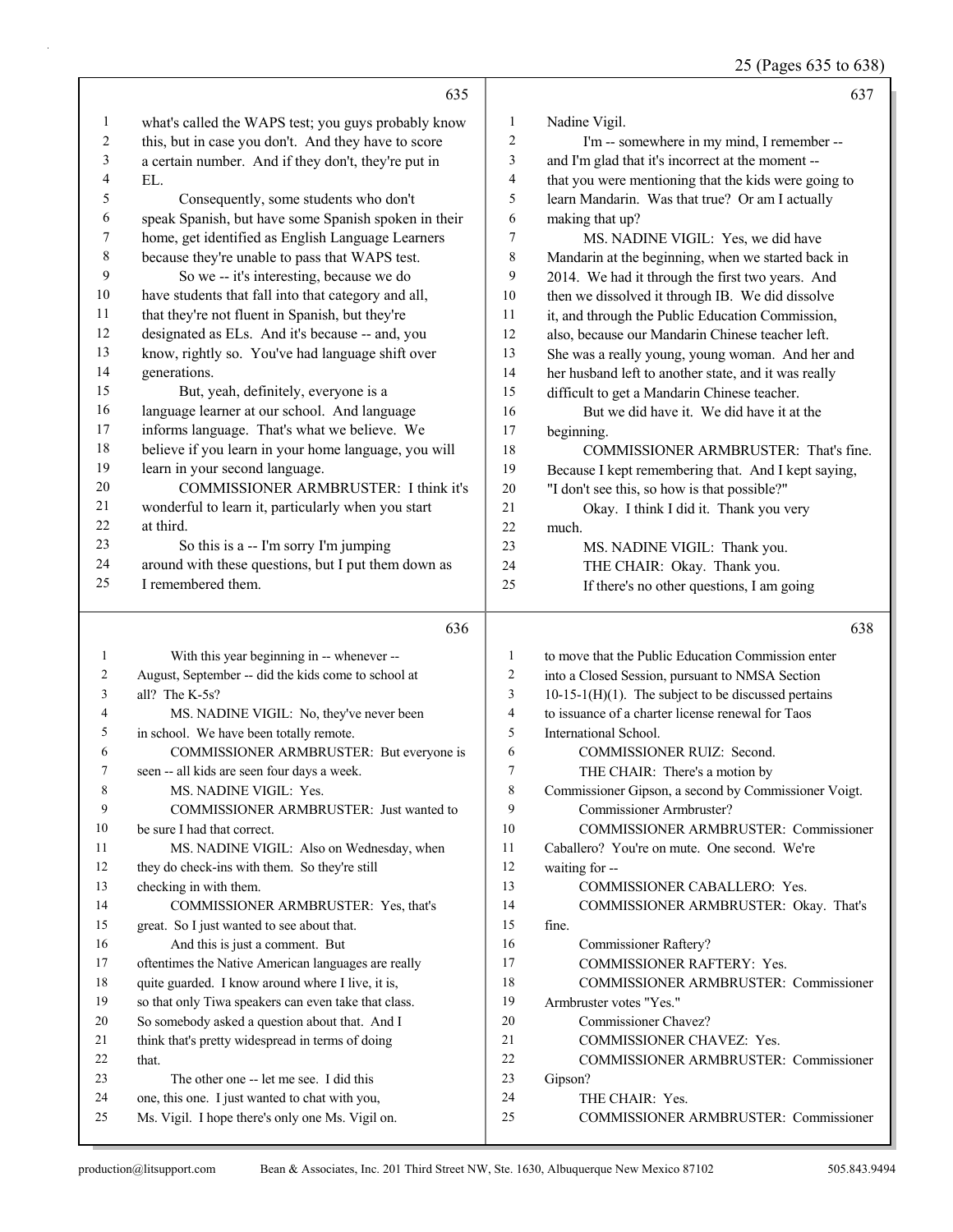26 (Pages 639 to 642)

|              | 639                                                   |                | 641                                                  |
|--------------|-------------------------------------------------------|----------------|------------------------------------------------------|
| $\mathbf{1}$ | Davis?                                                | 1              | Davis?                                               |
| 2            | <b>COMMISSIONER DAVIS: Yes.</b>                       | $\overline{2}$ | <b>COMMISSIONER DAVIS: Yes.</b>                      |
| 3            | COMMISSIONER ARMBRUSTER: Commissioner                 | 3              | COMMISSIONER ARMBRUSTER: Commissioner                |
| 4            | Voigt?                                                | $\overline{4}$ | Chavez?                                              |
| 5            | <b>COMMISSIONER VOIGT: Yes.</b>                       | 5              | COMMISSIONER CHAVEZ: Yes.                            |
| 6            | COMMISSIONER ARMBRUSTER: Commissioner                 | 6              | COMMISSIONER ARMBRUSTER: Commissioner                |
| 7            | Robbins?                                              | $\overline{7}$ | Armbruster votes "Yes."                              |
| 8            | <b>COMMISSIONER ROBBINS: Yes.</b>                     | 8              | Commissioner Raftery?                                |
| 9            | COMMISSIONER ARMBRUSTER: Commissioner                 | 9              | COMMISSIONER RAFTERY: Yes.                           |
| 10           | Crone?                                                | 10             | COMMISSIONER ARMBRUSTER: Commissioner                |
| 11           | <b>COMMISSIONER CRONE: Yes.</b>                       | 11             | Caballero?                                           |
| 12           | COMMISSIONER ARMBRUSTER: Commissioner                 | 12             | COMMISSIONER CABALLERO: Yes.                         |
| 13           | Ruiz?                                                 | 13             | COMMISSIONER ARMBRUSTER: That is                     |
| 14           | COMMISSIONER RUIZ: Yes.                               | 14             | ten-to-zero, and the motion passes to come out.      |
| 15           | COMMISSIONER ARMBRUSTER: Okay. Motion                 | 15             | THE CHAIR: Okay, thank. You.                         |
| 16           | passes, ten-to-zero.                                  | 16             | Commissioner Crone?                                  |
| 17           | THE CHAIR: Thank you. Commissioners,                  | 17             | COMMISSIONER CRONE: Yes. Thank you. I                |
| 18           | we're still using the same link. So see you in a      | 18             | move that the New Mexico Public Education Commission |
| 19           | few minutes.                                          | 19             | renew the charter of Taos International School for a |
| 20           | (Executive Session held.)                             | 20             | period of five years, beginning July 1st, 2021, and  |
| 21           | THE CHAIR: So I move that the Public                  | 21             | extending to June 30th, 2026.                        |
| 22           | Education Commission end Closed Session. The          | 22             | COMMISSIONER CABALLERO: Second.                      |
| 23           | matters discussed in the closed meeting were limited  | 23             | THE CHAIR: There's a motion by                       |
| 24           | only to those specified in the motion for closure,    | 24             | Commissioner Crone, a second by Commissioner         |
| 25           | and no vote was taken during the Closed Session.      | 25             | Caballero.                                           |
|              | 640                                                   |                | 642                                                  |
| 1            | COMMISSIONER VOIGT: Second.                           | $\mathbf{1}$   | If there's no further discussion,                    |
| 2            | THE CHAIR: There's a motion by                        | $\overline{2}$ | Commissioner Armbruster?                             |
| 3            | Commissioner Gipson and -- I didn't hear. Sorry.      | $\mathfrak{Z}$ | COMMISSIONER ARMBRUSTER: Commissioner                |
| 4            | COMMISSIONER VOIGT: Second.                           | $\overline{4}$ | Voigt?                                               |
| 5            | THE CHAIR: There's a second by                        | 5              | COMMISSIONER VOIGT: Yes.                             |
| 6            | Commissioner Voigt.                                   |                |                                                      |
| 7            |                                                       | 6              |                                                      |
|              |                                                       | $\overline{7}$ | COMMISSIONER ARMBRUSTER: Commissioner                |
| 8            | Commissioner Armbruster?                              | 8              | Ruiz?<br><b>COMMISSIONER RUIZ: Yes.</b>              |
| 9            | <b>COMMISSIONER ARMBRUSTER: Commissioner</b><br>Ruiz? | 9              |                                                      |
| 10           |                                                       | 10             | COMMISSIONER ARMBRUSTER: Commissioner<br>Crone?      |
| 11           | COMMISSIONER RUIZ: Yes. I'm glad you can<br>hear me.  | 11             | <b>COMMISSIONER CRONE: Yes.</b>                      |
| 12           | COMMISSIONER ARMBRUSTER: I can. Quite                 | 12             | <b>COMMISSIONER ARMBRUSTER: Commissioner</b>         |
| 13           | well, as a matter of fact.                            | 13             | Robbins?                                             |
| 14           | Commissioner Crone?                                   | 14             | COMMISSIONER ROBBINS: Yes.                           |
| 15           | COMMISSIONER CRONE: Yes.                              | 15             | COMMISSIONER ARMBRUSTER: Commissioner                |
| 16           | COMMISSIONER ARMBRUSTER: Commissioner                 | 16             | Caballero?                                           |
| 17           | Voigt?                                                | 17             | COMMISSIONER CABALLERO: Yes.                         |
| 18           | COMMISSIONER VOIGT: Yes.                              | 18             | <b>COMMISSIONER ARMBRUSTER: Commissioner</b>         |
| 19           | COMMISSIONER ARMBRUSTER: Commissioner                 | 19             | Raftery?                                             |
| 20           | Robbins?                                              | 20             | <b>COMMISSIONER RAFTERY: Yes.</b>                    |
| 21           | COMMISSIONER ROBBINS: Yes.                            | 21             | COMMISSIONER ARMBRUSTER: Commissioner                |
| 22           | COMMISSIONER ARMBRUSTER: Commissioner                 | 22             | Armbruster votes "Yes."                              |
| 23           | Gipson?                                               | 23             | Commissioner Chavez?                                 |
| 24           | THE CHAIR: Yes.                                       | 24             | COMMISSIONER CHAVEZ: Yes.                            |
| 25           | COMMISSIONER ARMBRUSTER: Commissioner                 | 25             | COMMISSIONER ARMBRUSTER: Commissioner                |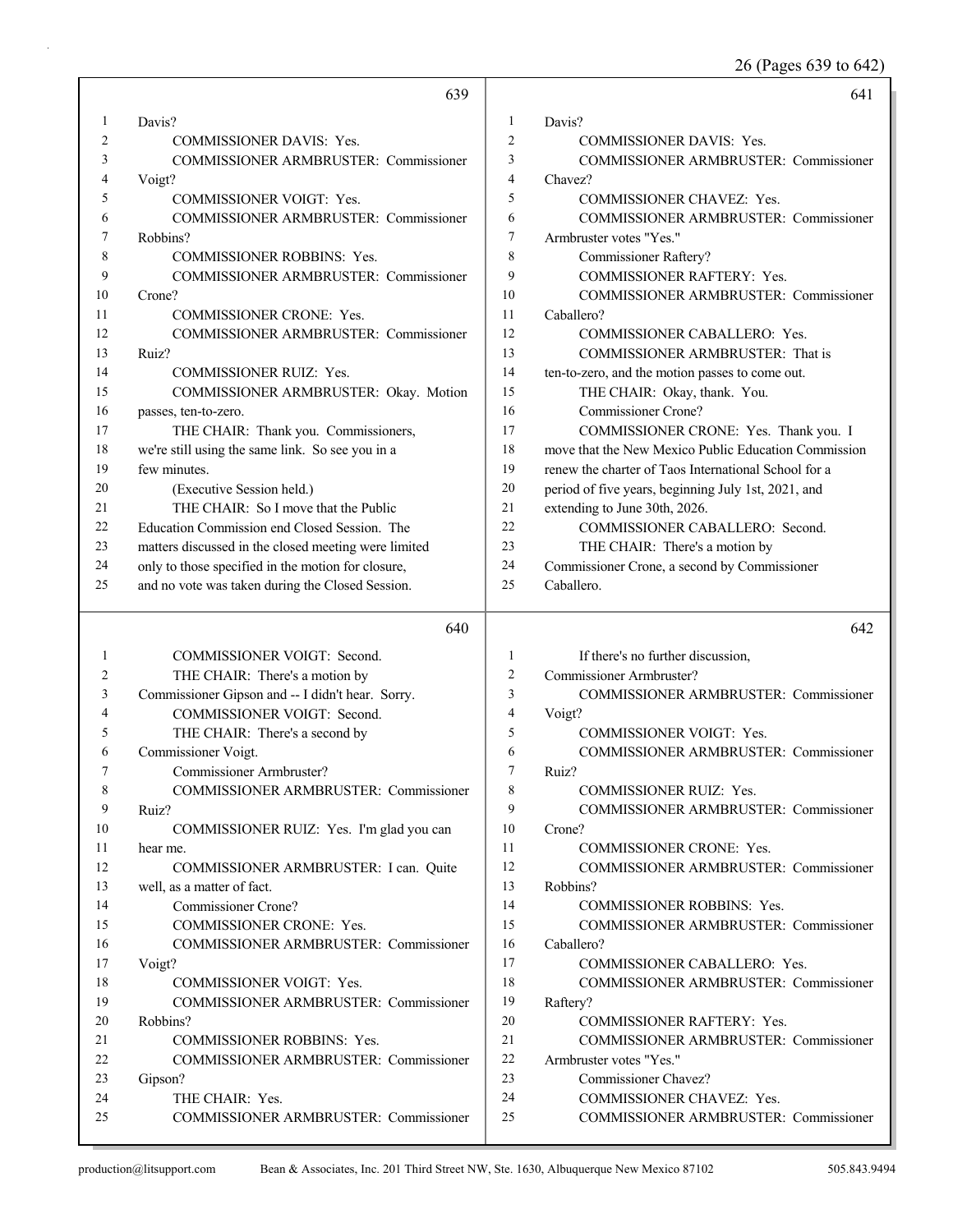27 (Pages 643 to 646)

|    | 643                                                  |                | 645                                                  |
|----|------------------------------------------------------|----------------|------------------------------------------------------|
| 1  | Gipson?                                              | 1              | this time, the additional effort and energy and      |
| 2  | THE CHAIR: Yes.                                      | $\overline{2}$ | burden that it created, we truly recognize the       |
| 3  | <b>COMMISSIONER ARMBRUSTER: Commissioner</b>         | 3              | challenges that were presented through this early    |
| 4  | Davis?                                               | 4              | fall.                                                |
| 5  | <b>COMMISSIONER DAVIS: Yes.</b>                      | 5              | So thank you.                                        |
| 6  | COMMISSIONER ARMBRUSTER: I think I got               | 6              | So as normal, CSD will offer their --                |
| 7  | everybody. Ten-to-zero vote to pass.                 | 7              | whatever information they want to guide us through   |
| 8  | THE CHAIR: Motion passes, ten-zero.                  | 8              | with. The school will have the 15 minutes to         |
| 9  | Congratulations. Thank you.                          | 9              | present whatever they wish.                          |
| 10 | Thank you. Thank you for everything that             | 10             | And I apologize. I don't remember from               |
| 11 | you do every day. This truly is the story of two     | 11             | your renewal application. Do you have a separate     |
| 12 | completely different schools from three years ago,   | 12             | presentation?                                        |
| 13 | and we appreciate everything that you've done for    | 13             | MR. ERIC AHNER: Madam Chair and the                  |
| 14 | this reset and everything that you're going to       | 14             | Commission, we do have a presentation that we'd like |
| 15 | continue to do.                                      | 15             | to present after our --                              |
| 16 | And no doubt about the fact what you're              | 16             | THE CHAIR: All right. So then you'll                 |
| 17 | being asked to do and how you're continuing to meet  | 17             | have that additional 15 minutes. Then we'll do       |
| 18 | the needs of the kids and families during this       | 18             | public input, if there's anyone that has signed up.  |
| 19 | particularly trying time. We really do appreciate    | 19             | And then we'll move into our questions.              |
| 20 | this. And thank you, thank you, thank you. And we    | 20             | And, of course, your 15 minutes, the two             |
| 21 | will see you in the spring for contract negotiations | 21             | sets of 15 minutes and the public comment, is being  |
| 22 | in some format; so we look forward to that.          | 22             | timed by Beverly. And she has little nudges that     |
| 23 | Congratulations once again.                          | 23             | she will put up letting you know if you're coming    |
| 24 | MS. NADINE VIGIL: Thank you. Thank you,              | 24             | close to the expiration of your time.                |
| 25 | all.                                                 | 25             | So thank you once again.                             |
|    | 644                                                  |                | 646                                                  |

|    | MR. GERRIT VanEVERY: Thank you.                      |    | Karen, you ready?                                   |
|----|------------------------------------------------------|----|-----------------------------------------------------|
| 2  | THE CHAIR: Thank you. Stay safe.                     | 2  | MS. KAREN WOERNER: I am ready,                      |
| 3  | MS. KAREN WOERNER: School                            | 3  | Madam Chair. Thank you.                             |
| 4  | representatives, if you don't leave, I will be       | 4  | Madam Chair, Commissioners, school                  |
| 5  | moving you to the Attendees list so you can still    | 5  | representatives, the J. Paul Taylor Academy, as you |
| 6  | watch the meeting if you wish. But you will be       | 6  | know, serves K through eighth grade in Las Cruces,  |
| 7  | cyber-Zoomed off.                                    | 7  | New Mexico.                                         |
| 8  | THE CHAIR: Commissioners, while Karen is             | 8  | As I understand, their first charter                |
| 9  | doing that, do we want to take a 10-, 15-minute      | 9  | contract, they opened their school in 2011 and were |
| 10 | break between schools?                               | 10 | renewed in 2016. So this would be their second      |
| 11 | COMMISSIONER VOIGT: Yes, please.                     | 11 | renewal before the Commission.                      |
| 12 | COMMISSIONER CABALLERO: Yes.                         | 12 | And as you saw in your packet, their --             |
| 13 | THE CHAIR: All right. Let's do that.                 | 13 | PED recommends a renewal term of five years.        |
| 14 | Thanks.                                              | 14 | The school earned 55 points, Spotlight              |
| 15 | (Recess taken, 11:37 a.m. to 12:05 p.m.)             | 15 | School designation, which is worthy of celebration, |
| 16 | THE CHAIR: So now that we've, you know,              | 16 | in 2018-'19, the most recent year with State data.  |
| 17 | tried to solve the problems of the world here,       | 17 | In addition, they received designations of          |
| 18 | welcome, everyone. Thanks for indulging us. Good     | 18 | excellence in science proficiency and English       |
| 19 | to see everyone. And thanks for all your time and    | 19 | Learner progress. And the school met its four       |
| 20 | effort and energy that you've put into this renewal  | 20 | charter goals during that same year.                |
| 21 | application.                                         | 21 | The school's organizational performance             |
| 22 | We spend quite a bit of time revising it             | 22 | ratings are very good, with mostly Meeting          |
| 23 | all the time, so we do know the extra challenges it  | 23 | Standards. The aud- -- most recent published audit  |
| 24 | takes to try to get it done in -- if there is normal | 24 | had three findings; zero were repeat. But this is   |
| 25 | times -- in normal times. But, certainly, during     | 25 | an improvement over prior years, where there were   |
|    |                                                      |    |                                                     |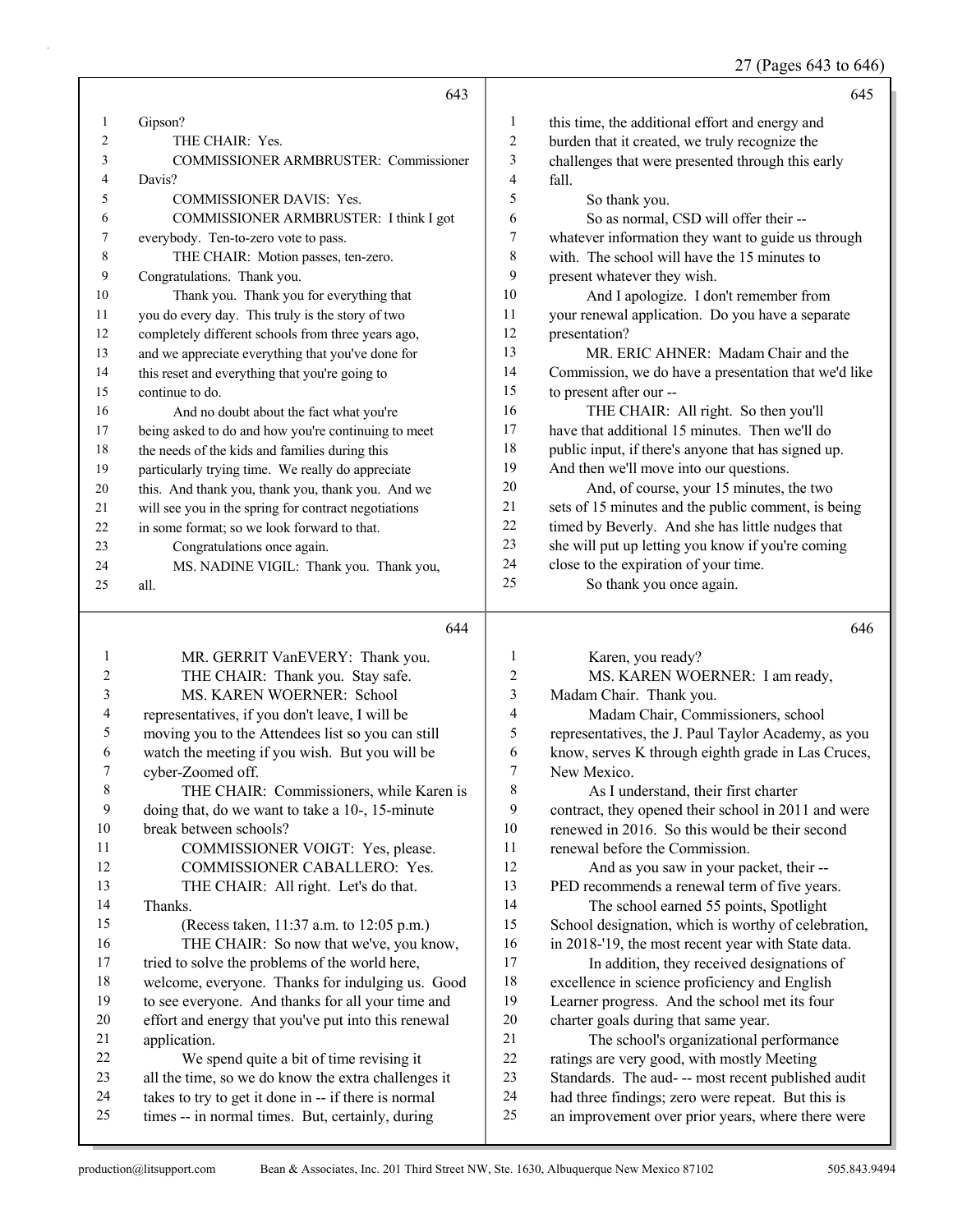28 (Pages 647 to 650)

|                | 647                                                                                        |                  | 649                                                                |
|----------------|--------------------------------------------------------------------------------------------|------------------|--------------------------------------------------------------------|
| $\mathbf{1}$   | some material weaknesses or significant                                                    | 1                | instructional costs versus administrative costs.                   |
| 2              | deficiencies. And those have been corrected and not                                        | $\overline{c}$   | And, as you can see, they had to dip a                             |
| 3              | repeated.                                                                                  | 3                | little bit into their reserves in terms of comparing               |
| 4              | The school spends an average of just over                                                  | 4                | operational revenue to expenses in the '18-'19                     |
| 5              | 70 percent of its budget on instructional costs,                                           | 5                | school year, but are doing well.                                   |
| 6              | which exceeds the expectation of 68 percent. And                                           | 6                | Next, on enrollment, on Page 22 -- trying                          |
| 7              | they also have -- their administrative support is                                          | $\boldsymbol{7}$ | to put the numbers in so you don't have to scroll --               |
| 8              | approximately 21 percent.                                                                  | 8                | so within the school year, you can see that                        |
| 9              | They've had a consistent enrollment                                                        | 9                | retention within the school year is extremely high,                |
| 10             | throughout the contract term of 200 students. And,                                         | 10               | 93 to 98 percent throughout the contract term.                     |
| 11             | as I understand, they usually have a waiting list                                          | 11               | Students stay enrolled.                                            |
| 12             | because that is their cap.                                                                 | 12               | And then between school years, also well                           |
| 13             | The school previously had a nonprofit                                                      | 13               | over the -- the current contract says 85 percent.                  |
| 14             | foundation, but it's since been dissolved. In lieu                                         | 14               | They have been at 87 to 91 with a slight increase                  |
| 15             | of that foundation, the school did form a committee                                        | 15               | there. So students are remaining enrolled between                  |
| 16             | of community members that does provide some support                                        | 16               | school years as well.                                              |
| 17             | for the school, but not as a separate nonprofit                                            | 17               | Teacher retention has been good. As you                            |
| $18\,$         | foundation.                                                                                | 18               | know, small schools and staff changes have a big                   |
| 19             | Also -- I want to share my screen. As you                                                  | 19               | impact.                                                            |
| $20\,$         | see in your packet, their evaluation of their Part B                                       | $20\,$           | The audit findings. As I mentioned                                 |
| 21             | Progress Report shows Meets Standards or                                                   | 21               | earlier, they had some that were considered material               |
| 22             | Demonstrating Substantial Progress. And I remind                                           | 22               | weaknesses or significant deficiencies early in the                |
| 23             | you that if they don't meet the full standard each                                         | 23               | contract term. But those have been removed; there                  |
| 24             | year of the contract, they have -- the highest they                                        | 24               | are no repeats. And the three findings are listed                  |
| 25             | can earn is Demonstrates Substantial Progress.                                             | 25               | out here on Page 24. All of them are other                         |
|                |                                                                                            |                  |                                                                    |
|                | 648                                                                                        |                  | 650                                                                |
| 1              | We have no financial concerns to share at                                                  | 1                | non-compliance or other matters.                                   |
| $\overline{c}$ | this time.                                                                                 | $\boldsymbol{2}$ | As I said before, we don't want to say                             |
| 3              | Here is their Accountability Data, as I                                                    | 3                | we're not concerned about those. But they're not                   |
| 4              | just reported. As you can see, it's higher than the                                        | 4                | major findings.                                                    |
| 5              | local district and the State in both reading and                                           | 5                | And then, lastly, of course, on Page 27 is                         |
| 6              | math proficiency. And those green boxes indicate                                           | 6                | the chart that's larger, so if you really want to                  |
| 7              | the areas of excellence or designations that they                                          | 7                | see the specific areas, it's a little easier to read               |
| 8              | received.                                                                                  | 8                | on this rather than the thumbnail.                                 |
| 9              | The dash, or hyphen, under English Learner                                                 | 9                | And with that, I, again, recommend -- PED                          |
| 10             | Progress is due to the fact that they don't have a                                         | 10               | recommends a renewal term of five years. And with                  |
| 11             | large population of EL students. So revealing the                                          | 11               | that, I conclude my report, Madam Chair.                           |
| 12             | numbers would be potentially a violation of FERPA.                                         | 12               | THE CHAIR: Okay. Thank you so much. And                            |
| 13             | So though the number isn't given, they earned a                                            | 13               | welcome once again to the school.                                  |
| 14             | designation of excellence; so you know it's good.                                          | 14               | So, Eric, I'm going to ask that you                                |
| 15             | Then, here, you see their organizational                                                   | 15               | introduce everyone from the school so that we have                 |
| 16             | performance framework. And you can see that in this                                        | 16               | everyone correctly identified for the record.                      |
| 17             | most recent year, all are green or a few Working to                                        | 17               | MR. ERIC AHNER: Madam Chair and members                            |
| 18             | Meet Standards.                                                                            | 18               | of the Commission, thank you so much. My name is                   |
| 19             | Scrolling through to the next -- Page 6 of                                                 | 19               | Eric Ahner. I'm currently the executive director of                |
| 20             | your packet, 200 pages, this is the financial chart                                        | 20               | J. Paul Taylor Academy.                                            |
| 21<br>22       | that we've been referring to. As you see, they've                                          | $21\,$<br>$22\,$ | Today I have Stephanie Haan-Amato, who                             |
| 23             | had 200 straight across their entire contract term                                         | 23               | joined us in February of '17. And she's currently a                |
| 24             | in terms of funded and actual membership of<br>students. You can see that here's where the | 24               | governance council member after serving two years as<br>the chair. |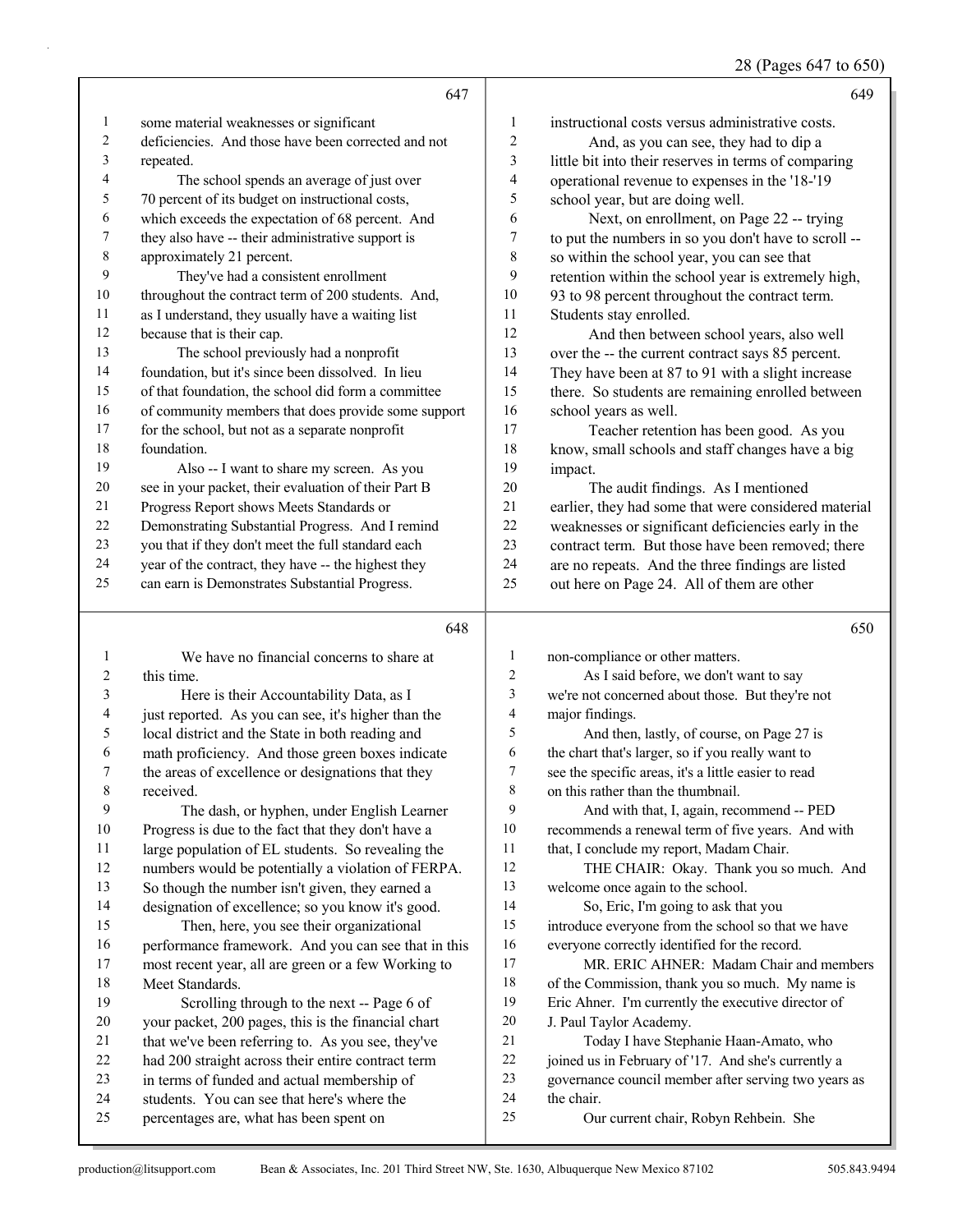29 (Pages 651 to 654)

|                |                                                     |                | $27$ (1 agus 001 to 00.                              |
|----------------|-----------------------------------------------------|----------------|------------------------------------------------------|
|                | 651                                                 |                | 653                                                  |
| 1              | joined us in January of '17.                        | 1              | keep it brief. I think that the video does a good    |
| $\overline{2}$ | Jerry Wallace is our GC secretary, and he           | $\overline{c}$ | job of who we are in a broad stroke. And,            |
| 3              | joined us in the '18-'19 school year.               | 3              | hopefully, our data in the renewal speaks for itself |
| 4              | And lastly, Cynthia Risner, who is our              | 4              | as well. So I don't want to keep you guys hostage    |
| 5              | founding director of the school, is currently the   | 5              | too much.                                            |
| 6              | assistant director of the school.                   | 6              | When I first began in the 2016-'17 school            |
| 7              | THE CHAIR: So welcome, everyone. And                | $\sqrt{ }$     | year, I had come from a charter school in            |
| 8              | welcome back to a number of you.                    | 8              | Silver City, Aldo Leopold Charter School, where I    |
| 9              | So, Eric, whenever you're ready, you've             | 9              | served for seven years. After two years of being     |
| 10             | got your 15 minutes of fame here now.               | 10             | the director of J. Paul Taylor, I stepped down,      |
| 11             | MR. ERIC AHNER: Thank you. I love the 15            | 11             | decided I wanted to take a break from school         |
| 12             | minutes of talking. I'll try to fill it as best I   | 12             | leadership, and I went back to the classroom. And    |
| 13             | can. I'm sure you guys are not exhausted after      | 13             | after two years of teaching math, I decided that I   |
| 14             | eight schools.                                      | 14             | did not choose an easier job. I really needed to go  |
| 15             | Actually, I think our narrative is                  | 15             | back to school administration.                       |
| 16             | relatively short, Madam Chair, and members of the   | 16             | The two years was really informative to              |
| 17             | Commission. I am very proud to be representing a    | 17             | me. It was a very nice break to not be the school    |
| 18             | school who's made nice steps forward over the last  | 18             | leader, and it was very eye-opening to really focus  |
| 19             | five years. And it's -- it felt like a fairly       | 19             | on what's most important, which was the instruction  |
| 20             | seamless renewal process on our end, hopefully the  | 20             | in the classroom. And I think after many, many       |
| 21             | same on your end, looking at the data of how we did | 21             | years in school administration, taking a moment to   |
| 22             | on the performance contract.                        | 22             | step back and understand the validity and the        |
| 23             | Before I go into some of the details, I             | 23             | necessity of being a good teacher and having good    |
| 24             | want to take a moment to express gratitude to the   | 24             | teachers in the school is so much more important     |
| 25             | Charter School Division. Ms. Woerner, I think, has  | 25             | than just the leadership of any school.              |
|                | 652                                                 |                | 654                                                  |

 done a great job of being a liaison; along with her staff, has been extremely helpful in getting back to us, not only with the charter renewal process but with multiple strands. So thank you. I really appreciate having you there and being able to 6 contact you and hearing back almost immediately,<br>
7 which I don't know how you do that, but you do. which I don't know how you do that, but you do. 8 And, secondly, I want to take a moment to recognize that I believe, in my opinion, that the Public Education Commission and the Charter School Division has worked hard to gain a stronger alliance. I see that. It doesn't mean it's not difficult or challenging. I think the circumstances of a Commission, coupled with members who are hired by the Public Education Department, makes it very difficult to create that strong alliance. And I see that alliance, and I feel that alliance as a school leader. So I commend all of you for really building that relationship, which really does have a very positive effect on all of us in the charter schools, particularly, obviously, State-authorized. So thank you. 23 What I'm going to do is quickly talk about some key points. We do have a video that speaks to who we are as a charter school. But I do want to 14 that time. our finances. We were put on a plan where we would

1 So it was really humbling to do that. And I did ache to get back to school administration, much to my own surprise and my wife's surprise. So I returned this year to J. Paul Taylor after two years having Christy Takacs, who I feel did a spectacular job with our school in the two years that she was between us. 8 When I first stepped in in 2016-'17, our

 school had gone through some significant hardships with finances. Business practices were not where we wanted them to be. And we'd hired the REC, Vicki Chavez, to represent us as our business manager, and we've really made incredible gains financially since

15 Coming into the '16-'17 school year, we 16 thought we were tight with our carryover budget, and, in fact, we were actually entering the school year with a deficit that we didn't know about until my first month in school session.

20 And that's an immediate audit finding. We can't run a public school in a deficit situation. We worked tirelessly with the Public Education

Department to really step up what we're doing with

report to the PED on a quarterly basis instead of an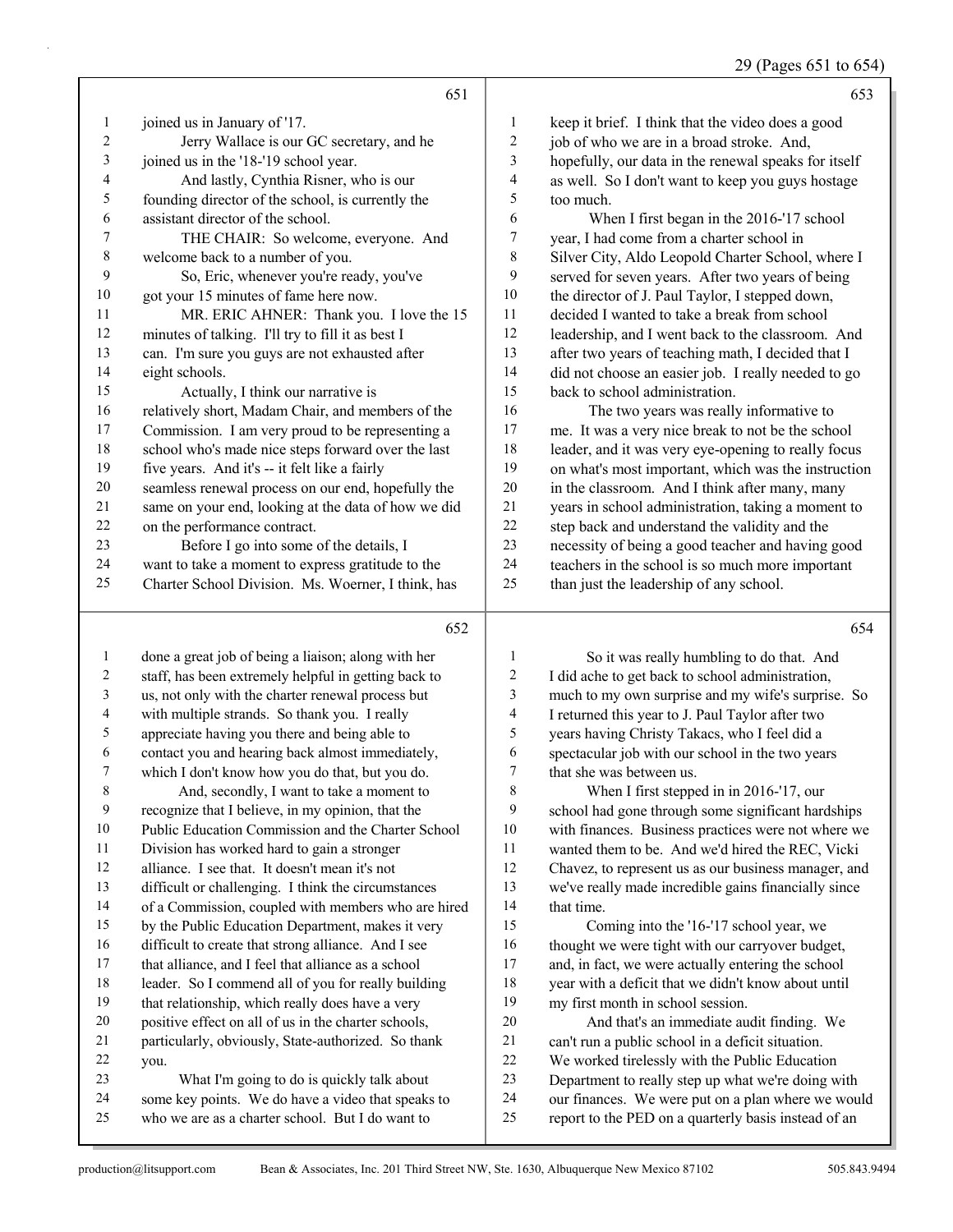| 30 (Pages 655 to 658) |
|-----------------------|
|-----------------------|

|                  | 655                                                                                   |                   | 657                                                                                                      |
|------------------|---------------------------------------------------------------------------------------|-------------------|----------------------------------------------------------------------------------------------------------|
| 1                | annual basis.                                                                         | 1                 | students who learn. I know that at the end of the                                                        |
| $\boldsymbol{2}$ | And after Mr. Craig released us from that                                             | 2                 | day. However, being in a fully adequate building is                                                      |
| 3                | expectation, our school chose to stay on the                                          | 3                 | incredibly important. And, again, I consider it a                                                        |
| 4                | quarterly reporting for many reasons. But more than                                   | 4                 | true blessing for us as a school.                                                                        |
| 5                | anything, I think, as all you Commissioners know, if                                  | 5                 | Also in an area that I would like to move                                                                |
| 6                | we can't keep our finances straight, we can't exist                                   | 6                 | our needle forward is with regards to equity. We've                                                      |
| 7                | as a charter school. It seems like the far majority                                   | 7                 | convened our equity council not as much I would like                                                     |
| 8                | of charter schools who really have not made it has                                    | 8                 | to have done. When we knew we were coming back into                                                      |
| 9                | been the result of poor financial management.                                         | 9                 | a full remote environment this year, I switched a                                                        |
| 10               | So staying on that quarterly system                                                   | 10                | little bit from an equity council to a reentry task                                                      |
| 11               | starting in an actual deficit in the 2016-'17 school                                  | 11                | force. And a big facet of that task force was                                                            |
| 12               | year, and, in my position, returning as executive                                     | 12                | looking at the equity aspects of how we offer online                                                     |
| 13               | director now, I'm coming in with \$198,000 carryover,                                 | 13                | instruction and being mindful of how we reach our                                                        |
| 14               | which is absolutely fantastic. That means I have                                      | 14                | families.                                                                                                |
| 15               | leverage to invest money into our program, into our                                   | 15                | And I think that those conversations were                                                                |
| 16               | students, into what we're doing as a school without                                   | 16                | very fruitful. I think they were also ideal -- or                                                        |
| 17               | the fear of covering payroll, so to speak.                                            | 17                | maybe idealistic -- in that the practice has been so                                                     |
| 18               | So we have made incredible gains with that                                            | 18                | incredibly challenging in making sure we meet the                                                        |
| 19               | aspect.                                                                               | 19                | needs of those students who have the highest need                                                        |
| 20               | When I think back through the last five                                               | 20                | has been, in fact, the biggest challenge.                                                                |
| 21               | years, I would say that our Spanish language                                          | 21                | And I certainly hear that across the                                                                     |
| 22               | acquisition program has been probably the area of                                     | 22                | board. That was our fear with full remote learning,                                                      |
| 23               | our charter that's been our greatest weakness. And                                    | 23                | that it would create a larger divide.                                                                    |
| 24               | when we first started as a charter school, we had a                                   | 24                | So I'm glad that we're very intentional                                                                  |
| 25               | strong desire to be a bilingual program, and we                                       | 25                | talking about equity when we're talking about                                                            |
|                  |                                                                                       |                   |                                                                                                          |
|                  | 656                                                                                   |                   | 658                                                                                                      |
|                  |                                                                                       |                   |                                                                                                          |
| $\mathbf{1}$     | expected to have a high number of English Language                                    | $\mathbf{1}$<br>2 | reentry plans. But that said, I think that we have                                                       |
| 2<br>3           | Learners in our school, thinking that the two-way                                     | 3                 | a way to go to really fully realize how we can                                                           |
| 4                | model would be pretty ideal. And, in fact, we                                         | 4                 | better be mindful of the practice of equity as a<br>school and where we stand in Southern New Mexico and |
| 5                | didn't have as many EL students as anticipated.                                       | 5                 | in Las Cruces.                                                                                           |
| 6                | And, actually, our population has grown this last                                     | 6                 | I think that that hits, by and large, on                                                                 |
| 7                | year, which I appreciate.<br>Similar to that, the diversity of our                    | 7                 | the points that I wanted to talk about briefly. I'm                                                      |
| $\,$ 8 $\,$      | school, the demographics of our school, are actually                                  | 8                 | going to introduce Stephanie Haan-Amato. She's a                                                         |
| 9                | far more parallel to Las Cruces and Las Cruces                                        | 9                 | member here, and she has a couple of comments. And                                                       |
| 10               | Public Schools than has our demographics been in the                                  | 10                | then I'll ask any of our GC members to speak if they                                                     |
| 11               | past. So I think that we now match the neighborhood                                   | 11                | have something that they would like to add.                                                              |
| 12               | of where we have landed in our beautiful permanent                                    | 12                | And then, lastly, I'll have Ms. Risner                                                                   |
| 13               | building.                                                                             | 13                | speak to pick up any of the pieces of items that I                                                       |
| 14               | And, again, thinking back to my seven                                                 | 14                | might have overlooked or not covered in as much                                                          |
| 15               | years at Aldo Leopold, I fought tirelessly to find a                                  | 15                | depth.                                                                                                   |
| 16               | building that we could call home and that felt                                        | 16                | So Ms. Haan-Amato.                                                                                       |
| 17               | adequate for our educational practices. And                                           | 17                | MS. STEPHANIE HAAN-AMATO: Thank you.                                                                     |
| 18               | stepping into the building that Las Cruces Public                                     | 18                | Good afternoon, Commissioners, and thanks for                                                            |
| 19               | Schools was gracious enough to build for us and                                       | 19                | allowing me to speak on behalf of J. Paul Taylor                                                         |
| 20               | lease to us has been a dream come true and really                                     | 20                | Academy.                                                                                                 |
| 21               | brings to mind the importance of all students having                                  | 21                | My name is Stephanie Haan-Amato. I'm the                                                                 |
| 22               | the ability to be in a facility that really offers                                    | 22                | immediate past chair of the governance council. I'm                                                      |
| 23               | the opportunities of education.                                                       | 23                | an educator and the assistant director of a                                                              |
| 24<br>25         | It isn't the building that makes<br>education. It's the individuals who teach and the | 24<br>$25\,$      | nonprofit organization in Las Cruces. We bring<br>hands-on education to more than 20,000 students        |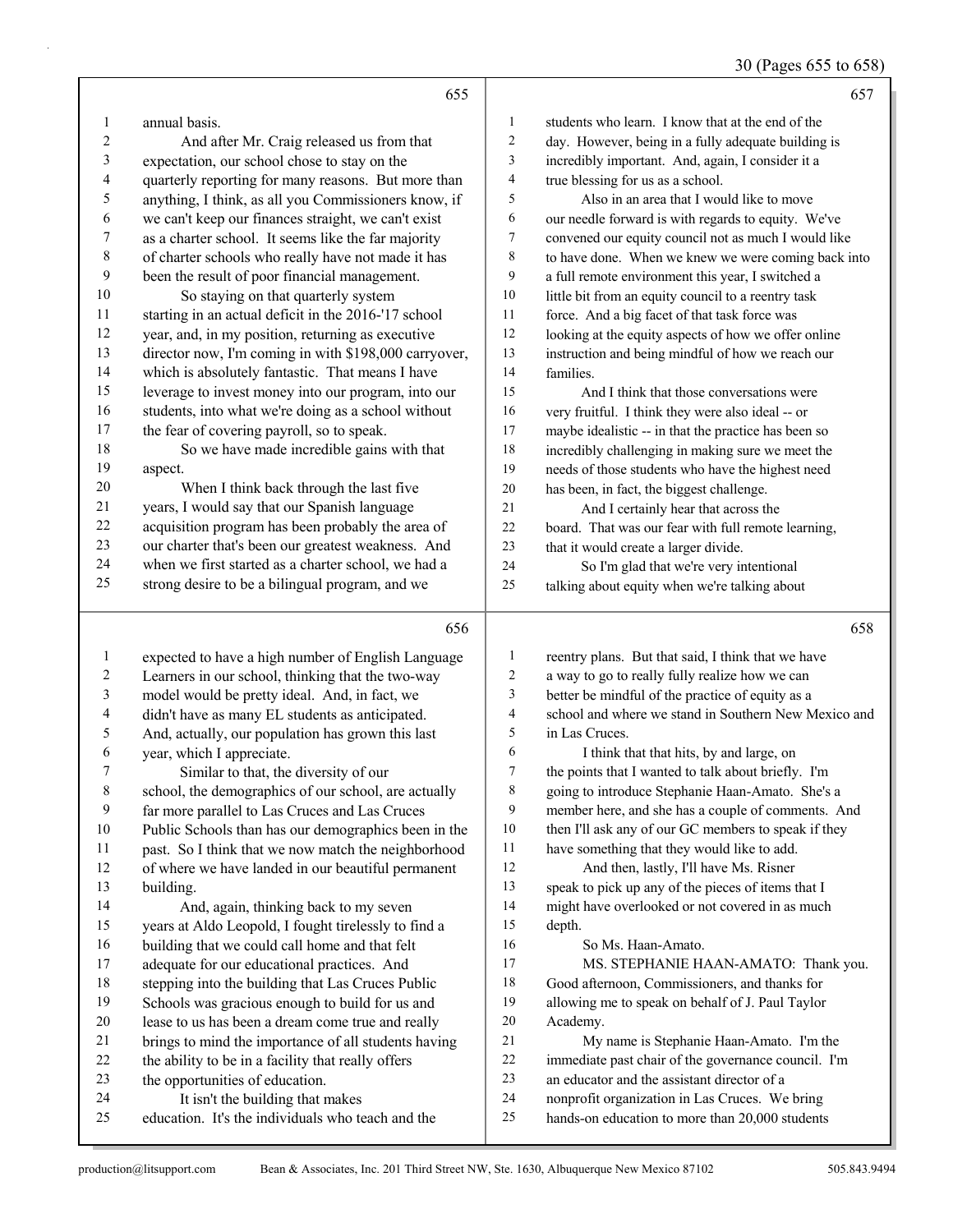## 31 (Pages 659 to 662)

| $\mathbf{1}$<br>annually.<br>really healthy shift for us, which was much more<br>1<br>$\sqrt{2}$<br>2<br>And I visit a lot of schools. So I could<br>aligned to our practices.<br>$\mathfrak{Z}$<br>3<br>We only had two teachers who were not<br>see that J. Paul Taylor Academy was different on my<br>bilingual-certified. But both were very -- are very<br>4<br>very first visit.<br>4<br>5<br>5<br>strong Spanish-speaking teachers. I think that<br>My first interaction with the school was<br>6<br>6<br>as a visiting educator in the middle-school science<br>we'll look at changing the expectation of having<br>$\boldsymbol{7}$<br>classroom in 2013. I was so highly impressed and<br>$\tau$<br>bilingual-certified teachers, because it's a<br>$\,$ $\,$<br>$\,8\,$<br>blown away by the students. They were genuinely<br>challenging test and it takes time and such.<br>9<br>$\mathbf{9}$<br>enthusiastic about learning. They were<br>So I do think that we really have moved<br>$10\,$<br>10<br>super-inquisitive. They were ready to jump right<br>the needle, and we're going in a direction that's<br>11<br>more true to who we are with regard to Spanish<br>11<br>in.<br>12<br>12<br>language acquisition.<br>So I saw firsthand how the project-based<br>13<br>13<br>I also think, based on where we landed in<br>learning approach that is at the center of the<br>14<br>14<br>instructional program at the school put the<br>our desire to be SLA, or Spanish language<br>15<br>15<br>construction of knowledge back into the hands of the<br>acquisition, our use of the IPT test was not ideal.<br>16<br>16<br>students and truly empowered them.<br>The test in itself is designed for Spanish-speaking<br>$17\,$<br>17<br>Another thing that really struck me about<br>students. So as we used that for students who were<br>$18\,$<br>$18\,$<br>the school is that with a very, you know, small<br>emerging with Spanish skills, it tested them at the<br>19<br>19<br>student body of 200, the students are able to really<br>very low end, giving us a challenging disaggregation<br>20<br>20<br>know the teachers and the teachers are really able<br>of data. And as a result of that, I don't think we<br>21<br>21<br>to know the students. So many of the teachers greet<br>used a tool that was well aligned to us growing with<br>22<br>$22\,$<br>every student by name, even the ones who aren't in<br>regard to acquiring a second language.<br>23<br>So as we move forward into the renewal<br>23<br>their class.<br>24<br>24<br>So there's a level of care that isn't<br>process, we'll examine that much more closely and<br>25<br>25<br>hopefully choose much more wisely as we do that.<br>really typically seen at traditional public schools<br>660<br>662<br>$\mathbf{1}$<br>$\mathbf{1}$<br>Lastly, I would like to invite Ms. Risner<br>that that small school really fosters.<br>2<br>So when I was invited in 2017 to become a<br>$\overline{c}$<br>on to, again, pick up any pieces that I might have<br>$\mathfrak{Z}$<br>$\mathfrak{Z}$<br>left out and to add anything that she would like to<br>member of the governance council, I was glad to<br>4<br>4<br>help. And I really wanted to help ensure that the<br>add.<br>5<br>5<br>amazing teachers and staff could continue to carry<br>MS. CYNTHIA RISNER: Good afternoon,<br>6<br>6<br>out the mission of the school and do so much to<br>Commissioners. I appreciate you giving us this<br>$\boldsymbol{7}$<br>opportunity to speak briefly. I promise I'll be<br>7<br>improve the lives of the children of our community.<br>8<br>So thank you so much for your<br>8<br>brief.<br>9<br>9<br>consideration today.<br>It was really interesting to come back to<br>10<br>$10\,$<br>a charter school that I had founded -- co-founded<br>MR. ERIC AHNER: And Mr. Wallace or<br>11<br>Ms. Rehbein, if either one of you would like to add<br>11<br>and was the first administrator of -- to come back<br>12<br>12<br>after four or five years out and see where it was.<br>comments, you certainly have the opportunity to do<br>13<br>13<br>so. If I see motion, I'll slow down. I don't feel<br>And to be very honest, I was delighted.<br>14<br>14<br>like I tied the knot with regard to Spanish language<br>I find that J. Paul Taylor is still very<br>15<br>15<br>acquisition. I talked briefly about that being an<br>child-centered. The school is much more focused on<br>16<br>16<br>area that I wish we had moved forward on.<br>teaching children than teaching subject matter<br>17<br>17<br>And I think going from a bilingual<br>areas.<br>$18\,$<br>18<br>program, which we had envisioned early, to a Spanish<br>I also found that service projects were<br>19<br>19<br>language acquisition program, was a good move. I<br>still an important part of the school. I believe<br>$20\,$<br>20<br>think we have done a great job with the culture of<br>strongly that children need to learn that they can<br>New Mexico in Mexican culture as well. But we<br>21<br>21<br>make contributions to the greater world as children<br>22<br>22<br>weren't doing what we wanted to do with regard to<br>and continue it throughout their life.<br>23<br>23<br>the bilingual aspect of the program.<br>One example that just delights me is our<br>24<br>24<br>So letting go of that funding and focusing<br>fifth-grade -- some of our fifth-graders have<br>25<br>25<br>more on conversational Spanish and culture was a<br>decided that our medical professionals in the area | 659 | 661 |
|--------------------------------------------------------------------------------------------------------------------------------------------------------------------------------------------------------------------------------------------------------------------------------------------------------------------------------------------------------------------------------------------------------------------------------------------------------------------------------------------------------------------------------------------------------------------------------------------------------------------------------------------------------------------------------------------------------------------------------------------------------------------------------------------------------------------------------------------------------------------------------------------------------------------------------------------------------------------------------------------------------------------------------------------------------------------------------------------------------------------------------------------------------------------------------------------------------------------------------------------------------------------------------------------------------------------------------------------------------------------------------------------------------------------------------------------------------------------------------------------------------------------------------------------------------------------------------------------------------------------------------------------------------------------------------------------------------------------------------------------------------------------------------------------------------------------------------------------------------------------------------------------------------------------------------------------------------------------------------------------------------------------------------------------------------------------------------------------------------------------------------------------------------------------------------------------------------------------------------------------------------------------------------------------------------------------------------------------------------------------------------------------------------------------------------------------------------------------------------------------------------------------------------------------------------------------------------------------------------------------------------------------------------------------------------------------------------------------------------------------------------------------------------------------------------------------------------------------------------------------------------------------------------------------------------------------------------------------------------------------------------------------------------------------------------------------------------------------------------------------------------------------------------------------------------------------------------------------------------------------------------------------------------------------------------------------------------------------------------------------------------------------------------------------------------------------------------------------------------------------------------------------------------------------------------------------------------------------------------------------------------------------------------------------------------------------------------------------------------------------------------------------------------------------------------------------------------------------------------------------------------------------------------------------------------------------------------------------------------------------------------------------------------------------------------------------------------------------------------------------------------------------------------------------------------------------------------------------------------------------------------------------------------------------------------------------------------------------------------------------------------------------------------------------------------------------------------------------------------------------------------------------------------------------------------------------------------------------------------------------------------------------------------------------------------------------------------------------------------------------------------------------------------------------------------------------------------------------------------------------------------------------------------------------------------------------------------------------------------------------------------------------------------------------------------------------------------------------------------------------------------------------------------------------------------------------------------------------------------------------------------------------------------------------------------------------------------------------------------------------------------------------------------------------------------------------------------------------------------------------------------------------------------------------------------------------------------------------------------|-----|-----|
|                                                                                                                                                                                                                                                                                                                                                                                                                                                                                                                                                                                                                                                                                                                                                                                                                                                                                                                                                                                                                                                                                                                                                                                                                                                                                                                                                                                                                                                                                                                                                                                                                                                                                                                                                                                                                                                                                                                                                                                                                                                                                                                                                                                                                                                                                                                                                                                                                                                                                                                                                                                                                                                                                                                                                                                                                                                                                                                                                                                                                                                                                                                                                                                                                                                                                                                                                                                                                                                                                                                                                                                                                                                                                                                                                                                                                                                                                                                                                                                                                                                                                                                                                                                                                                                                                                                                                                                                                                                                                                                                                                                                                                                                                                                                                                                                                                                                                                                                                                                                                                                                                                                                                                                                                                                                                                                                                                                                                                                                                                                                                                                                        |     |     |
|                                                                                                                                                                                                                                                                                                                                                                                                                                                                                                                                                                                                                                                                                                                                                                                                                                                                                                                                                                                                                                                                                                                                                                                                                                                                                                                                                                                                                                                                                                                                                                                                                                                                                                                                                                                                                                                                                                                                                                                                                                                                                                                                                                                                                                                                                                                                                                                                                                                                                                                                                                                                                                                                                                                                                                                                                                                                                                                                                                                                                                                                                                                                                                                                                                                                                                                                                                                                                                                                                                                                                                                                                                                                                                                                                                                                                                                                                                                                                                                                                                                                                                                                                                                                                                                                                                                                                                                                                                                                                                                                                                                                                                                                                                                                                                                                                                                                                                                                                                                                                                                                                                                                                                                                                                                                                                                                                                                                                                                                                                                                                                                                        |     |     |
|                                                                                                                                                                                                                                                                                                                                                                                                                                                                                                                                                                                                                                                                                                                                                                                                                                                                                                                                                                                                                                                                                                                                                                                                                                                                                                                                                                                                                                                                                                                                                                                                                                                                                                                                                                                                                                                                                                                                                                                                                                                                                                                                                                                                                                                                                                                                                                                                                                                                                                                                                                                                                                                                                                                                                                                                                                                                                                                                                                                                                                                                                                                                                                                                                                                                                                                                                                                                                                                                                                                                                                                                                                                                                                                                                                                                                                                                                                                                                                                                                                                                                                                                                                                                                                                                                                                                                                                                                                                                                                                                                                                                                                                                                                                                                                                                                                                                                                                                                                                                                                                                                                                                                                                                                                                                                                                                                                                                                                                                                                                                                                                                        |     |     |
|                                                                                                                                                                                                                                                                                                                                                                                                                                                                                                                                                                                                                                                                                                                                                                                                                                                                                                                                                                                                                                                                                                                                                                                                                                                                                                                                                                                                                                                                                                                                                                                                                                                                                                                                                                                                                                                                                                                                                                                                                                                                                                                                                                                                                                                                                                                                                                                                                                                                                                                                                                                                                                                                                                                                                                                                                                                                                                                                                                                                                                                                                                                                                                                                                                                                                                                                                                                                                                                                                                                                                                                                                                                                                                                                                                                                                                                                                                                                                                                                                                                                                                                                                                                                                                                                                                                                                                                                                                                                                                                                                                                                                                                                                                                                                                                                                                                                                                                                                                                                                                                                                                                                                                                                                                                                                                                                                                                                                                                                                                                                                                                                        |     |     |
|                                                                                                                                                                                                                                                                                                                                                                                                                                                                                                                                                                                                                                                                                                                                                                                                                                                                                                                                                                                                                                                                                                                                                                                                                                                                                                                                                                                                                                                                                                                                                                                                                                                                                                                                                                                                                                                                                                                                                                                                                                                                                                                                                                                                                                                                                                                                                                                                                                                                                                                                                                                                                                                                                                                                                                                                                                                                                                                                                                                                                                                                                                                                                                                                                                                                                                                                                                                                                                                                                                                                                                                                                                                                                                                                                                                                                                                                                                                                                                                                                                                                                                                                                                                                                                                                                                                                                                                                                                                                                                                                                                                                                                                                                                                                                                                                                                                                                                                                                                                                                                                                                                                                                                                                                                                                                                                                                                                                                                                                                                                                                                                                        |     |     |
|                                                                                                                                                                                                                                                                                                                                                                                                                                                                                                                                                                                                                                                                                                                                                                                                                                                                                                                                                                                                                                                                                                                                                                                                                                                                                                                                                                                                                                                                                                                                                                                                                                                                                                                                                                                                                                                                                                                                                                                                                                                                                                                                                                                                                                                                                                                                                                                                                                                                                                                                                                                                                                                                                                                                                                                                                                                                                                                                                                                                                                                                                                                                                                                                                                                                                                                                                                                                                                                                                                                                                                                                                                                                                                                                                                                                                                                                                                                                                                                                                                                                                                                                                                                                                                                                                                                                                                                                                                                                                                                                                                                                                                                                                                                                                                                                                                                                                                                                                                                                                                                                                                                                                                                                                                                                                                                                                                                                                                                                                                                                                                                                        |     |     |
|                                                                                                                                                                                                                                                                                                                                                                                                                                                                                                                                                                                                                                                                                                                                                                                                                                                                                                                                                                                                                                                                                                                                                                                                                                                                                                                                                                                                                                                                                                                                                                                                                                                                                                                                                                                                                                                                                                                                                                                                                                                                                                                                                                                                                                                                                                                                                                                                                                                                                                                                                                                                                                                                                                                                                                                                                                                                                                                                                                                                                                                                                                                                                                                                                                                                                                                                                                                                                                                                                                                                                                                                                                                                                                                                                                                                                                                                                                                                                                                                                                                                                                                                                                                                                                                                                                                                                                                                                                                                                                                                                                                                                                                                                                                                                                                                                                                                                                                                                                                                                                                                                                                                                                                                                                                                                                                                                                                                                                                                                                                                                                                                        |     |     |
|                                                                                                                                                                                                                                                                                                                                                                                                                                                                                                                                                                                                                                                                                                                                                                                                                                                                                                                                                                                                                                                                                                                                                                                                                                                                                                                                                                                                                                                                                                                                                                                                                                                                                                                                                                                                                                                                                                                                                                                                                                                                                                                                                                                                                                                                                                                                                                                                                                                                                                                                                                                                                                                                                                                                                                                                                                                                                                                                                                                                                                                                                                                                                                                                                                                                                                                                                                                                                                                                                                                                                                                                                                                                                                                                                                                                                                                                                                                                                                                                                                                                                                                                                                                                                                                                                                                                                                                                                                                                                                                                                                                                                                                                                                                                                                                                                                                                                                                                                                                                                                                                                                                                                                                                                                                                                                                                                                                                                                                                                                                                                                                                        |     |     |
|                                                                                                                                                                                                                                                                                                                                                                                                                                                                                                                                                                                                                                                                                                                                                                                                                                                                                                                                                                                                                                                                                                                                                                                                                                                                                                                                                                                                                                                                                                                                                                                                                                                                                                                                                                                                                                                                                                                                                                                                                                                                                                                                                                                                                                                                                                                                                                                                                                                                                                                                                                                                                                                                                                                                                                                                                                                                                                                                                                                                                                                                                                                                                                                                                                                                                                                                                                                                                                                                                                                                                                                                                                                                                                                                                                                                                                                                                                                                                                                                                                                                                                                                                                                                                                                                                                                                                                                                                                                                                                                                                                                                                                                                                                                                                                                                                                                                                                                                                                                                                                                                                                                                                                                                                                                                                                                                                                                                                                                                                                                                                                                                        |     |     |
|                                                                                                                                                                                                                                                                                                                                                                                                                                                                                                                                                                                                                                                                                                                                                                                                                                                                                                                                                                                                                                                                                                                                                                                                                                                                                                                                                                                                                                                                                                                                                                                                                                                                                                                                                                                                                                                                                                                                                                                                                                                                                                                                                                                                                                                                                                                                                                                                                                                                                                                                                                                                                                                                                                                                                                                                                                                                                                                                                                                                                                                                                                                                                                                                                                                                                                                                                                                                                                                                                                                                                                                                                                                                                                                                                                                                                                                                                                                                                                                                                                                                                                                                                                                                                                                                                                                                                                                                                                                                                                                                                                                                                                                                                                                                                                                                                                                                                                                                                                                                                                                                                                                                                                                                                                                                                                                                                                                                                                                                                                                                                                                                        |     |     |
|                                                                                                                                                                                                                                                                                                                                                                                                                                                                                                                                                                                                                                                                                                                                                                                                                                                                                                                                                                                                                                                                                                                                                                                                                                                                                                                                                                                                                                                                                                                                                                                                                                                                                                                                                                                                                                                                                                                                                                                                                                                                                                                                                                                                                                                                                                                                                                                                                                                                                                                                                                                                                                                                                                                                                                                                                                                                                                                                                                                                                                                                                                                                                                                                                                                                                                                                                                                                                                                                                                                                                                                                                                                                                                                                                                                                                                                                                                                                                                                                                                                                                                                                                                                                                                                                                                                                                                                                                                                                                                                                                                                                                                                                                                                                                                                                                                                                                                                                                                                                                                                                                                                                                                                                                                                                                                                                                                                                                                                                                                                                                                                                        |     |     |
|                                                                                                                                                                                                                                                                                                                                                                                                                                                                                                                                                                                                                                                                                                                                                                                                                                                                                                                                                                                                                                                                                                                                                                                                                                                                                                                                                                                                                                                                                                                                                                                                                                                                                                                                                                                                                                                                                                                                                                                                                                                                                                                                                                                                                                                                                                                                                                                                                                                                                                                                                                                                                                                                                                                                                                                                                                                                                                                                                                                                                                                                                                                                                                                                                                                                                                                                                                                                                                                                                                                                                                                                                                                                                                                                                                                                                                                                                                                                                                                                                                                                                                                                                                                                                                                                                                                                                                                                                                                                                                                                                                                                                                                                                                                                                                                                                                                                                                                                                                                                                                                                                                                                                                                                                                                                                                                                                                                                                                                                                                                                                                                                        |     |     |
|                                                                                                                                                                                                                                                                                                                                                                                                                                                                                                                                                                                                                                                                                                                                                                                                                                                                                                                                                                                                                                                                                                                                                                                                                                                                                                                                                                                                                                                                                                                                                                                                                                                                                                                                                                                                                                                                                                                                                                                                                                                                                                                                                                                                                                                                                                                                                                                                                                                                                                                                                                                                                                                                                                                                                                                                                                                                                                                                                                                                                                                                                                                                                                                                                                                                                                                                                                                                                                                                                                                                                                                                                                                                                                                                                                                                                                                                                                                                                                                                                                                                                                                                                                                                                                                                                                                                                                                                                                                                                                                                                                                                                                                                                                                                                                                                                                                                                                                                                                                                                                                                                                                                                                                                                                                                                                                                                                                                                                                                                                                                                                                                        |     |     |
|                                                                                                                                                                                                                                                                                                                                                                                                                                                                                                                                                                                                                                                                                                                                                                                                                                                                                                                                                                                                                                                                                                                                                                                                                                                                                                                                                                                                                                                                                                                                                                                                                                                                                                                                                                                                                                                                                                                                                                                                                                                                                                                                                                                                                                                                                                                                                                                                                                                                                                                                                                                                                                                                                                                                                                                                                                                                                                                                                                                                                                                                                                                                                                                                                                                                                                                                                                                                                                                                                                                                                                                                                                                                                                                                                                                                                                                                                                                                                                                                                                                                                                                                                                                                                                                                                                                                                                                                                                                                                                                                                                                                                                                                                                                                                                                                                                                                                                                                                                                                                                                                                                                                                                                                                                                                                                                                                                                                                                                                                                                                                                                                        |     |     |
|                                                                                                                                                                                                                                                                                                                                                                                                                                                                                                                                                                                                                                                                                                                                                                                                                                                                                                                                                                                                                                                                                                                                                                                                                                                                                                                                                                                                                                                                                                                                                                                                                                                                                                                                                                                                                                                                                                                                                                                                                                                                                                                                                                                                                                                                                                                                                                                                                                                                                                                                                                                                                                                                                                                                                                                                                                                                                                                                                                                                                                                                                                                                                                                                                                                                                                                                                                                                                                                                                                                                                                                                                                                                                                                                                                                                                                                                                                                                                                                                                                                                                                                                                                                                                                                                                                                                                                                                                                                                                                                                                                                                                                                                                                                                                                                                                                                                                                                                                                                                                                                                                                                                                                                                                                                                                                                                                                                                                                                                                                                                                                                                        |     |     |
|                                                                                                                                                                                                                                                                                                                                                                                                                                                                                                                                                                                                                                                                                                                                                                                                                                                                                                                                                                                                                                                                                                                                                                                                                                                                                                                                                                                                                                                                                                                                                                                                                                                                                                                                                                                                                                                                                                                                                                                                                                                                                                                                                                                                                                                                                                                                                                                                                                                                                                                                                                                                                                                                                                                                                                                                                                                                                                                                                                                                                                                                                                                                                                                                                                                                                                                                                                                                                                                                                                                                                                                                                                                                                                                                                                                                                                                                                                                                                                                                                                                                                                                                                                                                                                                                                                                                                                                                                                                                                                                                                                                                                                                                                                                                                                                                                                                                                                                                                                                                                                                                                                                                                                                                                                                                                                                                                                                                                                                                                                                                                                                                        |     |     |
|                                                                                                                                                                                                                                                                                                                                                                                                                                                                                                                                                                                                                                                                                                                                                                                                                                                                                                                                                                                                                                                                                                                                                                                                                                                                                                                                                                                                                                                                                                                                                                                                                                                                                                                                                                                                                                                                                                                                                                                                                                                                                                                                                                                                                                                                                                                                                                                                                                                                                                                                                                                                                                                                                                                                                                                                                                                                                                                                                                                                                                                                                                                                                                                                                                                                                                                                                                                                                                                                                                                                                                                                                                                                                                                                                                                                                                                                                                                                                                                                                                                                                                                                                                                                                                                                                                                                                                                                                                                                                                                                                                                                                                                                                                                                                                                                                                                                                                                                                                                                                                                                                                                                                                                                                                                                                                                                                                                                                                                                                                                                                                                                        |     |     |
|                                                                                                                                                                                                                                                                                                                                                                                                                                                                                                                                                                                                                                                                                                                                                                                                                                                                                                                                                                                                                                                                                                                                                                                                                                                                                                                                                                                                                                                                                                                                                                                                                                                                                                                                                                                                                                                                                                                                                                                                                                                                                                                                                                                                                                                                                                                                                                                                                                                                                                                                                                                                                                                                                                                                                                                                                                                                                                                                                                                                                                                                                                                                                                                                                                                                                                                                                                                                                                                                                                                                                                                                                                                                                                                                                                                                                                                                                                                                                                                                                                                                                                                                                                                                                                                                                                                                                                                                                                                                                                                                                                                                                                                                                                                                                                                                                                                                                                                                                                                                                                                                                                                                                                                                                                                                                                                                                                                                                                                                                                                                                                                                        |     |     |
|                                                                                                                                                                                                                                                                                                                                                                                                                                                                                                                                                                                                                                                                                                                                                                                                                                                                                                                                                                                                                                                                                                                                                                                                                                                                                                                                                                                                                                                                                                                                                                                                                                                                                                                                                                                                                                                                                                                                                                                                                                                                                                                                                                                                                                                                                                                                                                                                                                                                                                                                                                                                                                                                                                                                                                                                                                                                                                                                                                                                                                                                                                                                                                                                                                                                                                                                                                                                                                                                                                                                                                                                                                                                                                                                                                                                                                                                                                                                                                                                                                                                                                                                                                                                                                                                                                                                                                                                                                                                                                                                                                                                                                                                                                                                                                                                                                                                                                                                                                                                                                                                                                                                                                                                                                                                                                                                                                                                                                                                                                                                                                                                        |     |     |
|                                                                                                                                                                                                                                                                                                                                                                                                                                                                                                                                                                                                                                                                                                                                                                                                                                                                                                                                                                                                                                                                                                                                                                                                                                                                                                                                                                                                                                                                                                                                                                                                                                                                                                                                                                                                                                                                                                                                                                                                                                                                                                                                                                                                                                                                                                                                                                                                                                                                                                                                                                                                                                                                                                                                                                                                                                                                                                                                                                                                                                                                                                                                                                                                                                                                                                                                                                                                                                                                                                                                                                                                                                                                                                                                                                                                                                                                                                                                                                                                                                                                                                                                                                                                                                                                                                                                                                                                                                                                                                                                                                                                                                                                                                                                                                                                                                                                                                                                                                                                                                                                                                                                                                                                                                                                                                                                                                                                                                                                                                                                                                                                        |     |     |
|                                                                                                                                                                                                                                                                                                                                                                                                                                                                                                                                                                                                                                                                                                                                                                                                                                                                                                                                                                                                                                                                                                                                                                                                                                                                                                                                                                                                                                                                                                                                                                                                                                                                                                                                                                                                                                                                                                                                                                                                                                                                                                                                                                                                                                                                                                                                                                                                                                                                                                                                                                                                                                                                                                                                                                                                                                                                                                                                                                                                                                                                                                                                                                                                                                                                                                                                                                                                                                                                                                                                                                                                                                                                                                                                                                                                                                                                                                                                                                                                                                                                                                                                                                                                                                                                                                                                                                                                                                                                                                                                                                                                                                                                                                                                                                                                                                                                                                                                                                                                                                                                                                                                                                                                                                                                                                                                                                                                                                                                                                                                                                                                        |     |     |
|                                                                                                                                                                                                                                                                                                                                                                                                                                                                                                                                                                                                                                                                                                                                                                                                                                                                                                                                                                                                                                                                                                                                                                                                                                                                                                                                                                                                                                                                                                                                                                                                                                                                                                                                                                                                                                                                                                                                                                                                                                                                                                                                                                                                                                                                                                                                                                                                                                                                                                                                                                                                                                                                                                                                                                                                                                                                                                                                                                                                                                                                                                                                                                                                                                                                                                                                                                                                                                                                                                                                                                                                                                                                                                                                                                                                                                                                                                                                                                                                                                                                                                                                                                                                                                                                                                                                                                                                                                                                                                                                                                                                                                                                                                                                                                                                                                                                                                                                                                                                                                                                                                                                                                                                                                                                                                                                                                                                                                                                                                                                                                                                        |     |     |
|                                                                                                                                                                                                                                                                                                                                                                                                                                                                                                                                                                                                                                                                                                                                                                                                                                                                                                                                                                                                                                                                                                                                                                                                                                                                                                                                                                                                                                                                                                                                                                                                                                                                                                                                                                                                                                                                                                                                                                                                                                                                                                                                                                                                                                                                                                                                                                                                                                                                                                                                                                                                                                                                                                                                                                                                                                                                                                                                                                                                                                                                                                                                                                                                                                                                                                                                                                                                                                                                                                                                                                                                                                                                                                                                                                                                                                                                                                                                                                                                                                                                                                                                                                                                                                                                                                                                                                                                                                                                                                                                                                                                                                                                                                                                                                                                                                                                                                                                                                                                                                                                                                                                                                                                                                                                                                                                                                                                                                                                                                                                                                                                        |     |     |
|                                                                                                                                                                                                                                                                                                                                                                                                                                                                                                                                                                                                                                                                                                                                                                                                                                                                                                                                                                                                                                                                                                                                                                                                                                                                                                                                                                                                                                                                                                                                                                                                                                                                                                                                                                                                                                                                                                                                                                                                                                                                                                                                                                                                                                                                                                                                                                                                                                                                                                                                                                                                                                                                                                                                                                                                                                                                                                                                                                                                                                                                                                                                                                                                                                                                                                                                                                                                                                                                                                                                                                                                                                                                                                                                                                                                                                                                                                                                                                                                                                                                                                                                                                                                                                                                                                                                                                                                                                                                                                                                                                                                                                                                                                                                                                                                                                                                                                                                                                                                                                                                                                                                                                                                                                                                                                                                                                                                                                                                                                                                                                                                        |     |     |
|                                                                                                                                                                                                                                                                                                                                                                                                                                                                                                                                                                                                                                                                                                                                                                                                                                                                                                                                                                                                                                                                                                                                                                                                                                                                                                                                                                                                                                                                                                                                                                                                                                                                                                                                                                                                                                                                                                                                                                                                                                                                                                                                                                                                                                                                                                                                                                                                                                                                                                                                                                                                                                                                                                                                                                                                                                                                                                                                                                                                                                                                                                                                                                                                                                                                                                                                                                                                                                                                                                                                                                                                                                                                                                                                                                                                                                                                                                                                                                                                                                                                                                                                                                                                                                                                                                                                                                                                                                                                                                                                                                                                                                                                                                                                                                                                                                                                                                                                                                                                                                                                                                                                                                                                                                                                                                                                                                                                                                                                                                                                                                                                        |     |     |
|                                                                                                                                                                                                                                                                                                                                                                                                                                                                                                                                                                                                                                                                                                                                                                                                                                                                                                                                                                                                                                                                                                                                                                                                                                                                                                                                                                                                                                                                                                                                                                                                                                                                                                                                                                                                                                                                                                                                                                                                                                                                                                                                                                                                                                                                                                                                                                                                                                                                                                                                                                                                                                                                                                                                                                                                                                                                                                                                                                                                                                                                                                                                                                                                                                                                                                                                                                                                                                                                                                                                                                                                                                                                                                                                                                                                                                                                                                                                                                                                                                                                                                                                                                                                                                                                                                                                                                                                                                                                                                                                                                                                                                                                                                                                                                                                                                                                                                                                                                                                                                                                                                                                                                                                                                                                                                                                                                                                                                                                                                                                                                                                        |     |     |
|                                                                                                                                                                                                                                                                                                                                                                                                                                                                                                                                                                                                                                                                                                                                                                                                                                                                                                                                                                                                                                                                                                                                                                                                                                                                                                                                                                                                                                                                                                                                                                                                                                                                                                                                                                                                                                                                                                                                                                                                                                                                                                                                                                                                                                                                                                                                                                                                                                                                                                                                                                                                                                                                                                                                                                                                                                                                                                                                                                                                                                                                                                                                                                                                                                                                                                                                                                                                                                                                                                                                                                                                                                                                                                                                                                                                                                                                                                                                                                                                                                                                                                                                                                                                                                                                                                                                                                                                                                                                                                                                                                                                                                                                                                                                                                                                                                                                                                                                                                                                                                                                                                                                                                                                                                                                                                                                                                                                                                                                                                                                                                                                        |     |     |
|                                                                                                                                                                                                                                                                                                                                                                                                                                                                                                                                                                                                                                                                                                                                                                                                                                                                                                                                                                                                                                                                                                                                                                                                                                                                                                                                                                                                                                                                                                                                                                                                                                                                                                                                                                                                                                                                                                                                                                                                                                                                                                                                                                                                                                                                                                                                                                                                                                                                                                                                                                                                                                                                                                                                                                                                                                                                                                                                                                                                                                                                                                                                                                                                                                                                                                                                                                                                                                                                                                                                                                                                                                                                                                                                                                                                                                                                                                                                                                                                                                                                                                                                                                                                                                                                                                                                                                                                                                                                                                                                                                                                                                                                                                                                                                                                                                                                                                                                                                                                                                                                                                                                                                                                                                                                                                                                                                                                                                                                                                                                                                                                        |     |     |
|                                                                                                                                                                                                                                                                                                                                                                                                                                                                                                                                                                                                                                                                                                                                                                                                                                                                                                                                                                                                                                                                                                                                                                                                                                                                                                                                                                                                                                                                                                                                                                                                                                                                                                                                                                                                                                                                                                                                                                                                                                                                                                                                                                                                                                                                                                                                                                                                                                                                                                                                                                                                                                                                                                                                                                                                                                                                                                                                                                                                                                                                                                                                                                                                                                                                                                                                                                                                                                                                                                                                                                                                                                                                                                                                                                                                                                                                                                                                                                                                                                                                                                                                                                                                                                                                                                                                                                                                                                                                                                                                                                                                                                                                                                                                                                                                                                                                                                                                                                                                                                                                                                                                                                                                                                                                                                                                                                                                                                                                                                                                                                                                        |     |     |
|                                                                                                                                                                                                                                                                                                                                                                                                                                                                                                                                                                                                                                                                                                                                                                                                                                                                                                                                                                                                                                                                                                                                                                                                                                                                                                                                                                                                                                                                                                                                                                                                                                                                                                                                                                                                                                                                                                                                                                                                                                                                                                                                                                                                                                                                                                                                                                                                                                                                                                                                                                                                                                                                                                                                                                                                                                                                                                                                                                                                                                                                                                                                                                                                                                                                                                                                                                                                                                                                                                                                                                                                                                                                                                                                                                                                                                                                                                                                                                                                                                                                                                                                                                                                                                                                                                                                                                                                                                                                                                                                                                                                                                                                                                                                                                                                                                                                                                                                                                                                                                                                                                                                                                                                                                                                                                                                                                                                                                                                                                                                                                                                        |     |     |
|                                                                                                                                                                                                                                                                                                                                                                                                                                                                                                                                                                                                                                                                                                                                                                                                                                                                                                                                                                                                                                                                                                                                                                                                                                                                                                                                                                                                                                                                                                                                                                                                                                                                                                                                                                                                                                                                                                                                                                                                                                                                                                                                                                                                                                                                                                                                                                                                                                                                                                                                                                                                                                                                                                                                                                                                                                                                                                                                                                                                                                                                                                                                                                                                                                                                                                                                                                                                                                                                                                                                                                                                                                                                                                                                                                                                                                                                                                                                                                                                                                                                                                                                                                                                                                                                                                                                                                                                                                                                                                                                                                                                                                                                                                                                                                                                                                                                                                                                                                                                                                                                                                                                                                                                                                                                                                                                                                                                                                                                                                                                                                                                        |     |     |
|                                                                                                                                                                                                                                                                                                                                                                                                                                                                                                                                                                                                                                                                                                                                                                                                                                                                                                                                                                                                                                                                                                                                                                                                                                                                                                                                                                                                                                                                                                                                                                                                                                                                                                                                                                                                                                                                                                                                                                                                                                                                                                                                                                                                                                                                                                                                                                                                                                                                                                                                                                                                                                                                                                                                                                                                                                                                                                                                                                                                                                                                                                                                                                                                                                                                                                                                                                                                                                                                                                                                                                                                                                                                                                                                                                                                                                                                                                                                                                                                                                                                                                                                                                                                                                                                                                                                                                                                                                                                                                                                                                                                                                                                                                                                                                                                                                                                                                                                                                                                                                                                                                                                                                                                                                                                                                                                                                                                                                                                                                                                                                                                        |     |     |
|                                                                                                                                                                                                                                                                                                                                                                                                                                                                                                                                                                                                                                                                                                                                                                                                                                                                                                                                                                                                                                                                                                                                                                                                                                                                                                                                                                                                                                                                                                                                                                                                                                                                                                                                                                                                                                                                                                                                                                                                                                                                                                                                                                                                                                                                                                                                                                                                                                                                                                                                                                                                                                                                                                                                                                                                                                                                                                                                                                                                                                                                                                                                                                                                                                                                                                                                                                                                                                                                                                                                                                                                                                                                                                                                                                                                                                                                                                                                                                                                                                                                                                                                                                                                                                                                                                                                                                                                                                                                                                                                                                                                                                                                                                                                                                                                                                                                                                                                                                                                                                                                                                                                                                                                                                                                                                                                                                                                                                                                                                                                                                                                        |     |     |
|                                                                                                                                                                                                                                                                                                                                                                                                                                                                                                                                                                                                                                                                                                                                                                                                                                                                                                                                                                                                                                                                                                                                                                                                                                                                                                                                                                                                                                                                                                                                                                                                                                                                                                                                                                                                                                                                                                                                                                                                                                                                                                                                                                                                                                                                                                                                                                                                                                                                                                                                                                                                                                                                                                                                                                                                                                                                                                                                                                                                                                                                                                                                                                                                                                                                                                                                                                                                                                                                                                                                                                                                                                                                                                                                                                                                                                                                                                                                                                                                                                                                                                                                                                                                                                                                                                                                                                                                                                                                                                                                                                                                                                                                                                                                                                                                                                                                                                                                                                                                                                                                                                                                                                                                                                                                                                                                                                                                                                                                                                                                                                                                        |     |     |
|                                                                                                                                                                                                                                                                                                                                                                                                                                                                                                                                                                                                                                                                                                                                                                                                                                                                                                                                                                                                                                                                                                                                                                                                                                                                                                                                                                                                                                                                                                                                                                                                                                                                                                                                                                                                                                                                                                                                                                                                                                                                                                                                                                                                                                                                                                                                                                                                                                                                                                                                                                                                                                                                                                                                                                                                                                                                                                                                                                                                                                                                                                                                                                                                                                                                                                                                                                                                                                                                                                                                                                                                                                                                                                                                                                                                                                                                                                                                                                                                                                                                                                                                                                                                                                                                                                                                                                                                                                                                                                                                                                                                                                                                                                                                                                                                                                                                                                                                                                                                                                                                                                                                                                                                                                                                                                                                                                                                                                                                                                                                                                                                        |     |     |
|                                                                                                                                                                                                                                                                                                                                                                                                                                                                                                                                                                                                                                                                                                                                                                                                                                                                                                                                                                                                                                                                                                                                                                                                                                                                                                                                                                                                                                                                                                                                                                                                                                                                                                                                                                                                                                                                                                                                                                                                                                                                                                                                                                                                                                                                                                                                                                                                                                                                                                                                                                                                                                                                                                                                                                                                                                                                                                                                                                                                                                                                                                                                                                                                                                                                                                                                                                                                                                                                                                                                                                                                                                                                                                                                                                                                                                                                                                                                                                                                                                                                                                                                                                                                                                                                                                                                                                                                                                                                                                                                                                                                                                                                                                                                                                                                                                                                                                                                                                                                                                                                                                                                                                                                                                                                                                                                                                                                                                                                                                                                                                                                        |     |     |
|                                                                                                                                                                                                                                                                                                                                                                                                                                                                                                                                                                                                                                                                                                                                                                                                                                                                                                                                                                                                                                                                                                                                                                                                                                                                                                                                                                                                                                                                                                                                                                                                                                                                                                                                                                                                                                                                                                                                                                                                                                                                                                                                                                                                                                                                                                                                                                                                                                                                                                                                                                                                                                                                                                                                                                                                                                                                                                                                                                                                                                                                                                                                                                                                                                                                                                                                                                                                                                                                                                                                                                                                                                                                                                                                                                                                                                                                                                                                                                                                                                                                                                                                                                                                                                                                                                                                                                                                                                                                                                                                                                                                                                                                                                                                                                                                                                                                                                                                                                                                                                                                                                                                                                                                                                                                                                                                                                                                                                                                                                                                                                                                        |     |     |
|                                                                                                                                                                                                                                                                                                                                                                                                                                                                                                                                                                                                                                                                                                                                                                                                                                                                                                                                                                                                                                                                                                                                                                                                                                                                                                                                                                                                                                                                                                                                                                                                                                                                                                                                                                                                                                                                                                                                                                                                                                                                                                                                                                                                                                                                                                                                                                                                                                                                                                                                                                                                                                                                                                                                                                                                                                                                                                                                                                                                                                                                                                                                                                                                                                                                                                                                                                                                                                                                                                                                                                                                                                                                                                                                                                                                                                                                                                                                                                                                                                                                                                                                                                                                                                                                                                                                                                                                                                                                                                                                                                                                                                                                                                                                                                                                                                                                                                                                                                                                                                                                                                                                                                                                                                                                                                                                                                                                                                                                                                                                                                                                        |     |     |
|                                                                                                                                                                                                                                                                                                                                                                                                                                                                                                                                                                                                                                                                                                                                                                                                                                                                                                                                                                                                                                                                                                                                                                                                                                                                                                                                                                                                                                                                                                                                                                                                                                                                                                                                                                                                                                                                                                                                                                                                                                                                                                                                                                                                                                                                                                                                                                                                                                                                                                                                                                                                                                                                                                                                                                                                                                                                                                                                                                                                                                                                                                                                                                                                                                                                                                                                                                                                                                                                                                                                                                                                                                                                                                                                                                                                                                                                                                                                                                                                                                                                                                                                                                                                                                                                                                                                                                                                                                                                                                                                                                                                                                                                                                                                                                                                                                                                                                                                                                                                                                                                                                                                                                                                                                                                                                                                                                                                                                                                                                                                                                                                        |     |     |
|                                                                                                                                                                                                                                                                                                                                                                                                                                                                                                                                                                                                                                                                                                                                                                                                                                                                                                                                                                                                                                                                                                                                                                                                                                                                                                                                                                                                                                                                                                                                                                                                                                                                                                                                                                                                                                                                                                                                                                                                                                                                                                                                                                                                                                                                                                                                                                                                                                                                                                                                                                                                                                                                                                                                                                                                                                                                                                                                                                                                                                                                                                                                                                                                                                                                                                                                                                                                                                                                                                                                                                                                                                                                                                                                                                                                                                                                                                                                                                                                                                                                                                                                                                                                                                                                                                                                                                                                                                                                                                                                                                                                                                                                                                                                                                                                                                                                                                                                                                                                                                                                                                                                                                                                                                                                                                                                                                                                                                                                                                                                                                                                        |     |     |
|                                                                                                                                                                                                                                                                                                                                                                                                                                                                                                                                                                                                                                                                                                                                                                                                                                                                                                                                                                                                                                                                                                                                                                                                                                                                                                                                                                                                                                                                                                                                                                                                                                                                                                                                                                                                                                                                                                                                                                                                                                                                                                                                                                                                                                                                                                                                                                                                                                                                                                                                                                                                                                                                                                                                                                                                                                                                                                                                                                                                                                                                                                                                                                                                                                                                                                                                                                                                                                                                                                                                                                                                                                                                                                                                                                                                                                                                                                                                                                                                                                                                                                                                                                                                                                                                                                                                                                                                                                                                                                                                                                                                                                                                                                                                                                                                                                                                                                                                                                                                                                                                                                                                                                                                                                                                                                                                                                                                                                                                                                                                                                                                        |     |     |
|                                                                                                                                                                                                                                                                                                                                                                                                                                                                                                                                                                                                                                                                                                                                                                                                                                                                                                                                                                                                                                                                                                                                                                                                                                                                                                                                                                                                                                                                                                                                                                                                                                                                                                                                                                                                                                                                                                                                                                                                                                                                                                                                                                                                                                                                                                                                                                                                                                                                                                                                                                                                                                                                                                                                                                                                                                                                                                                                                                                                                                                                                                                                                                                                                                                                                                                                                                                                                                                                                                                                                                                                                                                                                                                                                                                                                                                                                                                                                                                                                                                                                                                                                                                                                                                                                                                                                                                                                                                                                                                                                                                                                                                                                                                                                                                                                                                                                                                                                                                                                                                                                                                                                                                                                                                                                                                                                                                                                                                                                                                                                                                                        |     |     |
|                                                                                                                                                                                                                                                                                                                                                                                                                                                                                                                                                                                                                                                                                                                                                                                                                                                                                                                                                                                                                                                                                                                                                                                                                                                                                                                                                                                                                                                                                                                                                                                                                                                                                                                                                                                                                                                                                                                                                                                                                                                                                                                                                                                                                                                                                                                                                                                                                                                                                                                                                                                                                                                                                                                                                                                                                                                                                                                                                                                                                                                                                                                                                                                                                                                                                                                                                                                                                                                                                                                                                                                                                                                                                                                                                                                                                                                                                                                                                                                                                                                                                                                                                                                                                                                                                                                                                                                                                                                                                                                                                                                                                                                                                                                                                                                                                                                                                                                                                                                                                                                                                                                                                                                                                                                                                                                                                                                                                                                                                                                                                                                                        |     |     |
|                                                                                                                                                                                                                                                                                                                                                                                                                                                                                                                                                                                                                                                                                                                                                                                                                                                                                                                                                                                                                                                                                                                                                                                                                                                                                                                                                                                                                                                                                                                                                                                                                                                                                                                                                                                                                                                                                                                                                                                                                                                                                                                                                                                                                                                                                                                                                                                                                                                                                                                                                                                                                                                                                                                                                                                                                                                                                                                                                                                                                                                                                                                                                                                                                                                                                                                                                                                                                                                                                                                                                                                                                                                                                                                                                                                                                                                                                                                                                                                                                                                                                                                                                                                                                                                                                                                                                                                                                                                                                                                                                                                                                                                                                                                                                                                                                                                                                                                                                                                                                                                                                                                                                                                                                                                                                                                                                                                                                                                                                                                                                                                                        |     |     |
|                                                                                                                                                                                                                                                                                                                                                                                                                                                                                                                                                                                                                                                                                                                                                                                                                                                                                                                                                                                                                                                                                                                                                                                                                                                                                                                                                                                                                                                                                                                                                                                                                                                                                                                                                                                                                                                                                                                                                                                                                                                                                                                                                                                                                                                                                                                                                                                                                                                                                                                                                                                                                                                                                                                                                                                                                                                                                                                                                                                                                                                                                                                                                                                                                                                                                                                                                                                                                                                                                                                                                                                                                                                                                                                                                                                                                                                                                                                                                                                                                                                                                                                                                                                                                                                                                                                                                                                                                                                                                                                                                                                                                                                                                                                                                                                                                                                                                                                                                                                                                                                                                                                                                                                                                                                                                                                                                                                                                                                                                                                                                                                                        |     |     |
|                                                                                                                                                                                                                                                                                                                                                                                                                                                                                                                                                                                                                                                                                                                                                                                                                                                                                                                                                                                                                                                                                                                                                                                                                                                                                                                                                                                                                                                                                                                                                                                                                                                                                                                                                                                                                                                                                                                                                                                                                                                                                                                                                                                                                                                                                                                                                                                                                                                                                                                                                                                                                                                                                                                                                                                                                                                                                                                                                                                                                                                                                                                                                                                                                                                                                                                                                                                                                                                                                                                                                                                                                                                                                                                                                                                                                                                                                                                                                                                                                                                                                                                                                                                                                                                                                                                                                                                                                                                                                                                                                                                                                                                                                                                                                                                                                                                                                                                                                                                                                                                                                                                                                                                                                                                                                                                                                                                                                                                                                                                                                                                                        |     |     |
|                                                                                                                                                                                                                                                                                                                                                                                                                                                                                                                                                                                                                                                                                                                                                                                                                                                                                                                                                                                                                                                                                                                                                                                                                                                                                                                                                                                                                                                                                                                                                                                                                                                                                                                                                                                                                                                                                                                                                                                                                                                                                                                                                                                                                                                                                                                                                                                                                                                                                                                                                                                                                                                                                                                                                                                                                                                                                                                                                                                                                                                                                                                                                                                                                                                                                                                                                                                                                                                                                                                                                                                                                                                                                                                                                                                                                                                                                                                                                                                                                                                                                                                                                                                                                                                                                                                                                                                                                                                                                                                                                                                                                                                                                                                                                                                                                                                                                                                                                                                                                                                                                                                                                                                                                                                                                                                                                                                                                                                                                                                                                                                                        |     |     |
|                                                                                                                                                                                                                                                                                                                                                                                                                                                                                                                                                                                                                                                                                                                                                                                                                                                                                                                                                                                                                                                                                                                                                                                                                                                                                                                                                                                                                                                                                                                                                                                                                                                                                                                                                                                                                                                                                                                                                                                                                                                                                                                                                                                                                                                                                                                                                                                                                                                                                                                                                                                                                                                                                                                                                                                                                                                                                                                                                                                                                                                                                                                                                                                                                                                                                                                                                                                                                                                                                                                                                                                                                                                                                                                                                                                                                                                                                                                                                                                                                                                                                                                                                                                                                                                                                                                                                                                                                                                                                                                                                                                                                                                                                                                                                                                                                                                                                                                                                                                                                                                                                                                                                                                                                                                                                                                                                                                                                                                                                                                                                                                                        |     |     |
|                                                                                                                                                                                                                                                                                                                                                                                                                                                                                                                                                                                                                                                                                                                                                                                                                                                                                                                                                                                                                                                                                                                                                                                                                                                                                                                                                                                                                                                                                                                                                                                                                                                                                                                                                                                                                                                                                                                                                                                                                                                                                                                                                                                                                                                                                                                                                                                                                                                                                                                                                                                                                                                                                                                                                                                                                                                                                                                                                                                                                                                                                                                                                                                                                                                                                                                                                                                                                                                                                                                                                                                                                                                                                                                                                                                                                                                                                                                                                                                                                                                                                                                                                                                                                                                                                                                                                                                                                                                                                                                                                                                                                                                                                                                                                                                                                                                                                                                                                                                                                                                                                                                                                                                                                                                                                                                                                                                                                                                                                                                                                                                                        |     |     |
|                                                                                                                                                                                                                                                                                                                                                                                                                                                                                                                                                                                                                                                                                                                                                                                                                                                                                                                                                                                                                                                                                                                                                                                                                                                                                                                                                                                                                                                                                                                                                                                                                                                                                                                                                                                                                                                                                                                                                                                                                                                                                                                                                                                                                                                                                                                                                                                                                                                                                                                                                                                                                                                                                                                                                                                                                                                                                                                                                                                                                                                                                                                                                                                                                                                                                                                                                                                                                                                                                                                                                                                                                                                                                                                                                                                                                                                                                                                                                                                                                                                                                                                                                                                                                                                                                                                                                                                                                                                                                                                                                                                                                                                                                                                                                                                                                                                                                                                                                                                                                                                                                                                                                                                                                                                                                                                                                                                                                                                                                                                                                                                                        |     |     |
|                                                                                                                                                                                                                                                                                                                                                                                                                                                                                                                                                                                                                                                                                                                                                                                                                                                                                                                                                                                                                                                                                                                                                                                                                                                                                                                                                                                                                                                                                                                                                                                                                                                                                                                                                                                                                                                                                                                                                                                                                                                                                                                                                                                                                                                                                                                                                                                                                                                                                                                                                                                                                                                                                                                                                                                                                                                                                                                                                                                                                                                                                                                                                                                                                                                                                                                                                                                                                                                                                                                                                                                                                                                                                                                                                                                                                                                                                                                                                                                                                                                                                                                                                                                                                                                                                                                                                                                                                                                                                                                                                                                                                                                                                                                                                                                                                                                                                                                                                                                                                                                                                                                                                                                                                                                                                                                                                                                                                                                                                                                                                                                                        |     |     |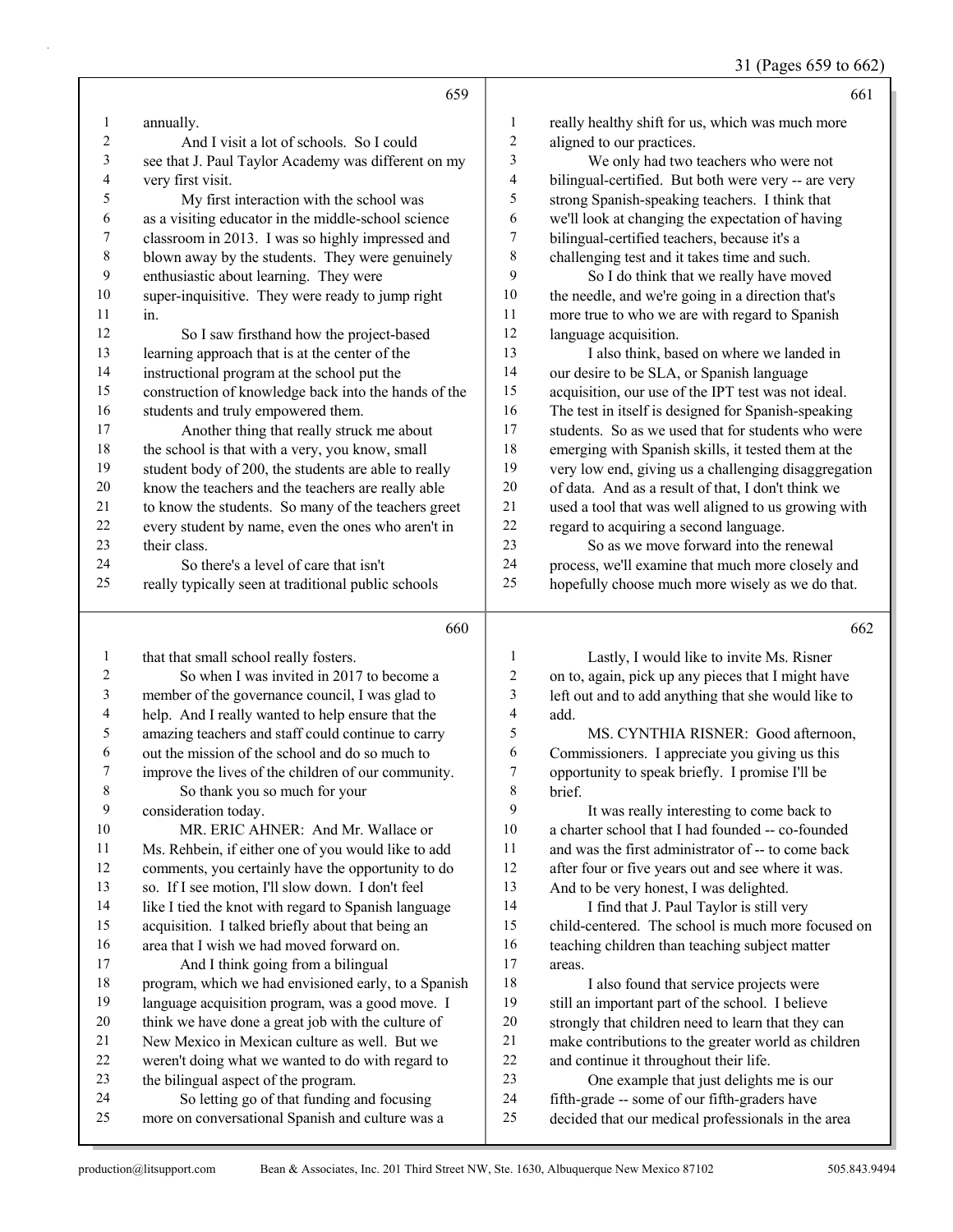#### 32 (Pages 663 to 666)

|              | 663                                                  |                  | 665                                                  |
|--------------|------------------------------------------------------|------------------|------------------------------------------------------|
| 1            | are stressed and not receiving the recognition they  | $\mathbf{1}$     | are correct so you can hear. So if you don't hear    |
| 2            | need. So these students, with their tech skills,     | $\overline{c}$   | audio, Ms. Woerner, let me know, give me a           |
| 3            | have developed a QR code that stressed medical       | 3                | thumbs-down, and I'll adjust it.                     |
| 4            | professionals at their work sites can access to see  | $\overline{4}$   | MS. KAREN WOERNER: Go ahead.                         |
| 5            | videos of our children wishing them a merry          | 5                | (Video is played.)                                   |
| 6            | Christmas with their pets. Just a nice little        | 6                | THE CHAIR: So thank you for that. I                  |
| 7            | downtime to celebrate that somebody appreciates      | 7                | guess it's becoming more and more of a game-changer. |
| 8            | them.                                                | 8                | You take those tiny tikes with those little voices,  |
| 9            | I also found that the themes of projects             | 9                | toothless tiny tikes. It gets even tougher when      |
| 10           | was still very strong. Yes, projects are important,  | 10               | they have those little fake mustaches on.            |
| 11           | but unifying them in a school theme is important.    | 11               | And I've had the joy of being there at               |
| 12           | And some of you may remember our wonderful namesake  | 12               | some of those. And it's just -- you just can't.      |
| 13           | J. Paul Taylor. And this is his 100th birthday. So   | 13               | And I'm not an elementary school person. But you     |
| 14           | the students have done various projects around       | 14               | can't stop -- and I also have -- I guess I have to   |
| 15           | 100 years ago and 100 years in the future. And they  | 15               | publicly admit. I have two totems in my yard that I  |
| 16           | have just been phenomenal.                           | 16               | purchased at an art fundraiser that the school did.  |
| 17           | Just one small example. The third-grade              | 17               | They did projects and cultural explorations and then |
| 18           | class interviewed their family members to find out   | 18               | they had a fundraiser, and I still have two totems   |
| 19           | what they could about their families for 100 years   | 19               | in my yard from students.                            |
| 20           | ago, compiled it into a book, and gave it to         | $20\,$           | So it's always exciting when I can also              |
| 21           | Mr. Taylor for his birthday.                         | $21$             | share, with folks, that.                             |
| 22           | So it's just a very community-type feel              | 22               | And this has been quite a journey. You               |
| 23           | with these projects.                                 | 23               | know, this is quite a difference from the last       |
| 24           | I'm also pleased to see, even though money           | 24               | renewal. I think I was just -- I just took over as   |
| 25           | is always tight in schools, that arts and physical   | 25               | Chair when I got the call from then Deputy Secretary |
|              | 664                                                  |                  | 666                                                  |
| $\mathbf{1}$ | education are still very important.                  | $\mathbf{1}$     | Aguilar. And it was not a good phone call. He was    |
| 2            | Okay. I'm out of time. Thank you.                    | $\overline{c}$   | actually at the school, and he was yelling at me, "I |
| 3            | One last thing. I have to say that                   | 3                | could close this school now if I wanted to."         |
| 4            | Mr. Ahner is the perfect person to guide this school | $\overline{4}$   | So it was, like, "Holy cow."                         |
| 5            | in its mission.                                      | 5                | So, you know, that was -- and I appreciate           |
| 6            | Thank you.                                           | 6                | the fact that Eric took the leadership of that       |
| 7            | THE CHAIR: Thank you. And thank you all              | $\boldsymbol{7}$ | school, not knowing those struggles that were going  |
| $8\,$        | once again for everything that you said.             | 8                | to come, and he stayed. And that's a testament to    |
| 9            | Bev, how many people do we have signed up?           | 9                | him that he righted that school.                     |
| 10           | MS. BEVERLY FRIEDMAN: None.                          | 10               | And it was -- there were a lot of issues             |
| 11           | THE CHAIR: Oh, okay. Thank you. So                   | 11               | that were going on. And it was -- it truly was; it   |
| 12           | welcome once again.                                  | 12               | was tough times. And how the school has progressed   |
| 13           | MS. KAREN WOERNER: Madam Chair?                      | 13               | is amazing.                                          |
| 14           | THE CHAIR: I'm sorry.                                | 14               | And I am also so pleased that the                    |
| 15           | MS. KAREN WOERNER: I think the school                | 15               | demographics have changed, because I think there was |
| 16           | does have a presentation they want to share.         | 16               | a thought in some people's minds, probably five, six |
| 17           | THE CHAIR: Oh, I'm sorry. I'm getting                | 17               | years ago, "Oh, that's that little private white     |
| 18           | ahead of myself. I apologize. So you do have a       | 18               | school."                                             |
| 19           | video for us that you're going to share?             | 19               | And it's -- it's, like, "No, it's a public           |
| 20           | MR. ERIC AHNER: Madam Chair, members of              | $20\,$           | school."                                             |
| 21           | the Commission, I do, in fact, have a video. And we  | 21               | And it has -- it has changed. And that               |
| 22           |                                                      |                  |                                                      |
|              | managed to fill our time in spite of what I said.    | 22               | was never the intent of that school. But I think     |

that's -- in some part of the community, that was

the reputation that it achieved.

25 And I was walking my dog in the

24 Ms. Woerner, when you're ready, I'll try to take over the screen and make sure the settings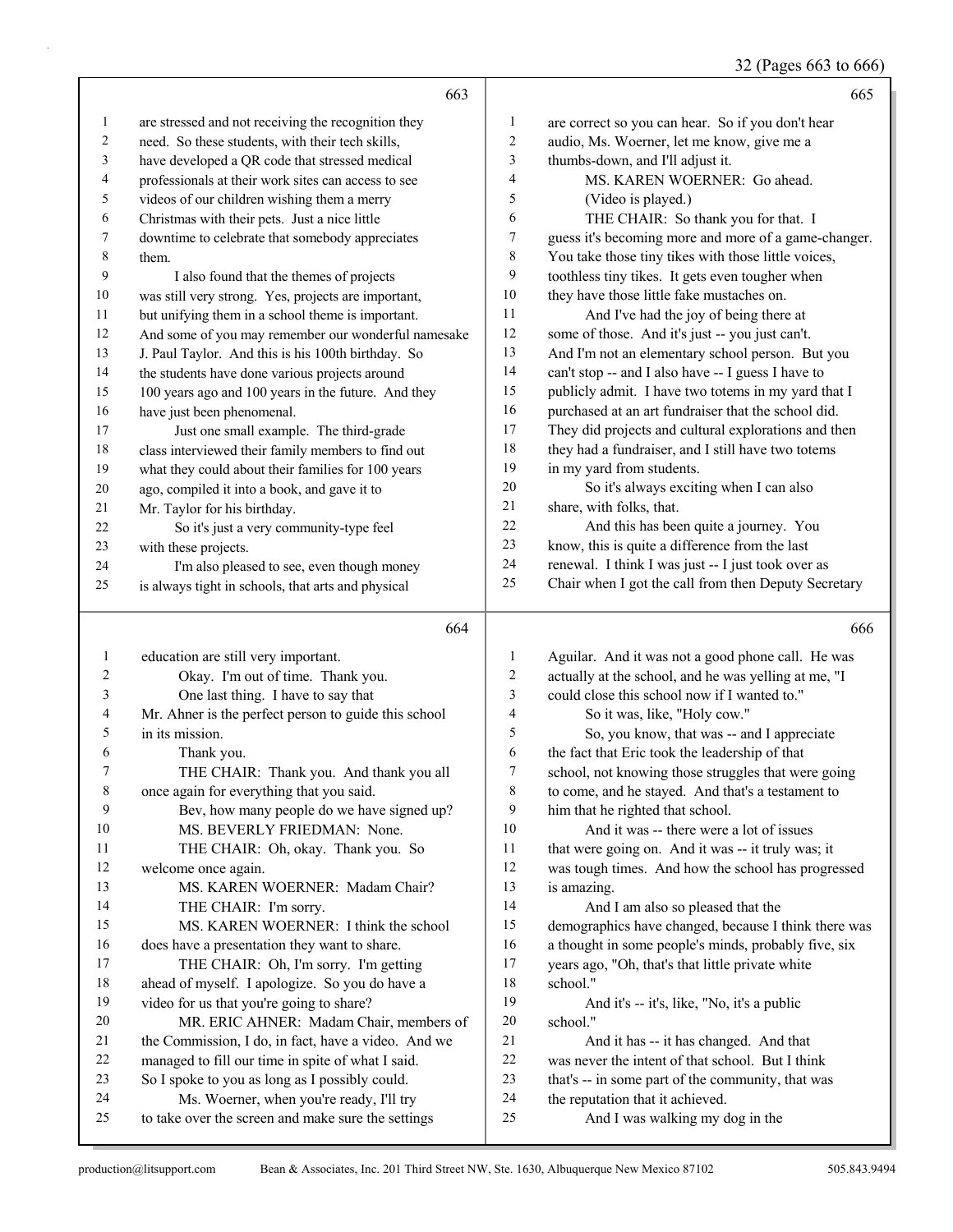# 33 (Pages 667 to 670)

|                   | 667                                                                                                          |                          | 669                                                                                                      |
|-------------------|--------------------------------------------------------------------------------------------------------------|--------------------------|----------------------------------------------------------------------------------------------------------|
| $\mathbf{1}$      | neighborhood, and I had a new neighbor. And they                                                             | 1                        | for the social-emotional components of our                                                               |
| $\overline{c}$    | stopped me and said, you know, "We're looking for a                                                          | $\overline{c}$           | populations.                                                                                             |
| 3                 | school and want to make sure the kids are in a                                                               | 3                        | THE CHAIR: Commissioners?                                                                                |
| 4                 | diverse school. We found this school. And, you                                                               | 4                        | COMMISSIONER VOIGT: Madam Chair?                                                                         |
| 5                 | know, it's free."                                                                                            | 5                        | THE CHAIR: Commissioner Voigt?                                                                           |
| 6                 | And it's like, "Really."                                                                                     | 6                        | COMMISSIONER VOIGT: Thank you,                                                                           |
| 7                 | It's, like -- they were so -- so just that                                                                   | $\boldsymbol{7}$         | Madam Chair.                                                                                             |
| $\,$ 8 $\,$       | change.                                                                                                      | 8                        | And thank you, faculty from J. Paul                                                                      |
| 9                 | And, certainly, the move was more than                                                                       | 9                        | Taylor. It's -- this school speaks to everything                                                         |
| 10                | helpful to the school and helps to -- I think the                                                            | 10                       | that I feel is valuable in education and for                                                             |
| 11                | location also helps in rooting it into the                                                                   | 11                       | learners.                                                                                                |
| 12                | community, as opposed to where it was up there on                                                            | 12                       | The social justice piece is huge.                                                                        |
| 13                | Del Rey.                                                                                                     | 13                       | Project-based learning, seeing students                                                                  |
| 14                | So I want to applaud the school for                                                                          | 14                       | stand up and present their learning is wonderful and                                                     |
| 15                | everything that it's been able to do over these                                                              | 15                       | refreshing.                                                                                              |
| 16                | years.                                                                                                       | 16                       | I think you speaking so proactively to the                                                               |
| 17                | But could you just briefly talk to us                                                                        | 17                       | challenges that you faced, instead of, you know,                                                         |
| $18\,$            | about what a day looks like now that we're virtual,                                                          | 18                       | shirking behind any excuses is commendable. So                                                           |
| 19                | for most of your kids?                                                                                       | 19                       | thank you for being so upfront and forthright with                                                       |
| 20                | MR. ERIC AHNER: Madam Chair, members of                                                                      | 20                       | the challenges that you've had coming onboard.                                                           |
| 21                | the Commission, thank you. Appreciate those                                                                  | 21                       | I think it's refreshing that a school -- a                                                               |
| 22                | compliments, and I certainly will speak to what                                                              | 22                       | charter school within a school district that's a                                                         |
| 23                | we're doing.                                                                                                 | 23                       | State-authorized school, to have that opportunity to                                                     |
| 24                | All of our students are in a full remote.                                                                    | 24                       | collaborate with their district, especially about a                                                      |
| 25                | We had begun providing some small-group instruction                                                          | 25                       | facility, that's wonderful. I wish more districts                                                        |
|                   |                                                                                                              |                          |                                                                                                          |
|                   | 668                                                                                                          |                          | 670                                                                                                      |
|                   |                                                                                                              |                          |                                                                                                          |
| $\mathbf{1}$<br>2 | to our special ed population, and then we also                                                               | $\mathbf{1}$<br>2        | would look at that as a model to help out their<br>communities.                                          |
| 3                 | started to serve our EL population when we're                                                                | 3                        |                                                                                                          |
| 4                 | allowed to do that. And then we folded in a few                                                              | $\overline{\mathcal{L}}$ | The -- the development committee that you                                                                |
| 5                 | kindergarteners in small groups.                                                                             | 5                        | have going on with your reentry task force also, is                                                      |
| 6                 | And then I had to pull the plug because<br>the case counts down south were just too high. And                | 6                        | there any kind of triangulation with your equity<br>council in, like, the reentry or the development and |
| 7                 | I have to say that the ability to have students come                                                         | 7                        | equity? Is there any kind of cross-collaboration                                                         |
| 8                 | into those small groups was making the difference                                                            | 8                        |                                                                                                          |
| 9                 | that we couldn't bridge at the time that we started                                                          | 9                        | going on between those three entities?<br>MR. ERIC AHNER: Madam Chair?                                   |
| 10                | that process. And, obviously, out of the well-being                                                          | 10                       | Commissioner Voigt, thank you again for                                                                  |
| 11                | of our community members, going backwards has been                                                           | 11                       | the compliments and your comments about our                                                              |
| 12                | very painful because we're missing some of those                                                             | 12                       | progress.                                                                                                |
| 13                | kids.                                                                                                        | 13                       | There is some triangulation between those,                                                               |
| 14                | So all of our students will Zoom, I would                                                                    | 14                       | probably not as much as I would like. And, again,                                                        |
| 15                | say, at least one time -- pretty common to do two                                                            | 15                       | our need to reformulating the equity council, we                                                         |
| 16                | times in whole-class Zoom. And then almost every                                                             | 16                       | reconvened not too long ago, and we ended up with                                                        |
| 17                | grade level will do small-group instruction in                                                               | 17                       | all staff and no parents and students on it. So                                                          |
| 18                | reading and math.                                                                                            | 18                       | that was a sure show that we needed to step back and                                                     |
| 19                | And then we also have specials that do                                                                       | 19                       | realign or reinvite new members of the equity                                                            |
| $20\,$            | more activities outside of Zoom. Because of the                                                              | $20\,$                   | council; because it had changed and shifted as we                                                        |
| 21                | demand on the Zoom schedule for kids and teachers,                                                           | 21                       | did the reentry plan, where we did have more                                                             |
| 22                | they've done a lot more of asynchronous instruction                                                          | $22\,$                   | collaboration, as it should be.                                                                          |
| 23                | for art and music and PE. But they're beginning to                                                           | 23                       | I believe that the PAC, our parent                                                                       |
| 24<br>25          | go more toward a Zoom environment, knowing that that<br>face time with their kids is so incredibly important | 24<br>$25\,$             | advisory council, brings a lot of elements in from<br>the parent voice of what we need to look at as a   |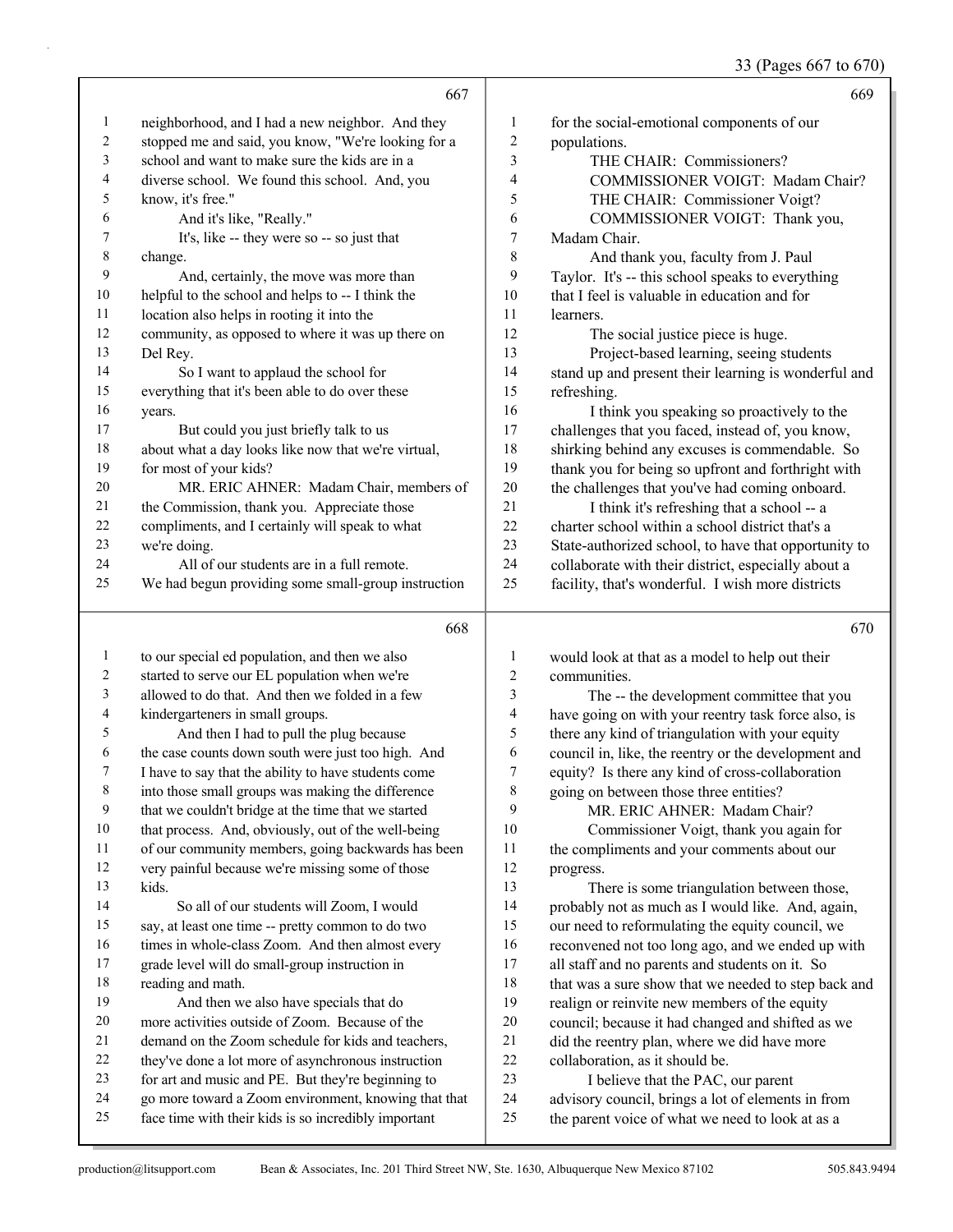|                |                                                       |                | 34 (Pages 671 to 674)                                |
|----------------|-------------------------------------------------------|----------------|------------------------------------------------------|
|                | 671                                                   |                | 673                                                  |
| $\mathbf{1}$   | school.                                               | $\mathbf{1}$   | COMMISSIONER CABALLERO: Yes. Thank you.              |
| 2              | The development committee. Just as a                  | $\overline{c}$ | I really enjoyed the -- the review of the history of |
| 3              | quick explanation, the development committee is now   | 3              | the school and going from bilingual to Spanish       |
| $\overline{4}$ | what used to be the J. Paul Taylor Foundation. That   | $\overline{4}$ | acquisition. And, you know, as an immigrant from     |
| 5              | used to be our $501(c)(3)$ . We dissolved that based  | 5              | Mexico, I surely would have loved for the bilingual  |
| 6              | on that it's extremely expensive to run a $501(c)(3)$ | 6              | to stay. But you have to face your own reality and   |
| 7              | for not bringing in much money.                       | 7              | the reality of the kids.                             |
| 8              | There's an audit cost, a public school                | 8              | But I do want to ask, how intensive is               |
| 9              | with a foundation. And we had to pay for financial    | 9              | your Spanish acquisition as the kids start moving up |
| 10             | service for the foundation. And when we looked at     | 10             | the grade levels?                                    |
| 11             | that more closely, we weren't making enough money in  | 11             | And I will ask another question after                |
| 12             | the foundation to warrant those expenditures; so we   | 12             | that.                                                |
| 13             | dissolved the $501(c)(3)$ and rolled it into a        | 13             | MR. ERIC AHNER: Madam Chair and                      |
| 14             | development committee in the school. And that saved   | 14             | Commissioner Caballero, thank you for your question. |
| 15             | us a lot of money, and that's created an opportunity  | 15             | Last year, Director Takacs put together a            |
| 16             | for the development committee to do a lot of          | 16             | schedule that incorporated one hour at the end of    |
| 17             | fundraising efforts on behalf of the school.          | 17             | the academic day that was specifically for Spanish   |
| 18             | And a lot of times, it's for the arts. I              | 18             | language acquisition. And I think that that was the  |
| 19             | would have to say that the funding, certainly, the    | 19             | first time that we had formalized a schedule where   |
| 20             | school leaders who are here know that the funding is  | 20             | that hour was common across the board.               |
| 21             | never enough for fully staffed programs in the arts.  | 21             | And, again, that created an alignment                |
| 22             | And anytime we look at cutting back on finances,      | 22             | school-wide that I think that we had failed to do    |
| 23             | which is inevitable, it seems like, in public         | 23             | prior to that. And I can certainly say that during   |
| 24             | schools, the first thing we cut tends to be the arts  | 24             | my first couple of years, where I had relied on      |
| 25             | program. And as a result of that, we end up losing    | 25             | teachers to build in their hour of bilingual         |
|                | 672                                                   |                | 674                                                  |
| 1              | the zest and the engagement of our students because   | $\mathbf{1}$   | education or two hours of bilingual education        |
| 2              | we're driving so hard at math and reading that we     | $\overline{2}$ | specifically into the classroom.                     |
| 3              | forget about rounding our educational practices       | 3              | So having that common hour made it very              |
| 4              | across.                                               | $\overline{4}$ | easy for us administratively to walk through the     |
| 5              | So I think there's more opportunity for us            | 5              | school building and know that Spanish language       |
| 6              | to really build on how we look at equity. And I       | 6              | acquisition was present and happening in that        |

- think we do it well. But I don't think it's been
- intentional enough to really pull in the strings of
- where we can grow and dig deeper to look at equity
- issues in our school community. 11 COMMISSIONER VOIGT: Thank you for
- addressing that and for your honesty about that. 13 And also I really appreciate the fact that
- you are focusing on arts. And that's a priority for your school.
- 16 I also believe that students' engagement, not only their creativity, lends to their development overall, just as civic engagement. It really adds to them being able to express themselves. So thank you very much. 21 And the video, that was excellent drone camera work, whoever did that. Very impressive. Thank you. Great work, everyone.
- 24 THE CHAIR: Commissioners?
- 25 Commissioner Caballero?
- moment. 8 And the other significant benefit is we were no longer bound by students meeting with only their teacher who's teaching Spanish in their
- classroom. We could set up groups where you could
- have abilities by group, abilities by doing projects
- within the Spanish culture. So it really varied how
- we could serve the growth of our Spanish language acquisition program by doing that.
- 16 COMMISSIONER CABALLERO: Right. And the challenge in Las Cruces is, of course, you mentioned New Mexican Spanish. But also in Las Cruces, for a long time, you had a 30 percent growth rate. And it wasn't through birth; it was by a lot of people moving into -- into Las Cruces. And a lot of those folks were from El Paso or new immigrants.
- 23 So the Spanish began to shift from
- New Mexican Spanish, which is very different from
- the formal Spanish. And so I'm sure what you're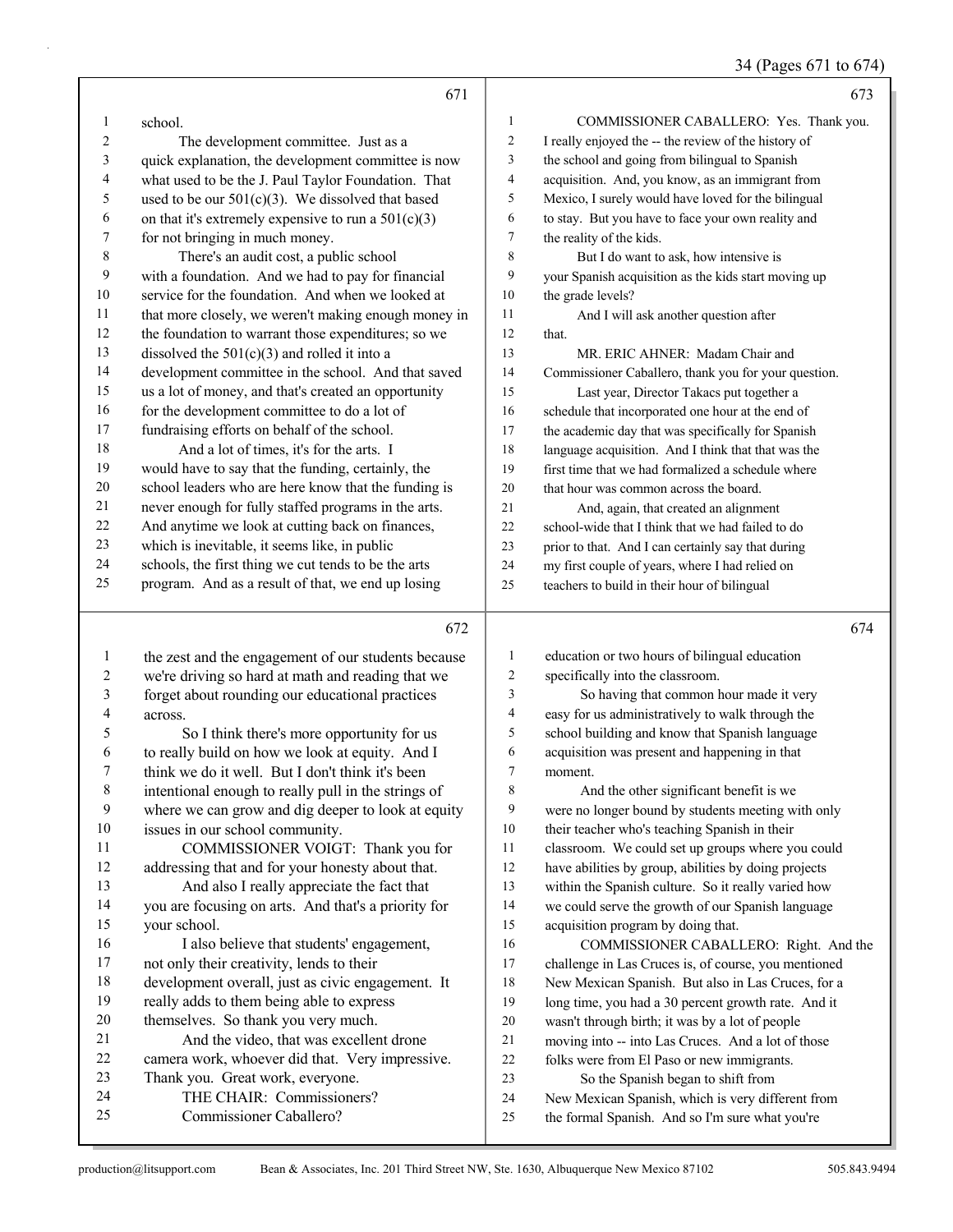## 35 (Pages 675 to 678)

|                | 675                                                                                                    |                          | 677                                                                                           |
|----------------|--------------------------------------------------------------------------------------------------------|--------------------------|-----------------------------------------------------------------------------------------------|
| 1              | teaching is the formal Spanish.                                                                        | $\mathbf{1}$             | masters of both languages in this industry.                                                   |
| $\overline{c}$ | And so my interest is, I was invited to                                                                | $\overline{c}$           | And I -- and one of my good friends that I                                                    |
| 3              | several graduation ceremonies here in Albuquerque as                                                   | 3                        | mentioned earlier, Jerry Smith, who was the only                                              |
| 4              | a Commissioner, some with charter schools. But for                                                     | $\overline{\mathcal{A}}$ | Anglo in the school, he learned Spanish so well that                                          |
| 5              | some reason, I got invited by public schools.                                                          | 5                        | when I was in college, he called me trying to sell                                            |
| 6              | And I was -- I was amazed as the -- as the                                                             | 6                        | me whatever he was in charge of selling. He was in                                            |
| 7              | number of kids graduating with a Spanish                                                               | $\boldsymbol{7}$         | sales. And he had moved up to regional director of                                            |
| $\,$ $\,$      | certificate, which was one of the things that                                                          | $\,$ 8 $\,$              | his company within two years because he was truly                                             |
| 9              | El Paso tried to do, and we were never successful.                                                     | 9                        | bilingual.                                                                                    |
| 10             | And they would always point to New Mexico as an                                                        | $10\,$                   | And I talked to him in Spanish, and he                                                        |
| 11             | excellent example of -- of kids graduating from high                                                   | 11                       | insisted that we should speak in English, because                                             |
| 12             | school with the Spanish certificate.                                                                   | 12                       | all the salesmen around him didn't know that he was                                           |
| 13             | And I took Spanish all the way to                                                                      | 13                       | that bilingual.                                                                               |
| 14             | Spanish IV. I was a B student, and I could never                                                       | 14                       | But he was put in charge. And the sales,                                                      |
| 15             | get to A, because the A students were just                                                             | 15                       | because of his bilingual master, the sales in his                                             |
| 16             | fantastic. And those -- and those -- those students                                                    | 16                       | company tripled because they were able to sell. He                                            |
| 17             | ended up getting degrees in Spanish and being                                                          | 17                       | hired people that were truly bilingual, and the                                               |
| 18             | translators and what-have-you. And it was very --                                                      | 18                       | sales tripled because he was able to target a                                                 |
| 19             | very tough getting a C.                                                                                | 19                       | population that has not been targeted by the                                                  |
| 20             | So I took a lot of pride for my B. But --                                                              | $20\,$                   | company.                                                                                      |
| 21             | and I've regretted not being able to get the                                                           | 21                       | And so in the whole notion of Spanish                                                         |
| $22\,$         | certificate and make it available to us in El Paso.                                                    | $22\,$                   | acquisition, I hope that it becomes a little bit                                              |
| 23             | And I talked to a couple of young ladies,                                                              | 23                       | more rigorous as the kids move up to fourth, fifth,                                           |
| 24             | and they had been offered jobs right out of high                                                       | 24                       | sixth, seventh, and eighth, or might be sixth to                                              |
| 25             | school because of the Spanish certificate. You go                                                      | 25                       | eighth, and prepare them to -- if they want to take                                           |
|                |                                                                                                        |                          |                                                                                               |
|                |                                                                                                        |                          |                                                                                               |
|                | 676                                                                                                    |                          | 678                                                                                           |
| $\mathbf{1}$   | to El Paso, and you walk into any bank, and all                                                        | 1                        | the option to get the certificate. Because it's --                                            |
| $\overline{c}$ | transactions are transacted in Spanish. All                                                            | $\overline{c}$           | I don't know if it's available in El Paso. I have                                             |
| 3              | transactions, all the tellers are speaking Spanish                                                     | 3                        | asked and nobody has said yes.                                                                |
| 4              | and English.                                                                                           | $\overline{\mathcal{L}}$ | And it's still New Mexico, and that's a                                                       |
| 5              | And that's going to be Las Cruces, if not                                                              | 5                        | big plus. That's a big, big plus that the State                                               |
| 6              | now, very, very soon, because the International Port                                                   | 6                        | still offers it.                                                                              |
| 7              | of Entry there in that area is now one of the                                                          | $\overline{7}$           | That's all I have, Madam Chair. Thank                                                         |
| 8              | largest in the region.                                                                                 | 8                        | you.                                                                                          |
| 9              | And so you're -- you're going to -- if not                                                             | 9                        | MR. ERIC AHNER: Madam Chair and                                                               |
| 10             | already, you're getting a lot of the traffic from                                                      | 10                       | Commissioner Caballero, thank you for your comments.                                          |
| 11             | all of Latin America, not just Mexico. And the need                                                    | 11                       | I really resonate with the belief that the                                                    |
| 12             | for certification is going to be very, very great.                                                     | 12                       | importance of Spanish as a language is incredibly                                             |
| 13             | The ones that are going to take the -- the                                                             | 13                       | important, certainly down south here close to the                                             |
| 14             | opportunities are the students that -- from El Paso                                                    | 14                       | border, close to El Paso.                                                                     |
| 15             | that are now being truly bilingual.                                                                    | 15                       | And I also have to say that I agree that                                                      |
| 16<br>17       | And so I put out a challenge that --                                                                   | 16                       | Southern New Mexico culture and Spanish is very                                               |
| $18\,$         | from -- as kids are moving up, maybe that's                                                            | 17<br>$18\,$             | different than Northern New Mexico, which is                                                  |
| 19             | something that each student has the opportunity to                                                     | 19                       | obviously very different than Mexican culture and                                             |
| $20\,$         | do, individually, with the help of the school, so<br>that by the time they move into high school, they | $20\,$                   | Spanish.                                                                                      |
| 21             | may not be ready for certification, but they may be                                                    | 21                       | So it's an interesting mix. The bilingual<br>certification is -- I believe, La Prueba, if I'm |
| $22\,$         | ready to enter the program, because it's voluntary,                                                    | 22                       | correct, largely based on Northern New Mexico                                                 |
| 23             | to end up with a Spanish certification.                                                                | 23                       | dialect. And a lot of teachers down south have a                                              |
| 24<br>25       | And it's not easy. It is not easy. But<br>the doors open to those that are truly, truly                | 24                       | challenging time with that test because of the                                                |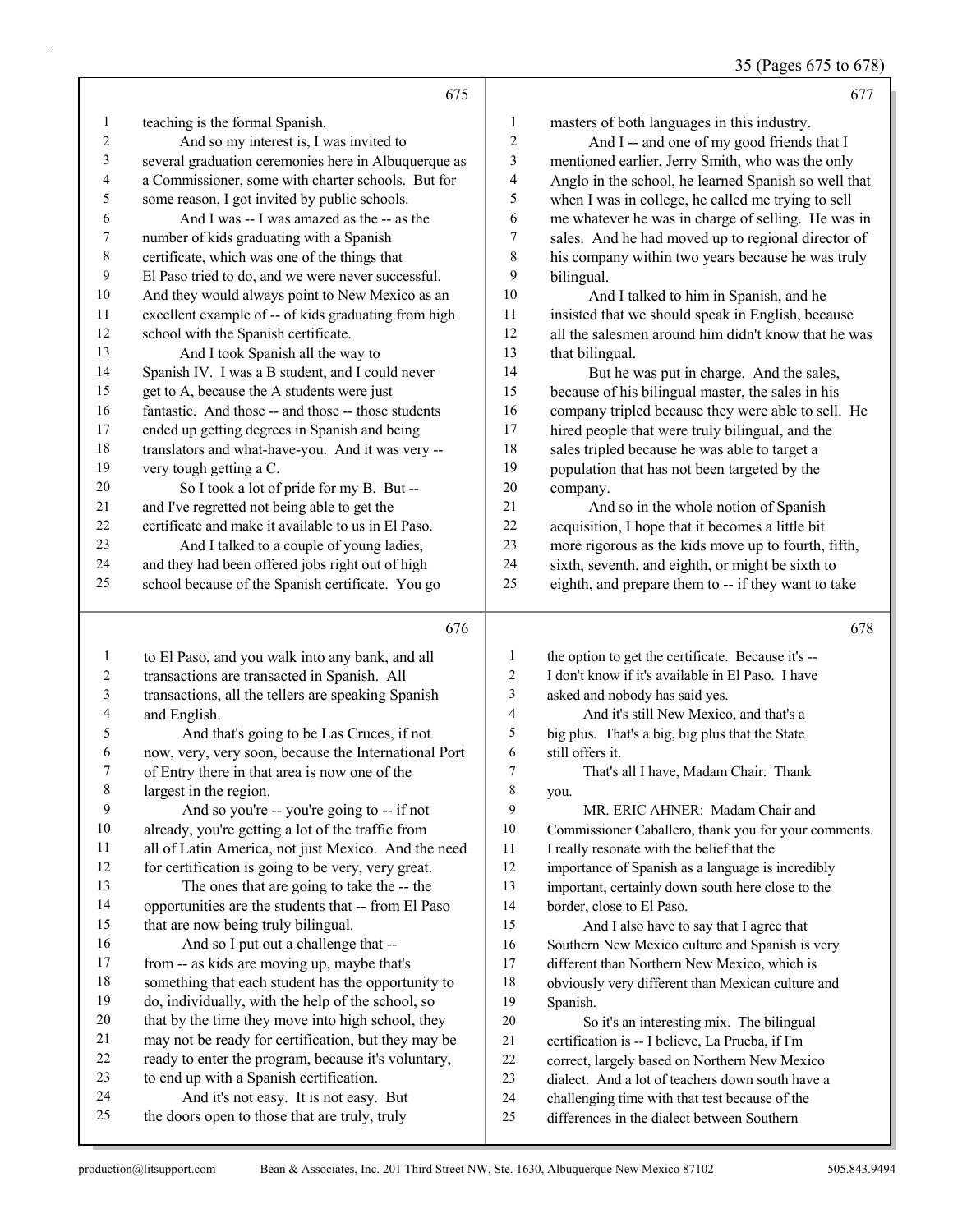36 (Pages 679 to 682)

|                | 679                                                  |                         | 681                                                  |
|----------------|------------------------------------------------------|-------------------------|------------------------------------------------------|
| $\mathbf{1}$   | New Mexico and Northern, even though a lot of our    | $\mathbf{1}$            | data. And, again, that's tricky, because I do want   |
| 2              | teachers grew up speaking Spanish right here in      | $\sqrt{2}$              | us to pay attention to short cycle assessment and    |
| 3              | Las Cruces as a primary language.                    | 3                       | what that offers, while not losing the zeal of being |
| 4              | So I, too, resonate with the idea and hope           | $\overline{4}$          | committed to our charter and making sure we're       |
| 5              | that we can increase the rigor. And I had to agree   | 5                       | serving our kids at an organic level. It's a give    |
| 6              | to back off. And it was a humbling moment for me as  | 6                       | and a take, and it's a dance.                        |
| 7              | a director to say maybe what my desire is for a      | $\overline{7}$          | Attendance. I think we became more                   |
| 8              | bilingual program doesn't align with the staff in    | 8                       | critical of how we take attendance and where. We     |
| 9              | the school.                                          | 9                       | dug in deep, and we've rolled into the new           |
| 10             | And that's where I had to do a give and a            | 10                      | attendance law that we've reexamined how we do that. |
| 11             | take and be a member of the community as a whole to  | 11                      | I think we're more stringent now on where the        |
| 12             | make sure we move forward as a whole. But it's near  | 12                      | attendance is taken and how that's accumulated. So   |
| 13             | and dear to my heart. Thank you.                     | 13                      | that certainly is an area that I would like to see   |
| 14             | THE CHAIR: Commissioner Robbins?                     | 14                      | as a priority, to get that attendance up.            |
| 15             | COMMISSIONER ROBBINS: Yes. Thank you.                | 15                      | And, right now, if I could have 75 percent           |
| 16             | Just three quick points.                             | 16                      | attendance on all of our Zoom calls, I would be      |
| 17             | Even though proficiency is good at the               | 17                      | ecstatic. And I can't speak to my level of concern   |
| 18             | school, you have wonderful results. I notice from    | 18                      | of the damage that we're doing in not being in full  |
| 19             | '18 to '19, there was a significant drop in          | 19                      | school, not because I'm saying we should or we       |
| 20             | proficiencies in reading and math. So I'd like you   | 20                      | shouldn't be. I think there are pros and cons.       |
| 21             | to address that, what's taken place since then.      | 21                      | But, yes, you can't learn if you're not present.     |
| 22             | A decline in enrollment -- or attendance.            | 22                      | I came from a high school background my              |
| 23             | Seems like in the last three or four years, the      | 23                      | entire career. I always told my students, "I can't   |
| 24             | attendance rates, even though you're still above or  | 24                      | teach you if you're not here. Just show up, and I    |
| 25             | right at 95 percent, it seems like it's going down   | 25                      | will bend over backwards to try to assist you to     |
|                | 680                                                  |                         | 682                                                  |
| $\mathbf{1}$   | slightly each year. So maybe there's not as much     | $\mathbf{1}$            | learn the material. But if you're not here, you're   |
| $\overline{c}$ | commitment for the students and the parents. What's  | 2                       | missing these pieces."                               |
| 3              | being addressed -- done to address that?             | $\overline{\mathbf{3}}$ | And that's all I'm asking for. It seems              |
| 4              | And then the final thing. This year you              | $\overline{4}$          | simple. But sometimes we know that the realities     |
| 5              | had a very large drop in teacher retention over last | 5                       | behind being able to attend simply isn't there for   |
| 6              | year. I think some of that might be                  | 6                       | kids under various circumstances.                    |
| 7              | pandemic-related. Maybe you could address if there   | $\overline{7}$          | And then, lastly. I believe the drop in              |

- pandemic-related. Maybe you could address if there
- were any unusual things that caused the teacher
- retention to drop to 77 percent.
- 10 MR. ERIC AHNER: Madam Chair, Commissioner Robbins, thank you. First, with the performance.
- One of the challenges, which I assume you all have
- seen, is sometimes changing between tests. I do
- believe that in the anomaly in the 28 (verbatim)
- test, I think that that was consistent in Istation
- testing from the previous year to that year. 17 I have seen, in my ten years as director
- in New Mexico, that there seems to be an ebb and
- flow. If you have one year that seems particularly
- high, I've commonly seen a drop the next year. So I
- can't speak specifically to why that drop might have
- occurred.
- 23 I hope that we saw that in -- the next
- year's increase would be seen in relevant (verbatim)
- based on the adjustment and paying attention to the

you.

Istation?

 attendance, teacher retention, was one more teacher not returning. Because we have so few teachers, it happened to be a year that we lost not just one teacher, but two, that that percentage looks extremely low compared to previous years where I don't think we've lost more than one teacher up

15 COMMISSIONER ROBBINS: All right. Thank

until last year, over the five-year term.

Commiss- -- oh. Karen?

17 THE CHAIR: Thank you. Thank you.

19 MS. KAREN WOERNER: Thank you, Madam Chair. I also wanted to -- in answer to Commissioner Robbins' question, Mr. Ahner, the -- your school is K-through-8, and you use Istation for all of the grades? Or which grades do you use

25 MR. ERIC AHNER: Correct. Madam Chair,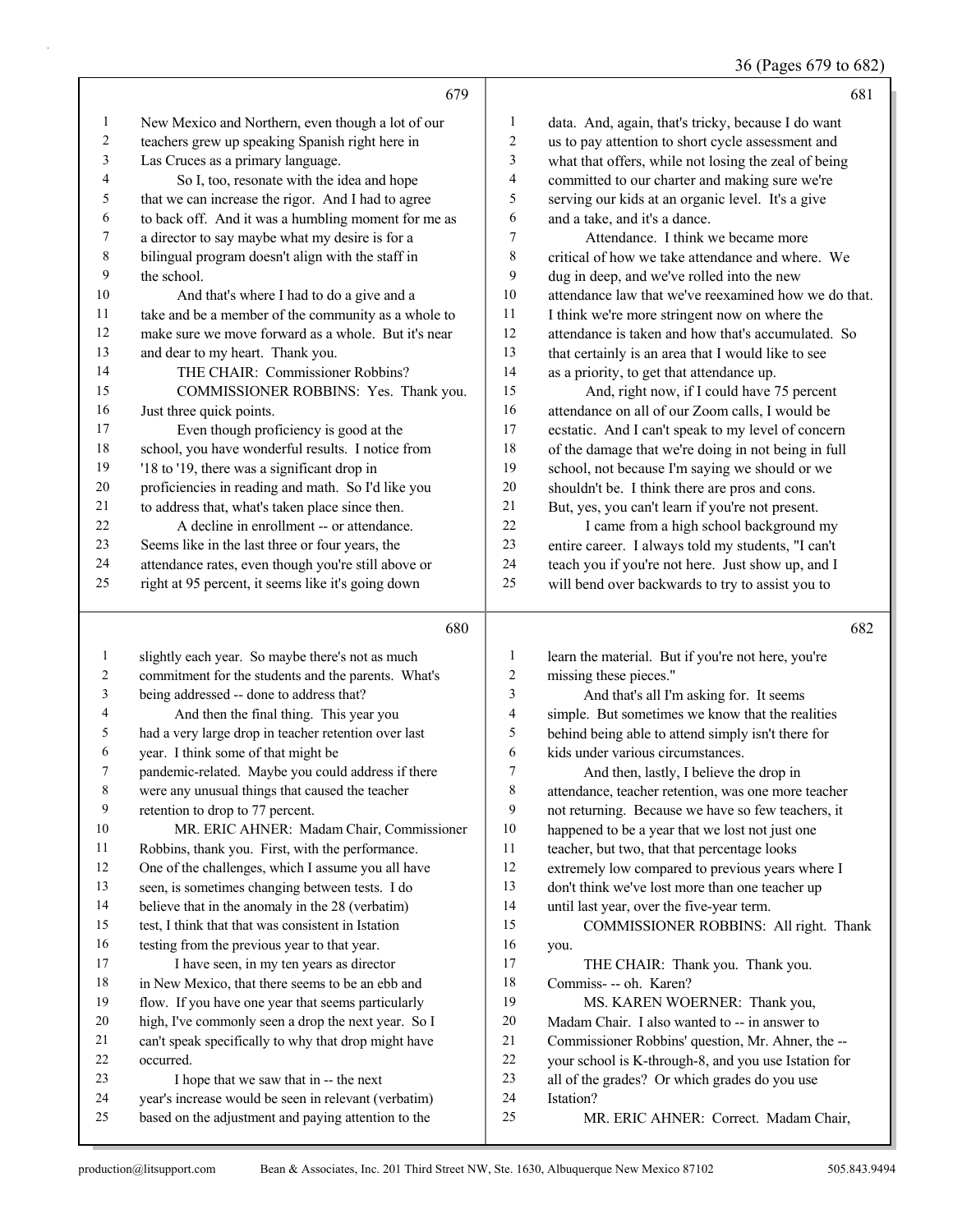37 (Pages 683 to 686)

|              | 683                                                                                                         |                  | 685                                                     |
|--------------|-------------------------------------------------------------------------------------------------------------|------------------|---------------------------------------------------------|
| $\mathbf{1}$ | members of the Commission and Ms. Woerner, we do use                                                        | 1                | COMMISSIONER ARMBRUSTER: Commissioner                   |
| 2            | Istation for K-8.                                                                                           | $\overline{2}$   | Gipson?                                                 |
| 3            | MS. KAREN WOERNER: So the decrease in                                                                       | 3                | THE CHAIR: Yes.                                         |
| 4            | reading from the '18 to the '19 school year,                                                                | 4                | <b>COMMISSIONER ARMBRUSTER: Commissioner</b>            |
| 5            | Commissioner Robbins, would also be attributable to                                                         | 5                | Chavez?                                                 |
| 6            | a higher cutoff score required to be proficient on                                                          | 6                | COMMISSIONER CHAVEZ: Yes.                               |
| 7            | Istation that occurred between those years. So if                                                           | 7                | COMMISSIONER ARMBRUSTER: Commissioner                   |
| $\,$ $\,$    | you notice, any schools that service the lower                                                              | 8                | Armbruster votes "Yes."                                 |
| 9            | grades, depending on which grades are participating                                                         | 9                | <b>Commissioner Raftery?</b>                            |
| 10           | in Istation, I think K-to-2 has to; K-to-3, maybe.                                                          | 10               | COMMISSIONER RAFTERY: Yes.                              |
| 11           | Some schools have it for other grades as well.                                                              | 11               | <b>COMMISSIONER ARMBRUSTER: Commissioner</b>            |
| 12           | But that decrease probably is not really                                                                    | 12               | Caballero?                                              |
| 13           | truly a decrease in the proficiency rate; but,                                                              | 13               | COMMISSIONER CABALLERO: Yes.                            |
| 14           | rather, the proficiency score became more stringent.                                                        | 14               | COMMISSIONER ARMBRUSTER: Ten-to-zero                    |
| 15           | And so students who were considered proficient in                                                           | 15               | vote. The motion passes.                                |
| 16           | 2018, with the same score, would not be proficient                                                          | 16               | THE CHAIR: Okay. We'll see you back in a                |
| 17           | in the next year.                                                                                           | 17               | little bit.                                             |
| 18           | So I just want to point that out they are                                                                   | 18               | (Executive Session conducted.)                          |
| 19           | using that data, K-through-8. And that's part of                                                            | 19               | THE CHAIR: Sorry. I made the motion and                 |
| $20\,$       | that score there is in the reading piece.                                                                   | 20               | I was muted. Sorry. Sorry.                              |
| 21           | COMMISSIONER ROBBINS: Thank you. And I                                                                      | 21               | I move that the Public Education                        |
| 22           | appreciate that. I think you mentioned that last                                                            | 22               | Commission end Closed Session. The matters              |
| 23           | year when it came up also. So I appreciate the                                                              | 23               | discussed in the closed meeting were limited to only    |
| 24           | reminder on that. Thank you.                                                                                | 24               | those specified in the motion, and no vote was taken    |
| 25           | THE CHAIR: Okay. Thank you. So, if                                                                          | 25               | during the closed session.                              |
|              |                                                                                                             |                  |                                                         |
|              | 684                                                                                                         |                  | 686                                                     |
| $\mathbf{1}$ |                                                                                                             | $\mathbf{1}$     | And I don't know whose feedback that is.                |
| 2            | there are no other questions, I'm going to move that<br>the Public Education Commission enter into a Closed | $\boldsymbol{2}$ | I know it's not mine. But -- sorry.                     |
| 3            | Session, pursuant to NMSA Section 10-15-1(H)(1).                                                            | 3                | COMMISSIONER VOIGT: Second.                             |
| 4            | The subject to be discussed pertains to the issuance                                                        | $\overline{4}$   | THE CHAIR: Glenna, did you second?                      |
| 5            | of a charter license renewal for J. Paul Taylor                                                             | 5                | COMMISSIONER VOIGT: Yes.                                |
| 6            | Academy.                                                                                                    | 6                | THE CHAIR: Okay. There's a motion by                    |
| 7            | COMMISSIONER RUIZ: Second.                                                                                  | 7                | Commissioner Gipson, a second by Commissioner Voigt.    |
| 8            | THE CHAIR: So a motion by Commissioner                                                                      | 8                | Commissioner Armbruster?                                |
| 9            | Gipson, a second by Commissioner Ruiz.                                                                      | 9                | COMMISSIONER ARMBRUSTER: Yes.                           |
| 10           | Commissioner Armbruster?                                                                                    | 10               | Commissioner Robbins?                                   |
| 11           | COMMISSIONER ARMBRUSTER: Commissioner                                                                       | 11               | COMMISSIONER ROBBINS: Yes.                              |
| 12           | Robbins?                                                                                                    | 12               | <b>COMMISSIONER ARMBRUSTER: Commissioner</b>            |
| 13           | COMMISSIONER ROBBINS: Yes.                                                                                  | 13               | Crone?                                                  |
| 14           | COMMISSIONER ARMBRUSTER: Commissioner                                                                       | 14               | COMMISSIONER CRONE: Yes.                                |
| 15           | Crone?                                                                                                      | 15               | <b>COMMISSIONER ARMBRUSTER: Commissioner</b>            |
| 16           | <b>COMMISSIONER CRONE: Yes.</b>                                                                             | 16               | Ruiz?                                                   |
| 17           | <b>COMMISSIONER ARMBRUSTER: Commissioner</b>                                                                | 17               | COMMISSIONER RUIZ: Yes.                                 |
| 18           | Ruiz?                                                                                                       | 18               | <b>COMMISSIONER ARMBRUSTER: Commissioner</b>            |
| 19           | <b>COMMISSIONER RUIZ: Yes.</b>                                                                              | 19               | Voigt?                                                  |
| 20           | <b>COMMISSIONER ARMBRUSTER: Commissioner</b>                                                                | 20               | <b>COMMISSIONER VOIGT: Yes.</b>                         |
| 21           | Voigt?                                                                                                      | 21               | <b>COMMISSIONER ARMBRUSTER: Commissioner</b>            |
| 22           | <b>COMMISSIONER VOIGT: Yes.</b>                                                                             | 22               | Davis?                                                  |
| 23           | COMMISSIONER ARMBRUSTER: Commissioner                                                                       | 23               | <b>COMMISSIONER DAVIS: Yes.</b>                         |
| 24<br>25     | Davis?<br><b>COMMISSIONER DAVIS: Yes.</b>                                                                   | 24<br>25         | <b>COMMISSIONER ARMBRUSTER: Commissioner</b><br>Gipson? |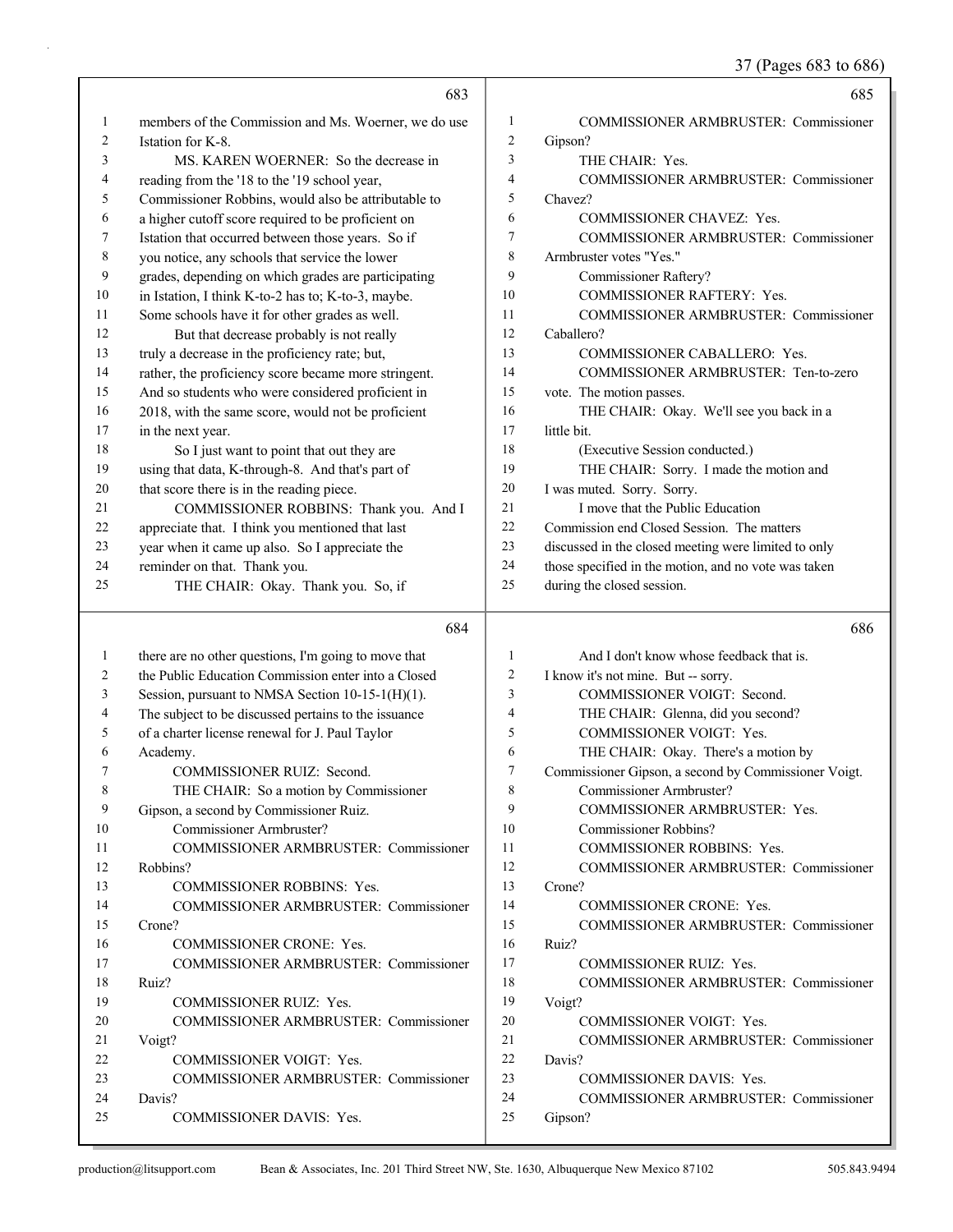38 (Pages 687 to 690)

|                | 687                                               |                | 689                                                  |
|----------------|---------------------------------------------------|----------------|------------------------------------------------------|
| 1              | THE CHAIR: Yes.                                   | 1              | Crone?                                               |
| $\overline{c}$ | COMMISSIONER ARMBRUSTER: Commissioner             | $\overline{2}$ | <b>COMMISSIONER CRONE: Yes.</b>                      |
| 3              | Chavez?                                           | 3              | COMMISSIONER ARMBRUSTER: Commissioner                |
| 4              | <b>COMMISSIONER CHAVEZ: Yes.</b>                  | $\overline{4}$ | Robbins?                                             |
| 5              | COMMISSIONER ARMBRUSTER: Commissioner             | 5              | <b>COMMISSIONER ROBBINS: Yes.</b>                    |
| 6              | Armbruster votes "Yes."                           | 6              | COMMISSIONER ARMBRUSTER: That is a                   |
| 7              | Commissioner Raftery?                             | $\tau$         | nine-to-zero vote, and the motion passes.            |
| 8              | COMMISSIONER RAFTERY: Yes.                        | 8              | THE CHAIR: The motion passes, nine-zero.             |
| 9              | COMMISSIONER ARMBRUSTER: Commissioner             | 9              | COMMISSIONER ARMBRUSTER: With one                    |
| 10             | Caballero?                                        | 10             | abstention. Maybe I'm saying that wrong.             |
| 11             | COMMISSIONER CABALLERO: Yes.                      | 11             | THE CHAIR: With one abstention. So thank             |
| 12             | COMMISSIONER ARMBRUSTER: That's a                 | 12             | you very much. Congratulations. Thank you every      |
| 13             | ten-to-zero vote. The motion passes.              | 13             | day for everything that you're doing in normal       |
| 14             | THE CHAIR: So I move that the Public              | 14             | times. But, like I've said, no one could have ever   |
| 15             | Education Commission renew the charter of J. Paul | 15             | anticipated being asked to do the things schools are |
| 16             | Taylor Academy for a five-year term, beginning    | 16             | being asked to do right now.                         |
| 17             | July 1st, 2021, and ending June 30th, 2026.       | 17             | So what you're doing for the community               |
| 18             | COMMISSIONER RAFTERY: I second.                   | 18             | shows and is appreciated, and, hopefully, we'll be   |
| 19             | THE CHAIR: There's a motion by                    | 19             | on the other side of this reasonably soon now. And   |
| 20             | Commissioner Gipson and a second by Commissioner  | 20             | there's no definition of "reasonable." So we will    |
| 21             | Raftery.                                          | 21             | see you in the spring in some form for contract      |
| 22             | If there's no further discussion,                 | 22             | negotiations. And thank you and congratulations      |
| 23             | Commissioner Armbruster?                          | 23             | once again.                                          |
| 24             | <b>COMMISSIONER ARMBRUSTER: Yes.</b>              | 24             | MR. ERIC AHNER: Madam Chair and members              |
| 25             | Are there any abstentions?                        | 25             | of the Commission, I appreciate your time, your vote |
|                |                                                   |                |                                                      |
|                | 688                                               |                | 690                                                  |
| 1              | COMMISSIONER CHAVEZ: Yes, I will abstain          | $\mathbf{1}$   | of confidence, and your service as well. Thank you   |
| 2              | from voting due to my wife's involvement with the | $\overline{c}$ | very much.                                           |
| 3              | school through the Southwest REC.                 | 3              | THE CHAIR: Thank you.                                |
| 4              | COMMISSIONER ARMBRUSTER: Okay. Any other          | 4              | COMMISSIONER ROBBINS: Thank you.                     |
| 5              | abstentions?                                      | 5              | MS. KAREN WOERNER: So school                         |
| 6              | Here we go, guys.                                 | 6              | representatives, if you don't leave, I'll be         |
| 7              | Commissioner Caballero?                           | 7              | dropping you off to Attendee. So hang on.            |
| 8              | COMMISSIONER CABALLERO: Yes.                      | 8              | THE CHAIR: So, Commissioners, while Karen            |
| 9              | COMMISSIONER ARMBRUSTER: Commissioner             | 9              | is doing that, I'm going to ask once again, do you   |
| 10             | Raftery?                                          | 10             | want to take like a 15-minute break before the next? |
| 11             | COMMISSIONER RAFTERY: Yes.                        | 11             | COMMISSIONER VOIGT: Yes, please.                     |
| 12             | COMMISSIONER ARMBRUSTER: Commissioner             | 12             | THE CHAIR: Okay. All-righty.                         |
| 13             | Armbruster votes "Yes."                           | 13             | (Recess taken, 1:27 p.m. to 1:47 p.m.)               |
| 14             | Commissioner Gipson?                              | 14             | THE CHAIR: We're all back then. Thank                |
| 15             | THE CHAIR: Yes.                                   | 15             | you. And thanks for all your time and patience. We   |
| 16             | COMMISSIONER ARMBRUSTER: Commissioner             | 16             | always appreciate it.                                |
| 17             | Davis?                                            | 17             | It's really difficult for us to figure out           |
| 18             | COMMISSIONER DAVIS: Yes.                          | 18             | the timing of it. And we have those aspirations of   |
| 19             | COMMISSIONER ARMBRUSTER: Commissioner             | 19             | getting so many in in a day, and sometimes it        |
| 20             | Voigt?                                            | $20\,$         | doesn't happen. So thank you for indulging us and    |
| 21             | COMMISSIONER VOIGT: Yes.                          | $21\,$         | being willing to come back today. We really do       |
| 22             | COMMISSIONER ARMBRUSTER: Commissioner             | 22             | appreciate that.                                     |
| 23             | Ruiz?                                             | 23             | So welcome once again. Thank you. It                 |
| 24             | <b>COMMISSIONER RUIZ: Yes.</b>                    | 24             | does seem like we were just here, 'cause we were,    |
| 25             | COMMISSIONER ARMBRUSTER: Commissioner             | 25             |                                                      |
|                |                                                   |                | unfortunately. So thanks. And appreciate the time    |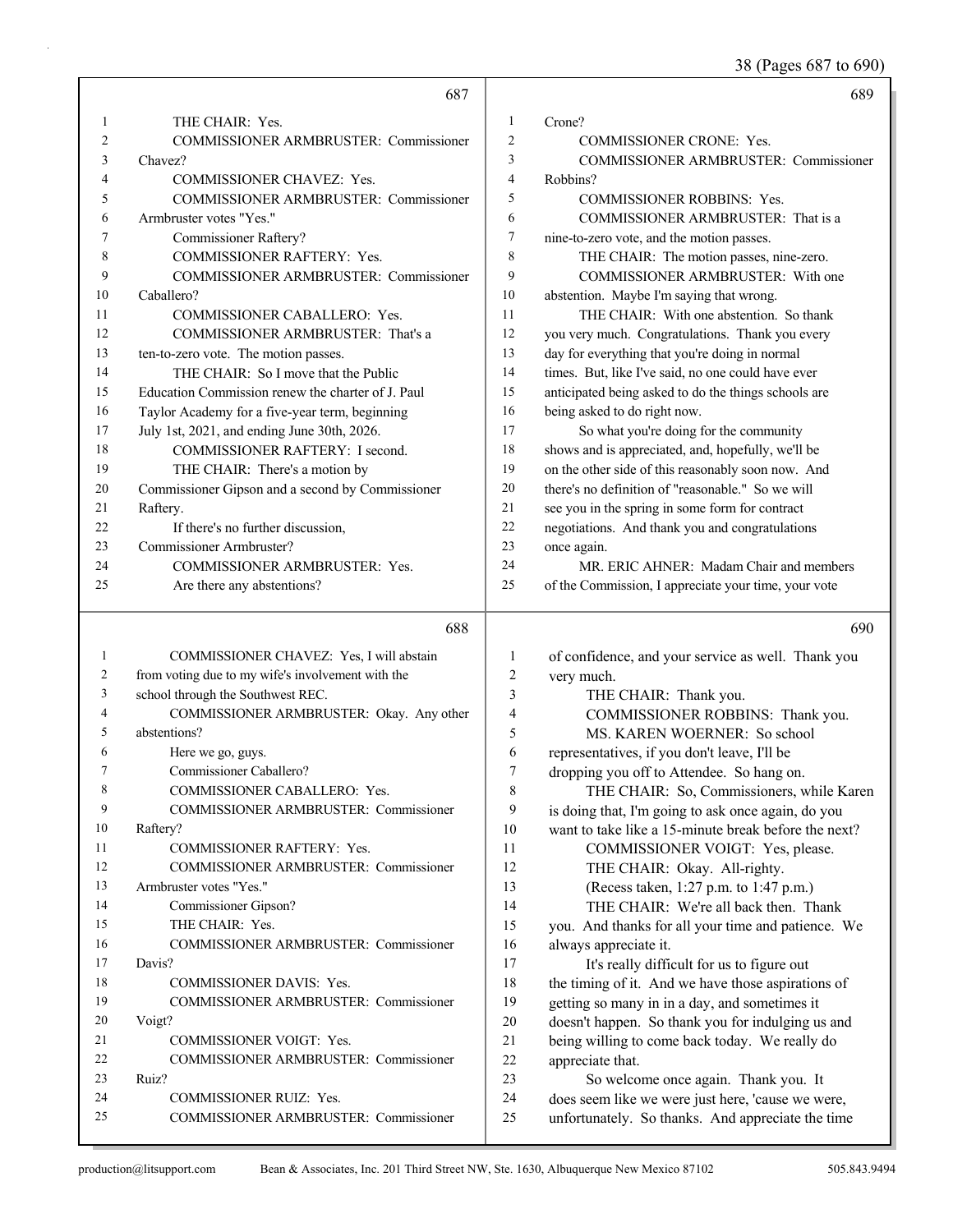39 (Pages 691 to 694)

|             | 691                                                 |    | 693                                                  |
|-------------|-----------------------------------------------------|----|------------------------------------------------------|
| 1           | and effort and energy that goes into doing one of   | 1  | The school's financial audit report does             |
| 2           | these applications.                                 | 2  | indicate -- the most recently published one -- does  |
| 3           | Even though it was not that long ago, they          | 3  | indicate four findings, two which are repeats and    |
| 4           | do change. And Sylvy was not the head administrator | 4  | one was a material weakness. So there are concerns   |
| 5           | at the time, so she may not have been that involved | 5  | there. The membership has been declining, and, as a  |
| 6           | in it. So we really do appreciate it.               | 6  | result, the school has been over-budgeted in terms   |
| 7           | So as I'm sure you've heard, CSD is going           | 7  | of their SEG funding.                                |
| $\,$ 8 $\,$ | to give their report, and then you'll have your     | 8  | As you know, I think that's based on the             |
| 9           | 15 minutes.                                         | 9  | prior year attendance and how the school is funded   |
| 10          | And I do believe you've got some video;             | 10 | for each year.                                       |
| 11          | correct?                                            | 11 | The school does spend an average of 53 --            |
| 12          | MS. GALVAN DE LUCERO: Correct.                      | 12 | no, not an average -- just the one year, 53 percent  |
| 13          | THE CHAIR: Yeah. So then we'll do 15                | 13 | on its instructional costs, which is lower than the  |
| 14          | minutes of video, and then we'll do the public      | 14 | 68 percent recommended. And their administrative     |
| 15          | comment, if I remember the order correctly. That's  | 15 | support was pretty high at 39 percent. And they had  |
| 16          | always -- you know -- that's always the variable    | 16 | a funded membership of 122 students -- excuse me --  |
| 17          | here.                                               | 17 | 120 students in 2019-2020.                           |
| 18          | So, Karen, whenever you're ready.                   | 18 | The school does not have a -- the support            |
| 19          | MS. KAREN WOERNER: Thank you,                       | 19 | of a foundation. And, somehow, my document           |
| 20          | Madam Chair, Commissioners.                         | 20 | disappeared. Sorry. I want to share. But I want      |
| 21          | As you know, La Academia Dolores Huerta,            | 21 | to share -- referencing on Page 3 of your report,    |
| 22          | located in Las Cruces, is before you today. They    | 22 | the -- you'll know that the first indicator, 1.a. is |
| 23          | serve students in Grades 6 through 8, and their     | 23 | left blank, because the -- there was no State        |
| 24          | enrollment this year at 40th day was 71 students.   | 24 | Accountability system in '19-'20 or a report in      |
| 25          | As reported in our report, the PED                  | 25 | '19-'20, and, therefore, not able to give an         |
|             | 692                                                 |    | 694                                                  |
|             | recommends non-renewal of this contract due to the  | 1  | accurate rating for that indicator.                  |

 recommends non-renewal of this contract due to the school failing to meet or make substantial progress toward education standards and the standards in the performance framework; in addition, the financial concerns. 6 The school earned -- in the last school<br>7 report for Accountability, the school earned report for Accountability, the school earned 36 points, which is below the -- the cutoff for the lowest 25 percent of the schools at 40 points. And the school has been identified as a school in need of targeted support and improvement. 12 As you know, the reading and math proficiencies have been below the district and statewide averages. However, the current contract was for only a two-year renewal, and, therefore, there's no assessment data from their current 2 And the specific charter goals were not applicable due to the fact that the school didn't include those in their contract. 5 So -- but for the rest of the chart, you'll see that we have concerns with the finances; so that's a Failing to Demonstrate Adequate Progress. 9 Board of Finance meets the standard, as you know. The school maintained its Board of Finance throughout the year, contract term, so that it is Meets Standard. And we do have financial concerns. 14 For their material terms, the school has met the standards of their material terms, mainly around their education program and mission of the

 contract term. The first year was last year; the second year is this year. And we, of course, don't have data for those two years. 20 Also the school did not elect to include

 any mission goals, as those were optional at the time the school entered into the contract with you all. 24 But, nevertheless, we do have some concerns I'd like to go through:

production@litsupport.com Bean & Associates, Inc. 201 Third Street NW, Ste. 1630, Albuquerque New Mexico 87102 505.843.9494

school. We do have some concerns about the

23 We did provide the -- as we do with all schools, the last Accountability Report. But I do remind the Commission that this was the year prior

22 that was a Demonstrates Progress.

18 organizational performance. And the governance<br>19 responsibilities includes head administrator responsibilities includes head administrator evaluations, governing board mandatory training, reporting changes, and those sort of things. And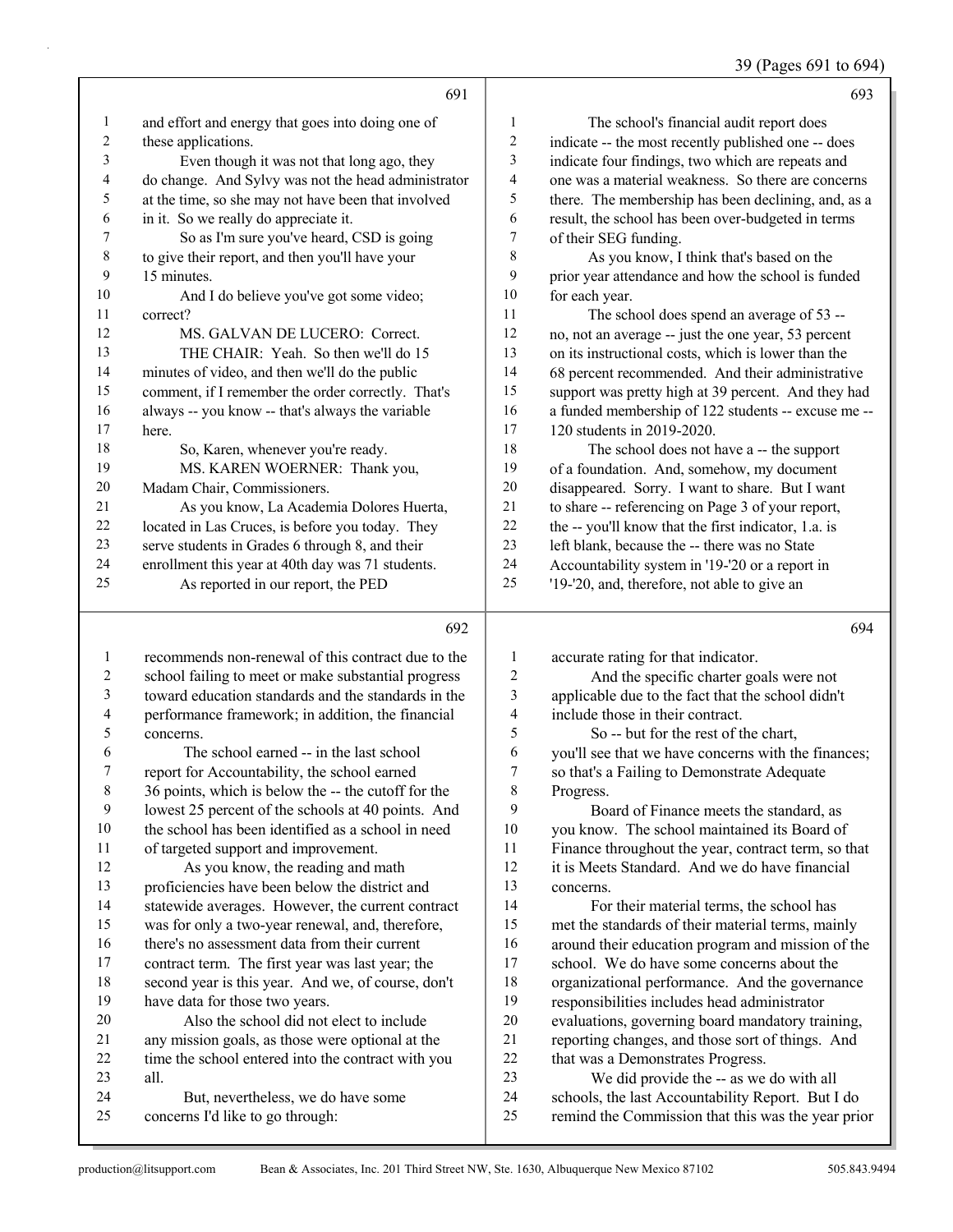40 (Pages 695 to 698)

|    | 695                                                  |    | 697                                                  |
|----|------------------------------------------------------|----|------------------------------------------------------|
| 1  | to the contract year.                                | -1 | from other funds, like the RFRs.                     |
| 2  | And I'm trying to get it to show here. So            | 2  | So this reflects their cash balance. This            |
| 3  | sorry. Let me share. Why is it doing that? I'm       | 3  | one in yellow is a prediction because we didn't have |
| 4  | having some technical difficulties this time, and I  | 4  | the actual number at the time of preparing the       |
| 5  | apologize.                                           | 5  | report.                                              |
| 6  | Okay. See if this works this time. There             | 6  | As you see here, the instructional costs             |
| 7  | we go. Were you seeing my -- are you seeing the      | 7  | are 53 percent of the budget and 39 percent to admin |
| 8  | evaluation summary now?                              | 8  | support.                                             |
| 9  | THE CHAIR: Yes, we are.                              | 9  | Goals. As I said -- I think I misspoke.              |
| 10 | MS. KAREN WOERNER: Okay. Thank you.                  | 10 | I apologize, Ms. Lucero. I think the school did      |
| 11 | Sorry.                                               | 11 | have a goal. The reason it wasn't reported was that  |
| 12 | So I went over this verbally with you.               | 12 | it was unable to be measured due to the COVID        |
| 13 | And then this part here on the Accountability data   | 13 | closure at the spring semester; is that right?       |
| 14 | for '18-'19, as you can see, the reading, math, and  | 14 | MS. GALVAN DE LUCERO: That is correct.               |
| 15 | science proficiency and the EL progress was lower    | 15 | MS. KAREN WOERNER: My apologies. They                |
| 16 | than the local district and State averages.          | 16 | did have a school goal. But the goal could not be    |
| 17 | And this here reflects the school's                  | 17 | measured, similarly as the State assessments, due to |
| 18 | organizational performance framework, primarily.     | 18 | the COVID. Apologize.                                |
| 19 | '18-'19 is not part of this contract term, but is    | 19 | Page 30 has the enrollment number. So you            |
| 20 | provided as a source of reference to compare how the | 20 | can see that students do remain enrolled within the  |
| 21 | school is doing this last year.                      | 21 | school year. And they have been increasing across    |
| 22 | As we mentioned before, these are gray,              | 22 | the years in who stays -- recurrent enrollment       |
| 23 | because we don't have the school report for '19-'20  | 23 | returning back the next year, which is a positive    |
| 24 | due to the waiver of State assessments. And you can  | 24 | trend.                                               |
| 25 | see the ratings and the rest of the organizational   | 25 | Teacher retention rates, you see here, 64            |

#### 

| -1             | performance framework for '19-'20 here.              | 1  | to 73 percent.                                       |
|----------------|------------------------------------------------------|----|------------------------------------------------------|
| 2              | Moving on to the financial chart on                  | 2  | The audit findings, I mentioned already.             |
| $\mathfrak{Z}$ | Page 12, I think it is -- 14 -- 15. Sorry. The       | 3  | The school, in this last published report,           |
| $\overline{4}$ | school -- what we have here -- and I think there was | 4  | which is FY '19, which is the one that's reported in |
| 5              | some misunderstanding in the last school, so I want  | 5  | the '19-'20 school year, was four total findings,    |
| 6              | to explain a little bit more here.                   | 6  | three repeats, one material weakness. These are      |
| 7              | What we have here is showing the                     | 7  | listed here on Page 32 for you.                      |
| $\,8\,$        | operational expenses and revenue. What's here is     | 8  | And then, lastly, the organizational                 |
| 9              | the funded membership. So that's based on the        | 9  | performance framework is on Page 35 so that you can  |
| 10             | enrollment the prior year. So in '18-'19, they were  | 10 | read it a little bit better than the thumbnail in    |
| 11             | funded for 163; in '19-'20, 120. For this year,      | 11 | the earlier version.                                 |
| 12             | they were funded for 81, based on last year's        | 12 | I also want to point out to the                      |
| 13             | enrollment. And they had 71 students at 40-day.      | 13 | Commissioners that -- because I know many of you     |
| 14             | Also you'll see that we are comparing                | 14 | started reading these materials early on -- the      |
| 15             | operational expenses to operational revenue. And     | 15 | school did submit a response to our recommendation.  |
| 16             | indicating the surplus and the year-end cash         | 16 | And that is in your packet on Pages 4 through 7, in  |
| 17             | balance. This part in yellow is the only part        | 17 | addition to the response to the preliminary analysis |
| 18             | that's a prediction amount, because we didn't have   | 18 | that is on Pages 8 to 11.                            |
| 19             | the final numbers from School Budget.                | 19 | And with that, again, the school has been            |
| 20             | This is from School Budget Bureau, and it            | 20 | in Las Cruces -- I think it first opened in 2004.    |
| 21             | does include -- and I do have Melissa here if I need | 21 | It was a local charter with the Las Cruces Public    |
| 22             | help answering some of the questions. But when       | 22 | Schools for ten years. It was then, I think, first   |
| 23             | determining the cash portion, we did use the         | 23 | renewed with the PEC in 2014, had a five-year        |
| 24             | modified accrual approach. But it looks at current   | 24 | contract, and then the current contract of two       |
| 25             | cash and adds the accrued payroll and anything due   | 25 | years.                                               |
|                |                                                      |    |                                                      |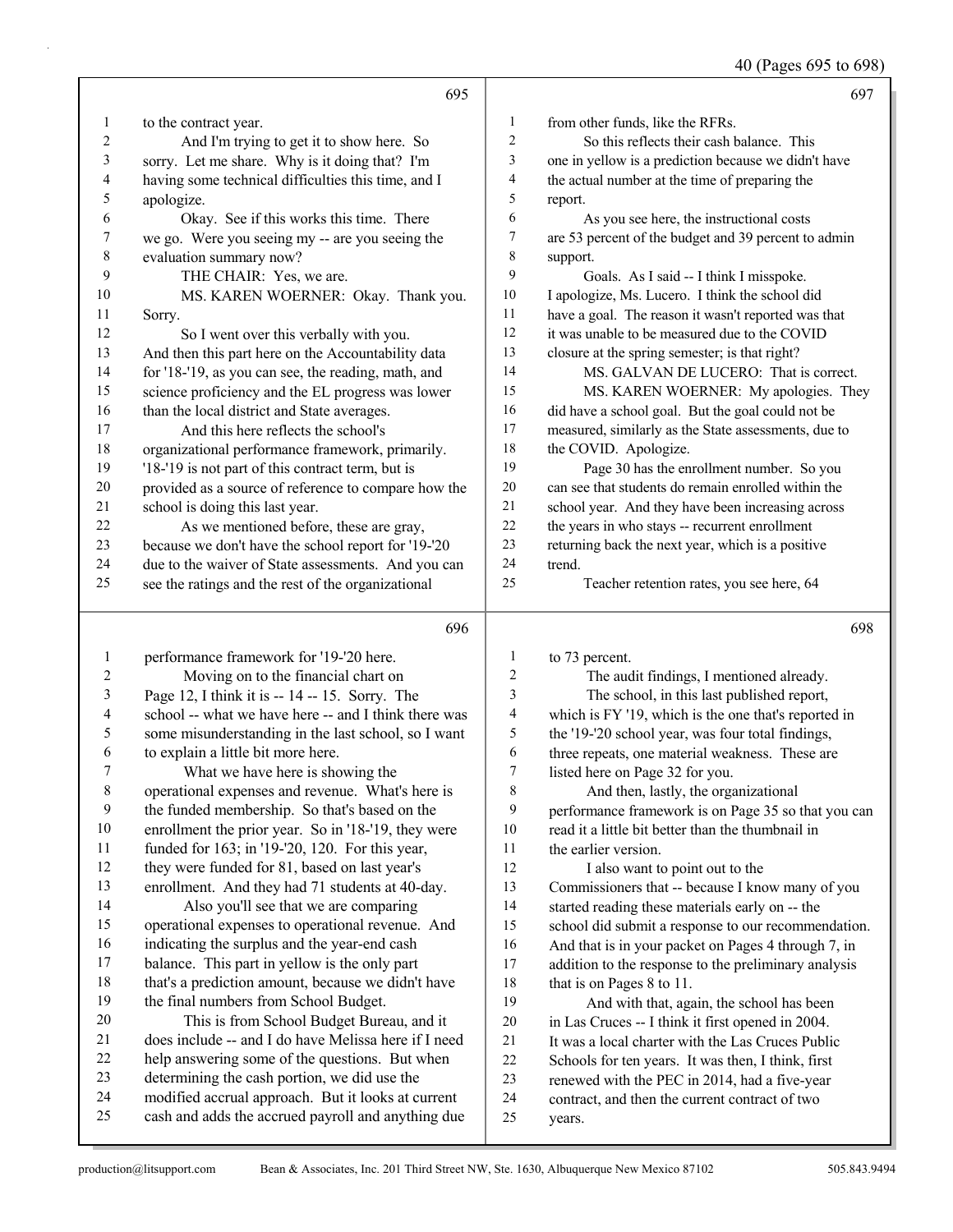41 (Pages 699 to 702)

|    | 699                                                  |    | 701                                                  |
|----|------------------------------------------------------|----|------------------------------------------------------|
| 1  | And they are -- as you recall, there was a           | 1  | to take up all your time and get through these       |
| 2  | vote of non-renewal, but it was appealed and         | 2  | relatively quickly.                                  |
| 3  | overturned by Secretary Trujillo. And now they're    | 3  | So La Academia Dolores Huerta, we just               |
| 4  | up for their -- what would be their second renewal   | 4  | wanted to give you a snapshot on reflecting on the   |
| 5  | with the PEC.                                        | 5  | progress that we've made over the past year of our   |
| 6  | Because of that, the school does -- the              | 6  | two-year contract and how we're beginning to look    |
| 7  | PED does recommend non-renewal based on the concerns | 7  | towards our future.                                  |
| 8  | that I have shared.                                  | 8  | We were under a Corrective Action Plan.              |
| 9  | And thank you, Madam Chair.                          | 9  | We were granted a two-year conditional contract      |
| 10 | THE CHAIR: Thank you. And, Sylvy,                    | 10 | requiring the school to meet very specific criteria  |
| 11 | welcome once again. And thank you for being here.    | 11 | set forth in that plan, beginning with an academic   |
| 12 | I'm just going to ask you, if you will, before we    | 12 | indicator that was set forth that -- with a          |
| 13 | start anything, to introduce everyone that's here    | 13 | definition of growth as 10 percent.                  |
| 14 | from the school and what role they hold.             | 14 | So 65 percent of the lowest 50 percent of            |
| 15 | MS. GALVAN DE LUCERO: Okay. I will begin             | 15 | our students in each grade level were asked to show  |
| 16 | with myself.                                         | 16 | 10 percent growth in both ELA and math from fall     |
| 17 | Sylvy Galvan de Lucero. I'm the head                 | 17 | administration of our Illuminate assessment, short   |
| 18 | administrator currently at La Academia. We have, in  | 18 | cycle assessment program, to winter administration,  |
| 19 | the room with us -- so we kind of take our masks on  | 19 | and an additional 10 percent to the spring           |
| 20 | and off as we need to -- I have Ms. Mirna Rodriguez. | 20 | administration, which, unfortunately, due to COVID,  |
| 21 | I have Michelle Paz, who is our AP, or assistant     | 21 | we were not able to complete.                        |
| 22 | principal, and now also acting science teacher as    | 22 | These data charts have been presented to             |
| 23 | well. We have, online with us, Robert Palacios, who  | 23 | you all before, and they are also in our application |
| 24 | is our GC member and the head of the finance         | 24 | packets. So I will try and not take up too much      |
| 25 | portion. We have Elaine Palma, who is our GC         | 25 | time.                                                |
|    | 700                                                  |    | 702                                                  |
|    | secretary We are expecting Ms Yoli Silva; she's      |    | But as you can see these are our math for            |

| $\mathbf{1}$   | secretary. We are expecting Ms. Yoli Silva; she's    | 1  | But as you can see, these are our math for           |
|----------------|------------------------------------------------------|----|------------------------------------------------------|
| $\overline{2}$ | caught up in another meeting right now, but she will | 2  | eighth, seventh, and sixth grade. They all met       |
| 3              | be joining us as soon as she can. Mr. Mike Vigil     | 3  | their -- excuse me, I misspoke -- not all. But the   |
| 4              | from the Vigil Group. Mary Hagemann. She is our      | 4  | required percentage did meet their actual 10 percent |
| 5              | business manager, also from the Vigil Group. And     | 5  | projected increase at the mid-point. And most of     |
| 6              | Ms. Natasha Cuylear, who is our attorney here with   | 6  | them, at that point, had also increased more than    |
| 7              | the Dumas Law Firm.                                  | 7  | 10 percent in math.                                  |
| 8              | THE CHAIR: Thank you, all. So, once                  | 8  | We didn't quite reach the 20 percent                 |
| 9              | again, Beverly will time the 15 minutes for this     | 9  | total. But we always understood that math is a       |
| 10             | portion of the presentation. And then we'll move     | 10 | challenge, and we are adapting new systems within    |
| 11             | into whatever video that you have. And that's an     | 11 | our math program to increase math retention and      |
| 12             | additional 15 minutes. And then we've got eight      | 12 | academic performance in that area.                   |
| 13             | minutes for anyone that has signed up for public     | 13 | Our ELA data, again, as I had mentioned we           |
| 14             | comment.                                             | 14 | have presented this to you all, and it is included   |
| 15             | So whenever you're ready, you can begin.             | 15 | in your packets. Our students were, in the           |
| 16             | MS. GALVAN DE LUCERO: Okay. I just need              | 16 | identified group, able to not only meet but exceed   |
| 17             | the ability to share my screen.                      | 17 | their 10 percent at mid-year, some of them even more |
| 18             | MS. KAREN WOERNER: Sylvy, you should have            | 18 | than the 20 percent overall at this point.           |
| 19             | that. Does it have sound in it?                      | 19 | Our ELs, CAP requirement was that the                |
| 20             | MS. GALVAN DE LUCERO: Not this portion.              | 20 | school would meet or exceed its WIDA goal of         |
| 21             | $I$ see $-$                                          | 21 | .5 percent growth. 70 percent of our EL students     |
| 22             | MS. KAREN WOERNER: You'll probably want              | 22 | either met or exceeded that goal. After doing        |
| 23             | to play from current slide.                          | 23 | research, those that did not are also identified as  |
| 24             | MS. GALVAN DE LUCERO: Let me get it                  | 24 | special ed students on IEPs. And they're the only    |
| 25             | started over here for just a minute. I will try not  | 25 | ones that did not completely meet that goal.         |
|                |                                                      |    |                                                      |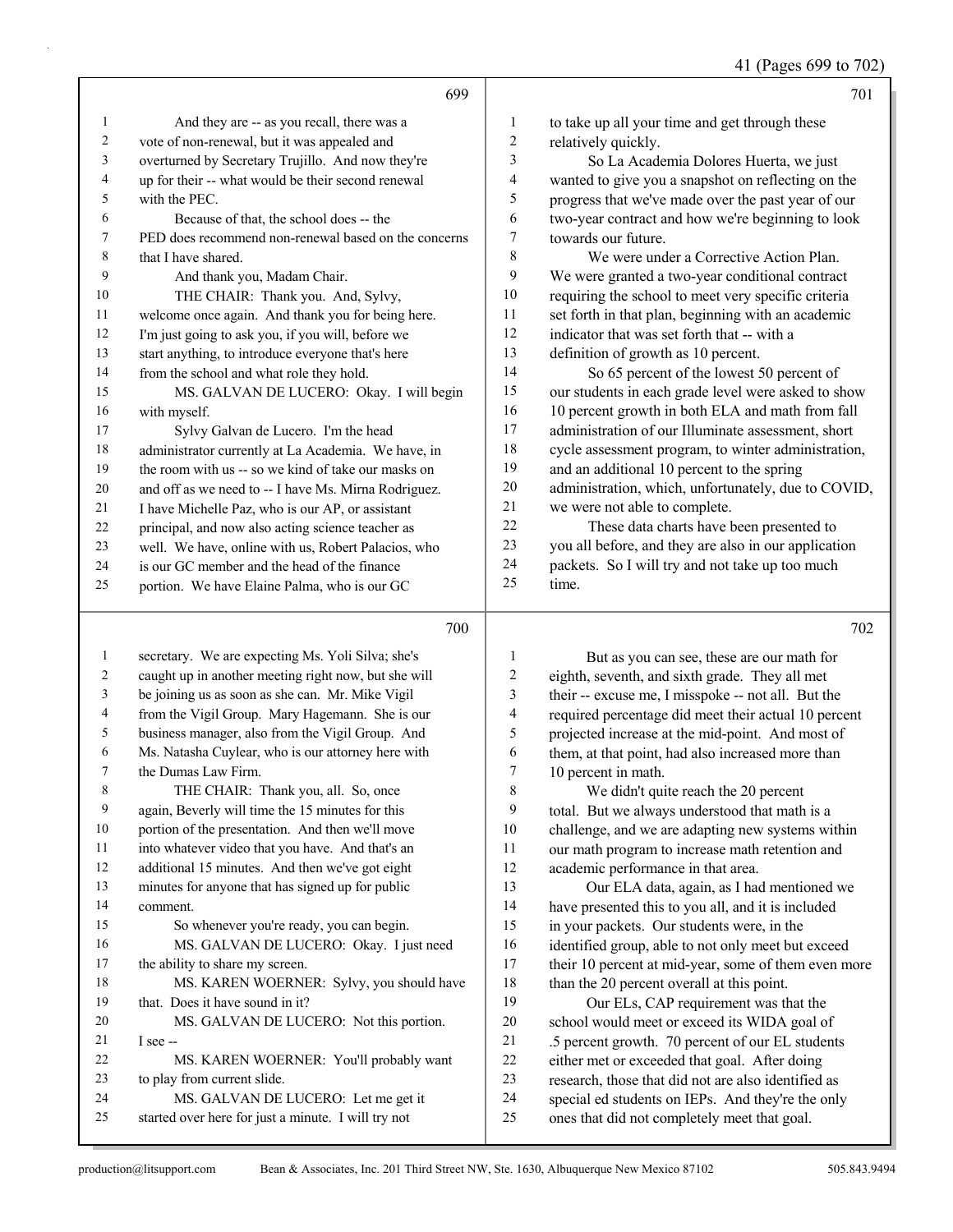#### 42 (Pages 703 to 706)

|                         | 703                                                  |                          | 705                                                  |
|-------------------------|------------------------------------------------------|--------------------------|------------------------------------------------------|
| $\mathbf{1}$            | Looking back at the Department of                    | 1                        | LADH was also asked to budget resources to           |
| $\overline{c}$          | Excellence standards in our Part A data, although we | $\sqrt{2}$               | support academic growth. We were able to set aside   |
| $\overline{\mathbf{3}}$ | did not reach the 40-point cut score that is         | $\mathfrak{Z}$           | and purchase the Springboard ELA and math curriculum |
| $\overline{\mathbf{4}}$ | required by the State, you can see from the previous | $\overline{\mathcal{A}}$ | that is aligned for the SATs. It is designed by the  |
| 5                       | year of 2018, where we were at an 18.3 to '19-'20,   | 5                        | College Board for the AP exams.                      |
| 6                       | where we grew to 36 points, just four points shy of  | 6                        | So we purchased the middle school                    |
| $\boldsymbol{7}$        | the cut score, that is a 17.67 point growth in one   | $\boldsymbol{7}$         | component of the ELA in math and have been working   |
| $\,$ $\,$               | year.                                                | 8                        | rigorously to make sure that our teachers are up to  |
| 9                       | It is our belief that if we were allowed             | 9                        | speed and supporting our students as best as         |
| $10\,$                  | to finish out that year and COVID wouldn't have kind | 10                       | possible with the new implementation of the          |
| 11                      | of put a damper on things, that we feel confident    | 11                       | curriculum.                                          |
| 12                      | that we would have been able to continue to grow in  | 12                       | We also purchased a high-quality                     |
| 13                      | a positive direction.                                | 13                       | curriculum for our Spanish language arts and         |
| 14                      | Part of the Corrective Action Plan                   | 14                       | science, along with all the supporting resources     |
| 15                      | reflected upon the administration at the current     | 15                       | necessary for effective implementation.              |
| 16                      | time. "The principal must seek out leadership        | 16                       | During our two-year conditional approval,            |
| 17                      | development opportunities on a quarterly basis and   | 17                       | LADH was able to focus on all of the areas laid out  |
| 18                      | report on the attempt to find and participate in     | 18                       | within the Corrective Action Plan that were deemed   |
| 19                      | such programs to the PEC."                           | 19                       | essential, and we were able to successfully complete |
| 20                      | I came into this position on November 25th           | 20                       | those conditions developed by the PEC through the    |
| 21                      | of last year; so it's just barely been a year. And   | 21                       | Corrective Action Plan.                              |
| 22                      | in that time, I have attended the new administrator  | 22                       | With reference to some of the financial              |
| 23                      | training presented by PED for teacher evaluations;   | 23                       | findings, our administration has worked closely with |
| 24                      | the Superintendent's finance and budget training,    | 24                       | the Vigil Group to correct several business issues.  |
| 25                      | presented by CES; the NMPED Identity, Equity and     | 25                       | We were in a transitional period. The current        |
|                         | 704                                                  |                          | 706                                                  |
| $\mathbf{1}$            | Transformation Forum; and I am also pursuing         | $\mathbf{1}$             | financial audit has not been completely finalized.   |
| $\overline{c}$          | membership in professional development opportunities | $\overline{c}$           | But based on our periodic check-ins with the         |
| 3                       | afforded by the National Association of Secondary    | 3                        | auditors and the audit committee, all of the         |
| $\overline{\mathbf{4}}$ | School Principals.                                   | $\overline{4}$           | feedback has been positive, and we feel that all of  |
| 5                       | I also applied to and was accepted to the            | 5                        | these issues have been successfully resolved.        |
| 6                       | RISE program, Resilience Instruction Support and     | 6                        | However, since the audit reporting is                |
| 7                       | Excellence, which was formerly known as the          | $\boldsymbol{7}$         | always a year behind, it's hard to be able to give   |
| $\,$ $\,$               | Principals Pursuing Excellence, or the PPE program.  | $\,$ 8 $\,$              | accurate information as to what the final audit will |
| 9                       | And I also have completed the Texas A&M              | 9                        | reflect.                                             |

- University Educational Administration PD for bilingual education.
- 12 Some of the organizational indicators
- within our Corrective Action Plan reflected on our
- governing body. They were asked, members, to complete training provided by the PEC.
- 16 All of our GC members were able to successfully complete that training, and most of
- 18 them in the early spring. 19 For the upcoming school year, the GC was
- asked to work on developing an administrator
- evaluation tool and implement that. And they were
- able to successfully collaborate with LCPS to develop and implement that evaluation tool, and
- completed the first successful evaluation at the end
- of the 2020 school year.

 reflect. 10 With regard to the concerns in the operating budget and percentages on administration versus instructional, we have been making changes in the current year in order to address some of these concerns. One of our big ones is that our assistant

- principal is also serving as our science teacher.
- Our previous science teacher, due to unforeseen circumstances, was not able to return this year, and
- our assistant principal is also a certified science
- teacher and has stepped up to split her time doing that as well.
- 21 So looking forward, in the '20-'21 school
- year, that's shifted our percentages currently --
- these are all estimations, of course -- to
- 56 percent spent on instructional and 38 percent on
- administration. It's about a 3 percent shift. And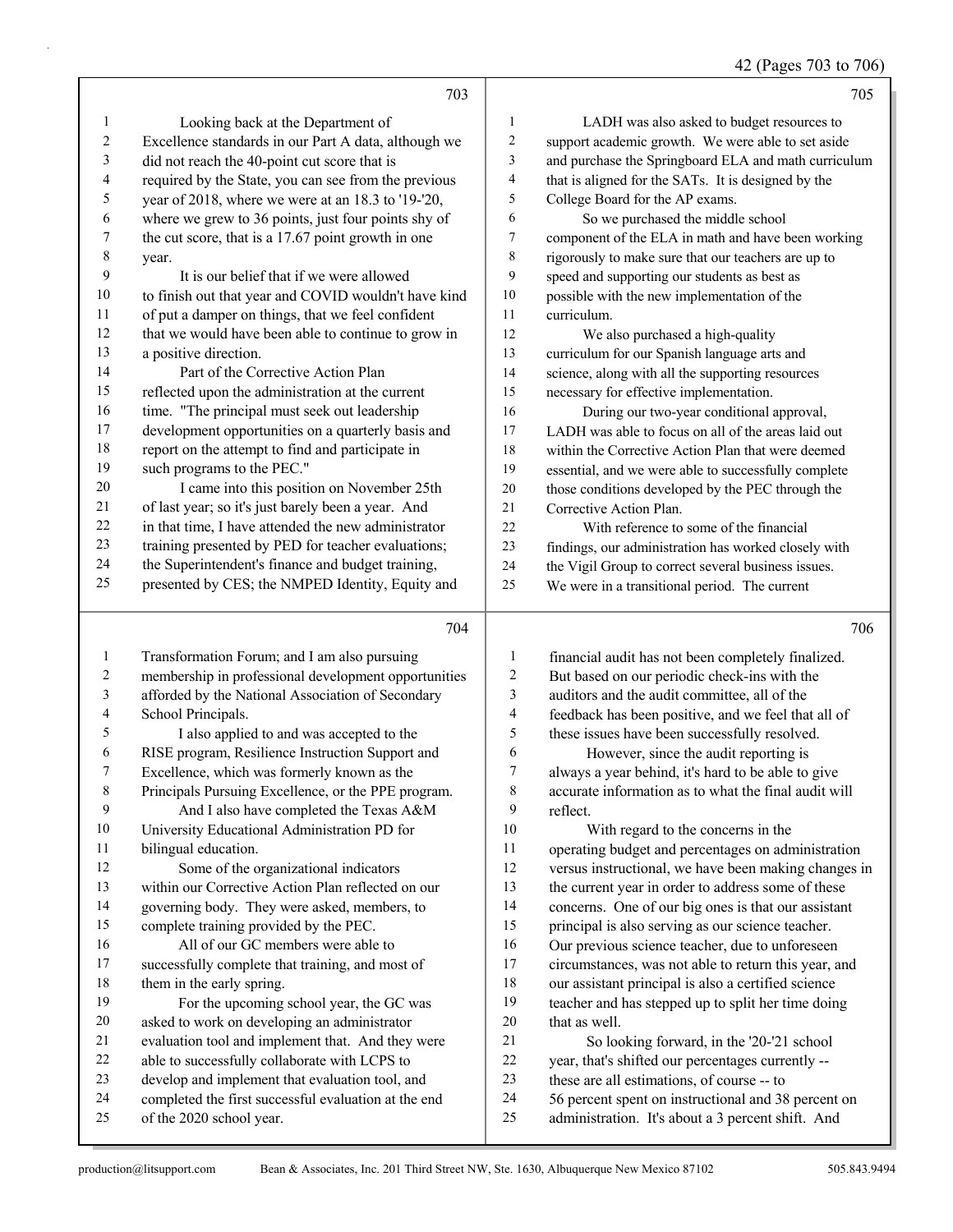43 (Pages 707 to 710)

|              |                                                      |              | $15 \text{ (1450)}$ 101 to 110                       |
|--------------|------------------------------------------------------|--------------|------------------------------------------------------|
|              | 707                                                  |              | 709                                                  |
| 1            | we're constantly looking for ways to improve upon    | 1            | benefited from a smaller student body that allows    |
| 2            | these shifts moving forward.                         | 2            | them to grow and establish their identity, build     |
| 3            | Our assistant principal also supports the            | 3            | confidence in themselves and their academics, while  |
| 4            | school, serving as our student nutrition             | 4            | learning to respect those around them.               |
| 5            | coordinator, our DTC, our SAT chair. She is our      | 5            | The difference in our enrollment can                 |
| 6            | McKinney-Vento liaison and our eighth-grade Next     | 6            | sometimes present some challenges for the school, of |
| 7            | Step Plan coordinator. So providing several          | 7            | which we are well aware. But we are always looking   |
| $\,8\,$      | instructional support services within her daily      | $\,8\,$      | to constantly improve and find ways to better        |
| 9            | duties. We all wear many hats.                       | 9            | support our students' needs.                         |
| 10           | I, myself, serve as the bilingual                    | 10           | Membership. This one is one we're not too            |
| 11           | coordinator and continue to provide instructional    | 11           | happy about ourselves across the board. But due to   |
| 12           | coaching services to all of our staff, as that was   | 12           | the challenges presented with this lovely pandemic,  |
| 13           | my initial job duty when I first came to the         | 13           | the COVID-19, our recruitment has definitely         |
| 14           | La Academia family.                                  | 14           | struggled this year.                                 |
| 15           | We also, because of our lower enrollment,            | 15           | Traditionally, the spring is when students           |
| 16           | we're very aware that we needed to make some         | 16           | and families are making choices for their next steps |
| 17           | adjustments. We identified our English language      | 17           | in education. And we take our students out into the  |
| 18           | arts teacher and recognize that she is               | 18           | community where we get to make connections, personal |
| 19           | dual-certified for both ELA and social studies; so   | 19           | connections, with members of the community. We       |
| 20           | she is teaching a combined unit currently of English | $20\,$       | shake hands and participate in several community     |
| 21           | language arts and social studies.                    | 21           | events. We had even organized a recruiting night     |
| 22           | So our current social studies teacher last           | 22           | for all of the charter schools in our area to take   |
| 23           | year was -- was not returned for this year, just     | 23           | place on the Plaza in Downtown Las Cruces that had   |
| 24           | because of financial issues when we had to tighten   | 24           | to be canceled due to that closure. So, again,       |
| 25           | our belts a little bit moving forward. So as I       | 25           | several things that would have gotten us out and     |
|              | 708                                                  |              | 710                                                  |
| $\mathbf{1}$ | mentioned, we're always evaluating our operating     | 1            | about.                                               |
| 2            | expenses and looking for ways to make adjustments in | 2            | LADH, however, has continually worked to             |
| 3            | ways that will best support our students and the     | $\mathbf{3}$ | change course and evology new ways of recruiting     |

 ways that will best support our students and the academic advancement that we have laid out for them. 5 Looking at the community we serve, some charts that are also available in the renewal kit in the Part A data. 8 But, overall, La Academia tends to serve a

 much higher percentage of Hispanic, low-income, ELL and SpEd students than not only LCPS but the State as a whole. And if you notice on the chart, 100 percent of the students that attend La Academia are on Free and Reduced Lunch. 32 percent of them are English Language Learners in contrast to 14 percent across the state and in the Las Cruces public school system. 17 80 percent of our students are Hispanic, the highest ratio of all of the other areas across

 the board. 20 At LADH, all of our students are part of a

- full bilingual school that offers a focus on
- academics supported by multiculturalism and
- performing arts. Many of the students that come to us were struggling and a little lost in the larger
- school communities and were falling behind; so they

change course and explore new ways of recruiting students. We have increased our social media presence. We've also worked with local media, print and radio. We've provided recruiting and enrollment information to area community organizations, such as the Boys and Girls Club and CYFD. And we've also begun reaching out to the church communities in our area to provide them with registration information as well. 12 We've had radio spots on our local public radio station, KRWG. Articles in the Sun News. We've run regular recruiting ads on La Equis, which is one of the local radio stations.

16 There's a sample there of our recruiting flyer that's been up on several businesses around town and in LasCrucesToday.com as well.

19 Enrollment has been, and continues to be, a topic across the state, as COVID-19 has helped to create a large group of students that aren't attending school anywhere or have switched to home school depending on their family situation.

24 "Remote learning" has become a common phrase among everyone across the state, or across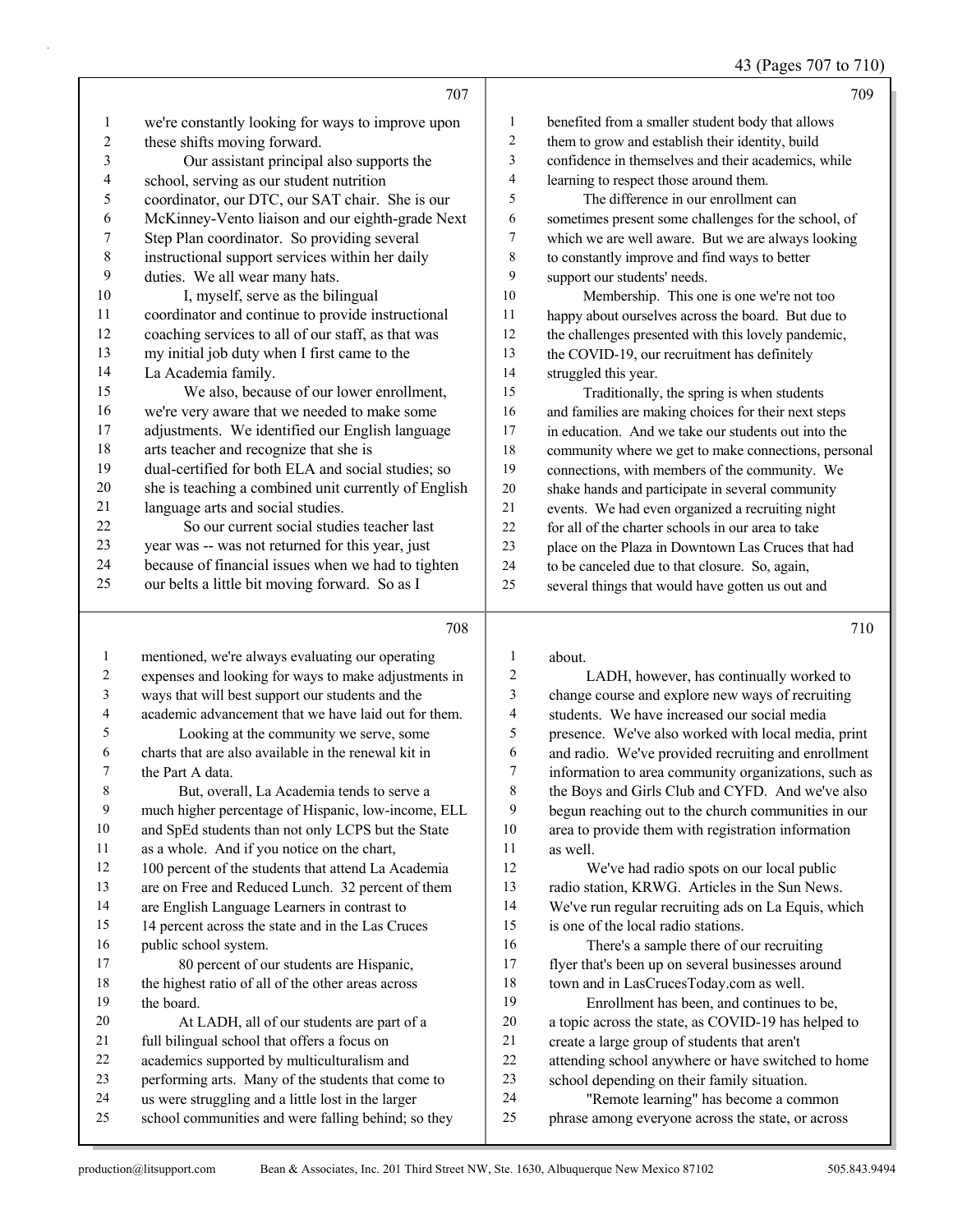## 44 (Pages 711 to 714)

|                | 711                                                                         |              | 713                                                                                                    |
|----------------|-----------------------------------------------------------------------------|--------------|--------------------------------------------------------------------------------------------------------|
| $\mathbf{1}$   | the world, right now, I believe. La Academia had                            | 1            | implementing a summer academy as we move forward,                                                      |
| 2              | originally designed a remote learning plan that also                        | 2            | focused on core classes in order to help close any                                                     |
| 3              | reflected what a hybrid in-person learning would be.                        | 3            | remaining learning gaps at the end of the school                                                       |
| 4              | It was always our plan to return to in-person                               | 4            | year that students might be still struggling with.                                                     |
| 5              | learning the minute we were given the green light                           | 5            | The summer academy slots will prioritize                                                               |
| 6              | from the State. However, that keeps being pushed                            | 6            | our struggling at-risk eighth-graders and then open                                                    |
| 7              | back further and further.                                                   | 7            | up to the lower grades if there's availability at                                                      |
| $\,$ $\,$      | We had not made any immediate changes to                                    | 8            | that time.                                                                                             |
| 9              | our class schedule, only because we didn't want to                          | 9            | LADH is focused on the areas in which                                                                  |
| 10             | always be presenting new changes to the students in                         | $10\,$       | progress was essential and successfully met those                                                      |
| 11             | hopes that we were coming back in person. However,                          | 11           | conditions.                                                                                            |
| 12             | now that we know that that's not going to happen                            | 12           | LADH continues to be committed to reset                                                                |
| 13             | anytime soon, we have presented an updated schedule                         | 13           | and adjust course whenever necessary in the best                                                       |
| 14             | for remote learning to our governing council to                             | 14           | interests of our students' growth.                                                                     |
| 15             | begin in January when we come back in the spring.                           | 15           | We have worked diligently to either meet                                                               |
| 16             | We are, however, offering in-person                                         | 16           | or make substantial progress toward achievement on                                                     |
| 17             | tutoring and support to our students on a                                   | 17           | the PED's minimal education targets that were                                                          |
| 18             | five-to-one ratio for those students who are on                             | $18\,$       | identified within the charter contract, despite the                                                    |
| 19             | IEPs.                                                                       | 19           | challenges provided with a two-year conditional                                                        |
| $20\,$         | Moving forward, we have discussed the                                       | 20           | contract.                                                                                              |
| 21             | concept of implementing a tutoring contract with our                        | 21           | LADH respectfully requests that the PEC                                                                |
| 22             | students who are struggling. And we're asking                               | 22           | renew our school's contract on a longer term basis                                                     |
| 23             | parents to sign off on that contract, allowing                              | 23           | so that we can continue to improve and serve the                                                       |
| 24             | them -- or allowing us to present mandatory                                 | 24           | Las Cruces community.                                                                                  |
| 25             | tutoring.                                                                   | 25           | Thank you, members of the Commission, for                                                              |
|                |                                                                             |              |                                                                                                        |
|                |                                                                             |              |                                                                                                        |
|                | 712                                                                         |              | 714                                                                                                    |
| $\mathbf{1}$   | Parents will be asked to commit to                                          | $\mathbf{1}$ | allowing us this time.                                                                                 |
| $\overline{c}$ | ensuring that their student attends at least a                              | 2            | THE CHAIR: Thanks. So now --                                                                           |
| 3              | minimum of two hours per week of tutoring, whether                          | 3            | MS. GALVAN DE LUCERO: If I can get out of                                                              |
| 4              | virtual, or, if we're allowed to, in-person, if they                        | 4            | it.                                                                                                    |
| 5              | qualify for that as well. That will be focused                              | 5            | THE CHAIR: -- do you -- have you got your                                                              |
| 6              | first on our at-risk students and our eighth-graders                        | 6            | second presentation ready?                                                                             |
| 7              | as they prepare to move on. But as we have space                            | 7            | MS. GALVAN DE LUCERO: Let's see. Good                                                                  |
| 8              | available and the ability, we will open it to all of                        | 8            | old technology.                                                                                        |
| 9              | our students.                                                               | 9            | Oh, yeah. Let me do a Stop Share here and                                                              |
| 10             | We have also partnered with ENGAGE                                          | 10           | switch screens.                                                                                        |
| 11             | New Mexico so that they have been facilitating the                          | 11           | The next one does have audio. So let me                                                                |
| 12             | process of reaching out to families of our students                         | 12           | make sure that --                                                                                      |
| 13             | who we're having trouble getting ahold of. And                              | 13           | MS. KAREN WOERNER: Right. So when you                                                                  |
| 14             | we've been sending those reports and reviewing those                        | 14           | share, Sylvy, at the bottom, there should be an                                                        |
| 15             | weekly with Mr. Nate Viegas from ENGAGE New Mexico.                         | 15           | option to share your sound or something like that.                                                     |
| 16             | We have also applied to and been accepted                                   | 16           | MS. GALVAN DE LUCERO: Yes, I've got that.                                                              |
| 17             | for the Extended Learning Time program in order to                          | 17           | MS. KAREN WOERNER: Awesome. Thanks.                                                                    |
| 18             | help cover some of that learning loss that happened                         | 18           | MS. GALVAN DE LUCERO: Ooh. My gosh.                                                                    |
| 19             | in the spring.                                                              | 19           | It's asking for a password that I don't think I                                                        |
| 20             | We are also going to begin collaborations                                   | $20\,$       | have. No, no, no.                                                                                      |
| 21             | with New Mexico Spaceport in offering the SEMAA                             | 21           | So I'm going to preface this with a small                                                              |
| 22             | learning program provided to our students in                                | 22           | intro.                                                                                                 |
| 23             | after-school/virtual environments focused on math                           | 23           | We chose this opportunity to share our                                                                 |
| 24<br>25       | and science and digital arts.<br>We are also researching the possibility of | 24<br>$25\,$ | beginning phases of our work towards a more specific<br>(audio distortion) defined, as the totality of |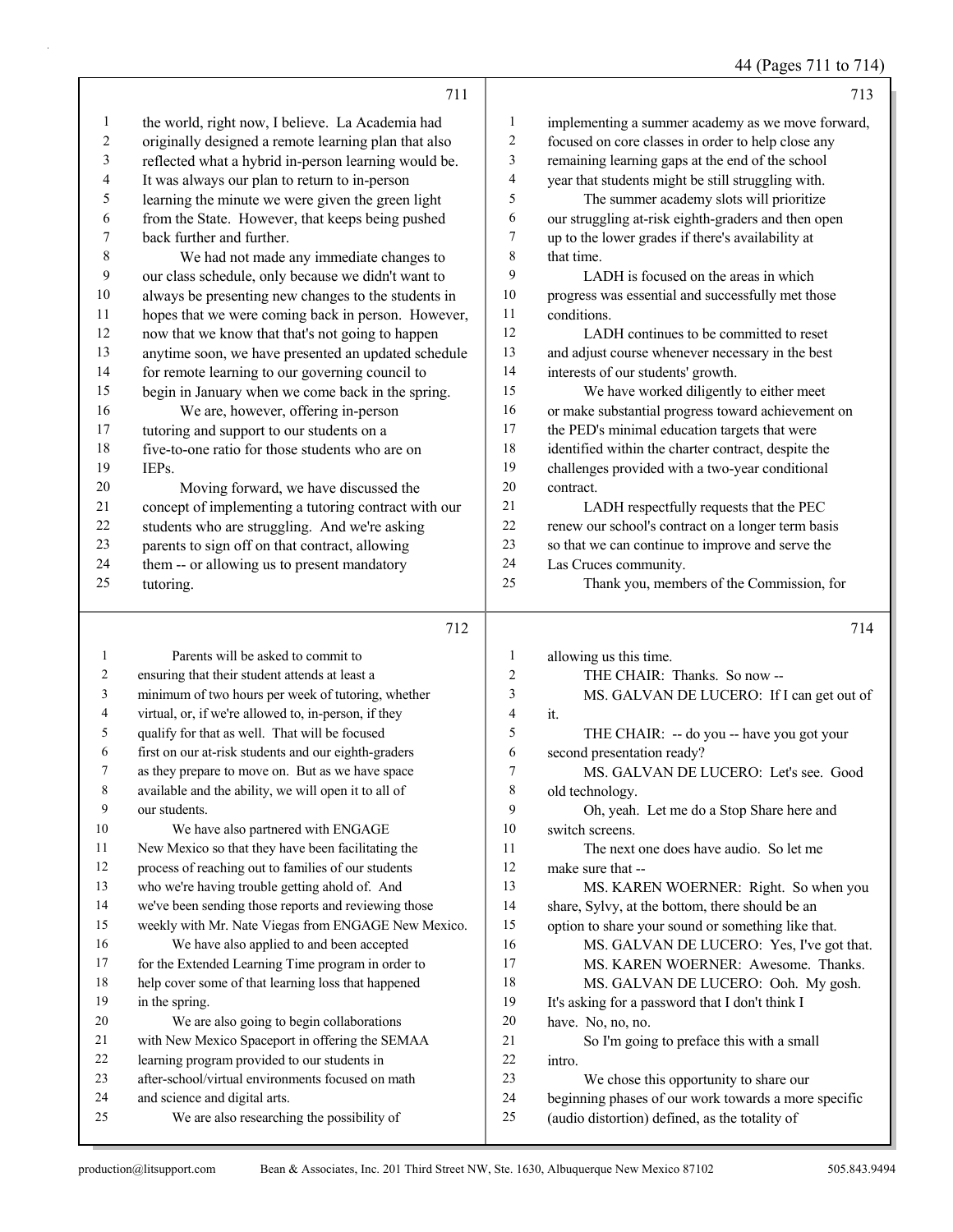## 45 (Pages 715 to 718)

|              | 715                                                                                           |              | 717                                                                                                        |
|--------------|-----------------------------------------------------------------------------------------------|--------------|------------------------------------------------------------------------------------------------------------|
| $\mathbf{1}$ | improved spots (audio distortion).                                                            | 1            | together a little video. This is created by our                                                            |
| 2            | THE CHAIR: Sylvy?                                                                             | 2            | newly developed Creative Media class. And it's all                                                         |
| 3            | COMMISSIONER ARMBRUSTER: I can't hear.                                                        | 3            | student work that we wanted to share with you.                                                             |
| 4            | THE CHAIR: Sylvy, I hate to interrupt                                                         | 4            | (Video played.)                                                                                            |
| 5            | you. But it's difficult to hear you.                                                          | 5            | THE CHAIR: Yes. All right. Just in                                                                         |
| 6            | COMMISSIONER ARMBRUSTER: Yeah. Could you                                                      | 6            | case.                                                                                                      |
| 7            | start over again?                                                                             | 7            | MS. GALVAN DE LUCERO: Sort of. It's kind                                                                   |
| 8            | MS. GALVAN DE LUCERO: We switched to the                                                      | 8            | of a weird audio change today. Oh, no.                                                                     |
| 9            | computer audio, and now it's --                                                               | 9            | We wanted to keep it short and sweet,                                                                      |
| 10           | COMMISSIONER ARMBRUSTER: I actually                                                           | 10           | especially because we know that you all have been                                                          |
| 11           | couldn't hear any of it.                                                                      | 11           | very patient and had a long few days in front of                                                           |
| 12           | MS. GALVAN DE LUCERO: Is that better?                                                         | 12           | you. So with that, it comes back to you all.                                                               |
| 13           | THE CHAIR: Just a smidge.                                                                     | 13           | THE CHAIR: Okay. Thank you. So, Bev,                                                                       |
| 14           | MS. GALVAN DE LUCERO: I'll get real                                                           | 14           | how many do we have signed up for public comment?                                                          |
| 15           | close. Sorry, guys.                                                                           | 15           | MS. BEVERLY FRIEDMAN: At this point, we                                                                    |
| 16           | MS. KAREN WOERNER: Sylvy, maybe you                                                           | 16           | have no one.                                                                                               |
| 17           | should stop sharing and come back in, because it's                                            | 17           | THE CHAIR: Okay, all right. You are                                                                        |
| 18           | hard to hear you. Do your preface now and then --                                             | 18           | keeping it short and sweet.                                                                                |
| 19           | MS. GALVAN DE LUCERO: How's that? Is                                                          | 19           | MS. GALVAN DE LUCERO: Yeah, unfortunately                                                                  |
| 20           | that better? Okay.                                                                            | 20           | those we did have lined up for public comment                                                              |
| 21           | I'll start over. Sorry.                                                                       | 21           | couldn't make it today once we changed the schedule,                                                       |
| 22           | Culture has been defined as the totality                                                      | $22\,$       | but it's okay.                                                                                             |
| 23           | of a group's thoughts, experience, patterns of                                                | 23           | THE CHAIR: Okay. Thanks. Thanks. So                                                                        |
| 24           | behavior, and its concepts, values, and                                                       | 24           | thank you, once again; although, I have to be                                                              |
| 25           | (indiscernible due to audio distortion) about life                                            | 25           | brutally honest. The presentation is great. But                                                            |
|              |                                                                                               |              |                                                                                                            |
|              |                                                                                               |              |                                                                                                            |
|              | 716                                                                                           |              | 718                                                                                                        |
| $\mathbf{1}$ | that guide behavior, and how those evolve with                                                | $\mathbf{1}$ | you can't beat those little four-year-olds with the                                                        |
| 2            | contact with other cultures.                                                                  | 2            | fake mustaches that the elementary schools bring in.                                                       |
| 3            | Culture is formed by our programs and                                                         | 3            | It's just --                                                                                               |
| 4            | practices that create an inclusive and open                                                   | 4            | MS. GALVAN DE LUCERO: I know.                                                                              |
| 5            | educational environment for every person to be fully                                          | 5            | THE CHAIR: Those middle-schoolers just                                                                     |
| 6            | present in their authentic selves every day.                                                  | 6            | don't -- just not the same. But it's always                                                                |
| 7            | We guide our students through identity,                                                       | $\tau$       | enjoyable. And it is sad, because I always enjoyed                                                         |
| $\,$ $\,$    | which is defined, simply, as who we are. The                                                  | $\,$ $\,$    | seeing the school performing throughout the                                                                |
| 9            | concept of identity is a complex one, shaped by                                               | 9            | community during the year. And we've, certainly,                                                           |
| $10\,$       | individual characteristics, family dynamics,                                                  | $10\,$       | you know, missed those presentations and those                                                             |
| 11           | historical factors, and social and political                                                  | 11           | times.                                                                                                     |
| 12           | contexts.                                                                                     | 12           | So thanks for reminding us of what it used                                                                 |
| 13           | Who am I? This is a very heavy, weighted                                                      | 13           | to be like, you know. So thank you and we                                                                  |
| 14           | question sometimes, and we encourage our students to                                          | 14           | appreciate it.                                                                                             |
| 15           | ask themselves this and reflect on it on a daily                                              | 15           | So I have just a couple of questions. And                                                                  |
| 16           | basis.                                                                                        | 16           | I guess -- and the concern was raised by the Charter                                                       |
| 17           | Equity is defined as intentional practice                                                     | 17           | School Division -- that the students at this point                                                         |
| 18           | of creating structures and systems to correct                                                 | 18           | in time are only meeting in classroom twice a week.                                                        |
| 19           | historical inequalities that limit the success and                                            | 19           | And it was -- from the very beginning, it was highly                                                       |
| 20           | potential of each member of our community. We think                                           | $20\,$       | unlikely that down here, we were going to be able to                                                       |
| 21           | about the difference between equality and equity as                                           | 21           | go into a hybrid. I mean, that was really almost a                                                         |
| 22           | ensuring that everyone gets what they need.                                                   | 22           | nonissue.                                                                                                  |
| 23<br>24     | Equality means everyone gets a T-shirt;                                                       | 23<br>24     | So there is a concern, because we know                                                                     |
| 25           | but equity means everyone get a T-shirt that fits.<br>With that, we asked our students to put | 25           | that the students are being lost and connection is<br>really important and that face time, as best you can |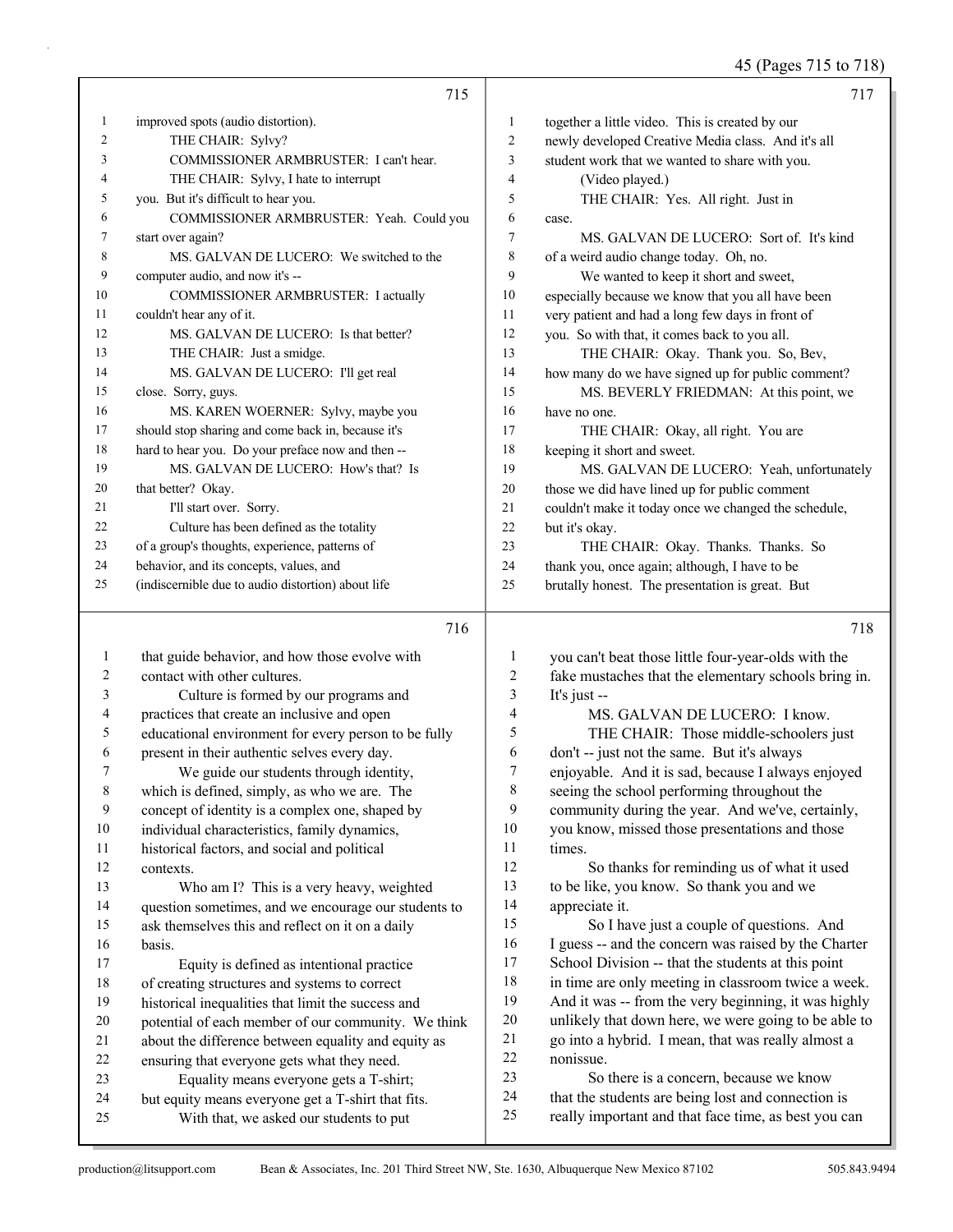46 (Pages 719 to 722)

|    | 719                                                  |    | 721                                                  |
|----|------------------------------------------------------|----|------------------------------------------------------|
| 1  | with the teacher, is really important. And the fact  | 1  | submitted to both CSD and PED that had been          |
| 2  | that the school does have struggles with -- with --  | 2  | approved. So that is what we started the year with.  |
| 3  | with growth with the students.                       | 3  | It's a little misleading, in the sense               |
| 4  | We -- we've looked at the Corrective                 | 4  | that it's two days of direct instruction for an hour |
| 5  | Action Plan. And I need to make clear that the       | 5  | per class period; so all of their classes, first     |
| 6  | Corrective Action Plan is a separate entity from the | 6  | through seventh period.                              |
| 7  | renewal. But we have acknowledged, and we did close  | 7  | Then there is a day of direct one-on-one             |
| 8  | out the math portion -- the English portions of      | 8  | with the teacher on Wednesdays with their advisory   |
| 9  | the -- the reading portion of the Corrective Action  | 9  | teacher. So it's actually three days of full         |
| 10 | Plan. But there are still struggles there.           | 10 | interaction. And then the other two days were        |
| 11 | And there are certainly struggles with               | 11 | optional, where students could log in if they needed |
| 12 | math. So there is that concern as to why the         | 12 | clarification, if they needed extra support. If      |
| 13 | additional face class time really wasn't a           | 13 | they were absent and missed something, they had the  |
| 14 | consideration, or it wasn't -- not necessarily that  | 14 | option of logging in with the alternate days with    |
| 15 | it wasn't a consideration, but that it didn't seem   | 15 | the other class to join in on that instruction.      |
| 16 | that that was the appropriate way to go at this      | 16 | So with A group Monday and Tuesday, B                |
| 17 | point in time, for the -- for this semester.         | 17 | group on Thursday and Friday, and everyone on        |
| 18 | MS. GALVAN DE LUCERO: Right. So if I can             | 18 | Wednesday. So they're getting that minimum three     |
| 19 | kind of clarify that a little bit?                   | 19 | days of face-to-face virtually, and then two days to |
| 20 | THE CHAIR: Okay. Sylvy, I'm sorry. But               | 20 | work on assignments and activities with the option   |
| 21 | your audio was really hard. And we really need to    | 21 | to log in for extra support and tutoring.            |
| 22 | make sure that Cindy can hear it well.               | 22 | Now, moving forward, starting in January,            |
| 23 | MS. GALVAN DE LUCERO: Let me -- I'm going            | 23 | it will be four days of direct face-to-face          |
| 24 | to disconnect my projector here, because I think     | 24 | instruction for the duration of the closures, with a |
| 25 | that might be -- I don't know. Is that any better?   | 25 | mandatory -- or not a mandatory -- but with two      |
|    | 720                                                  |    | 722                                                  |

#### 

| 1              | THE REPORTER: (Indicates.)                          | 1              | hours of tutoring time every morning before classes  |
|----------------|-----------------------------------------------------|----------------|------------------------------------------------------|
| $\overline{c}$ | THE CHAIR: I think, yes. And Cindy is               | $\overline{c}$ | start.                                               |
| 3              | shaking her head "yes."                             | 3              | THE CHAIR: Okay. Thank you so much for               |
| 4              | MS. GALVAN DE LUCERO: Sorry about that.             | 4              | that clarification.                                  |
| 5              | We were connected to an overhead projector here, so | 5              | And I guess the -- an additional ongoing             |
| 6              | I think it was trying to pick up that audio.        | 6              | concern is the consistent overestimating the number  |
| 7              | So let me clarify a little bit on what our          | 7              | of students. I mean, I understand, to some degree,   |
| 8              | schedule was -- or -- and will no longer --         | 8              | with the prior administrator. I don't understand     |
| 9              | THE CHAIR: Okay. Now you're frozen.                 | 9              | why the -- why the governance council didn't know    |
| 10             | Sorry.                                              | 10             | that she wasn't actively recruiting. So I -- and     |
| 11             | MS. GALVAN DE LUCERO: So we had a                   | 11             | the governance council approved a budget based on    |
| 12             | schedule, face-to-face direct instruction --        | 12             | that projected number.                               |
| 13             | THE CHAIR: Sylvy, I'm sorry. Now you're             | 13             | So if you don't -- if you know that the              |
| 14             | freezing.                                           | 14             | head administrator isn't recruiting, there's a       |
| 15             | MS. KAREN WOERNER: Sylvy, I suggest --              | 15             | concern. That was a big over-projection.             |
| 16             | THE CHAIR: Not that we don't like to look           | 16             | And, then, once again, last year, there              |
| 17             | at you. But if you turn off your video, we might be | 17             | was another significant over-projection. And there   |
| 18             | able to hear it better.                             | 18             | appears to be just eating down reserves, which we    |
| 19             | MS. GALVAN DE LUCERO: Okay. Sorry about             | 19             | know isn't financially the best practice. And I      |
| 20             | that. Got to love these technology challenges.      | 20             | know Commissioner Robbins can probably speak to this |
| 21             | Here we go.                                         | 21             | certainly better than I can. But I know that's not   |
| 22             | So we were on a hybrid A-B schedule,                | 22             | a good practice.                                     |
| 23             | because, as we had mentioned, we were planning to   | 23             | And there is that -- the school is not               |
| 24             | come back in person as quickly as possible. That    | 24             | meeting the target level of dollar support for       |
| 25             | was the approved reentry schedule that we had       | 25             | academics that's recommended by this state, SB 5. I  |
|                |                                                     |                |                                                      |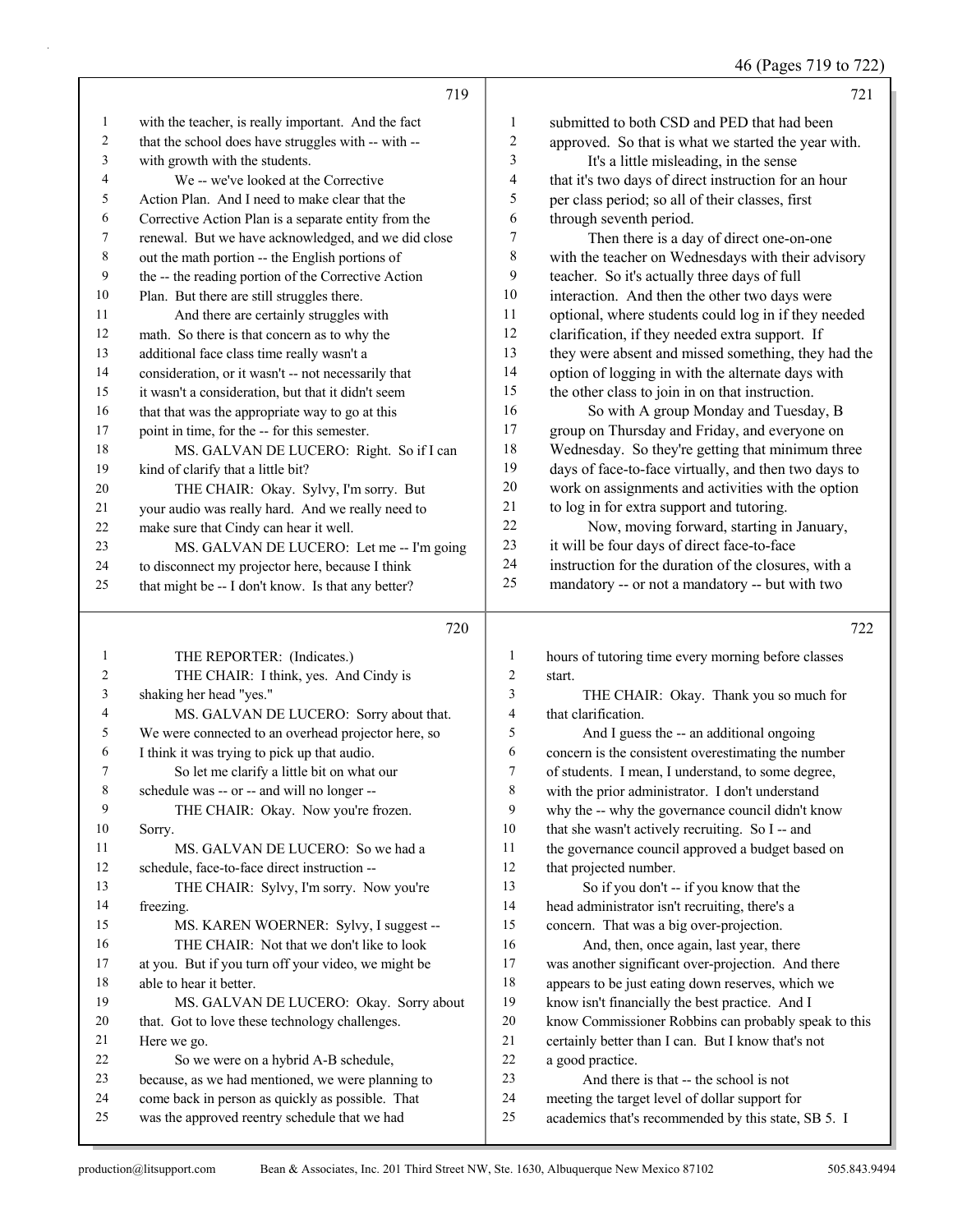47 (Pages 723 to 726)

|                | 723                                                  |                          | 725                                                  |
|----------------|------------------------------------------------------|--------------------------|------------------------------------------------------|
| 1              | think those fundings, they put at 68 percent, I      | $\mathbf{1}$             | consideration? We moved. There's an understanding    |
| $\overline{c}$ | believe.                                             | 2                        | that stuff happened and there is bad press. But      |
| 3              | So there is that concern that there's                | 3                        | there was a big over-projection for that year.       |
| 4              | going to continue to be challenges with a low        | $\overline{\mathcal{L}}$ | That's where the concern is, the good                |
| 5              | student enrollment, an enrollment that consistently  | 5                        | decision making. And that's the concern; not         |
| 6              | gets over-projected every year, and that has serious | 6                        | that -- we understand the loss. But somewhere,       |
| 7              | financial consequences.                              | 7                        | someone didn't understand the loss. That's what      |
| 8              | So I don't know whether you want to speak            | 8                        | we're looking at, the -- you know.                   |
| 9              | to that, whether Mike wants to speak to that,        | 9                        | Yes, we had these losses. But we're --               |
| 10             | whether someone from the governing council wants     | 10                       | our expectation is we're going to have, you know,    |
| 11             | to -- you know, anyone that wants to speak to it,    | 11                       | almost as many kids.                                 |
| 12             | certainly.                                           | 12                       | So that's -- that's where the concern is,            |
| 13             | MS. GALVAN DE LUCERO: I can speak to a               | 13                       | that the decision making seems to be disjointed      |
| 14             | little bit of it briefly. And then if anyone from    | 14                       | somehow from the reality.                            |
| 15             | the governance council or Mr. Vigil wants to step    | 15                       | MS. GALVAN DE LUCERO: I completely                   |
| 16             | in, by all means.                                    | 16                       | understand what you're saying, Madam Chair. I don't  |
| 17             | So, you know, as you mentioned, there                | 17                       | know if anyone else wants to speak to that. I        |
| 18             | wasn't a lot of recruitment under the previous       | 18                       | wasn't part of that decision making process at the   |
| 19             | administration. Along with that was a moving to a    | 19                       | time, so I can't really speak to that.               |
| 20             | new location that was out of the way for a lot of    | 20                       | COMMISSIONER CABALLERO: Madam Chair, if I            |
| 21             | our families, which caused them to withdraw and move | 21                       | may suggest, I would like to hear from Mr. Vigil. I  |
| 22             | to somewhere else, with some negative press based    | 22                       | know that there's ways to negotiate paying them back |
| 23             | on -- on the fact that word spread quickly that we   | 23                       | to where the finances could be healthy enough for    |
| 24             | were at risk of not being renewed.                   | 24                       | growth and immediate attention. So -- and I          |
| 25             | So parents just went ahead and put their             | 25                       | remember asking the man that's in charge of the      |
|                |                                                      |                          |                                                      |
|                | 724                                                  |                          | 726                                                  |
| 1              | kids somewhere else because they were convinced we   | $\mathbf{1}$             | Department, the finance -- I forget his name -- and  |
| 2              | were closing down.                                   | 2                        | because I was concerned that he set a very rigorous  |
| 3              | Now, currently, in my position that I'm              | 3                        | payback.                                             |
| 4              | at, you know, before COVID, we had, you know, pushed | 4                        | And I brought it up with another charter             |
| 5              | really hard to recruit and to get the word out that  | 5                        | school, that issue. And he said yes, it was left     |
| 6              | we are in a new location, we're here, we're ready to | 6                        | open that we could extend it a little bit more, the  |
| 7              | support everyone. I think we even bumped into you    | 7                        | payback. But he felt that he could pay it back       |
| $\,8\,$        | at a parade in Old Mesilla when we were handing out  | $\,8$                    | within that time limit that he was given. And he     |
| 9              | flyers to students, to anyone we saw that might be   | 9                        | did. And great for him.                              |
| 10             | of school age that could come to us.                 | 10                       | $But -$                                              |
| 11             | And I think we were just in the perfect              | 11                       | THE CHAIR: And I understand that. But                |
| 12             | storm of different things coming across that just    | 12                       | the pattern continues. That's the problem. You       |
| 13             | really knocked our enrollment down right now.        | 13                       | can't keep making the same mistake budget year after |
| 14             | Unfortunately, there's no really other way to put    | 14                       | budget year after budget year, because then it does  |
| 15             | it, from my perspective, anyways.                    | 15                       | accumulate, you know.                                |
| 16             | THE CHAIR: Okay. I -- so I just need to              | 16                       | COMMISSIONER CABALLERO: Right.                       |
| 17             | be refreshed a little bit. Because if I remember     | 17                       | THE CHAIR: You keep paying the minimum on            |
| 18             | correctly, the school moved. And the school was in   | 18                       | your credit card and still keep going out and        |
| 19             | for a year before the non-renewal came; correct?     | 19                       | spending a lot.                                      |
| 20             | MS. GALVAN DE LUCERO: Well, yes and no.              | $20\,$                   | MS. GALVAN DE LUCERO: I believe                      |
| 21             | THE CHAIR: No? You moved the same year               | 21                       | Mr. Palacios, who is a member of our GC, is trying   |
| 22             | of the renewal application. When we voted in         | $22\,$                   | to unmute. But he's having some trouble. So I        |
| 23             | December, you had just moved in in August. I get     | 23                       | don't know if it's on that side. He just sent me a   |
|                |                                                      |                          |                                                      |
| 24             | that, and I fully understand what a move does.       | 24                       | message.                                             |
| 25             | But why isn't that taken into                        | 25                       | THE CHAIR: Let me see.                               |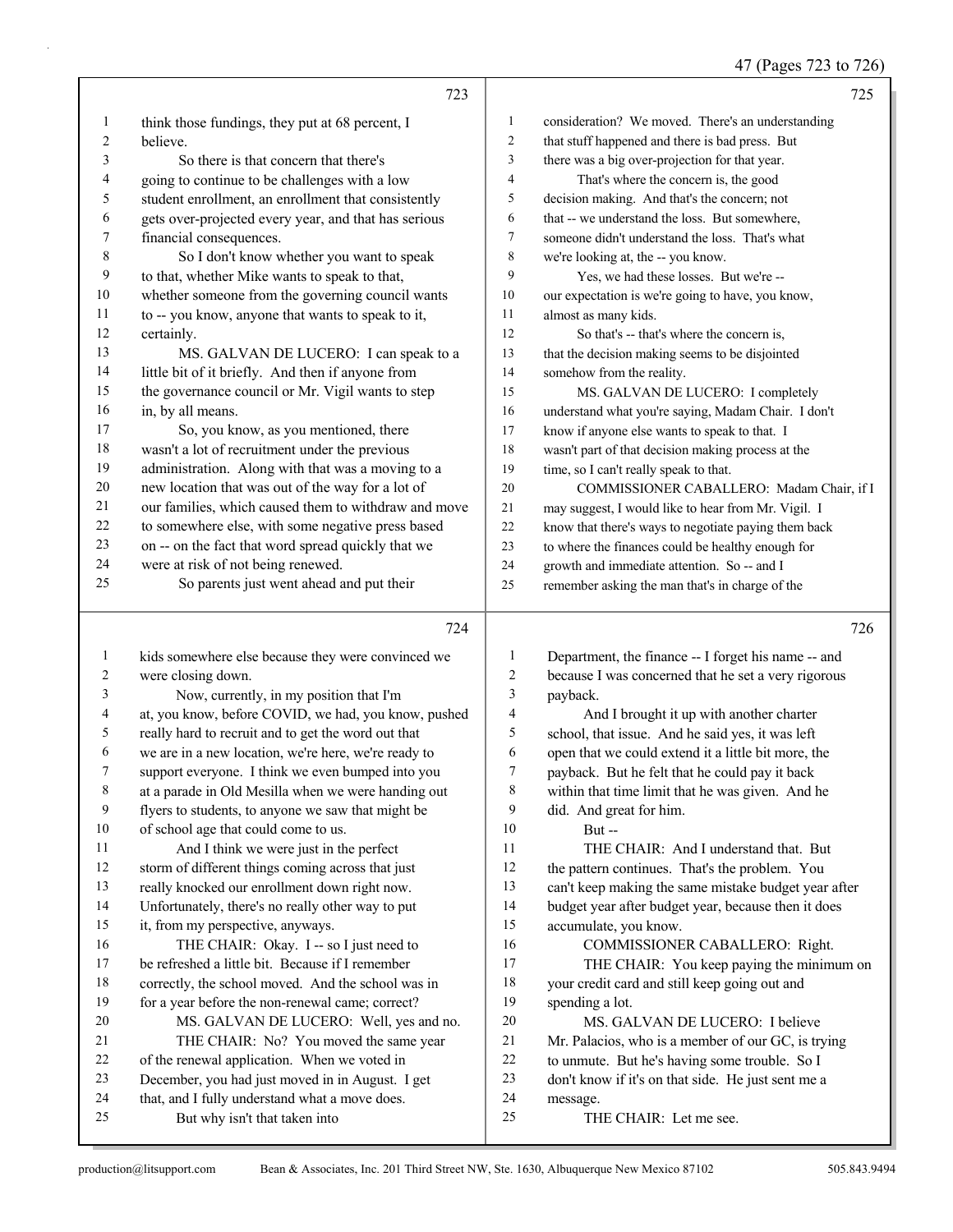48 (Pages 727 to 730)

- 1 COMMISSIONER CABALLERO: He's there. 2 THE CHAIR: Oh. You're unmuted now. 3 MS. KAREN WOERNER: And I don't hear him. 4 THE CHAIR: No. You show unmuted, but we can't hear you. 6 MS. KAREN WOERNER: Robert, you need to raise your volume, maybe? 8 MR. ROBERT PALACIOS: (Indicates.) 9 MS. KAREN WOERNER: Alternatively, Mr. Palacios, you could go down by the microphone and choose switch to phone audio, and it'll give up 12 the information to call in. You may want to try that if we don't get the unmuting working. You're unmuted, but we don't hear you. 15 MR. MIKE VIGIL II: Madam Chair, while he's attempting to unmute, maybe I could speak a few words to the budget and the cash concerns that are arisen. 19 Madam Chair, members of the Commission, I am Mike Vigil. We began working with La Academia October 2018. I believe myself and another business manager drove down and met with the school during the time of some turmoil. 24 So at that time, we spent the remainder of FY '19 trying to get the finances, just from the day-to-day, back in order. And then we were right into budget season and then right into audit season. 3 So for us, it was a quick, trying to basically put a Band-Aid on it and move forward. And that gave us to Fiscal Year '19-'20, our first because that doesn't, you know, happen until January or February, when the PED comes saying, "Get your final unit value," and you didn't meet your projection. 5 So what we are doing is more monitoring on this school because of the situation of not (indiscernible) a projection. This is not our first go-round in which this school has done this. Fortunately for this one, this one does have a healthier cash balance than you see some that do 11 this on a year-to-year basis. 12 The unaudited cash balance that we have going into Fiscal Year '21 was a little under 14 \$300,000. So that does have only the operational funds. So they're not floating on any capital at 16 that point. 17 So what that means, though, we are likely going to cut way into that cash carryover to make ends meet for Fiscal Year '21 and likely going into Fiscal Year '22. 21 One thing to mention as far as the count for the 40-day of this year is that I did see the PED presented to the LFC that they're asking that they hold harmless any schools that have significant losses from the current fiscal year, because there are 12- to 15,000 students statewide that are essentially missing. 3 So big chunks -- APS has a lot of those schools. But I think every single charter feels a little impact, and there is a handful that saw some
	- 6 increases due to enhanced hybrid models or other<br>
	7 models that were more successful. models that were more successful. 8 If that "hold harmless" comes through, or if we're able to have a small dent into the cash carryover, we can build the next few years on a number of things, one being on projections. The school needs to be realistic when it comes to how many students they'll see in the seats. That comes with the recruitment being bolstered, which our current administration has done. 16 And that also includes the administration
	- being stable. You know, you don't want to see somebody being turned over, and the next person says, "You know what? Recruitment isn't working; we're not going to do it." And so once again you're going back to enrollment issues. 22 But what we see and what's current and

 going forward is that there should be some stability. The finances are on the right track. We do have a cash balance that should be able to take

nature.

area.

 full fiscal year, to put the finances in a situation where they would have an understanding at the

 administrative and governing council level to achieve their goals and not have these issues as far as over-projecting on budget and things of that

12 Unfortunately, we cannot speak to that FY '20 budget to see how it went as far as (indiscernible) year. But we can tell you that, from our perspective, they are progressing in that

17 When it comes to the over-projection on students, this is something we always do not recommend that the schools do, in general. Unless a school is growing robustly and they have people knocking down the door, we request that they assume no growth and then they take growth as a plus when those students come through as fruition, basic reason being we don't want to cut checks back to the PED, and it really puts a strain on the budget,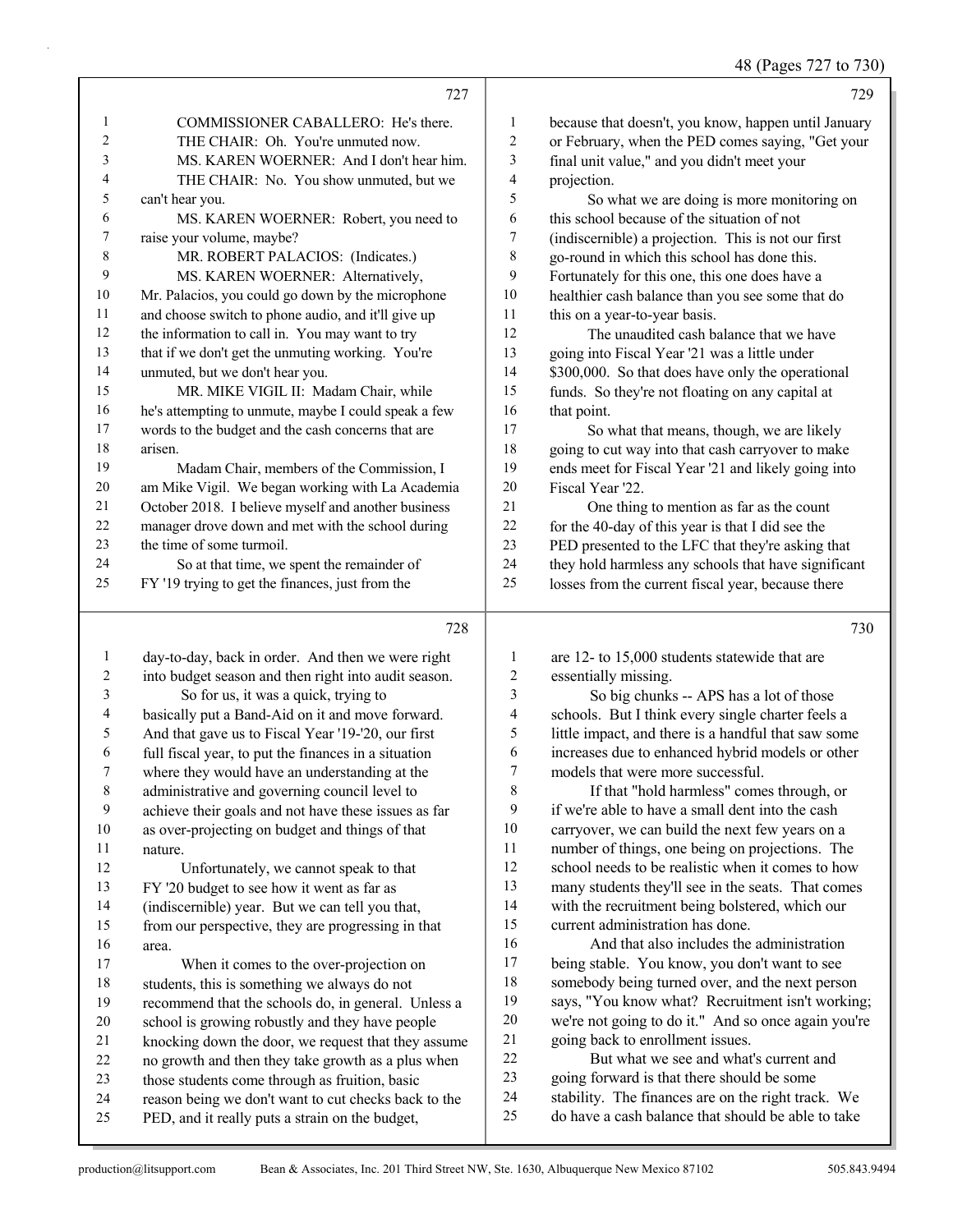### 49 (Pages 731 to 734)

|                | 731                                                                     |                          | 733                                                                                        |
|----------------|-------------------------------------------------------------------------|--------------------------|--------------------------------------------------------------------------------------------|
| 1              | this what I would think would be a momentary hit.                       | $\mathbf{1}$             | two-year contract. The other schools were on                                               |
| $\overline{c}$ | And then, I think, you know, over the two or three                      | $\overline{c}$           | five-year contracts, so we had all of those prior                                          |
| 3              | years, we'd be back to a fund balance where the                         | $\mathfrak{Z}$           | years. But this school only had a two-year                                                 |
| 4              | school is comfortable, where if there is a rainy                        | $\overline{\mathcal{A}}$ | contract. So the only thing that could be uploaded                                         |
| 5              | day, if there is another pandemic, whatever it might                    | 5                        | was information for this -- for this current                                               |
| 6              | be, the cash balance will once again be restored to                     | 6                        | contract term, which is unfortunately not a lot.                                           |
| 7              | a level to where the school can operate the program                     | $\boldsymbol{7}$         | That's the problem.                                                                        |
| $\,$ 8 $\,$    | and the students will not be affected in a negative                     | 8                        | COMMISSIONER ROBBINS: Okay. Karen?                                                         |
| 9              | way.                                                                    | 9                        | MS. KAREN WOERNER: Madam Chair,                                                            |
| 10             | THE CHAIR: Okay. Thank you so much. So                                  | 10                       | Commissioner Robbins, yes, Chairwoman Gipson is                                            |
| 11             | let me just -- Mike, let me just ask you a question.                    | 11                       | absolutely correct. Because of the contract term,                                          |
| 12             | Because maybe I'm -- and it's not just on this                          | 12                       | we're very limited.                                                                        |
| 13             | school. but when you're talking about "hold                             | 13                       | I did want to point out, though, that if                                                   |
| 14             | harmless," so if, as an example, a school -- a                          | 14                       | you are looking for the financial statements that                                          |
| 15             | charter school over-projected -- or even a                              | 15                       | they did provide, they're on Pages 60 and 61. But,                                         |
| 16             | traditional school over-projected -- is there -- for                    | 16                       | of course, it's only the one year, because this is                                         |
| 17             | this year, is there a chance that because PED's                         | 17                       | their second year of the contract.                                                         |
| 18             | going to say, "Well, that's because of COVID, and,                      | 18                       | Also, on Page 15, we did provide '18-'19                                                   |
| 19             | therefore, we're going to hold harmless for any                         | 19                       | and '19-'20 as a comparison for you.                                                       |
| $20\,$         | payback for this year," is that kind of what you're                     | 20                       | But '19-'20 is the only year in this                                                       |
| 21             | saying?                                                                 | 21                       | contract term. And because of that, if you -- if                                           |
| 22             | MR. VIGIL: I don't believe so. They have                                | 22                       | the Commission is so inclined to renew the school, I                                       |
| 23             | not been, from my understanding, given their actual                     | 23                       | would ask that you do no less than three years,                                            |
| 24             | layout for what that means. But I think this is                         | 24                       | because it gives -- it makes it really difficult.                                          |
| 25             | going to go towards your 80-120 counts and not the                      | 25                       | In a two-year contract, we only have one year of                                           |
|                |                                                                         |                          |                                                                                            |
|                | 732                                                                     |                          | 734                                                                                        |
| $\mathbf{1}$   | growth units that are affected on 40-day. I think                       | 1                        | data.                                                                                      |
| 2              | they're going to especially go after those that                         | 2                        | COMMISSIONER ROBBINS: Well, can you tell                                                   |
| 3              | severely over-projected and say, "You didn't earn                       | 3                        | me which file? Because we don't have that big file,                                        |
| 4              | those new growth units." (Audio distortion) you're                      | 4                        | that single file that has 200-and-some-odd pages.                                          |
| 5              | going to be hurt. But I think in future years is                        | 5                        | It was broken down in the SharePoint. And I don't                                          |
| 6              | where the "hold harmless" will take effect.                             | 6                        | see page numbers on what I'm looking at in                                                 |
| 7              | THE CHAIR: All right. Thanks. I                                         | 7                        | SharePoint. Give me a file name.                                                           |
| 8              | appreciate that.                                                        | 8                        | MS. KAREN WOERNER: Sure. If you go into                                                    |
| 9              | Commissioners?                                                          | 9                        | the SharePoint, Commissioner, the reason you saw                                           |
| 10             | <b>Commissioner Robbins?</b>                                            | 10                       | them broken down, is, as you know, we've been                                              |
| 11             | COMMISSIONER ROBBINS: Thank you. And I                                  | 11                       | uploading them throughout the process all fall. So                                         |
| 12             | appreciate, Michael, what you had to say.                               | 12                       | you've been reviewing them as they've come in, and                                         |
| 13             | One thing I noted, and maybe Karen could                                | 13                       | they were all separate pieces.                                                             |
| 14             | mention this, I noted in all the stuff that we have                     | 14                       | But if you would go into your SharePoint                                                   |
| 15             | on SharePoint, virtually every other charter we had                     | 15                       | to the materials for this meeting, there's a listing                                       |
| 16             | up for renewal, we had three or four years of their                     | 16                       | for today. If you go down to 06 -- because it's                                            |
| 17             | budget expenditures so we could kind of look at                         | 17                       | Item No. 6 -- for 2020 December -- it was the 9th,                                         |
| 18             | them.                                                                   | 18                       | because the school was supposed to be on                                                   |
| 19             | I didn't see that for this school. Did                                  | 19                       | December 9th, see "La Academia Dolores Huerta                                              |
| 20             | they just not provide it? Or did it not get                             | 20                       | Packet," that one is numbered with all the numbers                                         |
| 21<br>22       | uploaded? I saw a lot of stuff about petitions from                     | 21                       | I've been referencing.                                                                     |
| 23             | teachers and parents and a lot of stuff about -- but                    | 22<br>23                 | Do I need to repeat that?                                                                  |
| 24             | I didn't see a lot about actual performance,<br>financial or otherwise. | 24                       | COMMISSIONER ROBBINS: Well, I see the<br>packet, and I'm in the packet. But I don't have a |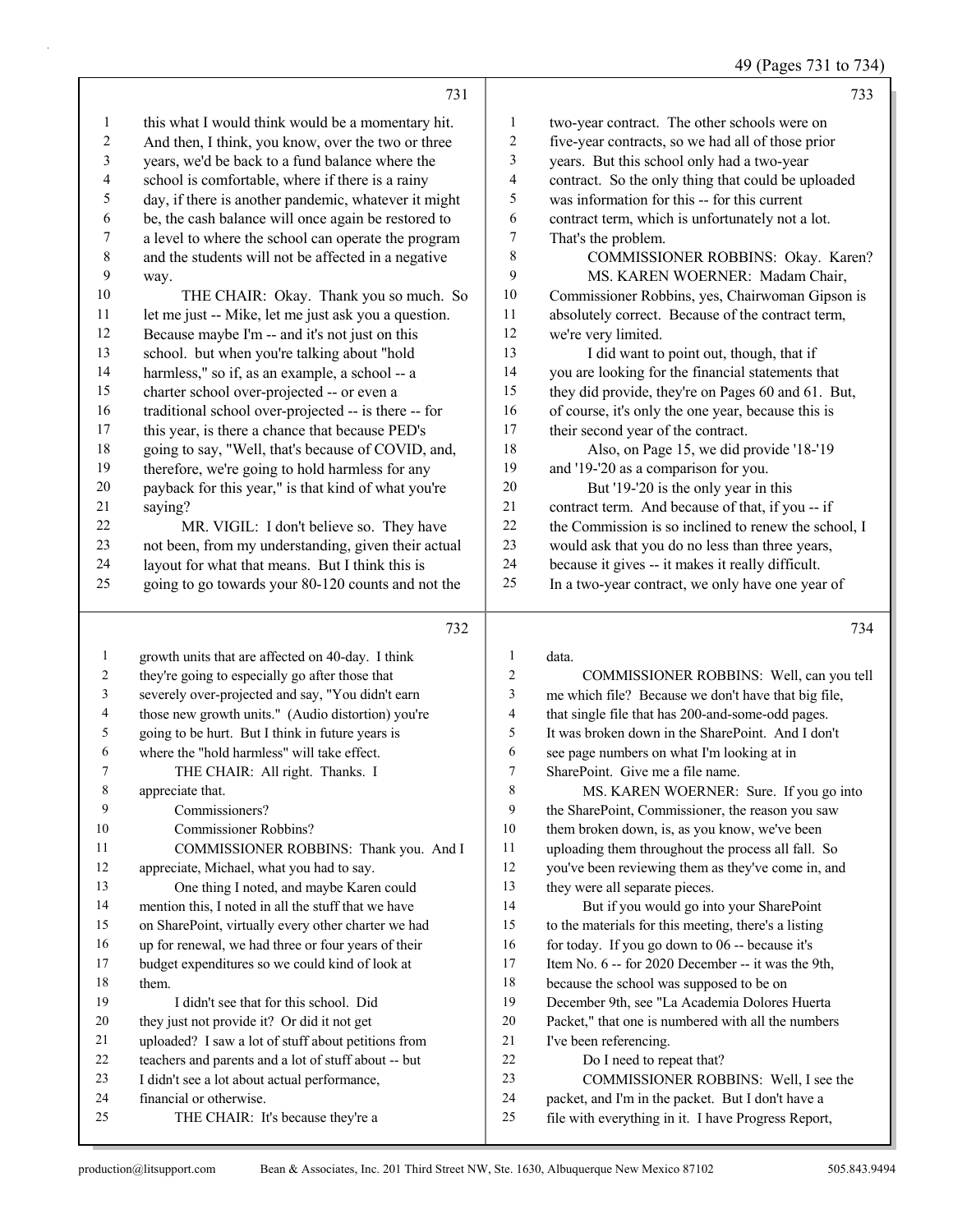50 (Pages 735 to 738)

|                   | 735                                                                                   |                  | 737                                                                                                       |
|-------------------|---------------------------------------------------------------------------------------|------------------|-----------------------------------------------------------------------------------------------------------|
| $\mathbf{1}$      | Data Report.                                                                          | 1                | Commissioners that, once again, that this was not a                                                       |
| 2                 | COMMISSIONER CABALLERO: Madam Chair,                                                  | 2                | Public Education Commission decision that the                                                             |
| 3                 | while he's looking for the information, may I ask a                                   | 3                | two-year contract was put into place. This came                                                           |
| 4                 | question?                                                                             | 4                | from PED. So I just want to make that clear.                                                              |
| 5                 | THE CHAIR: Sure.                                                                      | 5                | Commissioner Voigt?                                                                                       |
| 6                 | COMMISSIONER CABALLERO: For the school,                                               | 6                | COMMISSIONER VOIGT: Thank you,                                                                            |
| 7                 | you've been recently -- or maybe for a while now, I                                   | 7                | Madam Chair. And thank you for the presentation,                                                          |
| 8                 | can't remember -- Illuminate. How is that working?                                    | 8                | La Academia de Dolores Huerta. I always like seeing                                                       |
| 9                 | In the past, have you had it for a while, and how is                                  | 9                | the students. And since that was a student-produced                                                       |
| 10                | that working now? And is it working for you to                                        | 10               | video, that's even more awesome. So thank you for                                                         |
| 11                | identify your students that are making progress                                       | 11               | that.                                                                                                     |
| 12                | super-well and those that are just limping along                                      | 12               | I just had a question when you had                                                                        |
| 13                | with progress? How is that working for you?                                           | 13               | mentioned, I think, Sylvy, about mandatory tutoring.                                                      |
| 14                | MS. GALVAN DE LUCERO: Well, the school                                                | 14               | So what if, you know, they don't want to come to                                                          |
| 15                | itself only has one year of experience with it. I                                     | 15               | tutoring? So I know they're just hurting themselves                                                       |
| 16                | myself have multiple years of experience with it                                      | 16               | and they wouldn't be getting those extra services.                                                        |
| 17                | from a prior district. So it does provide a lot of                                    | 17               | But what if they don't come to tutoring? What are                                                         |
| 18                | excellent timely feedback when you are able to use                                    | 18               | you going to --                                                                                           |
| 19                | it properly.                                                                          | 19               | MS. GALVAN DE LUCERO: Part of the thought                                                                 |
| 20                | With the COVID closures and the inability                                             | $20\,$           | process behind that is that, you know, we talk to                                                         |
| 21                | to guarantee test security and test validity, it has                                  | $21\,$           | the kid. We schedule some tutoring time, and then                                                         |
| 22                | not provided the most reliable or accurate data,                                      | $22\,$           | mom has to run off to go run an errand and takes the                                                      |
| 23                | because it doesn't have a lockdown browser. It is                                     | $23\,$           | kids with them, or they schedule a doctor's                                                               |
| 24                | Internet-based, but you can have that screen open                                     | 24               | appointment so they don't show up. So there's that                                                        |
| 25                | and then have other tabs open behind it.                                              | 25               | kind of conflict of where the priority is.                                                                |
|                   | 736                                                                                   |                  |                                                                                                           |
|                   |                                                                                       |                  | 738                                                                                                       |
|                   |                                                                                       |                  |                                                                                                           |
| $\mathbf{1}$<br>2 | So there's no way to ensure that students                                             | 1                | The idea is that if we have the parents                                                                   |
| 3                 | aren't Googling answers, that parents aren't helping                                  | $\boldsymbol{2}$ | sign the contract and they are aware that this is                                                         |
| 4                 | them, that their siblings aren't doing it. And even                                   | 3<br>4           | allotted time for tutoring for your student, and                                                          |
| 5                 | in regular class during instruction --<br>COMMISSIONER CABALLERO: You froze.          | 5                | they, as the parent, are not making that a priority,                                                      |
| 6                 |                                                                                       | 6                | and the teacher can't find any other time or the                                                          |
|                   | MS. GALVAN DE LUCERO: -- we've had (audio<br>distortion) in the background and (audio | 7                | student isn't allowing any other time for tutoring,                                                       |
| 8                 | distortion). So it's been really tough in the                                         | 8                | if we have to, heaven forbid, make a recommendation                                                       |
| 9                 | virtual environment.                                                                  | 9                | for retention at the end of the school year because<br>they just haven't put forth any effort, we kind of |
| 10                | I do know that Illuminate is in the                                                   | 10               | have this contract of supporting documentation of,                                                        |
| 11                | process of developing a lockdown browser for it so                                    | 11               | "We have tried as a school and as a staff to do                                                           |
| 12                | that we can have a little more reliability moving                                     | 12               | everything we can for your kid. So you as a parent                                                        |
| 13                | forward.                                                                              | 13               | and as a student have not put in your two cents to                                                        |
| 14                | COMMISSIONER CABALLERO: I had no idea                                                 | 14               | help us out." So it's a give-and-take.                                                                    |
| 15                | that that was the case, and I'm glad you illuminated                                  | 15               | COMMISSIONER VOIGT: It's a contract.                                                                      |
| 16                | me on that.                                                                           | 16               | MS. GALVAN DE LUCERO: Yeah, it's a                                                                        |
| 17                | I hope that security comes into play,                                                 | 17               | contract. So we're hoping, by seeing it on paper,                                                         |
| 18                | because we're going to -- we're going to be living                                    | 18               | it's a little more real to them and they put in a                                                         |
| 19                | through COVID and Internet teaching for quite a                                       | 19               | little more effort to ensuring that they're logged                                                        |
| 20                | while. I hate to say it, but I can say next year                                      | $20\,$           | on at the right time; or, if they're on IEPs and can                                                      |
| 21                | and the following year also, before we actually                                       | 21               | come in to five-to-one, they show up when they say                                                        |
| 22                | secure every citizen with anti-viral.                                                 | $22\,$           | they're going to.                                                                                         |
| 23                | So we've got to make the best. Thank you                                              | 23               | Because we have several that we schedule                                                                  |
| 24<br>25          | for that information.<br>THE CHAIR: And I just want to remind                         | 24<br>25         | appointments, and the teacher is here in person,<br>we've got all our PPE on, and nobody shows up. So     |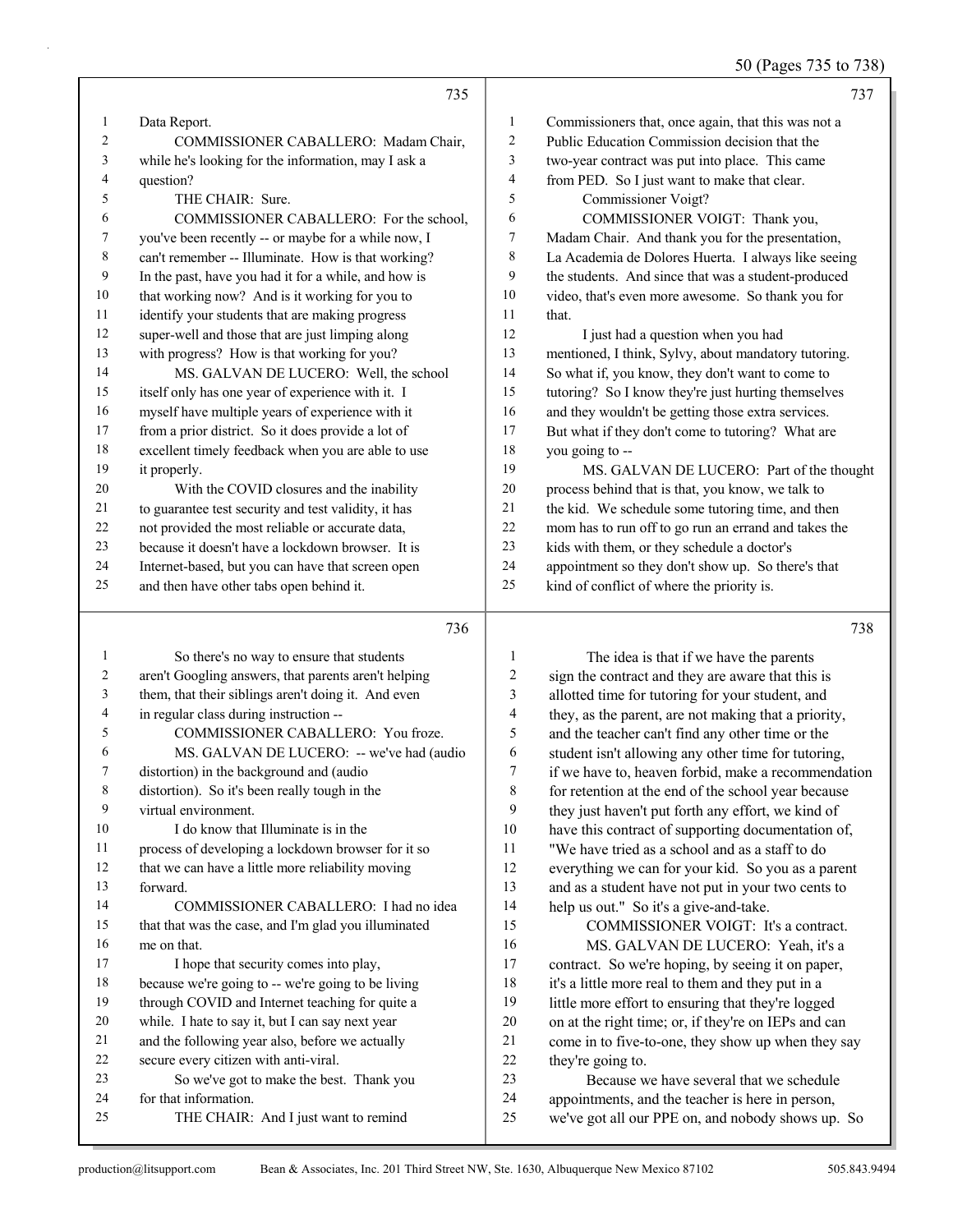51 (Pages 739 to 742)

|                | 739                                                                                      |                          | 741                                                              |
|----------------|------------------------------------------------------------------------------------------|--------------------------|------------------------------------------------------------------|
| $\mathbf{1}$   | we're trying to figure things out.                                                       | 1                        | having some of the same challenges we've been                    |
| $\overline{2}$ | So having that contract in place, I feel,                                                | 2                        | having. And our social worker and our SpEd                       |
| 3              | will give it a little more importance and urgency.                                       | 3                        | coordinator have also been conducting home visits                |
| 4              | COMMISSIONER VOIGT: Thank you. And then                                                  | 4                        | whenever they can to try and reach out to our kids               |
| 5              | also with your imbalance of admin spending versus                                        | 5                        | that we know are really struggling. We have a                    |
| 6              | your instructional spending, is some of that, that                                       | 6                        | couple of foster students that we know are in                    |
| 7              | 39 -- I think it was, like, 39 percent in                                                | 7                        | difficult situations; so we're trying to make                    |
| 8              | administrative costs versus your instructional                                           | $\,$ $\,$                | contact with them as often as possible.                          |
| 9              | student support spending, was it, like, 53 percent?                                      | 9                        | COMMISSIONER VOIGT: Super. Thank you.                            |
| 10             | Is some of that high number any recruitment or                                           | 10                       | COMMISSIONER CABALLERO: It's been very                           |
| 11             | marketing materials?                                                                     | 11                       | difficult for the immigrant community to survive                 |
| 12             | MS. GALVAN DE LUCERO: No. Actually, I                                                    | 12                       | through COVID. I know that in my neighborhood --                 |
| 13             | paid for it out of my own pocket; so                                                     | 13                       | and I live in a predominantly migrant community.                 |
| 14             | COMMISSIONER VOIGT: Wow. Okay. So                                                        | 14                       | And I see families coming in from other states                   |
| 15             | that's an imbalance you need to be corrected to get                                      | 15                       | having to move in with -- with family here. So                   |
| 16             | to that House Bill 5 requirement of 68 percent.                                          | 16                       | they're doubling up in homes to survive.                         |
| 17             | And then have you -- I know ENGAGE is                                                    | 17                       | Unfortunately, I've seen at least one                            |
| 18             | contracting with PED to provide student-finding                                          | 18                       | family -- and I don't know why -- what family would              |
| 19             | services, you know, throughout New Mexico. Have you                                      | 19                       | decide to go back to Mexico. And I just can't ask                |
| 20             | actually started working with ENGAGE yet? Or you're                                      | 20                       | them why. But that's the reality. Or they have to                |
| 21             | going to?                                                                                | $21\,$                   | move to cheaper housing quarters.                                |
| 22             | MS. GALVAN DE LUCERO: No, we've already                                                  | 22                       | And so they're moving about the -- in                            |
| 23             | started. We have our first two weeks' worth of                                           | 23                       | Albuquerque, just trying to stay afloat. And we're               |
| 24             | reports. They give us updated reports every Friday                                       | 24                       | going to see that type of movement.                              |
| 25             | for us to review to see how many kids they've been                                       | 25                       | I did check ENGAGE New Mexico in the                             |
|                |                                                                                          |                          |                                                                  |
|                | 740                                                                                      |                          | 742                                                              |
| $\mathbf{1}$   | able to get in contact with, how many attempts at                                        | 1                        | website. And it was in -- all in English, no                     |
| 2              | contact. They try via text and phone both. And I                                         | 2                        | translation. And I was really concerned. And I                   |
| 3              | think they have seven tries for each avenue that                                         | 3                        | don't know if it matters out in the real world at                |
| 4              | they use, seven to ten tries before they move on to                                      | $\overline{\mathcal{A}}$ | all.                                                             |
| 5              | the next or put them in a different category of                                          | 5                        | But I was disappointed that there wasn't                         |
| 6              | unable to communicate.                                                                   | 6                        | something there that says, "Español (indiscernible)              |
| 7              | So we've been getting weekly updates on                                                  | 7                        | aqui," or something, so that families can go there.              |
| 8              | that. I just had a meeting with Mr. Viegas the                                           | 8                        | I know that there are very few that can go into the              |
| 9              | other day to get a little PD on how exactly to read                                      | 9                        | Internet. But we have some young families, that the              |
| 10             | that report and the type of information that is                                          | 10                       | ladies use their cell phone. They've gotten very                 |
| 11             | included in that.                                                                        | 11                       | good at using their cell phone to get into websites.             |
| 12             | COMMISSIONER VOIGT: Did they have any                                                    | 12                       | But how did you find ENGAGE to be helpful                        |
| 13             | success?                                                                                 | 13                       | to you?                                                          |
| 14             | MS. GALVAN DE LUCERO: Yes and no. They                                                   | 14                       | MS. GALVAN DE LUCERO: I was just letting                         |
| 15             | had -- they've been able to contact 29 percent of                                        | 15                       | the Commissioner know that, yes, there is                        |
| 16             | our student body. And they did contact and get some                                      | 16                       | information made available to our parents in both                |
| 17             | feedback. But the rest, they still are not -- they                                       | 17                       | English and Spanish. Actually, ENGAGE did send us,               |
| 18             | can't find them.                                                                         | 18                       | via e-mail, the Spanish correspondence that we could             |
| 19             | We've shared every phone number we have in                                               | 19                       | share the details, what they provide. And we also                |
| 20             | our system, and even the neighbors' contacts, you                                        | 20                       | informed them that the majority of our parents are               |
| 21             | know, just in case. And so, yeah, I think that it's                                      | 21                       | Spanish-speakers. So they make sure that whoever is              |
| 22             | a struggle. And I hate to say it. It was a little                                        | 22                       | making those contacts or making the phone calls is               |
| 23             | reassuring for us to know that we weren't crazy when                                     | 23                       | someone that speaks Spanish so that they can                     |
| 24<br>25       | we keep trying to call and nobody answers us.<br>And now, through ENGAGE, we see they're | $24\,$<br>25             | communicate with them.<br>So they did make an effort to put that |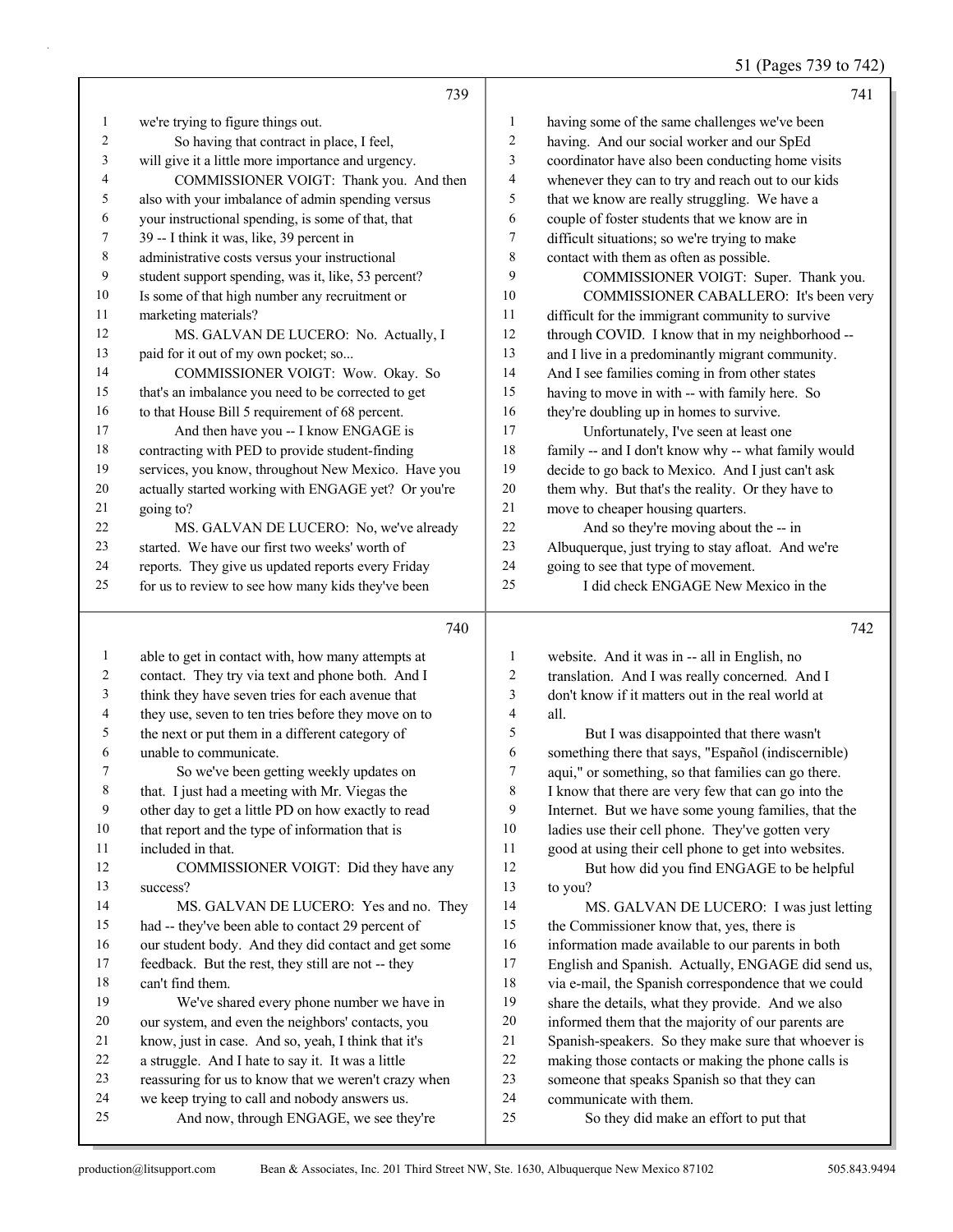52 (Pages 743 to 746)

|              | 743                                                                  |                | 745                                                                                     |
|--------------|----------------------------------------------------------------------|----------------|-----------------------------------------------------------------------------------------|
| $\mathbf{1}$ | down and make sure that that is a priority within                    | 1              | person on Wednesdays. The others are logging in                                         |
| 2            | our schools.                                                         | $\overline{c}$ | virtually via Zoom at their assigned appointment                                        |
| 3            | It has been a challenge. And as you were                             | 3              | times.                                                                                  |
| 4            | saying, why anyone would move -- I know we have a                    | 4              | COMMISSIONER ARMBRUSTER: Okay. And so                                                   |
| 5            | few students whose parents went and dropped them off                 | 5              | the services that they require, however many hours                                      |
| 6            | with relatives back in Mexico so they can stay here                  | 6              | that is a week, those -- are those on a Zoom -- of                                      |
| 7            | and work. And kids are trying to log on. So it's                     | $\tau$         | course, I'm sure it's a Zoom -- sometime other than                                     |
| 8            | not always reliable. It's challenging, but we're                     | $\,$ 8 $\,$    | the regular classroom? Or how are they getting                                          |
| 9            | doing our best to work with them.                                    | 9              | those services?                                                                         |
| 10           | COMMISSIONER CABALLERO: The chances of                               | 10             | MS. GALVAN DE LUCERO: Yes. Normally,                                                    |
| 11           | those kids returning gets smaller and smaller and                    | 11             | right now, the way our schedule is set, they have                                       |
| 12           | smaller. The COVID is spreading very, very rapidly                   | 12             | Wednesdays open for all of that. So our kids -- all                                     |
| 13           | in Mexico. I talk to relatives, and I can't count                    | 13             | of our kids have to meet with their adviser teacher                                     |
| 14           | on my hand all the ones I've lost already. And it                    | 14             | Wednesday mornings for one hour from 9:30 to 10:30.                                     |
| 15           | started with the belief, from what Trump was saying,                 | 15             | After that, the rest of the day is open for any                                         |
| 16           | that it was fake. And I don't know Mexicans would                    | 16             | other services that need to be provided. So our                                         |
| 17           | take that as true. But I kept hearing that, and I                    | 17             | SLP, our social worker, all of our services are                                         |
| 18           | got tired of arguing.                                                | 18             | scheduled throughout the day on Wednesdays.                                             |
| 19           | THE CHAIR: So, Sylvy, you mentioned                                  | 19             | COMMISSIONER ARMBRUSTER: The kids know                                                  |
| 20           | something about the mandatory time and IEP meetings.                 | $20\,$         | about that. They're supposed to be there, for                                           |
| 21           | And it just -- so IEPs came up.                                      | 21             | example, SLP services.                                                                  |
| 22           | So how are you providing services at this                            | 22             | MS. GALVAN DE LUCERO: So far those kids                                                 |
| 23           | point in time for your students with IEPs?                           | 23             | that need those specific services have been very                                        |
| 24           | MS. GALVAN DE LUCERO: So we give them the                            | 24             | good about showing up; so                                                               |
| 25           | option to come in in person if the parents feel                      | 25             | COMMISSIONER ARMBRUSTER: Okay. And I                                                    |
|              |                                                                      |                |                                                                                         |
|              |                                                                      |                |                                                                                         |
|              | 744                                                                  |                | 746                                                                                     |
| $\mathbf{1}$ | comfortable doing that, since we are allowed that                    | $\mathbf{1}$   | guess I'm going to say a couple of comments. I                                          |
| 2            | (audio distortion).                                                  | $\sqrt{2}$     | think it's very difficult for us, as well as for                                        |
| 3            | THE CHAIR: Oh, you're freezing.                                      | 3              | you, because you seem to me to be quite competent in                                    |
| 4            | MS. GALVAN DE LUCERO: -- if (audio                                   | $\overline{4}$ | kind of knowing what's going on.                                                        |
| 5            | distortion) with a different service provider. We                    | 5              | But this school is 16 years old, and it                                                 |
| 6            | schedule virtual meetings with all of their service                  | 6              | hasn't been doing a good job of educating students.                                     |
| 7            | providers if the parents don't feel comfortable                      | 7              | I'm not saying that everything is bad. Of                                               |
| 8            | coming in.                                                           | 8              | course not. The music and how they feel about                                           |
| 9            | THE CHAIR: All right. Thanks.                                        | 9              | themselves and the social-emotional learning, all of                                    |
| 10           | Commissioner Robbins, are you set? Or do                             | 10             | those are outstanding. But in the end of the day --                                     |
| 11           | you have a question? I don't know whether --                         | 11             | and I'll point this out, because I don't know if you                                    |
| 12           | COMMISSIONER ROBBINS: No. I was able to                              | 12             | knew that. But in the last report cards -- and we                                       |
| 13           | get into the packet. And I think my answer -- my                     | 13             | can say whatever we want about the report cards.                                        |
| 14           | question was answered by Ms. Woerner. So                             | 14             | But the point is that they went -- and I                                                |
| 15           | THE CHAIR: Okay. All right. Thanks.                                  | 15             | recall this -- I can't recall exact numbers. But                                        |
| 16           | Commissioners?                                                       | 16             | they started out with, like, a "C" in 2015. Then                                        |
| 17           | Commissioner Armbruster?                                             | 17             | they went to an "F" and an "F" and an "F."                                              |
| 18           | COMMISSIONER ARMBRUSTER: Yes. So -- so                               | 18             | And the last "F," each "F" was lower than                                               |
| 19           | how many special education students do you have,                     | 19             | the one before, had 18 points. So on that paper                                         |
| 20           | total, of these --                                                   | $20\,$         | that we got from something -- and at this point, I                                      |
| 21           | MS. GALVAN DE LUCERO: Currently, have 13.                            | 21             | can't even remember -- it mentioned, "Well, they've                                     |
| 22           | COMMISSIONER ARMBRUSTER: And of the 13,                              | $22\,$         | gone up from 18 points to 36," or, "They went up                                        |
| 23<br>24     | only four -- according to this report, four are                      | 23             | 36 points to 40," or something like that.                                               |
| 25           | coming in on Wednesdays?<br>MS. GALVAN DE LUCERO: Four are coming in | 24<br>25       | But the thing is, I looked at those<br>18 points. This was before today; this is a year |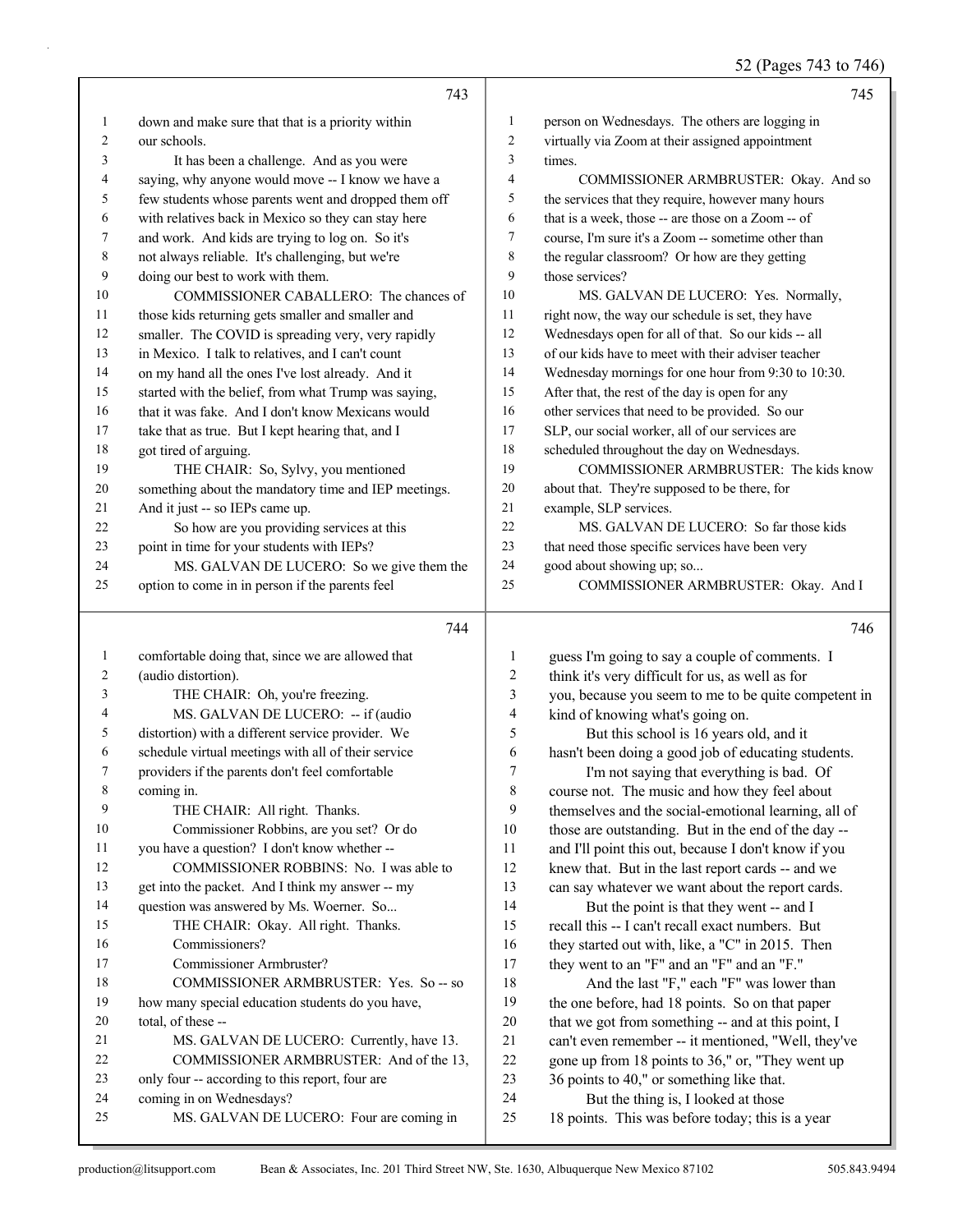53 (Pages 747 to 750)

|              | 747                                                                                                      |                | 749                                                                                                      |
|--------------|----------------------------------------------------------------------------------------------------------|----------------|----------------------------------------------------------------------------------------------------------|
|              |                                                                                                          |                |                                                                                                          |
| 1            | ago. And of the 18 points, which is what astounded                                                       | $\mathbf{1}$   | days for staff meetings and PD and building                                                              |
| 2            | me, is that 10 of the points were from the parent                                                        | $\overline{c}$ | sanitization, because we do have kids coming in in                                                       |
| 3            | kind of survey, "Do you like this school?"                                                               | 3              | person.                                                                                                  |
| 4            | So, yeah, because of course they got all                                                                 | 4              | COMMISSIONER ARMBRUSTER: Right. But                                                                      |
| 5            | the points, because parents chose to send their                                                          | 5              | they're only coming on Wednesdays in person.                                                             |
| 6            | children to this school.                                                                                 | 6              | MS. GALVAN DE LUCERO: So as soon as they                                                                 |
| 7            | So that left 8 points that had to be                                                                     | $\tau$         | leave, we have to be sure everything gets wiped down                                                     |
| 8            | divided through the rest of the report card. So                                                          | 8<br>9         | and cleaned up.                                                                                          |
| 9<br>10      | some of the scores, the highest performing, the                                                          |                | COMMISSIONER ARMBRUSTER: Okay. Thank                                                                     |
| 11           | lowest performing, all of those kinds of things that<br>were on that report card, were less than -- less | 10<br>11       | you.<br>COMMISSIONER VOIGT: Madam Chair?                                                                 |
| 12           | than one point.                                                                                          | 12             |                                                                                                          |
| 13           | So the fact that they have 36 now -- I'm                                                                 | 13             | THE CHAIR: Commissioner Voigt?                                                                           |
| 14           | not sure that -- I'm not sure you can measure those                                                      | 14             | COMMISSIONER VOIGT: Thank you. I left                                                                    |
| 15           | two things. I think they were different during                                                           | 15             | something off. I really wanted to hear from the                                                          |
| 16           | that.                                                                                                    | 16             | governing board. Are there any governing board<br>members that have been active since the inception of   |
| 17           | So I guess the other -- I think it's been                                                                | 17             | the school?                                                                                              |
| 18           | interesting and positive that when we placed a CAP                                                       | 18             | THE CHAIR: Oh, no.                                                                                       |
| 19           | on the school that you had to do this. And we --                                                         | 19             | COMMISSIONER VOIGT: Okay. So the                                                                         |
| 20           | the PEC, as Commissioner Gipson has said -- we would                                                     | $20\,$         | governing board really is the entity that should                                                         |
| 21           | never have done a two-year -- not because of COVID,                                                      | 21             | have been digging in on the challenges as they were                                                      |
| 22           | but just for this very reason that you only really                                                       | 22             | arising from the school, you know, to fully try to                                                       |
| 23           | have a year. But what has shown is that the school                                                       | 23             | protect their school. So I was just -- is there                                                          |
| 24           | is capable of improving, and it hasn't chosen to do                                                      | 24             | anyone from the governing board who can speak to any                                                     |
| 25           | that until we closed it, so to speak. And then it                                                        | 25             | of these topics that we've been discussing?                                                              |
|              |                                                                                                          |                |                                                                                                          |
|              | 748                                                                                                      |                | 750                                                                                                      |
| $\mathbf{1}$ | was reopened. And I find that, in a sense,                                                               | $\mathbf{1}$   | MR. ROBERT PALACIOS: Madam Chair,                                                                        |
| 2            | confusing as to why that had to occur before they                                                        | $\overline{c}$ | Commissioner Voigt.                                                                                      |
| 3            | could do that.                                                                                           | 3              |                                                                                                          |
| 4            |                                                                                                          |                | THE CHAIR: I can actually hear you.                                                                      |
|              | And that's just a comment.                                                                               | 4              | MR. ROBERT PALACIOS: You can hear me now?                                                                |
| 5            | But let me see. We did the IEPs. The                                                                     | 5              | Madam Chair, Commissioner Voigt, thank you                                                               |
| 6            | kids are coming in. Do you have transportation?                                                          | 6              | for this opportunity. And I did want to touch on                                                         |
| 7            | MS. GALVAN DE LUCERO: No, we do not                                                                      |                | this. This governing council, you know, as                                                               |
| 8            | provide transportation. And that, I think, has been                                                      | 8              | Commissioner Armbruster was pointing out, is --                                                          |
| 9            | a bit of a challenge.                                                                                    | 9              | there has to be something more behind the school                                                         |
| 10           | COMMISSIONER ARMBRUSTER: Everything is a                                                                 | $10\,$         | than the head administrator. And to see those "F"s,                                                      |
| 11           | challenge, I'm sure. But you have -- you have food                                                       | 11             | "F"s, "F"s, as a school, is very concerning.                                                             |
| 12           | service.                                                                                                 | 12             | And I'm proud to say that the mission of                                                                 |
| 13           | MS. GALVAN DE LUCERO: We do. And ongoing                                                                 | 13             | this GC, and now with our amazing head                                                                   |
| 14           | during COVID, we ensure that all of our students                                                         | 14             | administrator, are able to meet those goals that                                                         |
| 15           | have breakfast and lunch, those that wish to come by                                                     | 15             | were put in the CAP and to push to grow the school.                                                      |
| 16           | and pick it up.                                                                                          | 16             | It's not fair to our youth, to our                                                                       |
| 17           | COMMISSIONER ARMBRUSTER: Okay. So in                                                                     | 17             | students, to have subpar education. And so our goal                                                      |
| 18           | January, I guess is when we're talking about, you're                                                     | 18             | is to improve on it.                                                                                     |
| 19           | going to four days in -- I don't call it                                                                 | 19             | And this GC has been together for about                                                                  |
| 20           | in-person -- in Zoom. And then Wednesday.                                                                | $20\,$         | three years now, going on our fourth year of the                                                         |
| 21           | So Wednesday is going to be a check-in                                                                   | 21             | same members involved in this school's progress.                                                         |
| 22           | with the advisory. You're working with the special                                                       | 22             | And being able to hold a head administrator                                                              |
| 23           | ed kids in person. And what else happens on                                                              | 23             | accountable and to push towards those goals that                                                         |
| 24<br>25     | Wednesday?<br>MS. GALVAN DE LUCERO: Those will also be                                                   | 24<br>25       | have been set has not been easy. But we are up for<br>the task, and we are here to help this school grow |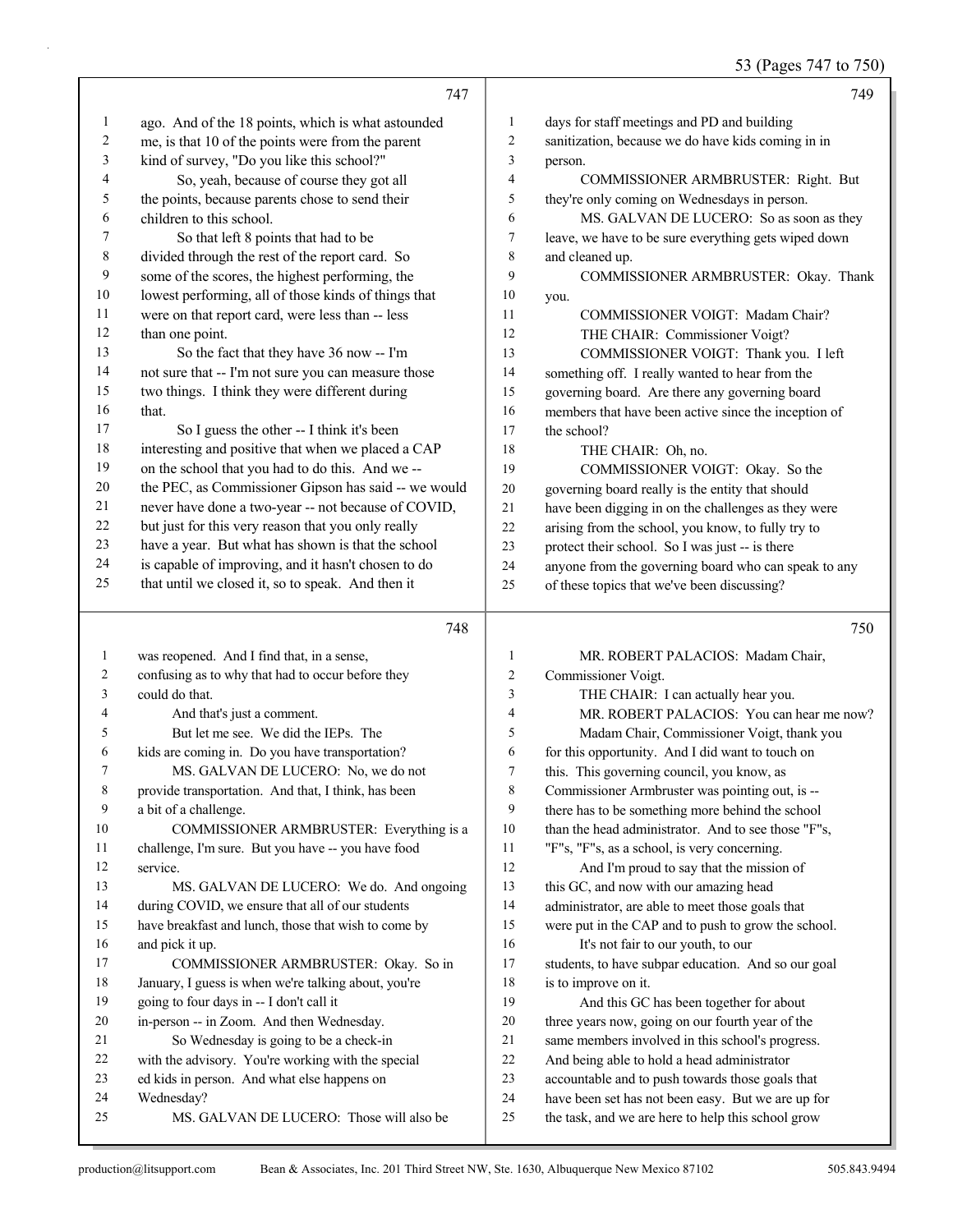54 (Pages 751 to 754)

|                | 751                                                                                                    |          | 753                                                                                   |
|----------------|--------------------------------------------------------------------------------------------------------|----------|---------------------------------------------------------------------------------------|
| 1              | and to make sure that the education standards are                                                      | 1        | "Freeze."                                                                             |
| $\overline{c}$ | not only met, but eventually exceeded.                                                                 | 2        | THE CHAIR: Apparently, he -- he can't                                                 |
| 3              | COMMISSIONER VOIGT: Thank you. And so                                                                  | 3        | hear us, either.                                                                      |
| 4              | with the governing council, you have an audit                                                          | 4        | COMMISSIONER CABALLERO: Right. He's in                                                |
| 5              | committee, a finance committee, and all your                                                           | 5        | Deming. Not sure how good the Internet is over                                        |
| 6              | different committees that meet and report out to the                                                   | 6        | there.                                                                                |
| 7              | board. So -- and the administrator does a budgetary                                                    | 7        | THE CHAIR: Well, I think he jumped off to                                             |
| $\,$ 8 $\,$    | presentation at the beginning of every year that you                                                   | 8        | come -- maybe he's trying to come back on, because I                                  |
| 9              | all sign off on and scrutinize and question and all                                                    | 9        | don't see him anymore. So maybe he's trying to log                                    |
| $10\,$         | of that?                                                                                               | 10       | back in.                                                                              |
| 11             | MR. ROBERT PALACIOS: Yes. And, for                                                                     | 11       | MS. KAREN WOERNER: I'll watch for him in                                              |
| 12             | myself, I am the treasurer. I am the head of the                                                       | 12       | Attendees just in case he doesn't come back                                           |
| 13             | finance committee. So I report each board meeting                                                      | 13       | automatically.                                                                        |
| 14             | to the GC.                                                                                             | 14       | COMMISSIONER CABALLERO: So let me just                                                |
| 15             | And we have been focusing very closely on                                                              | 15       | echo what Commissioner Voigt asked from the                                           |
| 16             | that number. It was a mistake of ours to project                                                       | 16       | governing council.                                                                    |
| 17             | 120. And we've been watching it all year. Every                                                        | 17       | My experience with organizations is that                                              |
| 18             | finance meeting we're looking at that number and                                                       | 18       | the organization is as good as the governing -- or                                    |
| 19             | seeing what it's going to do to our school.                                                            | 19       | board of directors. And if the board of directors,                                    |
| $20\,$         | And we'll not make that mistake again. If                                                              | 20       | or governing council in this case, is solid and                                       |
| 21             | we are able to stay closer to a reasonable number                                                      | $21\,$   | doesn't have a lot of drop and they stay together                                     |
| $22\,$<br>23   | and if we're showing progress for the next year, or                                                    | 22       | consistently, go through training, be proactive in                                    |
| 24             | growth, then we can project a higher number. But<br>that 120 was a sustainment from the previous year. | 23       | asking questions, not take anything for granted, the                                  |
| 25             | We did not project growth, but we did keep the 120                                                     | 24<br>25 | organization -- in this case, it's a school -- will                                   |
|                |                                                                                                        |          | flourish. Because that's the guide, the guide for                                     |
|                |                                                                                                        |          |                                                                                       |
|                | 752                                                                                                    |          | 754                                                                                   |
| $\mathbf{1}$   | number.                                                                                                | 1        | the head administrator. And the head administrator                                    |
| $\overline{c}$ | COMMISSIONER VOIGT: Yeah, I see. Yeah.                                                                 | 2        | cannot do it by herself. They need a good solid                                       |
| 3              | Definitely better to under-project, for sure.                                                          | 3        | governing council.                                                                    |
| 4              | MR. ROBERT PALACIOS: Yes.                                                                              | 4        | And I think three years with the same                                                 |
| 5              | COMMISSIONER VOIGT: Okay. Thank you.                                                                   | 5        | board, I see that that's the proven key that has --                                   |
| 6              | THE CHAIR: Oh. Commissioner Chavez?                                                                    | 6        | is projecting you to a lot of improvement. And the                                    |
| 7              | COMMISSIONER CHAVEZ: Yes. I just want to                                                               | 7        | head administrator is very lucky to have this                                         |
| $\,$ $\,$      | echo some of the concerns that we were talking about                                                   | 8        | governing council.                                                                    |
| 9              | with the budget. I think that's my biggest concern                                                     | 9        | COMMISSIONER RUIZ: Commissioner Chavez                                                |
| 10             | right now is -- is, you know, the stability of their                                                   | 10       | just texted me that he's lost his Internet, and he's                                  |
| 11             | budget. And I know that we heard from Mr. Vigil                                                        | 11       | trying to get back in.                                                                |
| 12             | talk about their cash reserve.                                                                         | 12       | MS. KAREN WOERNER: Commissioner Ruiz, I                                               |
| 13             | But, you know, that's -- that's only going                                                             | 13       | can e-mail him -- maybe he doesn't have the Internet                                  |
| 14             | to sustain them for another year, if -- as we're                                                       | 14       | connection to get his e-mail. I can maybe send him                                    |
| 15             | looking at the (feed frozen).                                                                          | 15       | the phone number to call in.                                                          |
| 16             | MS. KAREN WOERNER: Commissioner Chavez, I                                                              | 16       | COMMISSIONER RUIZ: Okay. Let me text it.                                              |
| 17             | think we've lost you a little bit.                                                                     | 17       | COMMISSIONER ARMBRUSTER: Madam Chair?                                                 |
| 18             | THE CHAIR: Yeah. Commissioner Chavez,                                                                  | 18       | THE CHAIR: Welcome back.                                                              |
| 19             | you've frozen.                                                                                         | 19       | COMMISSIONER CABALLERO: Oh, he's back.                                                |
| 20             | MS. KAREN WOERNER: Commissioner Chavez,                                                                | 20       | COMMISSIONER CHAVEZ: Sorry about that.                                                |
| 21             | you may want to try stopping your video.                                                               | 21       | THE CHAIR: That's okay. We're glad                                                    |
| 22             | THE CHAIR: Stop your video, and that way                                                               | 22       | you're able to get back.                                                              |
| 23             | hopefully we can still hear you?                                                                       | 23       | COMMISSIONER CHAVEZ: My Internet was fine                                             |
| 24<br>25       | COMMISSIONER ARMBRUSTER: It's like one of<br>those games we played when we were children.              | 24<br>25 | all day long, and then -- Murphy's Law; right?<br>So I apologize for that. But I just |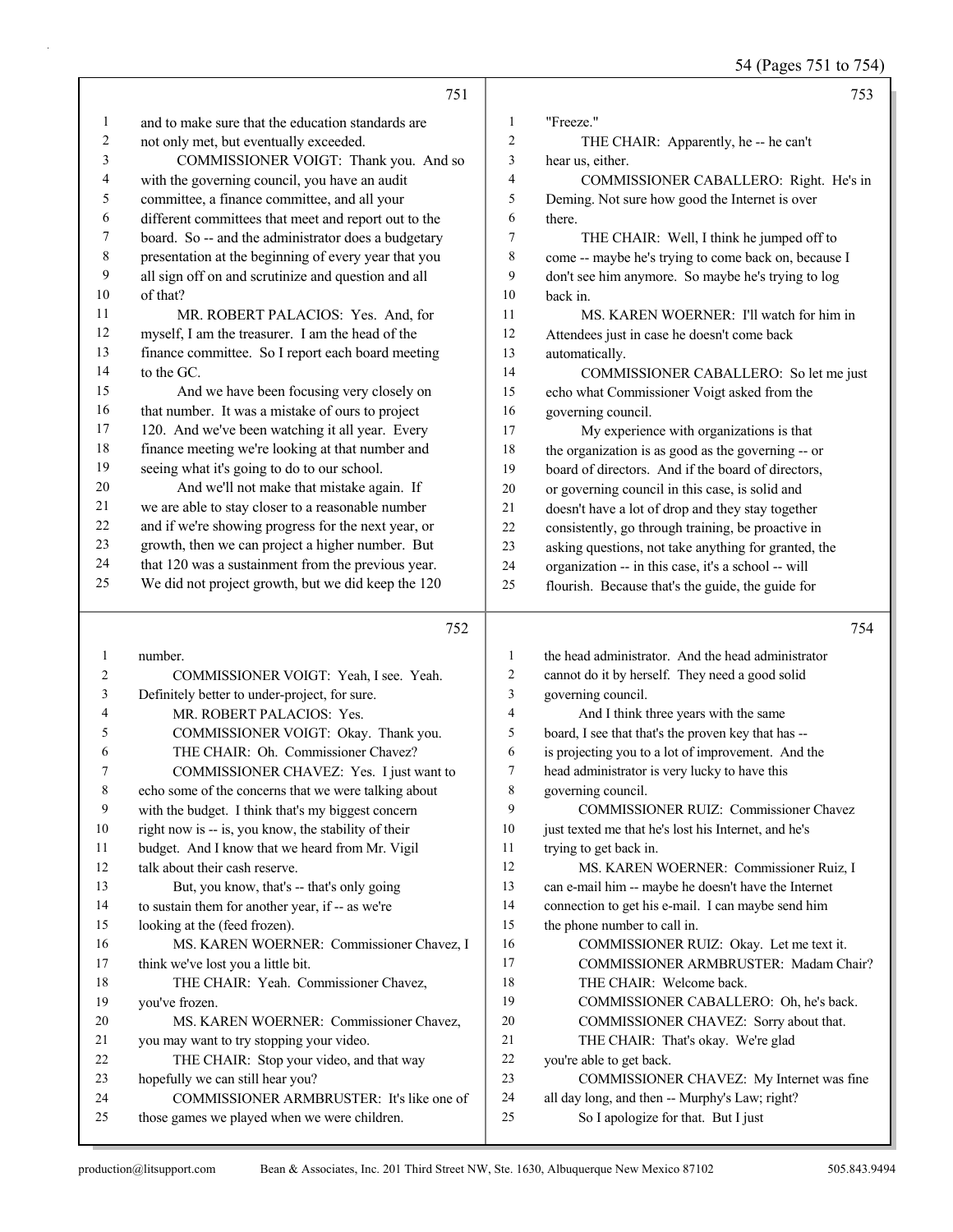55 (Pages 755 to 758)

|                  | 755                                                                                                      |                  | 757                                                                   |
|------------------|----------------------------------------------------------------------------------------------------------|------------------|-----------------------------------------------------------------------|
| $\mathbf{1}$     | wanted to just talk again about my concern, given                                                        | 1                | out.                                                                  |
| $\overline{c}$   | the -- the FTEs -- I think you have, like, 11 FTEs                                                       | $\overline{c}$   | So I notice that part of the original                                 |
| 3                | with 71 students -- staff FTEs -- which brings you a                                                     | 3                | Corrective Action Plan was for the school to engage                   |
| $\overline{4}$   | ratio of about six, six-and-a-half kids per FTE,                                                         | 4                | in NM DASH. And I'm assuming that you are doing                       |
| 5                | staff FTE.                                                                                               | 5                | that; is that correct?                                                |
| 6                | And I'm just wondering, you know, given                                                                  | 6                | So other than NM DASH, do you have some                               |
| $\boldsymbol{7}$ | the state of your budget and everything, do you have                                                     | 7                | other different, new, unique -- whatever -- ways of                   |
| $\,$ $\,$        | a -- do you have a plan in place? Because one of                                                         | $\,$ 8 $\,$      | teaching that you haven't -- that the staff hasn't                    |
| 9                | two things has to happen, you know. You either have                                                      | 9                | been doing before?                                                    |
| $10\,$           | to increase enrollment, or you have to start looking                                                     | 10               | MS. GALVAN DE LUCERO: Well, we're really                              |
| 11               | at some type of reduction in expenses.                                                                   | 11               | pushing to work on differentiated instruction in a                    |
| 12               | And you're already kind of lopsided with                                                                 | 12               | more accurate form. I think before, it was just                       |
| 13               | administrative costs versus instructional costs.                                                         | 13               | more willy-nilly, here-and-there. So through direct                   |
| 14               | And so I just -- I'd like to hear, you know, what                                                        | 14               | instructional coaching with the teachers, it's                        |
| 15               | kind of plans are being thought of at this time.                                                         | 15               | focusing on giving them more clear strategies and                     |
| 16               | MS. GALVAN DE LUCERO: Well, as I                                                                         | 16               | also looking at standards-based grading and                           |
| 17               | mentioned earlier, we had already started thinking.                                                      | 17               | assessments instead of just an overall, did they                      |
| 18               | And that's why this year, we identified a teacher                                                        | $18\,$           | complete the hundred math problems last night and                     |
| 19               | that was dual-certified, and, because we knew we had                                                     | 19               | didn't really get anything out of it.                                 |
| 20               | lower numbers, were able to basically RIF a                                                              | $20\,$           | So it's focusing in on what the priority                              |
| 21               | position. And now we have one person teaching both                                                       | $21\,$           | is in instruction, what is it that we're trying to                    |
| 22               | language arts and social studies.                                                                        | 22               | get out of the students, and also helping the                         |
| 23               | And then our AP is pulling dual duty and                                                                 | 23               | students to understand the why. Why are we teaching                   |
| 24               | teaching science as well. That was another person                                                        | 24               | them what we're teaching them? Why is this                            |
| 25               | that we did not replace. We just went ahead and                                                          | 25               | important to their future? Because if the students                    |
|                  | 756                                                                                                      |                  | 758                                                                   |
| $\mathbf{1}$     | made it a dual title, I guess.                                                                           | $\mathbf{1}$     | don't understand why, they don't care. So it needs                    |
| 2                | And then moving forward, if, heaven                                                                      | $\boldsymbol{2}$ | to be important to them.                                              |
| 3                | forbid, we have to cut a little bit more, it would                                                       | 3                | So finding those ways to narrow that focus                            |
| 4                | have to unfortunately start eating into some of our                                                      | 4                | and making it clear to the student and to the                         |
| 5                | electives. Because we only have -- core classes are                                                      | 5                | teacher what the overall objective is has been one                    |
| 6                | priority, of course, and we need at least one person                                                     | 6                | of the big changes we've been working on as part of                   |
| 7                | for each. As you know, they need to have                                                                 | 7                | NM DASH and everything else as a whole.                               |
| $\,$ 8 $\,$      | eighth-grade certification. And it's more of a                                                           | 8                | THE CHAIR: So Illuminate, which I know                                |
| 9                | specialty certification when you're in the middle                                                        | 9                | nothing about at all. But I know, for example, NWEA                   |
| 10               | school than a neutral, can teach all subjects, like                                                      | 10               | doesn't do well in drawing conclusions or finding                     |
| 11               | in elementary, since we're six through eight here.                                                       | 11               | the main idea, whatever? Does Illuminate put those,                   |
| 12               | But if we can find a teacher that has the                                                                | 12               | and that's how you're differentiating and doing                       |
| 13               | ability to teach multiple subjects, that would                                                           | 13               | that?                                                                 |
| 14               | definitely give them priority as we adjust our class                                                     | 14               | MS. GALVAN DE LUCERO: Yes, it actually                                |
| 15               | sizes.                                                                                                   | 15               | breaks it down by standard. So when the assessment                    |
| 16               | We also don't want to overwhelm teachers                                                                 | 16               | is developed, we worked together with Las Montañas                    |
| 17               | either by overloading them, if that does happen.                                                         | 17               | Charter High School to develop the top ten                            |
| 18               | We'd rather have to open a position and hire down                                                        | 18               | Common Core standards or skills that students would                   |
| 19               | the line, but tighten our belts in the meantime.                                                         | 19               | need to master as they move into the ninth grade in                   |
|                  |                                                                                                          |                  |                                                                       |
| 20               | THE CHAIR: Commissioners, are there any                                                                  | 20               | order to be successful in high school.                                |
| 21               | other questions?                                                                                         | 21               | So then we took those standards that were                             |
| 22               | COMMISSIONER ARMBRUSTER: I have one.                                                                     | $22\,$           | identified in those skills, presented them to                         |
| 23               | THE CHAIR: Commissioner Armbruster? And                                                                  | 23               | Illuminate, and they created the assessment based                     |
| 24<br>25         | I apologize if I -- if this has been answered. But<br>my head is full. So something may have just fallen | 24<br>25         | off of those standards.<br>So when a student has trouble or when they |

J.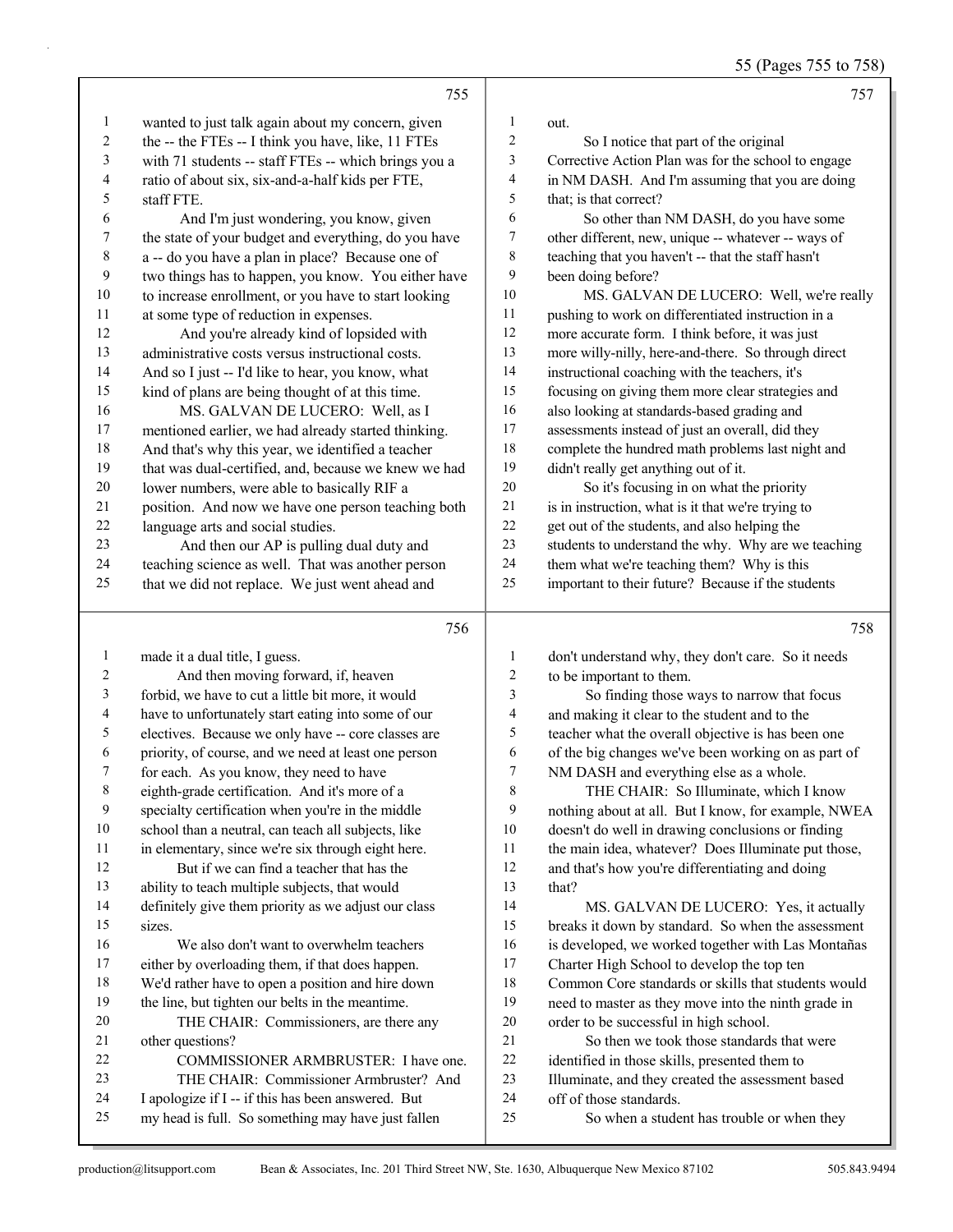#### 56 (Pages 759 to 762)

|    | 759                                                  |                | 761                                                  |
|----|------------------------------------------------------|----------------|------------------------------------------------------|
| 1  | get their test results as well as the teacher, it    | 1              | our teachers. And something that really stood out    |
| 2  | says, "Okay. For Common Core Standard 4.1,           | 2              | to myself as a GC member was Illuminate and how it   |
| 3  | identifying and analyzing informational text, they   | 3              | was presented to the GC as an assessment of not only |
| 4  | got it. They're down."                               | $\overline{4}$ | the students, but able to help the teachers educate  |
| 5  | "However, for a standard -- you know,                | 5              | as well by being able to see those markers.          |
| 6  | whatever -- on annotating and marking text, they are | 6              | So I look forward to continuing to use               |
| 7  | still struggling. So you may want to spend" --       | $\tau$         | that program in the future and really helping not    |
| 8  | they'll even give you suggestions on how to guide    | 8              | only our students grow, but our educators.           |
| 9  | them.                                                | 9              | THE CHAIR: Okay. Thank you so much.                  |
| 10 | It also connects into Khan Academy. So               | 10             | Sylvy?                                               |
| 11 | you can take the scores from Illuminate and get into | 11             | MS. GALVAN DE LUCERO: Just one last quick            |
| 12 | Khan Academy and guide some extra support outside of | 12             | comment on that Illuminate assessment I forgot to    |
| 13 | the classroom.                                       | 13             | mention for the Commissioner.                        |
| 14 | COMMISSIONER ARMBRUSTER: I know that PSAT            | 14             | It also provides the parents with a                  |
| 15 | connects to Khan Academy as well.                    | 15             | detailed report so that they can see where their     |
| 16 | MS. GALVAN DE LUCERO: Correct. Uh-huh.               | 16             | student's strengths and weaknesses are and gives     |
| 17 | COMMISSIONER ARMBRUSTER: Okay. Thank                 | 17             | them some guides to kind of help them at home as     |
| 18 | you.                                                 | 18             | well.                                                |
| 19 | COMMISSIONER CABALLERO: So you're                    | 19             | COMMISSIONER ARMBRUSTER: Is that in                  |
| 20 | guaranteeing your students to be able to go into the | 20             | Spanish?                                             |
| 21 | ninth grade ready to be -- to be at the ninth grade. | 21             | MS. GALVAN DE LUCERO: Yes.                           |
| 22 | MS. GALVAN DE LUCERO: To be successful.              | 22             | COMMISSIONER ARMBRUSTER: I wanted to beat            |
| 23 | That is our goal. That they don't go in there        | 23             | Commissioner Caballero.                              |
| 24 | lacking any of the skills that a freshman student in | 24             | THE CHAIR: Commissioners, any other                  |
| 25 | high school would need.                              | 25             | questions?                                           |
|    | 760                                                  |                | 762                                                  |
| 1  | COMMISSIONER CABALLERO: It would be great            | 1              | (No response.)                                       |
| 2  | if you got your students to come ready to come into  | 2              | THE CHAIR: All right. I move that the                |
| 3  | the sixth grade.                                     | 3              | Public Education Commission enter into a Closed      |
| 4  | MS. GALVAN DE LUCERO: That would be                  | 4              | Session, pursuant to NMSA Section 10-15-1(H)(1).     |

great.

around.

6 COMMISSIONER CABALLERO: That would be great. Yeah. Maybe in the future, maybe a sister school can do the pre-K to fifth, because, you know, you're teaching the hardest portion -- you know, middle -- those kids at that age, they are tough. They are tough emotionally and tough all the way

13 So I commend you for having the strength and fortitude to get into the middle school area. I, for one, as a teacher, avoided that every -- I would teach kindergarten and high school. But the middle school, it was a kicker. Oh, my God.

19 COMMISSIONER CABALLERO: Yes, yes. 20 THE CHAIR: (Audio distortion) hand up. 21 MR. ROBERT PALACIOS: I'm sorry. For me? 22 THE CHAIR: I thought I saw your hand up. 23 MR. ROBERT PALACIOS: Yes, Chairwoman. I was just wanting to speak to what Commissioner Armbruster was saying about academics and helping

18 THE CHAIR: Hormones.

- The subject to be discussed pertains to issuance of
- a charter license renewal of La Academia Dolores Huerta.
- 8 COMMISSIONER RUIZ: Second.
- 9 THE CHAIR: There's a motion by
- Commissioner Gipson, a second by Commissioner Ruiz.
- 11 Commissioner Armbruster?
- 12 COMMISSIONER ARMBRUSTER: Commissioner Voigt?
- 14 COMMISSIONER VOIGT: Yes.
- 15 COMMISSIONER ARMBRUSTER: Commissioner Ruiz?
- 17 COMMISSIONER RUIZ: Yes.
- 18 COMMISSIONER ARMBRUSTER: Commissioner
- Robbins?
- 20 COMMISSIONER ROBBINS: Yes.
- 21 COMMISSIONER ARMBRUSTER: Commissioner
- Crone?
- 23 COMMISSIONER CRONE: Yes.
- 24 COMMISSIONER ARMBRUSTER: Commissioner Davis?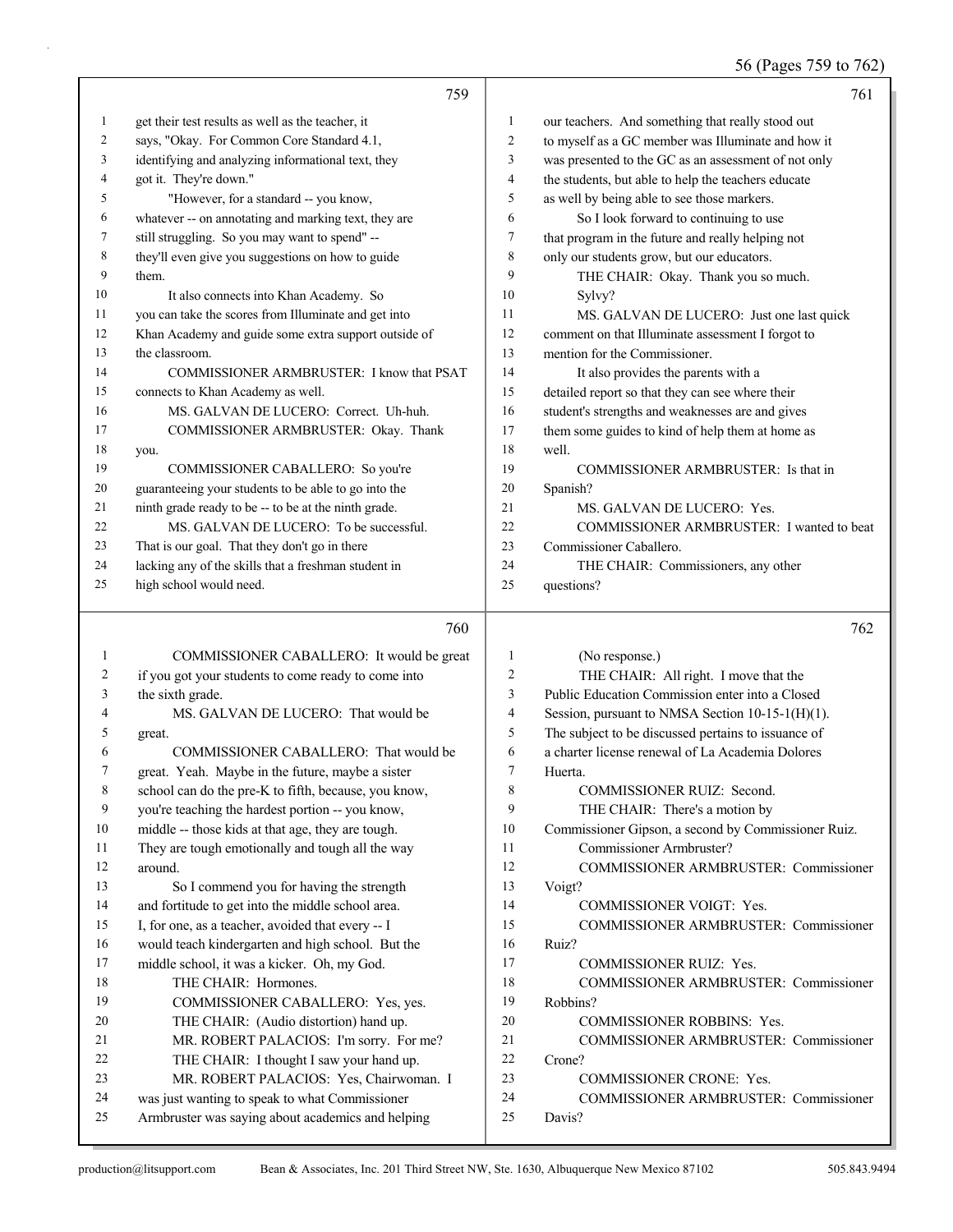57 (Pages 763 to 766)

|                | 763                                                                   |                  | 765                                                  |
|----------------|-----------------------------------------------------------------------|------------------|------------------------------------------------------|
| 1              | <b>COMMISSIONER DAVIS: Yes.</b>                                       | 1                | Davis?                                               |
| $\overline{c}$ | COMMISSIONER ARMBRUSTER: Commissioner                                 | $\overline{2}$   | <b>COMMISSIONER DAVIS: Yes.</b>                      |
| 3              | Caballero?                                                            | 3                | <b>COMMISSIONER ARMBRUSTER: Commissioner</b>         |
| 4              | COMMISSIONER CABALLERO: Yes.                                          | $\overline{4}$   | Voigt?                                               |
| 5              | COMMISSIONER ARMBRUSTER: Commissioner                                 | 5                | <b>COMMISSIONER VOIGT: Yes.</b>                      |
| 6              | Gipson?                                                               | 6                | COMMISSIONER ARMBRUSTER: Commissioner                |
| 7              | THE CHAIR: Yes.                                                       | $\tau$           | Ruiz?                                                |
| 8              | <b>COMMISSIONER ARMBRUSTER: Commissioner</b>                          | 8                | <b>COMMISSIONER RUIZ: Yes.</b>                       |
| 9              | Chavez?                                                               | 9                | COMMISSIONER ARMBRUSTER: Commissioner                |
| 10             | COMMISSIONER CHAVEZ: Yes.                                             | 10               | Crone?                                               |
| 11             | COMMISSIONER ARMBRUSTER: Commissioner                                 | 11               | COMMISSIONER CRONE: Yes.                             |
| 12             | Armbruster votes "Yes."                                               | 12               | COMMISSIONER ARMBRUSTER: Commissioner                |
| 13             | Commissioner Raftery?                                                 | 13               | Robbins?                                             |
| 14             | COMMISSIONER RAFTERY: Yes.                                            | 14               | <b>COMMISSIONER ROBBINS: Yes.</b>                    |
| 15             | COMMISSIONER ARMBRUSTER: That's a                                     | 15               | COMMISSIONER ARMBRUSTER: Motion passes,              |
| 16             | ten-to-zero vote to go into Executive Session.                        | 16               | ten-to-zero.                                         |
| 17             | THE CHAIR: Thank you. See you in a few                                | 17               | THE CHAIR: Ten-zero. Okay. Thank you.                |
| 18             | minutes.                                                              | 18               | Okay. Are we set? Okay.                              |
| 19             | (Executive Session conducted.)                                        | 19               | So I move that the Public Education                  |
| 20             | THE CHAIR: So while we're waiting for                                 | 20               | Commission renew the charter -- the charter for      |
| 21             | Commissioner Crone to morph his way back, we can do                   | 21               | La Academia Dolores Huerta for a period of five      |
| 22             | the motion to come out of Closed Session.                             | 22               | years, beginning July 1st, 2021, ending June 30th,   |
| 23             | COMMISSIONER ARMBRUSTER: Okay.                                        | 23               | 2026, with the condition, due to the ongoing audit   |
| 24             | THE CHAIR: So I move that the Public                                  | 24               | findings and risk of fiscal insolvency, that the --  |
| 25             | Education Commission end Closed Session. The                          | 25               | the school submit to the PEC their budget at the     |
|                |                                                                       |                  |                                                      |
|                |                                                                       |                  |                                                      |
|                | 764                                                                   |                  | 766                                                  |
|                |                                                                       | 1                |                                                      |
| 1              | matters discussed in the closed meeting were limited                  | $\overline{2}$   | same time they submit their budget to PED. The       |
| 2              | only to those specified in the motion for closure,                    | 3                | Public Education Commission will review and approve  |
| 3<br>4         | and no vote was taken during the Closed Session.                      | $\overline{4}$   | the budget -- hold on -- by June 1st. If the PEC     |
| 5              | And Commissioner Crone is here now.                                   | 5                | does not approve the budget, the charter will not be |
| 6              | COMMISSIONER ROBBINS: Second.                                         | 6                | renewed.<br>COMMISSIONER DAVIS: I second.            |
| 7              | THE CHAIR: There's a motion by                                        | 7                |                                                      |
|                | Commissioner Gipson and a second by Commissioner                      |                  | THE CHAIR: I'm sorry. Who was that?                  |
| 8<br>9         | Robbins.<br>Commissioner Armbruster?                                  | $\,$ 8 $\,$<br>9 | COMMISSIONER DAVIS: That was Georgina                |
| 10             |                                                                       | 10               | seconding.                                           |
| 11             | COMMISSIONER ARMBRUSTER: Commissioner<br>Caballero?                   | 11               | THE CHAIR: There's a motion by                       |
| 12             |                                                                       | 12               | Commissioner Gipson, a second by Commissioner Davis. |
| 13             | COMMISSIONER CABALLERO: Yes.<br>COMMISSIONER ARMBRUSTER: Commissioner | 13               | Is there any further discussion?<br>(No response.)   |
| 14             |                                                                       | 14               |                                                      |
| 15             | Raftery?                                                              | 15               | THE CHAIR: If not, Commissioner<br>Armbruster?       |
| 16             | COMMISSIONER RAFTERY: Yes.                                            | 16               | <b>COMMISSIONER ARMBRUSTER: Commissioner</b>         |
| 17             | COMMISSIONER ARMBRUSTER: Commissioner<br>Armbruster votes "Yes."      | 17               | Robbins?                                             |
| 18             | Commissioner Chavez? I think that was a                               | 18               | COMMISSIONER ROBBINS: Yes.                           |
| 19             | "Yes"?                                                                | 19               | COMMISSIONER ARMBRUSTER: Commissioner                |
| 20             | COMMISSIONER CHAVEZ: Yes.                                             | 20               | Crone?                                               |
| 21             | COMMISSIONER ARMBRUSTER: Okay. All                                    | 21               | <b>COMMISSIONER CRONE: Yes.</b>                      |
| 22             | right.                                                                | 22               | <b>COMMISSIONER ARMBRUSTER: Commissioner</b>         |
| 23             | Commissioner Gipson?                                                  | 23               | Ruiz?                                                |
| 24             | THE CHAIR: Yes.                                                       | 24               | <b>COMMISSIONER RUIZ: Yes.</b>                       |
| 25             | COMMISSIONER ARMBRUSTER: Commissioner                                 | 25               | COMMISSIONER ARMBRUSTER: Commissioner                |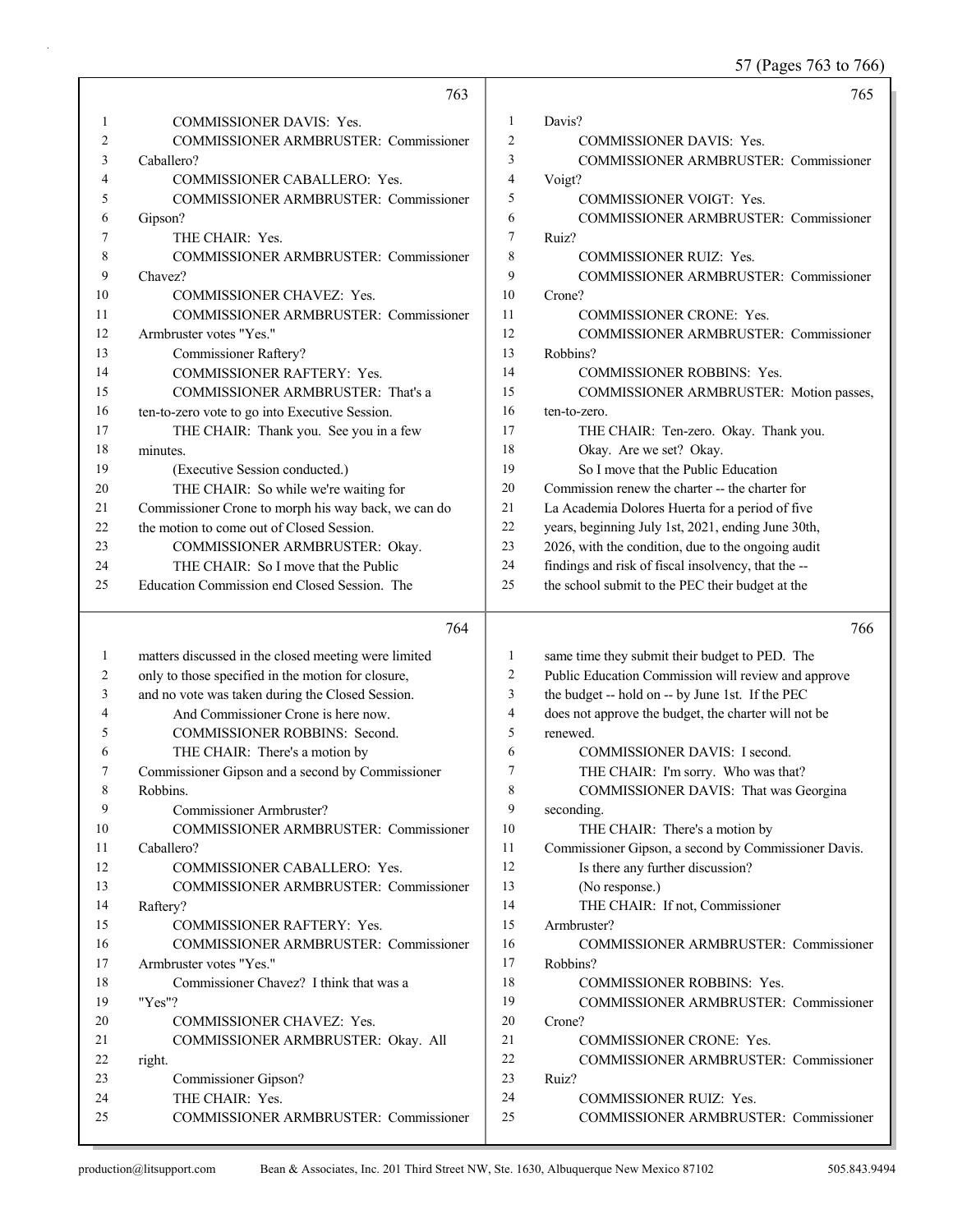58 (Pages 767 to 770)

|    | 767                                                 |                | 769                                                  |
|----|-----------------------------------------------------|----------------|------------------------------------------------------|
|    | Voigt?                                              | 1              | of updates for you all.                              |
| 2  | <b>COMMISSIONER VOIGT: Yes.</b>                     | 2              | I am going to forgo the updates. I would             |
| 3  | <b>COMMISSIONER ARMBRUSTER: Commissioner</b>        | 3              | like to do a couple of comments. But at this point,  |
| 4  | Davis?                                              | $\overline{4}$ | I don't even remember what to update you on.         |
| 5  | <b>COMMISSIONER DAVIS: Yes.</b>                     | 5              | So -- but I would like to just take this             |
| 6  | COMMISSIONER ARMBRUSTER: Commissioner               | 6              | time to say a couple of things. First and foremost,  |
| 7  | Gipson?                                             | 7              | I want to thank the Options for Parents and Families |
| 8  | THE CHAIR: Yes.                                     | 8              | Division team. Because I'm sitting here today. But   |
| 9  | <b>COMMISSIONER ARMBRUSTER: Commissioner</b>        | 9              | the work that they did to prepare for all of you is  |
| 10 | Chavez?                                             | 10             | just phenomenal. I rave about the team all the       |
| 11 | <b>COMMISSIONER CHAVEZ: Yes.</b>                    | 11             | time.                                                |
| 12 | <b>COMMISSIONER ARMBRUSTER: Commissioner</b>        | 12             | But I just want to acknowledge the team              |
| 13 | Armbruster votes "Yes."                             | 13             | and their work behind the scenes for all of the      |
| 14 | Commissioner Raftery?                               | 14             | hearings and the work they do every day. So thank    |
| 15 | <b>COMMISSIONER RAFTERY: Yes.</b>                   | 15             | you to the best team at PED.                         |
| 16 | <b>COMMISSIONER ARMBRUSTER: Commissioner</b>        | 16             | Also, want to make sure that the                     |
| 17 | Caballero?                                          | 17             | Commission is aware that we have two new folks       |
| 18 | <b>COMMISSIONER CABALLERO: Yes.</b>                 | 18             | starting on Monday at the PED. Dr. Vickie            |
| 19 | COMMISSIONER ARMBRUSTER: The motion                 | 19             | Bannerman, who is our Indian -- excuse me --         |
| 20 | passes, ten-to-zero.                                | 20             | Identity, Equity and Transformation Deputy           |
| 21 | THE CHAIR: The motion passes, ten-zero.             | 21             | Secretary, starts on Monday; and Corinna Chavez as   |
| 22 | So this is a cautionary congratulations, because    | 22             | our director, on Monday.                             |
| 23 | we've expressed our concern over the budget. So     | 23             | And so, as you know, I'm very eager for              |
| 24 | congratulations. But there's still work to be done. | 24             | those two positions to be filled and have that       |
| 25 | MS. GALVAN DE LUCERO: We understand, and            | 25             | support for our group and for you all.               |
|    | 768                                                 |                | 770                                                  |

| 1  | we greatly appreciate all of your time and the long  | 1              | And last, but certainly not least, I want            |
|----|------------------------------------------------------|----------------|------------------------------------------------------|
| 2  | hours you've put in and for giving us a chance to    | 2              | to just -- I know Chairwoman Gipson acknowledged     |
| 3  | prove to you that we can do this.                    | $\overline{3}$ | them at the start on Wednesday. From our division,   |
| 4  | THE CHAIR: Okay. Thank you. Stay safe.               | 4              | I want to just thank those Commissioners who are     |
| 5  | And hopefully see you soon.                          | 5              | leaving us after this month: Commissioner            |
| 6  | MS. GALVAN DE LUCERO: Definitely.                    | 6              | Caballero, Commissioner Armbruster, Commissioner     |
| 7  | Virtual hugs to everyone.                            | 7              | Raftery, Commissioner Ruiz, and Commissioner Crone.  |
| 8  | MR. ROBERT PALACIOS: Thank you.                      | 8              | It's been a pleasure to work with you and to serve   |
| 9  | MS. GALVAN DE LUCERO: Thank you.                     | 9              | you.                                                 |
| 10 | MS. KAREN WOERNER: School                            | 10             | And our team -- on behalf of our team, I             |
| 11 | representatives, if you aren't leaving the meeting,  | 11             | just want to thank you for what you've done to       |
| 12 | I'm going to put you back to Attendees, sort of a    | 12             | improve the charter school sector and to help hold   |
| 13 | dumps you off and brings you back in.                | 13             | schools accountable to our kids in New Mexico. So I  |
| 14 | MS. GALVAN DE LUCERO: Thank you.                     | 14             | really thank you from the bottom of my heart for     |
| 15 | THE CHAIR: So, Commissioners, can we do a            | 15             | your service. I will miss you. Particularly,         |
| 16 | ten-minute break before we finish up the rest of the | 16             | Commissioner Armbruster and Commissioner Ruiz, who I |
| 17 | meeting? Thanks.                                     | 17             | meet with every Thursday, I will miss you. And miss  |
| 18 | (Recess taken, 4:18 p.m. to 4:28 p.m.)               | 18             | you all and just wish you well and thank you very    |
| 19 | THE CHAIR: Okay. We're all back. All                 | 19             | much for what you have done for charter schools in   |
| 20 | right. So thanks, everyone. And we are now on to     | 20             | New Mexico.                                          |
| 21 | Item No. 7 on our agenda, which we did have          | 21             | And, Commissioner Ruiz, I just have to add           |
| 22 | modifications to.                                    | 22             | that I cannot believe your dedication, given your    |
| 23 | So, Karen, any updates that you want to              | 23             | health, for sticking out with us this week. It's     |
| 24 | offer us, please feel free.                          | 24             | amazing. So thank you all, and that's really all I   |
| 25 | MS. KAREN WOERNER: I have an hour's worth            | 25             | have for my report.                                  |
|    |                                                      |                |                                                      |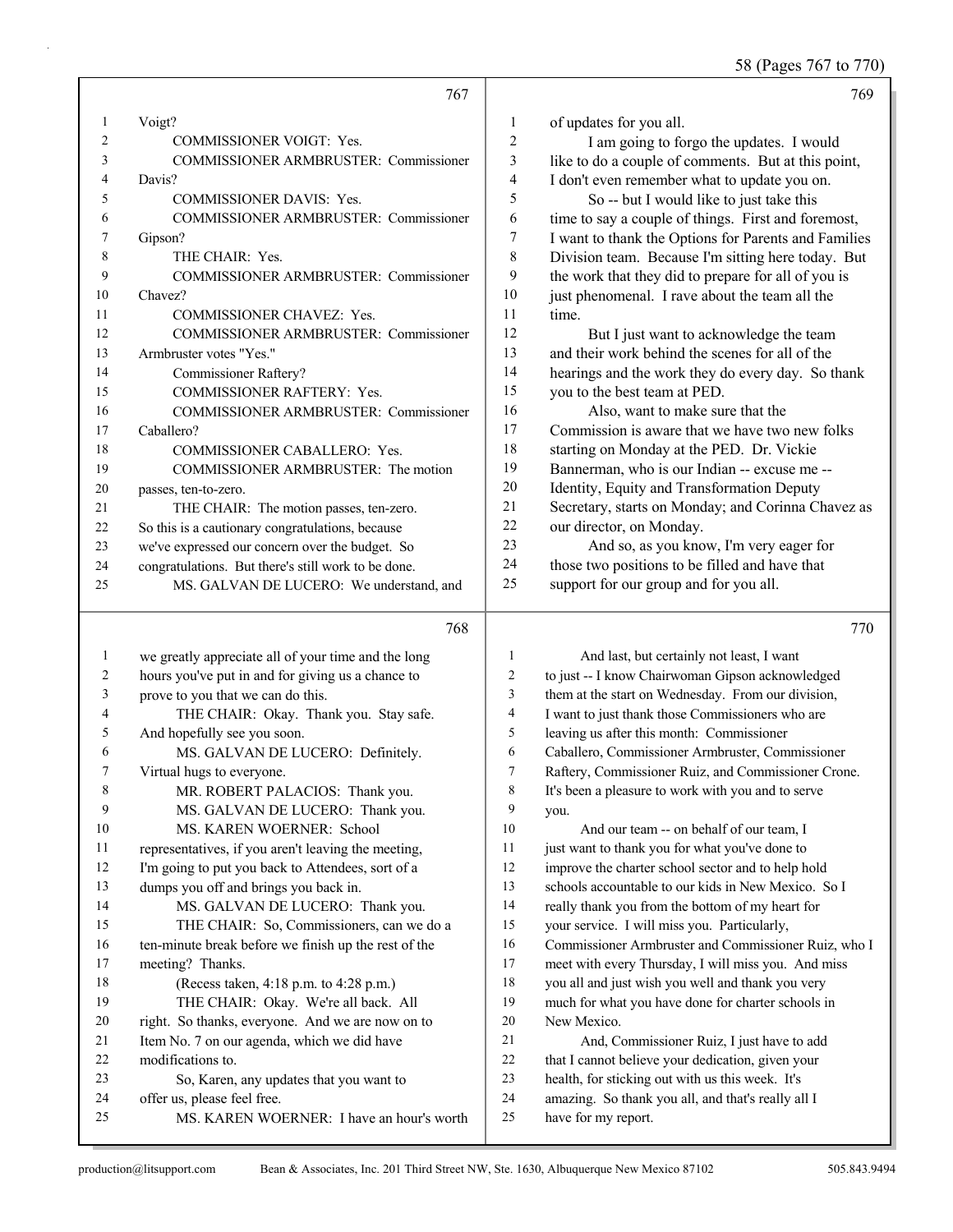59 (Pages 771 to 774)

|          | 771                                                                     |                | 773                                                                        |
|----------|-------------------------------------------------------------------------|----------------|----------------------------------------------------------------------------|
| 1        | THE CHAIR: Okay. Thanks.                                                | 1              | COMMISSIONER ARMBRUSTER: Commissioner                                      |
| 2        | MS. KAREN WOERNER: I do have to address                                 | $\overline{2}$ | Ruiz?                                                                      |
| 3        | DEAP as Part B of my report. But, otherwise, I am                       | 3              | COMMISSIONER RUIZ: Yes.                                                    |
| 4        | done. Thank you very much.                                              | $\overline{4}$ | COMMISSIONER ARMBRUSTER: Commissioner                                      |
| 5        | THE CHAIR: Okay. So in 7B, as the                                       | 5              | Crone?                                                                     |
| 6        | Commission, I'm sure, remembers, we had voted the                       | 6              | COMMISSIONER CRONE: Yes.                                                   |
| 7        | last meeting to send a Letter of Concern to DEAP.                       | 7              | COMMISSIONER ARMBRUSTER: Commissioner                                      |
| 8        | Right after we voted on that, they did come into                        | 8              | Robbins?                                                                   |
| 9        | compliance. So they never did receive the letter                        | 9              | <b>COMMISSIONER ROBBINS: Yes.</b>                                          |
| 10       | because we have all the information.                                    | 10             | THE CHAIR: So I'm going to say that's a                                    |
| 11       | But because we formally voted to send the                               | 11             | nine-to-zero motion.                                                       |
| 12       | Letter of Concern, we do have to -- we do have to                       | 12             | Can the record reflect, please, that                                       |
| 13       | close that out and to restore DEAP to good standing                     | 13             | Commissioner Chavez appears to be having Internet                          |
| 14       | once again. So that we're clear with this. So                           | 14             | difficulties?                                                              |
| 15       | we've got feedback from someone. I don't know.                          | 15             | And the motion passed, nine-zero, with                                     |
| 16       | So I am going to make a motion that the                                 | 16             | Commissioner Chavez -- Commissioner Chavez having,                         |
| 17       | Public Education Commission restore DEAP -- and                         | 17             | apparently, Internet difficulties.                                         |
| 18       | Cindy will put the full name into the -- into the                       | 18             | Okay. I don't think there's been any                                       |
| 19       | record -- (Dzil Ditl'ooi School of Empowerment                          | 19             | additional feedback, so that the PEC calendar, I                           |
| 20       | Action and Perseverance) -- restore DEAP to good                        | 20             | believe, sits as it has been submitted.                                    |
| 21       | standing.                                                               | 21             | So if there's -- unless Commissioners have                                 |
| 22       | COMMISSIONER DAVIS: I second that.                                      | 22             | any further comment or recommendations for it, we                          |
| 23       | THE CHAIR: There's a motion by                                          | 23             | can move to approve the PEC calendar for 2021.                             |
| 24       | Commissioner Gipson, a second by Commissioner Davis.                    | 24             | COMMISSIONER DAVIS: I move that we                                         |
| 25       | Commissioner Armbruster?                                                | 25             | approve the calendar for 2021.                                             |
|          |                                                                         |                |                                                                            |
|          |                                                                         |                |                                                                            |
|          | 772                                                                     |                | 774                                                                        |
| 1        | COMMISSIONER ARMBRUSTER: Commissioner                                   | 1              | <b>COMMISSIONER ROBBINS: Second.</b>                                       |
| 2        | Caballero?                                                              | $\overline{2}$ | THE CHAIR: There's a motion by                                             |
| 3        | COMMISSIONER CABALLERO: Yes.                                            | 3              | Commissioner Davis, a second by Commissioner                               |
| 4        | COMMISSIONER ARMBRUSTER: Commissioner                                   | $\overline{4}$ | Robbins.                                                                   |
| 5        | Raftery?                                                                | 5<br>6         | Commissioner Armbruster?                                                   |
| 6<br>7   | COMMISSIONER RAFTERY: Yes.                                              | 7              | <b>COMMISSIONER ARMBRUSTER: Commissioner</b>                               |
| 8        | <b>COMMISSIONER ARMBRUSTER: Commissioner</b><br>Armbruster votes "Yes." | 8              | Voigt?<br>COMMISSIONER VOIGT: Yes.                                         |
| 9        | Commissioner Chavez?                                                    | 9              | COMMISSIONER ARMBRUSTER: Commissioner                                      |
| 10       | $I - he's -$                                                            | 10             | Armbruster votes "Yes."                                                    |
| 11       | THE CHAIR: I see him on the --                                          | 11             | <b>Commissioner Chavez</b>                                                 |
| 12       | COMMISSIONER ARMBRUSTER: He's muted. Can                                | 12             | (No response.)                                                             |
| 13       | you tell if he's there?                                                 | 13             | COMMISSIONER ARMBRUSTER: I don't think we                                  |
| 14       | THE CHAIR: No, he's still muted. So I                                   | 14             | have him, so I'm going on.                                                 |
| 15       | don't know if he's having trouble with his Internet                     | 15             | <b>Commissioner Davis?</b>                                                 |
| 16       | connection again, because it's still showing muted.                     | 16             | COMMISSIONER RUIZ: I texted him. I                                         |
| 17       | COMMISSIONER ARMBRUSTER: Okay. I'm going                                | 17             | texted him. I'm waiting to hear.                                           |
| 18       | to go on in that case, to you, Chairwoman Gipson.                       | 18             | <b>COMMISSIONER DAVIS: Commissioner Davis</b>                              |
| 19       | THE CHAIR: Yes.                                                         | 19             | says "Yes."                                                                |
| 20       | COMMISSIONER ARMBRUSTER: Yes.                                           | 20             | COMMISSIONER ARMBRUSTER: Okay. Wait just                                   |
| 21       | <b>Commissioner Davis?</b>                                              | 21             | one second. Yes, Davis. And we're waiting for                              |
| 22       | COMMISSIONER DAVIS: Yes.                                                | 22             | Chavez.                                                                    |
| 23       | COMMISSIONER ARMBRUSTER: Commissioner                                   | 23             | Commissioner Robbins?                                                      |
| 24<br>25 | Voigt?<br><b>COMMISSIONER VOIGT: Yes.</b>                               | 24<br>25       | <b>COMMISSIONER ROBBINS: Yes.</b><br>COMMISSIONER ARMBRUSTER: Commissioner |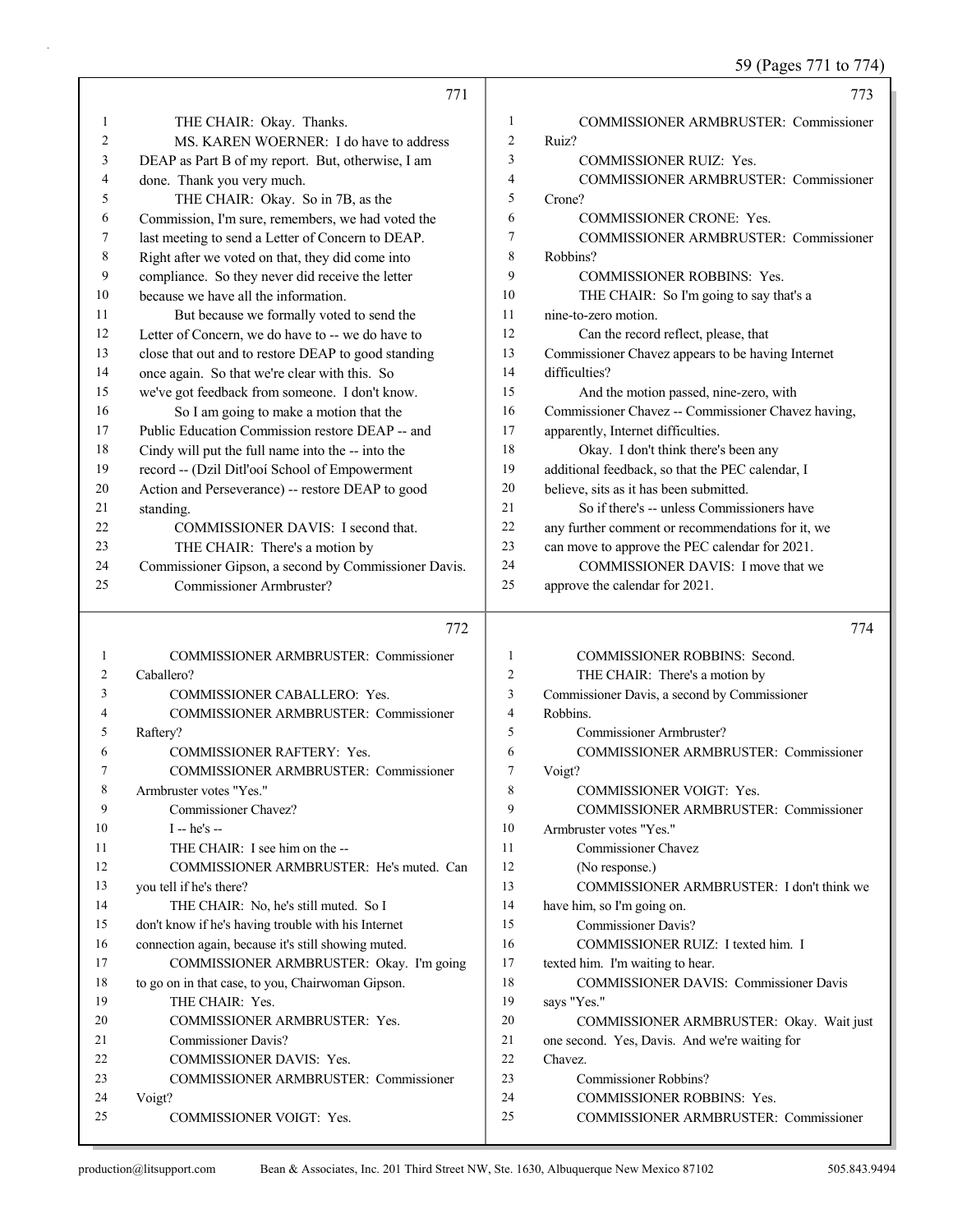60 (Pages 775 to 778)

|                | 775                                                  |                | 777                                                  |
|----------------|------------------------------------------------------|----------------|------------------------------------------------------|
| $\mathbf{1}$   | Gipson?                                              | $\mathbf{1}$   | of what the spring even looks like by January, what  |
| $\overline{c}$ | THE CHAIR: Yes.                                      | $\overline{c}$ | the spring might look like, and the summer. You      |
| 3              | COMMISSIONER ARMBRUSTER: Commissioner                | 3              | know, we just don't know. (Audio distortion due to   |
| 4              | Ruiz?                                                | 4              | simultaneous speaking) -- moving quick and not       |
| 5              | <b>COMMISSIONER RUIZ: Yes.</b>                       | 5              | moving quick.                                        |
| 6              | COMMISSIONER ARMBRUSTER: Commissioner                | 6              | COMMISSIONER VOIGT: Yeah. Something                  |
| 7              | Raftery?                                             | 7              | that's come up amongst discussion with some charter  |
| 8              | <b>COMMISSIONER RAFTERY: Yes.</b>                    | 8              | schools -- and it came up also with one of the       |
| 9              | COMMISSIONER ARMBRUSTER: Commissioner                | 9              | schools we met with this week -- was the serving     |
| 10             | Caballero?                                           | 10             | adult students.                                      |
| 11             | COMMISSIONER CABALLERO: Yes.                         | 11             | THE CHAIR: Yeah.                                     |
| 12             | COMMISSIONER ARMBRUSTER: Commissioner                | 12             | COMMISSIONER VOIGT: I know there's been              |
| 13             | Crone?                                               | 13             | some discussion about trying to blanket some of that |
| 14             | <b>COMMISSIONER CRONE: Yes.</b>                      | 14             | funding for them under Higher Ed. So that might      |
| 15             | COMMISSIONER ARMBRUSTER: I think that's a            | 15             | be -- I know that's going to be coming up with some  |
| 16             | nine-to-zero vote.                                   | 16             | of the charter school lobbyists.                     |
| 17             | THE CHAIR: Right, with Commissioner                  | 17             | THE CHAIR: Yeah. And, you know, they did             |
| 18             | Chavez still having Internet concerns.               | 18             | put -- when they cut it out of the secondaries, they |
| 19             | All right. And, actually -- so we removed            | 19             | did put some money into the Higher Ed. But,          |
| 20             | No. 9. Well, I'm sorry, we didn't remove No. 9. We   | 20             | unfortunately, when it gets funneled into the Higher |
| 21             | moved it in the agenda. So we've -- I X'ed it off,   | 21             | Ed, the challenge is it becomes a focus of GED.      |
| 22             | because we already did it. It's not like, Oh, no,    | 22             | COMMISSIONER VOIGT: Right.                           |
| 23             | we didn't do that. But we have.                      | 23             | THE CHAIR: And that's not what people                |
| 24             | And, No. 10, we had a discussion about               | 24             | wanted. And I think they found after the fact that   |
| 25             | what legislative priorities might be. But until we   | 25             | there were going to be some stumbling blocks to be   |
|                |                                                      |                |                                                      |
|                | 776                                                  |                | 778                                                  |
| $\mathbf{1}$   | see what bills are dropped and what this whole thing | 1              | able to move that money out of Higher Ed and back    |
| $\overline{c}$ | looks like, I think it's a discussion that moves     | 2              | down to secondary schools. And then they started to  |
| 3              | forward to January so that we have more concrete     | 3              | say, "Oh, maybe we shouldn't have done that."        |
| 4              | information on what we -- what we have to move on    | 4              | So it'll be interesting to see if --                 |
| 5              | and not move on and work on.                         | 5              | hopefully, there were some lessons learned out of    |
| 6              | So I -- we were clear in what -- some of             | 6              | that. And it will -- it will be interesting to see   |
|                | the things we would like to see. But, like I said,   | 7              | what ends up happening out of it. Because, you       |
| 8              | you know, until we see what the Session looks like,  | 8              | know, there's a piece of me that says I really don't |
| 9              | it's really hard to vote on priorities. And we       | 9              | care who's serving those people, as long as they're  |
| 10             | don't know what's coming out of the Legislature. So  | 10             | being served the best they can. And GED was not      |
| 11             | I think it'll reappear in January.                   | 11             | serving them.                                        |
| 12             | COMMISSIONER CABALLERO: Madam Chair, I               | 12             | COMMISSIONER VOIGT: Right.                           |
| 13             | will expect that most of the legislation may be      | 13             | THE CHAIR: And they were uncom- -- I hope            |
| 14             | focused on COVID and dealing with it, and very       | 14             | they understand the intent there.                    |
| 15             | little else, if anything.                            | 15             | COMMISSIONER VOIGT: Yeah.                            |
| 16             | THE CHAIR: And I suspect that, yeah, that            | 16             | THE CHAIR: It wasn't just to grow the                |
| 17             | monies and the prioritization of monies towards, you | 17             | student population and somehow be scamming money out |
| 18             | know, learning gaps, if you're looking at schools    | 18             | of, you know, SEG money. It was truly to give hope   |
| 19             | and so on, and, potentially, maybe some capital      | 19             | and promise to people.                               |
| 20             | money that has to go to schools that have to do some | 20             | COMMISSIONER VOIGT: Yeah.                            |
| 21             | health and safety fixes to their -- to their         | 21             | THE CHAIR: And that's what we want to                |
| 22             | schools. You know, there's a lot of unknowns at      | 22             | see. So we'll see. It's something we're just going   |
| 23             | this point in time. But I think you're absolutely    | 23             | to have to keep an eye on.                           |
| 24<br>25       | right.<br>And who knows if we'll have a better idea  | 24<br>25       | Okay. Karen, I don't know if Mike Ogas<br>$has -$    |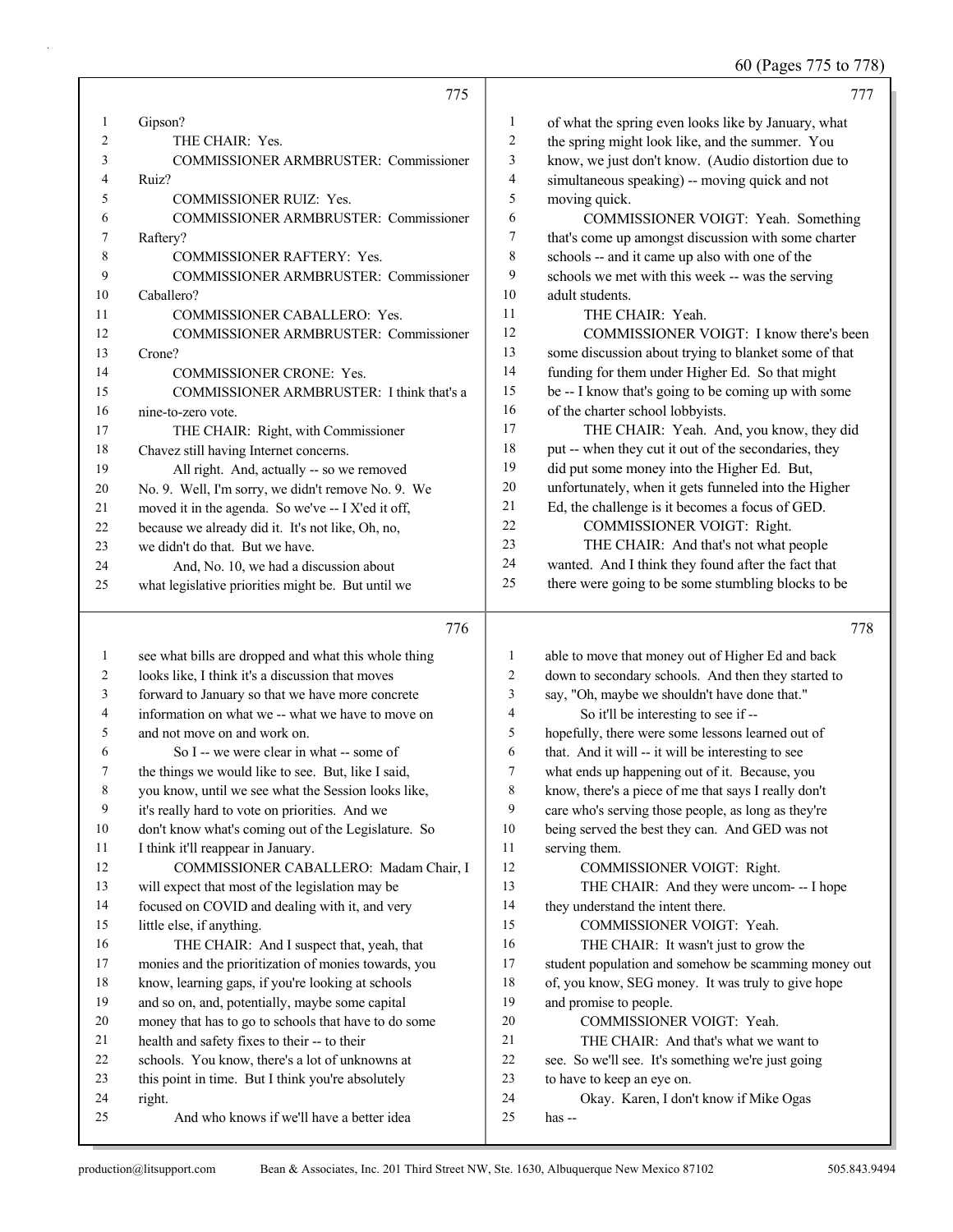61 (Pages 779 to 782)

|                          | 779                                                                                                       |                       | 781                                                                                             |
|--------------------------|-----------------------------------------------------------------------------------------------------------|-----------------------|-------------------------------------------------------------------------------------------------|
| 1                        | MS. KAREN WOERNER: So I did speak to                                                                      | 1                     | I know they don't, but I just wanted to                                                         |
| $\overline{c}$           | Mr. Ogas this morning. Haven't had a chance to                                                            | $\boldsymbol{2}$      | make sure. But -- and I know they don't want them                                               |
| 3                        | really share with you. But Mike did text me and ask                                                       | 3                     | back. But it's just -- you know, I was very --                                                  |
| $\overline{\mathcal{L}}$ | me to share with you that they will wait until                                                            | $\overline{4}$        | actually, I wasn't surprised, because I understand                                              |
| 5                        | January when you might be more willing to listen to                                                       | 5                     | them -- that it's coming back. So, just, you know,                                              |
| 6                        | what he has to report.                                                                                    | 6                     | it's unfortunate because they probably could have                                               |
| 7                        | He didn't say that. I said that.                                                                          | 7                     | landed in a better place two years ago. But it's                                                |
| $\,$ $\,$                | He said, "We'll hold off presenting today                                                                 | 8                     | too late now.                                                                                   |
| 9                        | and wait until January (indiscernible due to                                                              | 9                     | Karen?                                                                                          |
| 10                       | simultaneous speaking).                                                                                   | 10                    | COMMISSIONER ROBBINS: They probably                                                             |
| 11                       | THE CHAIR: Okay. All right. Thanks.                                                                       | 11                    | should contact GSD for proper disposal of government                                            |
| 12                       | So, I mean, it's been busy times, because there's --                                                      | 12                    | property, because that's who handles the disposal of                                            |
| 13                       | you know. And I want to thank Karen. I think we've                                                        | 13                    | government property for the State.                                                              |
| 14                       | played, "It's my turn for a phone call," "It's your                                                       | 14                    | THE CHAIR: But I would assume -- I                                                              |
| 15                       | turn for a phone call."                                                                                   | 15                    | shouldn't -- but I would assume that the City of                                                |
| 16                       | And there's been lot -- there's a lot that                                                                | 16                    | Anthony has probably disposed of other property. So                                             |
| $17$                     | goes on. And there's -- when we're getting ready                                                          | 17                    | they should understand it. But I will certainly --                                              |
| 18                       | for renewal, and, you know, a lot of questions. So                                                        | 18                    | when I speak to Representative Gallegos again today                                             |
| 19                       | it has -- it has taken up quite a bit of time.                                                            | 19                    | about this, I'll certainly recommend that she offer                                             |
| $20\,$                   | I did have an opportunity to have a call                                                                  | $20\,$                | that suggestion to them.                                                                        |
| 21                       | with the -- I believe it's the Cypress Group that                                                         | 21                    | I'm sorry. Karen?                                                                               |
| 22                       | they're referring -- so I know they've asked to come                                                      | 22                    | MS. KAREN WOERNER: Thank you,                                                                   |
| 23                       | in January. They asked to meet with -- with me.                                                           | 23                    | Madam Chair, Commissioner Robbins. Of course, we                                                |
| 24                       | And we had a pretty good, but brief, discussion, and                                                      | 24                    | went through that process to get rid of it to                                                   |
| 25                       | they're going to come in January.                                                                         | 25                    | Anthony. But now they have to do something --                                                   |
|                          |                                                                                                           |                       |                                                                                                 |
|                          | 780                                                                                                       |                       | 782                                                                                             |
|                          |                                                                                                           |                       |                                                                                                 |
| $\mathbf{1}$             | They did do a presentation last month to                                                                  | 1                     | THE CHAIR: Right.                                                                               |
| 2                        | the LESC. So they would just like to -- to explain                                                        | $\boldsymbol{2}$<br>3 | MS. KAREN WOERNER: But I just want to                                                           |
| 3<br>4                   | what they're hoping to accomplish, especially --                                                          | 4                     | know that Dr. Briceño just let me know -- she's                                                 |
| 5                        | they've got some legislative priorities of their<br>own.                                                  | 5                     | observing the meeting right now. But she said that                                              |
| 6                        | So that, certainly, was -- it's                                                                           | 6                     | Legal -- our OGC office is working on this. So at<br>least I know that they're aware of it.     |
| 7                        | interesting and always nice to hear folks that                                                            | 7                     |                                                                                                 |
| 8                        | are -- that are working on those new initiatives.                                                         | 8                     | THE CHAIR: Karen, can you bring her on?<br>It's just easier.                                    |
| 9                        | Just very recently, the gift that keeps on                                                                | 9                     | COMMISSIONER CABALLERO: Let's talk to                                                           |
| 10                       | giving is the portables at -- that belong to Anthony                                                      | 10                    | her.                                                                                            |
| 11                       | Charter School. You think they are done with that?                                                        | 11                    | MS. KAREN WOERNER: Dr. Briceño, I'm                                                             |
| 12                       | Oh, no.                                                                                                   | 12                    | adding you for the panel. Surprise.                                                             |
| 13                       | I got a call late last night that the City                                                                | 13                    | THE CHAIR: So, thanks. And I know maybe                                                         |
| 14                       | of Anthony, who literally plagued us for months for                                                       | 14                    | you weren't anticipating being brought on. But it's                                             |
| 15                       | those portables. They don't want them any longer.                                                         | 15                    | probably just a little bit easier. So -- and I                                                  |
| 16                       | So they wanted to return them to PED.                                                                     | 16                    | appreciate your help. But I do know that the two                                                |
| 17                       | And it's like, no, I don't think PED wants                                                                | 17                    | documents that PED Legal sent, they -- that's                                                   |
| 18                       | them.                                                                                                     | 18                    | already been done, you know, so that we don't need                                              |
| 19                       | So I did call Dr. Briceño this morning and                                                                | 19                    | direction on how to turn it over. It's already been                                             |
| $20\,$                   | had a quick call with her. We've got PED Legal --                                                         | $20\,$                | turned over.                                                                                    |
| 21                       | we just want to be clear that it's -- they're                                                             | 21                    | We just -- and I don't know whether they                                                        |
| 22                       | Anthony's, and Anthony has to -- because they're a                                                        | 22                    | can offer it -- just a clear -- they're not PED's.                                              |
| 23                       | public entity, they have to dispose of them, as any                                                       | 23                    | MS. ALISON BRICEÑO: They're working on                                                          |
| 24<br>25                 | public government entity has to, but that we want to<br>be clear that PED doesn't have any stake in them. | 24<br>$25\,$          | it. They're still doing some research, because that<br>was, I guess, not particularly recently. |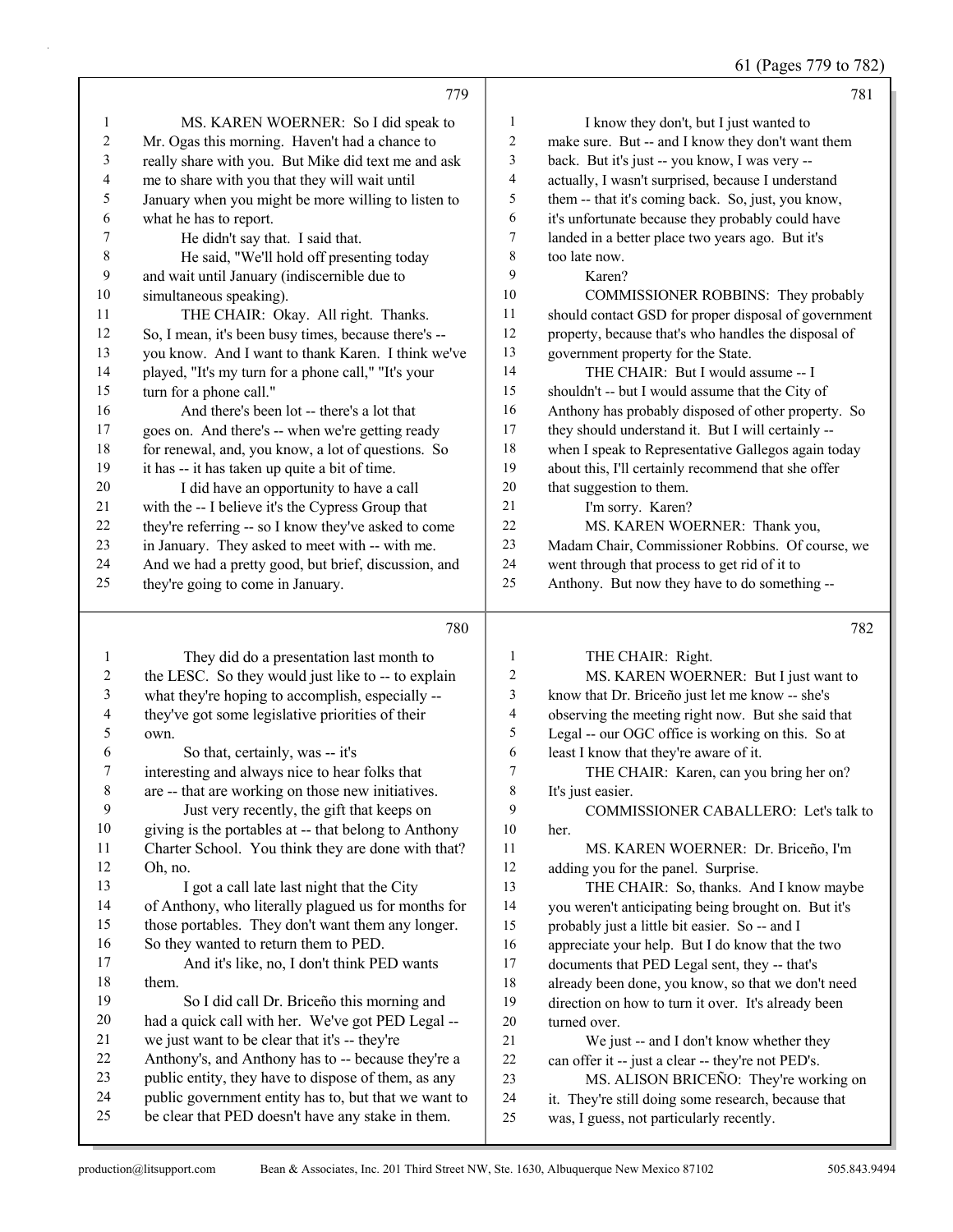62 (Pages 783 to 786)

|                | 783                                                  |                | 785                                                  |
|----------------|------------------------------------------------------|----------------|------------------------------------------------------|
| 1              | THE CHAIR: Yeah, it wasn't. I know Aaron             | 1              | So it always surprises me when it's, like,           |
| $\overline{c}$ | was involved in that. But probably not a lot of the  | $\overline{2}$ | yeah, really?                                        |
| 3              | other folks.                                         | 3              | So, thank you for working on this.                   |
| 4              | So it's -- yeah, we thought we were done             | 4              | MS. ALISON BRICEÑO: Thank you all for the            |
| 5              | with it. So                                          | 5              | work that you do, and, in particular, thank you to   |
| 6              | MS. KAREN WOERNER: I think the question              | 6              | the Commissioners who will be leaving us after       |
| 7              | might be that before Anthony can dispose of it, they | 7              | today. We certainly appreciate your service. And     |
| 8              | want to make sure we don't want it back. But I       | 8              | thank you, Chair Gipson.                             |
| 9              | can't imagine that --                                | 9              | THE CHAIR: Thanks. So, you know, I                   |
| 10             | THE CHAIR: No. Anthony wants to give it              | 10             | opened the meeting with saying goodbye to the        |
| 11             | back to PED. That's what they want to do.            | 11             | Commissioners. So I just want to, you know,          |
| 12             | MS. KAREN WOERNER: We don't have to take             | 12             | reiterate that. And thank you, thank you, thank you  |
| 13             | it.                                                  | 13             | for everything that you've done over the six years,  |
| 14             | THE CHAIR: That's what they clearly                  | 14             | the four years, the two years.                       |
| 15             | expressed that was identified to me, that they don't | 15             | So we have a variety of folks here that              |
| 16             | want it, and they want to give it back to PED,       | 16             | have offered just a tremendous amount of experience. |
| 17             | because they want PED to remove them. That's the     | 17             | You've pushed us, and you've helped to make us be    |
| 18             | bottom line.                                         | 18             | better. So we truly do appreciate that.              |
| 19             | COMMISSIONER CABALLERO: We don't have any            | 19             | So I will turn it over now to Comments               |
| 20             | charter schools that might need them?                | 20             | from the Commission.                                 |
| 21             | THE CHAIR: Well, I think -- I doubt it,              | 21             | Commissioner Davis?                                  |
| 22             | because, honestly, they've been sitting there empty, | 22             | COMMISSIONER DAVIS: Hi. So, yeah, I want             |
| 23             | and they weren't in great shape to begin with. The   | 23             | to say I'm sorry to see you all leave. I've          |
| 24             | cost of moving them is just outrageous.              | 24             | enjoyed -- the time that we've spent together, I     |
| 25             | COMMISSIONER ARMBRUSTER: I think it's                | 25             | enjoyed, okay? And it's too bad that we can't be     |
|                | 784                                                  |                | 786                                                  |
| 1              | \$5,000 to move each one. And I know when Los Alamos | 1              | together in person, though.                          |
| 2              | did that -- but they --                              | $\overline{c}$ | I also want to say that I'm glad that                |

| 3              | THE CHAIR: The City of Anthony said it               | 3  | Trish appears to be getting better, and I'm          |
|----------------|------------------------------------------------------|----|------------------------------------------------------|
| $\overline{4}$ | would cost \$800,000. And it's, like --              | 4  | anticipating she'll be better and better every day.  |
| 5              | COMMISSIONER ARMBRUSTER: No. What                    | 5  | And also I want to thank Commissioner                |
| 6              | happened is they moved them, and they fell apart on  | 6  | Crone for the thank-you card and the kind words that |
| 7              | the street.                                          | 7  | he wrote in that thank-you card.                     |
| 8              | THE CHAIR: And they were old when the                | 8  | That's -- that's what I have to say.                 |
| 9              | school got them. And the Water Authority that        | 9  | THE CHAIR: Thank you.                                |
| 10             | rented them the property, the Water Authority got    | 10 | Commissioner Chavez?                                 |
| 11             | the portables for them and moved them at the Water   | 11 | COMMISSIONER CHAVEZ: Well, I just have to            |
| 12             | Authority's expense. So they've been more than       | 12 | echo the same sort of thing, you know. I just want   |
| 13             | well-used.                                           | 13 | to thank Sonia for, you know, the time that we were  |
| 14             | So I don't think anyone -- because, you              | 14 | able to go to dinner when we were up in Santa Fe and |
| 15             | know, in the Albuquerque area, you can get them from | 15 | the advice that you gave me from her experience as   |
| 16             | APS. You don't have to move them from Las Cruces.    | 16 | being a superintendent. So that really meant a lot.  |
| 17             | So it's -- it's really hard to get rid of            | 17 | And so thank you.                                    |
| 18             | them. Most school districts have, you know,          | 18 | Commissioner Caballero, just thank you for           |
| 19             | boneyards of portables hanging around.               | 19 | being such an advocate for -- as you always said,    |
| 20             | So I just want to say thank you. I                   | 20 | our chicanitos y chicanitas.                         |
| 21             | appreciate your help with this; because there's a    | 21 | COMMISSIONER CABALLERO: Chicanitas.                  |
| 22             | lot of moving parts. And, you know, a lot of         | 22 | COMMISSIONER CHAVEZ: So we can always                |
| 23             | people -- people always expect government -- even    | 23 | count on you being an advocate for that.             |
| 24             | people in government expect government agencies to   | 24 | And then, Commissioner Crone, I just                 |
| 25             | move quickly. And they know that doesn't happen.     | 25 | always enjoyed your perspective of being a           |
|                |                                                      |    |                                                      |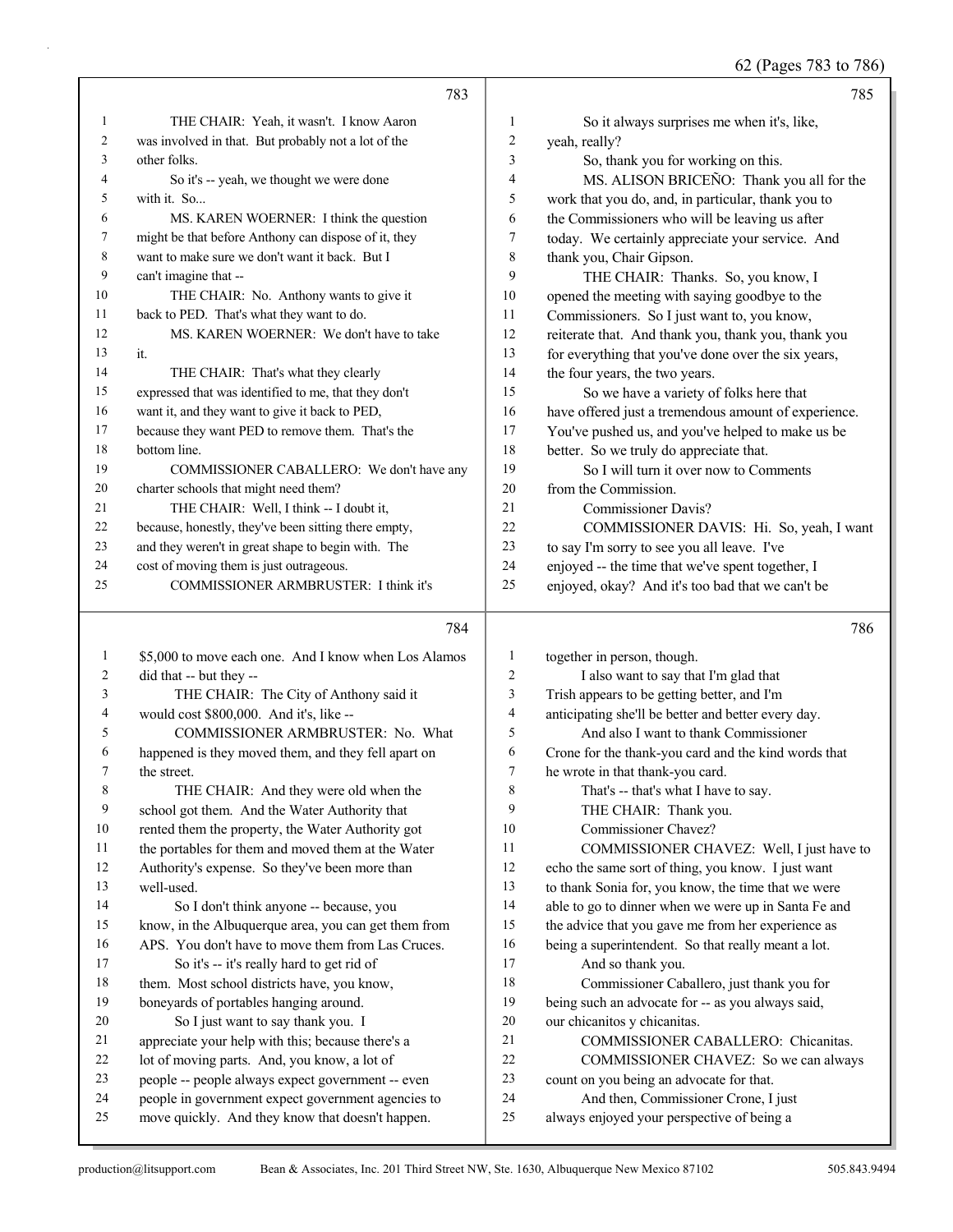## 63 (Pages 787 to 790)

|          | 787                                                                                  |                          | 789                                                           |
|----------|--------------------------------------------------------------------------------------|--------------------------|---------------------------------------------------------------|
| 1        | super-clean hippy, and I loved it. It's just very                                    | 1                        | straight virtual conference. But I always encourage           |
| 2        | cool. I really appreciate it. And, as Commissioner                                   | $\overline{c}$           | people to attend that particular conference, because          |
| 3        | Davis said, thank you for the card and the kind                                      | 3                        | of its focus on independent charter schools.                  |
| 4        | words. We're going to miss you.                                                      | 4                        | And I just want to resonate to                                |
| 5        | And let's see. Who else? Who else is                                                 | 5                        | Commissioner Crone, Raftery, Commissioner Ruiz,               |
| 6        | getting off besides my dear friend, Commissioner                                     | 6                        | Caballero, and Commissioner Armbruster, you know,             |
| 7        | Ruiz, who just has inspired me more than she'll ever                                 | 7                        | your guidance, your patience, your -- your                    |
| 8        | know.                                                                                | 8                        | experience and your service speaks volumes to the             |
| 9        | THE CHAIR: Commissioner Armbruster as                                                | 9                        | people that you are. And just wish you the best               |
| 10       | well.                                                                                | 10                       | going forward in your future endeavors in life.               |
| 11       | COMMISSIONER CHAVEZ: Thank you. Thank                                                | 11                       | So thank you so much for all that you've                      |
| 12       | you.                                                                                 | 12                       | contributed to the PEC.                                       |
| 13       | And who else am I missing?                                                           | 13                       | THE CHAIR: Commissioner Raftery?                              |
| 14       | Armbruster, yes. I always remember our                                               | 14                       | COMMISSIONER ARMBRUSTER: Muted.                               |
| 15       | luncheons over at what they used to call -- what? --                                 | 15                       | MS. KAREN WOERNER: You're muted,                              |
| 16       | the Round House cafeteria, for lunch -- what was                                     | 16                       | Commissioner.                                                 |
| 17       | that? -- for lunch over in Santa Fe, across the                                      | 17                       | COMMISSIONER RAFTERY: I have so enjoyed                       |
| $18\,$   | street. Anyways, I always enjoyed our time together                                  | 18                       | meeting all of you and knowing all of you and your            |
| 19       | with lunches and spending some time with you.                                        | 19                       | expertise, your different personalities, how we all           |
| 20       | And so thank you -- thank you to all of                                              | $20\,$                   | meshed together and how we all got along well and             |
| 21       | you.                                                                                 | 21                       | came out with the best decisions for our kids.                |
| 22       | And I know it's hard to serve, you know,                                             | 22                       | Thank you, Trish. You're my lifeline.                         |
| 23       | as much as you do. And this is all voluntary,                                        | 23                       | Thanks a lot for what you've done for me and with             |
| 24       | right?                                                                               | 24                       | me.                                                           |
| 25       | But thank you for your service. I'm going                                            | 25                       | Ms. Armbruster, gosh. I hope we see each                      |
|          |                                                                                      |                          |                                                               |
|          | 788                                                                                  |                          | 790                                                           |
| 1        | to miss you guys.                                                                    | 1                        | other on Facebook and keep in touch. I really enjoy           |
| 2        | THE CHAIR: Thank you.                                                                | 2                        | you. And some of you, I do have on Facebook, so I             |
| 3        | Commissioner Voigt?                                                                  | 3                        | will not forget you. I hope that we can cross paths           |
| 4        | COMMISSIONER VOIGT: So before I get into                                             | $\overline{\mathcal{L}}$ | again.                                                        |
| 5        | the farewells, I had a chance to attend some                                         | 5                        | Karen, thank you for so much that you do.                     |
| 6        | breakout sessions from the Independent Charter                                       | 6                        | You're just -- gosh, you're just an army.                     |
|          | School conference, which was very good. There were                                   | 7                        | And, Beverly, we will see each other. I                       |
| 8        | some great presentations.                                                            | 8                        | know we will.                                                 |
| 9        | And what I really love about this                                                    | 9                        | And, gosh, Mr. Robbins, your knowledge of                     |
| 10       | collective of people is that they are -- their focus                                 | 10                       | the budget, I know we'll be okay. I know they will            |
| 11       | is around independent charter schools. So you don't                                  | 11                       | be okay.                                                      |
| 12       | see a whole lot -- you don't see any CMOs or EMOs.                                   | 12                       | And I decided not to run because after my                     |
| 13       | There's a couple of independent networks                                             | 13                       | husband left to go to a better place, I decided to,           |
| 14       | that always participate within the -- this                                           | 14                       | you know, move and have two places to live. And I             |
| 15       | conference, including the NISN network, some of the                                  | 15                       | don't think it was ethical or fair of me to run if I          |
| 16       | Future Focused Education schools, and then some of                                   | 16                       | was not going to be there 100 percent.                        |
| 17       | the schools around the country. And I think                                          | 17                       | But I know Mr. Taylor is a smart,                             |
| $18\,$   | Caballero was in some of those sessions as well.                                     | 18                       | intelligent person. Even though he doesn't have an            |
| 19       | COMMISSIONER CABALLERO: Yes.                                                         | 19                       | education, I think he'll do well. And, gosh, I know           |
| 20<br>21 | COMMISSIONER VOIGT: So I scrolled through<br>the virtual list to see who else was -- | 20<br>21                 | I'll see you all on Facebook.                                 |
| 22       |                                                                                      | 22                       | Tim, hey. Love you, guy.                                      |
| 23       | COMMISSIONER CABALLERO: I managed to get<br>in, Commissioners.                       | 23                       | Thanks a lot. Bye.<br>THE CHAIR: Thanks. And I'm sorry. I was |
| 24       | COMMISSIONER VOIGT: They were really                                                 | 24                       | trying to do all the -- all the still ongoing                 |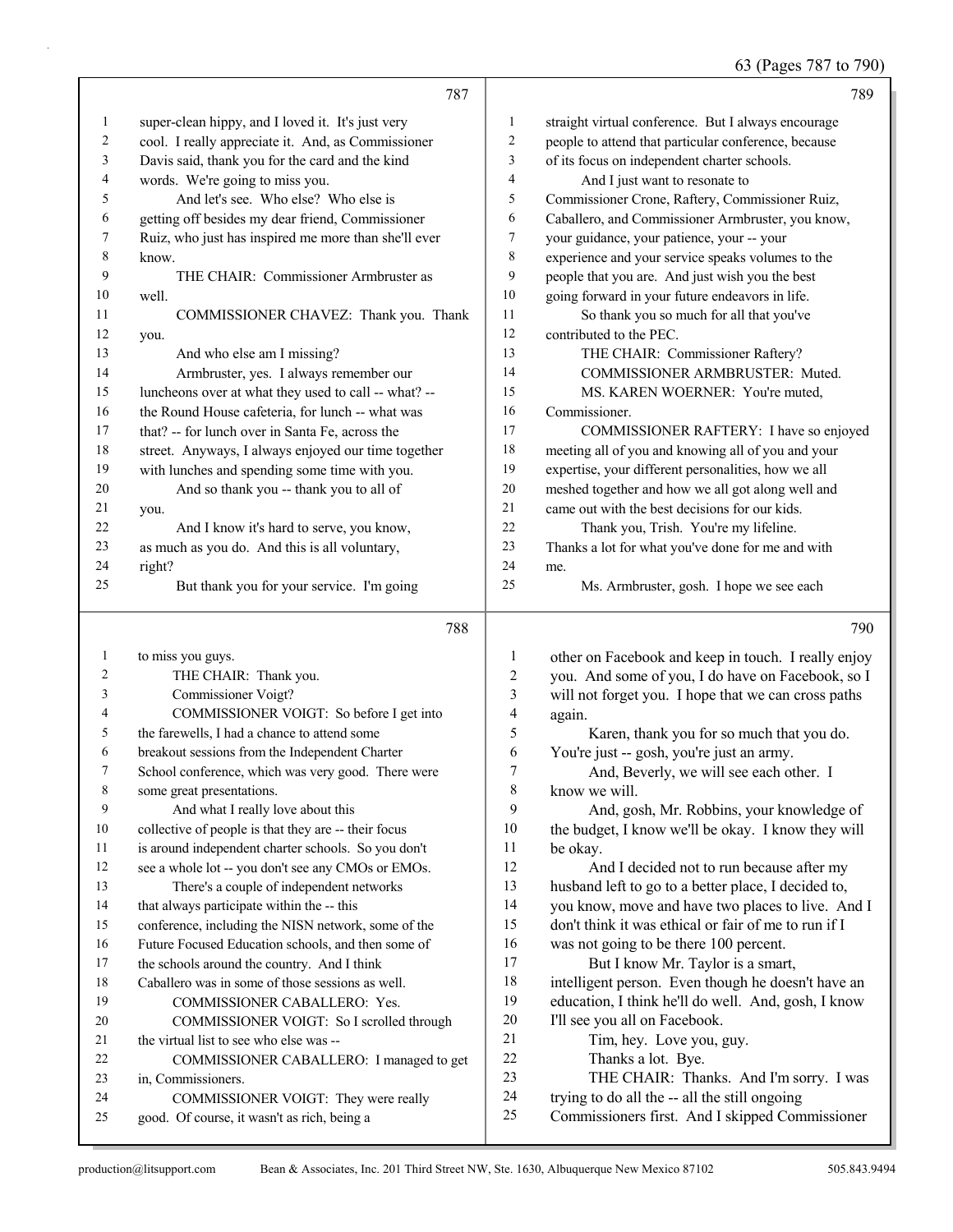64 (Pages 791 to 794)

|              | 791                                                  |                         | 793                                                  |
|--------------|------------------------------------------------------|-------------------------|------------------------------------------------------|
| $\mathbf{1}$ | Robbins. And so I apologize.                         | $\mathbf{1}$            | Sonia. You know, I bonded with Sonia                 |
| 2            | Commissioner Robbins?                                | $\overline{\mathbf{c}}$ | because she's a Norteña. We're almost from the same  |
| 3            | COMMISSIONER ROBBINS: That's okay. Some              | 3                       | place at this point. Right on.                       |
| 4            | of my friends say I'm forgetful. Or I'm very easy    | 4                       | Carlos, I really appreciate your giving a            |
| 5            | to forget. I am forgetful, but -- as I get older, I  | 5                       | voice to voices that aren't often heard. A cultural  |
| 6            | get more and more forgetful.                         | 6                       | characteristic is a certain amount of modesty and a  |
| 7            | I want to thank Commissioner Crone,                  | 7                       | reluctance to put oneself forward. And so a voice    |
| 8            | Armbruster, Davis, Raftery, and Ruiz. I have         | 8                       | that is now possibly the second largest voice in the |
| 9            | learned from you, from your experience, from your    | 9                       | United States isn't frequently heard. And so I       |
| 10           | knowledge and education. I never served in the       | 10                      | really appreciate what you did.                      |
| 11           | public schools other than as a School Board member.  | 11                      | And, Ms. Ruiz, I actually -- Trish and I             |
| 12           | I did teach at the college level over about          | 12                      | were, I guess -- what do they call it? -- we were    |
| 13           | 14 years.                                            | 13                      | always in the same crowd, but we never met until she |
| 14           | And you have given me a great insight and            | 14                      | came -- she and I came on the PEC. We immediately    |
| 15           | I appreciate from your experience the contributions  | 15                      | became fast friends. Immediately.                    |
| 16           | and comments that you've made during our meetings.   | 16                      | And then, of course, she was on -- she was           |
| 17           | I wish each of you the best and pray you             | 17                      | appointed by the PEC to NMPSIA, and she and Gene and |
| 18           | have a safe and merry Christmas and happy New Year.  | 18                      | Carolyn and I have become very close. And I want to  |
| 19           | You've been tremendous colleagues and friends and    | 19                      | echo the admiration I have for your strength.        |
| 20           | hope you stay in touch with us. Thank you, and I     | 20                      | Love you all. Thanks.                                |
| 21           | wish you the best. God bless you.                    | 21                      | THE CHAIR: Thanks.                                   |
| 22           | THE CHAIR: Thank you.                                | 22                      | Commissioner Caballero?                              |
| 23           | Commissioner Crone?                                  | 23                      | COMMISSIONER CABALLERO: Thank you,                   |
| 24           | COMMISSIONER CRONE: Yes. Thank you.                  | $24\,$                  | Madam Chair. First of all, I'm really glad to hear   |
| 25           | First, Pattie, you were talking about being shifted  | 25                      | that Commissioner Ruiz is getting much, much better. |
|              |                                                      |                         |                                                      |
|              | 792                                                  |                         | 794                                                  |
| $\mathbf{1}$ | from your left hand to your right hand?              | $\mathbf{1}$            | I was very, very worried over her health. And so     |
| 2            | THE CHAIR: Yes.                                      | 2                       | that's first of all.                                 |
| 3            | COMMISSIONER CRONE: And your cursive is              | 3                       | And the -- I just want to comment on the             |
| 4            | bad? So those of you who received thank-you cards    | 4                       | convention I attended. Thank you to Commissioner     |
| 5            | from me, here are the notes. Let's see.              | 5                       | Voigt's message to get into it. I was already very   |
| 6            | (Indicates.) And I was never switched from right to  | 6                       | pessimistic about the future of schools, especially  |
| 7            | left. I was always wrong-handed, either hand I       | $\tau$                  | charter schools, in this age of COVID. And           |
| 8            | used.                                                | $\,8\,$                 | attending the conference just gave me a lot of       |
| 9            | Kindly, my wife transcribed all of that.             | 9                       | thought to the -- to the many creative ways that     |
| 10           | And you'll notice that the name, the signature name, | $10\,$                  | charter schools around the nation are dealing with   |
| 11           | is not the same as the handwriting.                  | $11\,$                  | not just COVID, but the charter school and children  |
| 12           | I want to -- so I sent all of the current            | $12\,$                  | development.                                         |
| 13           | Commissioners and Karen and Alison and Bev. And      | 13                      | And I think that information should be               |
| 14           | Cindy -- get this in your notes, Cindy -- thank you  | 14                      | available through our charter schools in New Mexico. |
| 15           | cards for the Nambé gift. That was very thoughtful.  | 15                      | I'm -- I am convinced that that should happen.       |
| 16           | To my fellow parting Commissioners. I've             | 16                      | And I want to thank Madam Chair for her              |
| 17           | known Karyl Ann the longest. She and I were AFT New  | $17$                    | patience with me. I know I can get passionate about  |
| 18           | Mexico local president, she in Los Alamos, me in     | 18                      | stuff. And she never -- she never took it as a       |
| 19           | Española.                                            | 19                      | personal thing at all. So I do appreciate that.      |
| 20           | And the greatest gratitude I owe to Karyl            | $20\,$                  | And I give you a big thank you.                      |
| 21           | Ann is when both my arm and leg were broken, she     | 21                      | And thank all the Commissioners, first of            |
| 22           | helped me get back -- back and forth to meetings.    | $22\,$                  | all, for teaching me stuff. I learned something      |
| 23           | I didn't get to help her when she fell off           | 23                      | from everybody. And some of these Commissioners      |
| 24           | of a chair and had to be airlifted to Denver         | 24                      | repeated what they were advocating for. I had very   |
| 25           | unconscious.                                         | 25                      | little understanding of special ed, and I'm richer.  |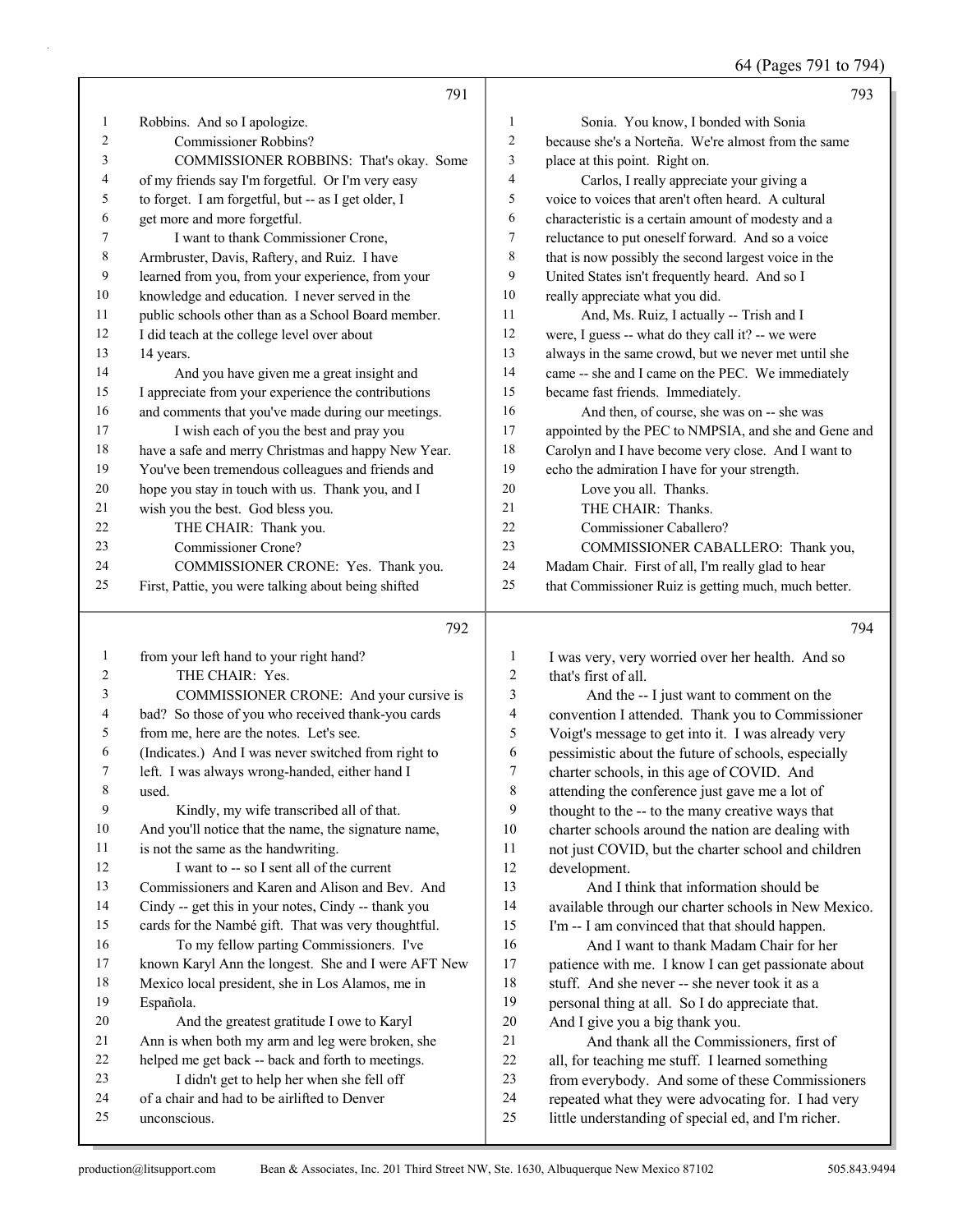#### 65 (Pages 795 to 798)

|                  |                                                      |                          | $0.9$ (1 ugus 199 to 190)                            |
|------------------|------------------------------------------------------|--------------------------|------------------------------------------------------|
|                  | 795                                                  |                          | 797                                                  |
| 1                | I understand it now.                                 | $\mathbf{1}$             | put us in the path of redoing our evaluation system, |
| 2                | I have learned about administration of               | 2                        | which I am very proud of. I am very proud of being   |
| 3                | charter schools from Commissioner Voigt. And I'm     | 3                        | part of that. And I can tell you the charter         |
| 4                | glad she's staying in there and advocating and       | 4                        | schools in other states are not going to be what     |
| 5                | sharing the information of charter school            | 5                        | charter schools are going to be in this state,       |
| 6                | administration firsthand, because, as Commissioners, | 6                        | already, and in the future. And I brag about that    |
| 7                | we tend to overstep sometimes, and that has to be    | 7                        | all the time. So -- and I'm going to continue to     |
| $\,$ $\,$        | there for -- (cellular phone rings) I'm getting the  | $\,$ $\,$                | brag.                                                |
| $\boldsymbol{9}$ | same commercial.                                     | 9                        | I will only leave you with the thought               |
| $10\,$           | And some folks that I may have seen to be            | $10\,$                   | that keep on changing, keep on improving with an eye |
| 11               | kind of rough, but I -- I have learned the most      | 11                       | of children, of course.                              |
| 12               | from, is Commissioner Robbins. I get amazed by what  | 12                       | And that's been my motto. I -- I was in              |
| 13               | I pick up from him, and I have to thank him.         | 13                       | here for children. And I hope I didn't step on too   |
| 14               | Some of you are very quiet. But when you             | 14                       | many toes. But I can be very -- rather               |
| 15               | speak, you sound -- very profound stuff. And so      | 15                       | compassionate and -- but I did learn a lot, and I    |
| 16               | I -- in the four years that I've been serving, I     | 16                       | had to step back and listen to others other than     |
| $17\,$           | sure have enriched my -- my knowledge of education,  | 17                       | myself.                                              |
| $18\,$           | thinking that all the years that I was an educator,  | 18                       | Thank you, Madam Chair.                              |
| 19               | I knew a bunch. But to tell you the truth, being in  | 19                       | THE CHAIR: Thank you.                                |
| $20\,$           | the Commission, I found out I really don't know that | 20                       | Commissioner Ruiz?                                   |
| 21               | much about education. There's more to learn.         | 21                       | COMMISSIONER RUIZ: Okay. I'm going to                |
| 22               | I did get a little something from the                | 22                       | apologize right upfront, because I don't talk much   |
| 23               | Chair. And I will say that, yes, I'm going to        | 23                       | because that's when I start to cough. So please      |
| 24               | continue being involved in education.                | 24                       | forgive my cough.                                    |
| 25               | My son told me, "Dad, things happen for a            | 25                       | But I just want to thank you all, because            |
|                  | 796                                                  |                          | 798                                                  |
| 1                | reason."                                             | $\mathbf{1}$             | it's truly been one of -- one of my greatest         |
| $\overline{c}$   | He's my philosopher in the family. And               | 2                        | pleasures to serve with you all and to represent the |
| 3                | I'm not going to be serving with you guys. I'm       | 3                        | constituents of District 9.                          |
| 4                | going to do other stuff. You are now, with the new   | $\overline{\mathcal{A}}$ | And I know we've had some challenges. But            |
| 5                | Commissioners, with a big task, a big, huge task     | 5                        | we've had a wonderful four years of a journey, and   |
| 6                | during COVID. And the Legislature is inundated over  | 6                        | I've forged so many wonderful friendships that I     |
| 7                | their heads with this dilemma of funding, of caring  | 7                        | will treasure forever.                               |
| $\,8\,$          | for people, caring for health. And caring for the    | 8                        | And I do want to give a special shout-out            |
| 9                | biggest thing that I'm about is education.           | 9                        | to Dr. Stewart, Alison Briceño, Beverly Friedman,    |
| 10               | So I will be an advocate for charter and             | 10                       | Karen Woerner, everybody at CSD and PED, and the     |
| 11               | education throughout the Legislature, seeing how     | 11                       | entire team that Karen talks to us about every       |
| 12               | much I can do. And an all-around thank you.          | 12                       | month.                                               |
| 13               | And you're in good hands with our lawyers.           | 13                       | And, of course, Cindy, our wonderful                 |
| 14               | I mean with -- gee, fantastic legal backing. And     | 14                       | transcriber. And Woody, the guys from downstairs.    |
| 15               | that took us through a lot, because we have -- we    | 15                       | They saw me in data -- I don't know what it's        |
| 16               | kept getting appeals and appeals and appeals.        | 16                       | called, data-something, downstairs in the basement.  |
| 17               | I do regret losing our -- one of the                 | 17                       | And I visited them many times, and they were so      |
| 18               | lawyers. But we have a replacement, and that's       | 18                       | kind. So I have so many wonderful, just,             |
| 19               | going to be great.                                   | 19                       | appreciations for them.                              |
| $20\,$           | But I can tell you that the PEC got                  | 20                       | And just know that I still, even though              |
| 21               | stronger with the legal representation that we have  | $21\,$                   | being sick, I still communicate with senators and    |
| $22\,$           | now.                                                 | 22                       | our governor on a frequent basis, and our lieutenant |

- 23 And so with the help of the leading committee, Armbruster, Madam Chair, and, at the 22 our governor on a frequent basis, and our lieutenant<br>23 overnor, and I tell them what a good job the governor, and I tell them what a good job the Commission is doing and all those that I just named.
- time, it was somebody else from, I think, Socorro,

25 It's a really tough time to be in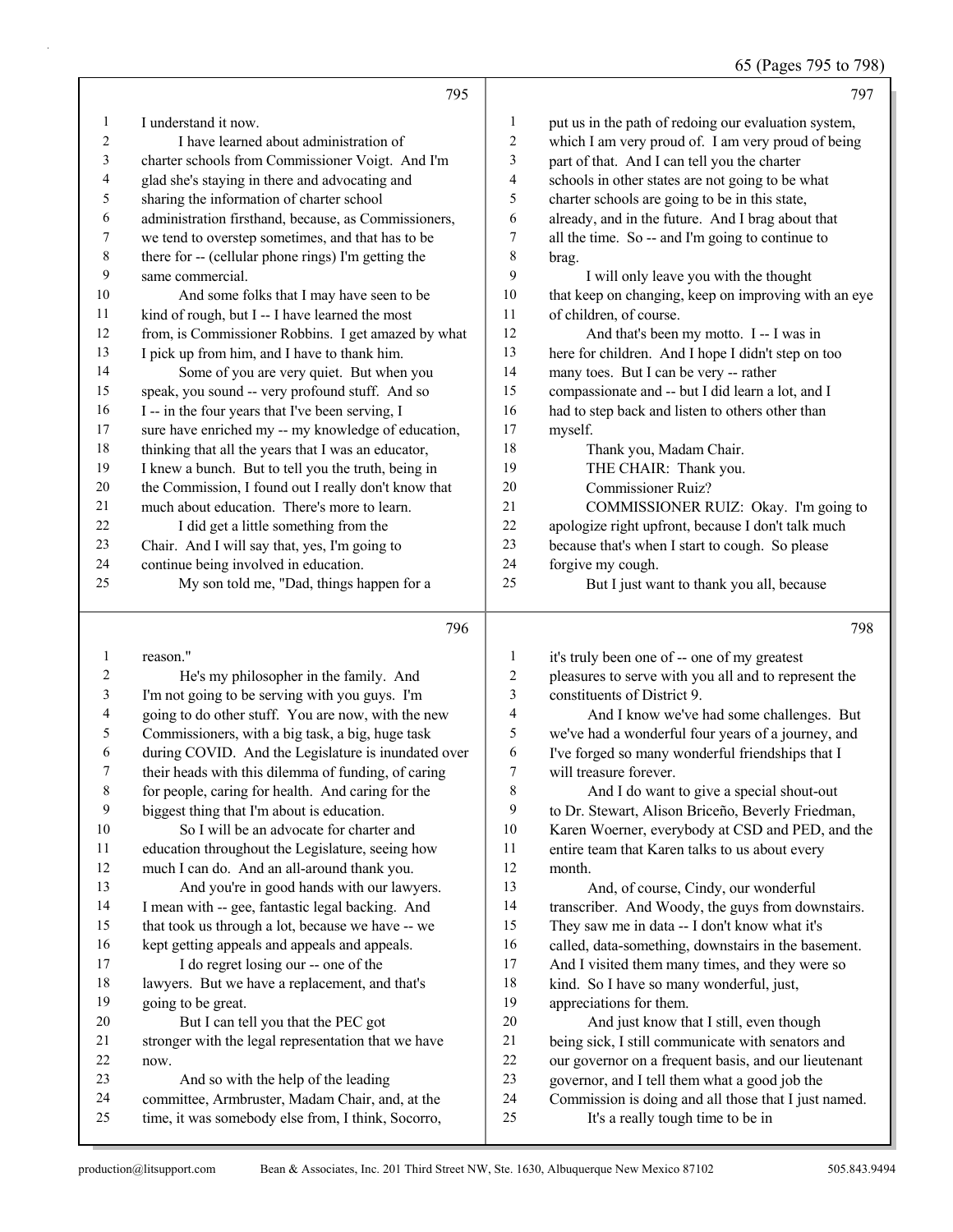66 (Pages 799 to 802)

|                |                                                                                 |                          | $\sim$ $\sim$<br>$\sim$ $\sim$ $\sim$ $\sim$                                                      |
|----------------|---------------------------------------------------------------------------------|--------------------------|---------------------------------------------------------------------------------------------------|
|                | 799                                                                             |                          | 801                                                                                               |
| 1              | education on most years. But in the last year, it's                             | 1                        | to tell this board -- you can tell this to the next                                               |
| $\overline{c}$ | been a tremendous, tremendous mountain to climb.                                | $\boldsymbol{2}$         | one. But the joy of working with everyone here.                                                   |
| 3              | And when Dr. Stewart called me last week, I                                     | 3                        | This is a diverse political group. But never ever                                                 |
| 4              | expressed that as well, that he had a wonderful                                 | $\overline{\mathcal{A}}$ | in the six years I've been on has there been a vote                                               |
| 5              | team.                                                                           | 5                        | where it had to do with anything at all with                                                      |
| 6              | So thank you all for that.                                                      | 6                        | politics, nor asking people for help or asking for                                                |
| 7              | And, also, really, I told Karyl Ann -- and                                      | 7                        | advice, or someone asking me, it's never played a                                                 |
| $\,$ $\,$      | I think Michael knows this, because I've talked to                              | 8                        | part.                                                                                             |
| 9              | them. But Wednesday was the first day I had been on                             | 9                        | And I think that is another positive about                                                        |
| $10\,$         | any kind of a meeting. And so Wednesday was really                              | $10\,$                   | the PEC. And wouldn't it be nice if we could pass                                                 |
| 11             | hard for me. But I didn't want to miss my last                                  | $11\,$                   | that ability on to other organizations and boards?                                                |
| 12             | meeting and the last chance to see you all and serve                            | 12                       | The Nambé, of course, is gorgeous. I                                                              |
| 13             | with you.                                                                       | 13                       | didn't write each of you a note, as Tim did. Should                                               |
| 14             | But thank you for the Nambé bowl and the                                        | 14                       | have asked him to write for me, too. But I do want                                                |
| 15             | food delivery packet. You have no idea how much                                 | 15                       | to thank you all for that.                                                                        |
| 16             | that meant to me and my husband. And when you're                                | 16                       | I know Beverly ran out immediately,                                                               |
| 17             | laying in bed and you just don't even know if you're                            | $17\,$                   | because we were getting shut down, and she wanted to                                              |
| 18             | going to wake up alive the next day, you just give                              | $18\,$                   | make sure that we got the Nambé. So she ran out of                                                |
| 19             | thanks for every single kindness.                                               | 19                       | the house and ran over and got it for us.                                                         |
| $20\,$         | So thank you from the bottom of our hearts                                      | 20                       | Cindy, I want to thank you for being a                                                            |
| 21             | for that. That is just so greatly appreciated, and                              | $21\,$                   | part of us, not just there, but a part of us, except                                              |
| 22             | it's just a testament to the kind souls that you                                | $22\,$                   | for the time when that other lady came and she was                                                |
| 23             | are.                                                                            | 23                       | not nice to us.                                                                                   |
| 24             | And just so you know, I will run into you,                                      | 24<br>25                 | The other thing, of course, for Karen and                                                         |
| 25             | I know I will. Maybe not at PEC. But I will                                     |                          | all of the Options for Parents people, I don't know                                               |
|                | 800                                                                             |                          | 802                                                                                               |
| $\mathbf{1}$   | because even sick, I've been working with the                                   | $\mathbf{1}$             | how you do this. I'm really glad that PED has hired                                               |
| 2              | Governor and the Lieutenant Governor and still                                  | 2                        | new people. So I hope that you can just do your                                                   |
| 3              | working on NMPSIA, even though I'm not there. And                               | 3                        | job, Karen, and not everyone else's as well. I                                                    |
| 4              | just working on stuff with them.                                                | 4                        | think you deserve a little rest there.                                                            |
| 5              | And just want you to know that I                                                | 5                        | And, Alison -- see, she's clapping. And                                                           |
| 6              | appreciate each and every one of you. And sometimes                             | 6                        | Alison, I barely feel I know you, except for the                                                  |
| 7              | we have various and headstrong opinions. But at the                             | Ί                        | Executive Committee, of course. It's so kind of you                                               |
| 8              | end of the day, I always leave knowing that we did                              | 8                        | to contribute for all of these things you get in,                                                 |
| 9              | what each of us thought to be the best for kids.                                | 9                        | giving money to this and money to that. Right there                                               |
| 10             | And so it's been my distinct honor and thank you.                               | 10                       | with us. I really want to thank you.                                                              |
| 11             | THE CHAIR: Thank you. And I've kind of                                          | 11                       | Of course, for Ami. I want to thank Ami                                                           |
| 12             | gone from youngest to oldest in terms of service,                               | 12                       | for all of the same things. And I learned not to be                                               |
| 13             | not necessarily by age.                                                         | 13                       | arbitrary and capricious.                                                                         |
| 14             | Commissioner Armbruster?                                                        | 14                       | And I understand what "standing" means.                                                           |
| 15             | COMMISSIONER ARMBRUSTER: That's fine. I                                         | 15                       | Like the Texas lawsuit. I understand that they                                                    |
| 16             | don't mind being the oldest, because, you know, the                             | 16                       | don't have standing. I understood that one, too.                                                  |
| 17             | alternative isn't better. I, of course, want to                                 | 17                       | And I thought, "Wow, look what I know                                                             |
| 18             | thank all my fellow Commissioners, actually, for                                | 18                       | now."                                                                                             |
|                |                                                                                 |                          | But, also, Ami, I think we mentioned this                                                         |
| 19             | opening my eyes to so many things I never even                                  | 19                       |                                                                                                   |
| 20             | thought about or knew about, and areas where I was                              | 20                       | to you. But I want to tell you. We used to have                                                   |
| 21             | clearly deficient in what I knew or what I have                                 | $21\,$                   | someone coming from the AG's office every month or                                                |
| 22             | thought.                                                                        | $22\,$                   | something. I don't know. They didn't stay for                                                     |
| 23             | And I think it's -- I think it's made me a                                      | 23                       | long. And this one lady, she was even meaner to us                                                |
| 24<br>25       | better person. At least I hope so.<br>The other important part -- and I'm going | 24<br>25                 | than the lady who took Cindy's place. And so we<br>were -- and we were nice. Really. We were very |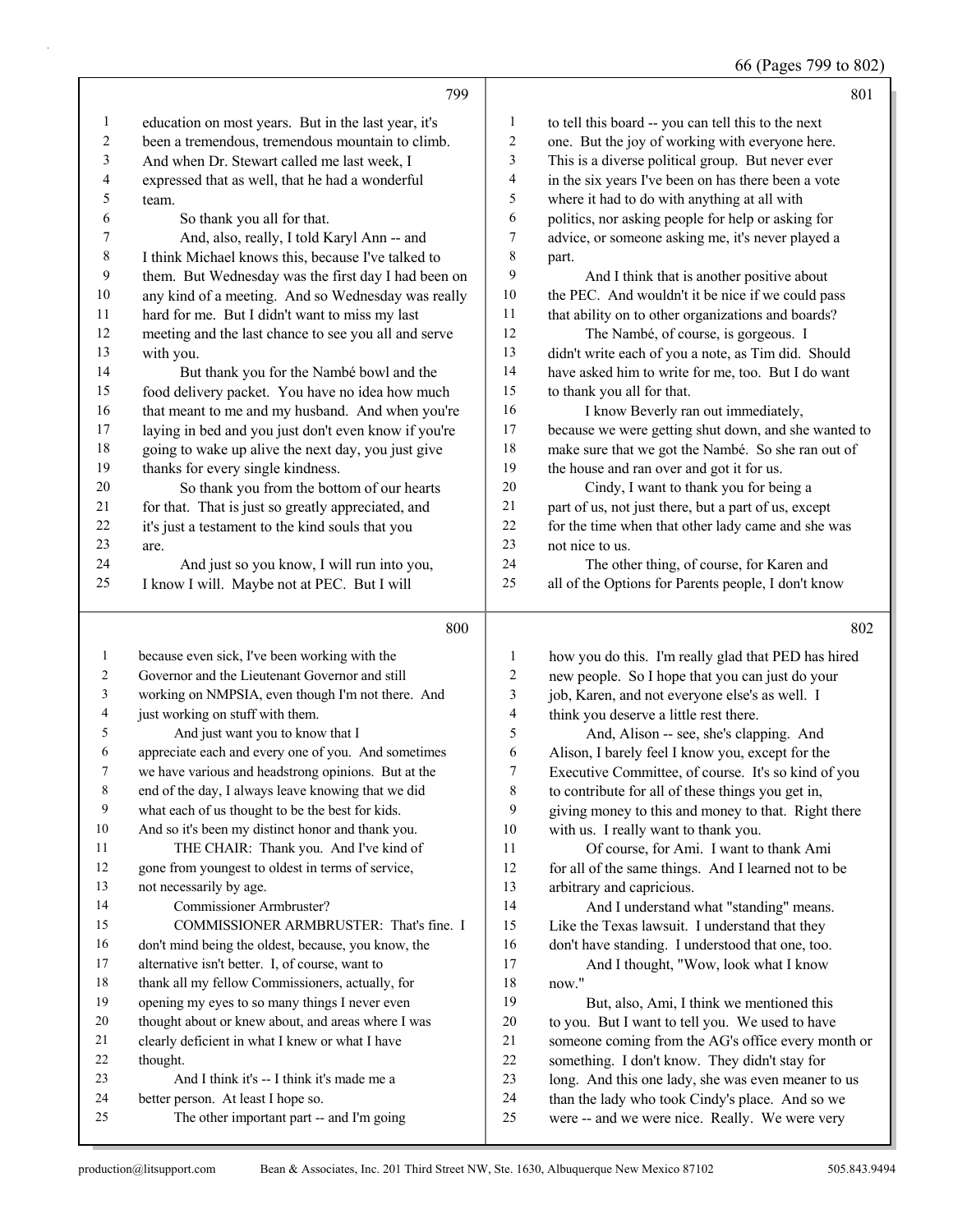|              | 803                                                                                                   |                          | 805                                                             |
|--------------|-------------------------------------------------------------------------------------------------------|--------------------------|-----------------------------------------------------------------|
| $\mathbf{1}$ | nice to her. So we really appreciate you.                                                             | 1                        | by 100 for what the Charter School Division has to              |
| 2            | And I wanted to also just keep -- I                                                                   | $\mathbf{2}$             | do.                                                             |
| 3            | just -- you know, I -- it's been a very new                                                           | 3                        | And we, obviously -- we can't -- we can't                       |
| 4            | experience for me. But I've learned so much, and                                                      | $\overline{\mathcal{L}}$ | do this without all of that incredibly hard work                |
| 5            | I'm glad to be off in terms of having some free                                                       | 5                        | beforehand. And I certainly know, because I've got              |
| 6            | time.                                                                                                 | 6                        | phone call logs and text messages, the amount of                |
| 7            | But I will miss you. I think it's an                                                                  | $\boldsymbol{7}$         | work that I can measure for what Karen has done, let            |
| $\,$ $\,$    | important job. I'm really happy -- particularly,                                                      | $\,$ $\,$                | alone all that other work behind the scenes.                    |
| 9            | Pattie and I kind of came in at a time when it was                                                    | 9                        | So I just want to say thank you, thank                          |
| 10           | like, "What's going on here?"                                                                         | 10                       | you, thank you for all of that, because we just                 |
| 11           | And then it's become, I think, one of the                                                             | 11                       | can't -- you know, we can't measure all the hard                |
| 12           | very best states, from having gone to NACSA                                                           | 12                       | work that went into it.                                         |
| 13           | conferences -- and I know Glenna was with us last                                                     | 13                       | And Ami, and now Elizabeth, getting us                          |
| 14           | time, and Danielle was another time. It was like,                                                     | 14                       | ready as well. It was really -- I mean, Karyl Ann               |
| 15           | "What are you all doing, because we don't have those                                                  | 15                       | is absolutely right. Sorry. The dog's bells are                 |
| 16           | issues."                                                                                              | 16                       | going off. Sorry.                                               |
| 17           | And I think that's really wonderful.                                                                  | 17                       | You can't measure the confidence that we                        |
| 18           | I thank all of you again. Maybe I'll just                                                             | 18                       | have going into these meetings, knowing that we're              |
| 19           | pop in the audience or something. Thank you all.                                                      | 19                       | better prepared and will be better prepared going               |
| $20\,$       | Bless you.                                                                                            | 20                       | forward because of the guidance that you offer.                 |
| 21           | THE CHAIR: Thank you. And I wanted to                                                                 | 21                       | So we can't thank you enough for that.                          |
| 22           | remind you that, actually, that lawyer from the AG's                                                  | $22\,$                   | Cindy, we thank your fingers. We forget,                        |
| 23           | Office stood up and yelled at us and told us we                                                       | 23                       | you know, like I say, that you're always working                |
| 24           | needed a lawyer. "You need a lawyer."                                                                 | 24                       | there behind -- behind the scenes there. And we do              |
| 25           | Who knew? But I thought that's what you                                                               | 25                       | tend to forget the amount of effort and energy that             |
|              |                                                                                                       |                          |                                                                 |
|              |                                                                                                       |                          |                                                                 |
|              | 804                                                                                                   |                          | 806                                                             |
|              |                                                                                                       |                          |                                                                 |
| 1            | were.                                                                                                 | $\mathbf{1}$             | goes into trying to keep up with us. And we do kind             |
| 2            | So, yeah, that was -- that rotation was                                                               | $\boldsymbol{2}$         | of forget because you are part of us. You're not an             |
| 3            | quite an experience.                                                                                  | 3<br>$\overline{4}$      | extra piece. So we want to thank you.                           |
| 4            | So thanks, everyone, once again. I did                                                                | 5                        | And, Commissioner Ruiz, no one can thank                        |
| 5            | have an opportunity to say thank you individually to                                                  |                          | you for the time and effort this week alone. So                 |
| 6<br>7       | all of you. And I publicly apologize once again for                                                   | 6                        | thank you so much.                                              |
|              | the handwriting.                                                                                      | $\boldsymbol{7}$         | And before --                                                   |
| 8            | So -- and I've given you that excuse for                                                              | 8                        | COMMISSIONER CABALLERO: Madam                                   |
| 9            | why it is so bad.                                                                                     | 9                        | Commissioner, I did forget. I want to thank Beverly             |
| $10\,$       | But I want to thank everyone for these                                                                | 10                       | and the rest of the Commission for that wonderful               |
| 11           | three days. I mean, this has been -- you know, it's                                                   | 11                       | gift that I received from all of you. I really                  |
| 12           | more than yeoman's work. Because you can't just sit                                                   | 12                       | appreciate it. It's -- I have it in display. I                  |
| 13           | there and not pay attention. And every -- each and                                                    | 13                       | don't have any visitors.                                        |
| 14           | every one of you have given your full attention to                                                    | 14                       | COMMISSIONER ARMBRUSTER: Nor do I.                              |
| 15           | the schools. I -- and that's -- that can't be                                                         | 15                       | COMMISSIONER CABALLERO: I see it every                          |
| 16           | measured for the schools.                                                                             | 16                       | day, and I pick it up. And for some reason, it has              |
| 17<br>18     | And this is a lot of work. It's a lot of                                                              | 17                       | a lot of value to me. So that's why I enjoy seeing              |
| 19           | work not just to be here these three days, but for                                                    | $18\,$<br>19             | it every day.                                                   |
|              | you to read through all the materials. It's tough.                                                    |                          | And I hope my good friend Tim Crone got                         |
| 20<br>21     | And we're asking a lot of you.                                                                        | $20\,$                   | one like mine. He's fantastic. I will miss that                 |
| 22           | And with that being said, there is no                                                                 | 21                       | guy.                                                            |
| 23           | measure for the amount of work that the Charter                                                       | $22\,$                   | COMMISSIONER CRONE: Carlos?                                     |
| 24           | School Division does with this. I mean, there                                                         | 23                       | COMMISSIONER CABALLERO: Yes, sir.                               |
| 25           | really isn't. It is -- you know, if we consider<br>what we do to get ready, you have to multiply that | 24<br>25                 | COMMISSIONER CRONE: Carlos, if you rub<br>it, a genie pops out. |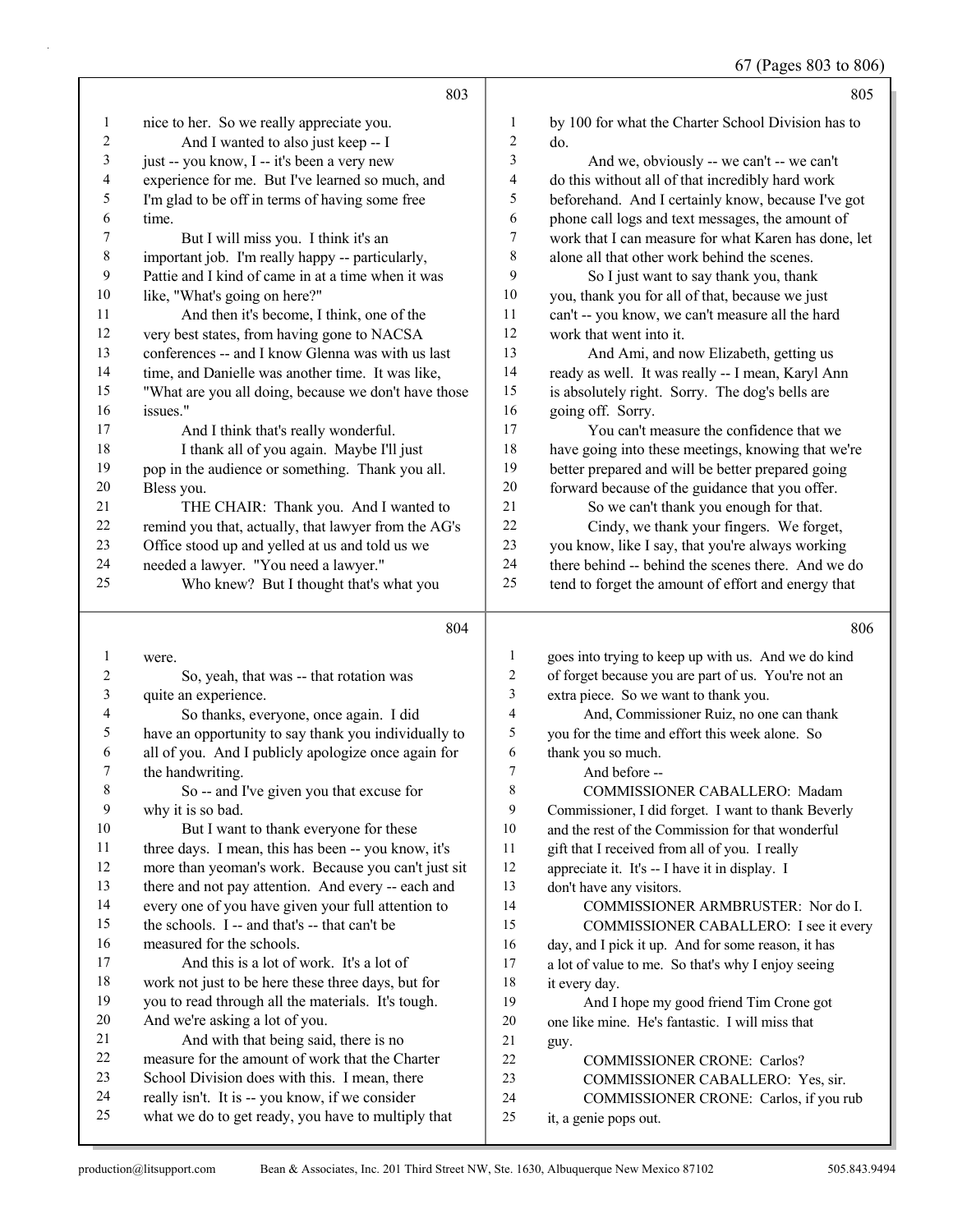|          | 807                                                                                                |                     | 809                                                                                |
|----------|----------------------------------------------------------------------------------------------------|---------------------|------------------------------------------------------------------------------------|
| 1        | COMMISSIONER CABALLERO: I pick it up from                                                          | 1                   | teachers who work with their students on how to                                    |
| 2        | the edge, so I won't leave marks on it. But I'm                                                    | 2                   | write legibly.                                                                     |
| 3        | going to rub it. That's a good idea.                                                               | 3                   | MS. BEVERLY FRIEDMAN: Pattie, I'd just                                             |
| 4        | THE CHAIR: Beverly, thank you -- sorry.                                                            | 4                   | like to let Commissioner Raftery know that her Nambé                               |
| 5        | I didn't mean to interrupt. Bev, thanks for                                                        | 5                   | piece is in the mail, and you'll be receiving it                                   |
| 6        | coordinating this whole herd of cats. I know it's                                                  | 6                   | sometime next week. Hers was delivered to a house                                  |
| 7        | extraordinarily difficult trying to keep up with                                                   | 7                   | about ten minutes away from her house, and they                                    |
| 8        | e-mails and getting people to respond, and now                                                     | 8                   | didn't return it. And so she's getting a brand new                                 |
| 9        | trying to -- and I will remind Commissioners, as Bev                                               | 9                   | one.                                                                               |
| 10       | asked, to please make sure that you do your forms                                                  | 10                  | COMMISSIONER RAFTERY: It had to happen to                                          |
| 11       | for these three meetings.                                                                          | 11                  | me, of course, you know. You know, I have half a                                   |
| 12       | And I know the outgoing Commissioners that                                                         | 12                  | mind to go over there to that address and tell them                                |
| 13       | have computers, Beverly did send out an e-mail on                                                  | 13                  | who I am. They might have a gun or something, you                                  |
| 14       | how to return those -- those computers and the                                                     | 14                  | know.                                                                              |
| 15       | license plates. There's just so much behind the                                                    | 15                  | But thank you. I look forward to getting                                           |
| 16       | scenes that truly does go on that Bev helps to                                                     | 16                  | it. I do look forward to getting it. Thank you.                                    |
| 17       | coordinate. So thank you for that.                                                                 | 17                  | THE CHAIR: Thanks. And thanks for that                                             |
| 18       | Happy holidays to everyone. We're not                                                              | 18                  | extra work as well.                                                                |
| 19       | leaving, because we're going into Closed Session.                                                  | 19                  | So, at this point, I'm going to move that                                          |
| 20       | $So -$                                                                                             | 20                  | the Public Education Commission enter into a Closed                                |
| 21       | MS. BEVERLY FRIEDMAN: If I could just say                                                          | 21                  | Session, pursuant to NMSA Section 10-15-1(H)(7).                                   |
| 22       | thank you. And I'm going to really miss                                                            | 22                  | The subject to be discussed is                                                     |
| 23       | Commissioner Crone and Commissioner Armbruster,                                                    | 23                  | attorney-client-privileged issues pertaining to                                    |
| 24       | Commissioner Caballero, Commissioner Raftery, and                                                  | 24                  | threatened or pending litigation in which the public                               |
| 25       | Commissioner Ruiz. It's been wonderful working with                                                | 25                  | body is or may become a participant, specifically,                                 |
|          |                                                                                                    |                     |                                                                                    |
|          | 808                                                                                                |                     | 810                                                                                |
|          |                                                                                                    |                     |                                                                                    |
| 1<br>2   | you, and we will miss you at these meetings.                                                       | 1<br>$\overline{c}$ | Open Meetings Act NMSA Chapter 10, Article 15,                                     |
| 3        | COMMISSIONER CABALLERO: I will miss you,                                                           | 3                   | specifically PEC Budget Submission.<br>COMMISSIONER VOIGT: Second.                 |
| 4        | Beverly.                                                                                           | 4                   |                                                                                    |
| 5        | MS. BEVERLY FRIEDMAN: I will miss you,<br>too.                                                     | 5                   | THE CHAIR: There's a motion by<br>Commissioner Gipson and a second by Commissioner |
| 6        | COMMISSIONER RUIZ: Miss you, honey. And                                                            | 6                   | Voigt.                                                                             |
| 7        | we'll be keeping up with you and Fred.                                                             | 7                   | Commissioner Armbruster?                                                           |
| 8        | MS. BEVERLY FRIEDMAN: Okay.                                                                        | 8                   | You're muted.                                                                      |
| 9        | COMMISSIONER ROBBINS: Comment about your                                                           | 9                   | COMMISSIONER ARMBRUSTER: Commissioner                                              |
| 10       | handwriting and everything. I don't know if you can                                                | 10                  | Robbins?                                                                           |
| 11       | see mine. That's my handwriting. I think it's on                                                   | 11                  | COMMISSIONER ROBBINS: Yes.                                                         |
| 12       | the screen.                                                                                        | 12                  | COMMISSIONER ARMBRUSTER: Commissioner                                              |
| 13       | COMMISSIONER ARMBRUSTER: That looks very                                                           | 13                  | Voigt?                                                                             |
| 14       | good.                                                                                              | 14                  | <b>COMMISSIONER VOIGT: Yes.</b>                                                    |
| 15       | COMMISSIONER ROBBINS: I learned I could                                                            | 15                  | COMMISSIONER ARMBRUSTER: Commissioner                                              |
| 16       | not write and take notes cursively and read them                                                   | 16                  | Armbruster votes "Yes."                                                            |
| 17       | later on. So I started printing all my notes. I                                                    | 17                  | <b>Commissioner Davis?</b>                                                         |
| 18       | used to do drafting. Years later, people looked at                                                 | 18                  | COMMISSIONER DAVIS: Yes.                                                           |
| 19       | my handwriting and said, "Are you a drafter?"                                                      | 19                  | COMMISSIONER ARMBRUSTER: Commissioner                                              |
| 20       | But I said, "No, that's how I basically                                                            | 20                  | Chavez?                                                                            |
| 21       | learned to print so well."                                                                         | 21                  | COMMISSIONER CHAVEZ: Yes.                                                          |
| 22       | I actually have to go back to my very                                                              | 22                  | COMMISSIONER ARMBRUSTER: Commissioner                                              |
| 23       | first first-grade teacher, Mrs. Dailey, who worked                                                 | 23                  | Gipson?                                                                            |
| 24<br>25 | on me, and my mom, who really worked on me to print<br>clearly. So that's a -- a compliment to all | 24<br>25            | THE CHAIR: Yes.<br>COMMISSIONER ARMBRUSTER: Commissioner                           |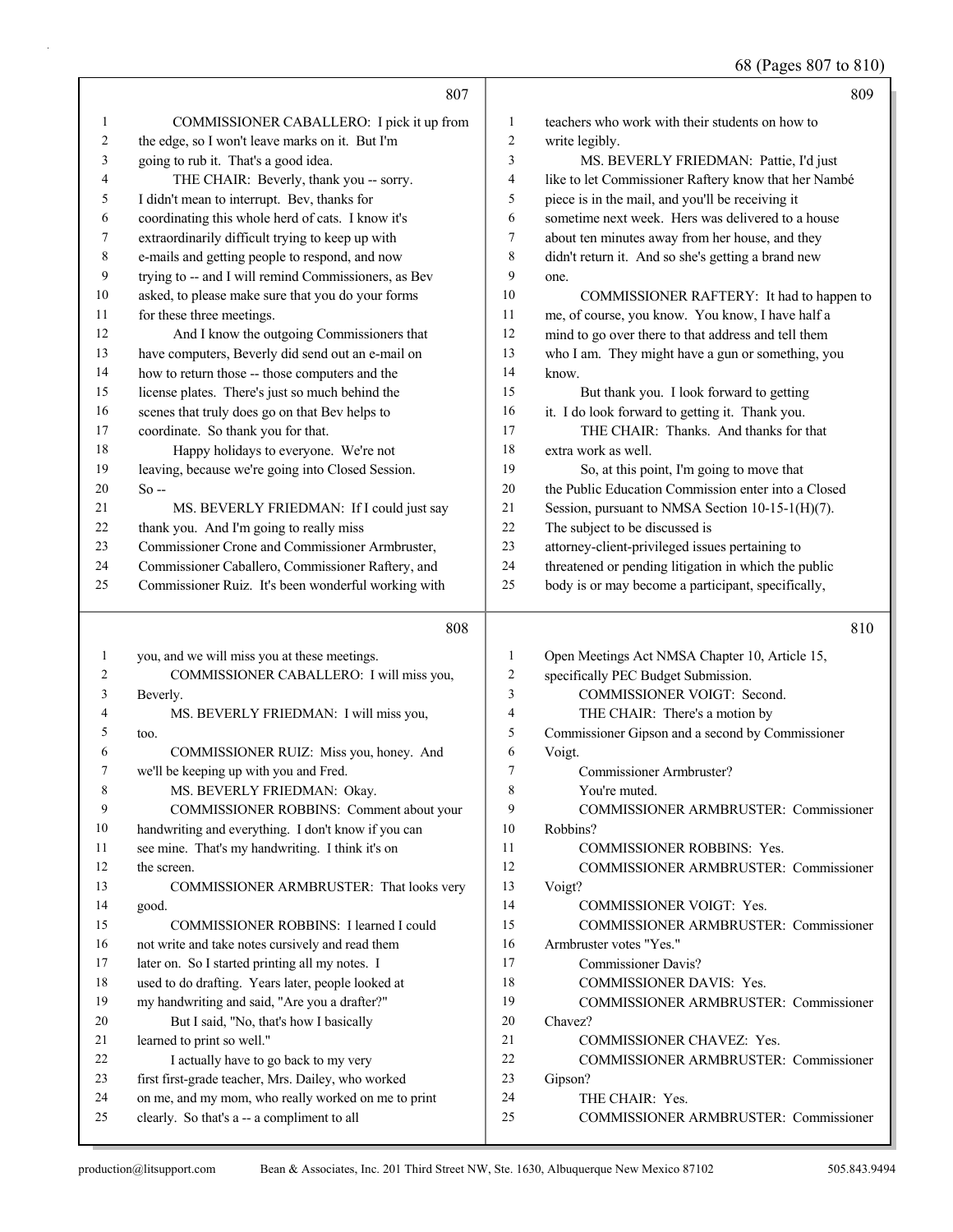69 (Pages 811 to 814)

|        | 811                                                                             |                 | 813                                                            |
|--------|---------------------------------------------------------------------------------|-----------------|----------------------------------------------------------------|
| 1      | Raftery?                                                                        | 1               | THE CHAIR: Okay.                                               |
| 2      | <b>COMMISSIONER RAFTERY: Yes.</b>                                               | $\overline{2}$  | COMMISSIONER ARMBRUSTER: 575, Beverly,                         |
| 3      | COMMISSIONER ARMBRUSTER: Commissioner                                           | 3               | the people who have that -- does it end 3-9-7-3?               |
| 4      | Crone?                                                                          | $\overline{4}$  | MS. BEVERLY FRIEDMAN: I can't see the                          |
| 5      | COMMISSIONER CRONE: No. My dinner's                                             | 5               | number any longer. But I can't see the                         |
| 6      | ready. No. I vote "Yes."                                                        | 6               | Commissioner. I'm not sure who it is.                          |
| 7      | COMMISSIONER ARMBRUSTER: I'll just put                                          | $\overline{7}$  | COMMISSIONER ARMBRUSTER: Michael has a                         |
| 8      | down "Maybe."                                                                   | 8               | 575 number. And --                                             |
| 9      | <b>Commissioner Ruiz?</b>                                                       | 9               | COMMISSIONER CHAVEZ: This is Mike Chavez.                      |
| 10     | <b>COMMISSIONER RUIZ: Yes.</b>                                                  | 10              | MS. BEVERLY FRIEDMAN: Oh, Mike.                                |
| 11     | <b>COMMISSIONER ARMBRUSTER: Commissioner</b>                                    | 11              | COMMISSIONER ARMBRUSTER: Right. And the                        |
| 12     | Caballero?                                                                      | 12              | other one is Trish. So those are the only three                |
| 13     | COMMISSIONER CABALLERO: Yes.                                                    | 13              | that have 575 numbers. And now Michael is here, so             |
| 14     | COMMISSIONER ARMBRUSTER: That's a                                               | 14              | it's not he.                                                   |
| 15     | ten-to-zero vote to go into Executive Session.                                  | 15              | MS. BEVERLY FRIEDMAN: We have seven                            |
| 16     | THE CHAIR: Okay. See you once again on                                          | 16              | Commissioners here now.                                        |
| 17     | the other side.                                                                 | 17              | THE CHAIR: So let's take a step back. So                       |
| 18     | (Executive Session conducted.)                                                  | 18              | for the record, I need to make a technical                     |
| 19     | THE CHAIR: So I move that the Public                                            | 19              | correction that the PEC did not discuss the OMA                |
| 20     | Education Commission end Closed Session. The                                    | 20              | complaint because it was not noticed in the public             |
| 21     | matters discussed in the closed meeting were limited                            | 21              | notice.                                                        |
| 22     | only to these specified in the motion for closure,                              | 22              | So now that everyone is back, I will move                      |
| 23     | and no vote was taken during the Closed Session.                                | 23              | that the PEC end Closed Session. The matters                   |
| 24     | COMMISSIONER DAVIS: I second that.                                              | 24              | discussed in the closed meeting were limited only to           |
| 25     | MS. AMI JAEGER: It's like being in a                                            | 25              | those specified in the motion for closure, and no              |
|        |                                                                                 |                 |                                                                |
|        |                                                                                 |                 |                                                                |
|        | 812                                                                             |                 | 814                                                            |
|        |                                                                                 | $\mathbf{1}$    |                                                                |
| 1<br>2 | circus.                                                                         |                 | vote was taken during the Closed Session.                      |
| 3      | COMMISSIONER ARMBRUSTER: Is it my turn to<br>call names?                        | $\sqrt{2}$<br>3 | COMMISSIONER RUIZ: Second.                                     |
| 4      |                                                                                 | $\overline{4}$  | THE CHAIR: Motion by Commissioner Gipson                       |
| 5      | THE CHAIR: No, it's not.                                                        | 5               | and a second by Commissioner Ruiz.                             |
| 6      | COMMISSIONER ARMBRUSTER: Okay. Sorry.<br>MS. AMI JAEGER: Madam Chair, we need a | 6               | Commissioner Armbruster, will you do roll,<br>please?          |
| 7      | technical correction.                                                           | 7               |                                                                |
| 8      |                                                                                 | 8               | COMMISSIONER ARMBRUSTER: Yes, I will.<br>Commissioner Robbins? |
| 9      | THE CHAIR: Okay.<br>MS. KAREN WOERNER: And do you want to                       | 9               |                                                                |
| 10     | just let the -- if they're trying to call in, the                               | 10              | (No response.)<br>MS. AMI JAEGER: Not here.                    |
| 11     | numbers are on the agenda. Maybe they can call in                               | 11              | THE CHAIR: No, Commissioner Robbins has                        |
| 12     | if you want the rest to join, if they're still                                  | 12              | not been able to get back into the meeting.                    |
| 13     | trying.                                                                         | 13              | COMMISSIONER ARMBRUSTER: Okay. You're                          |
| 14     | COMMISSIONER ARMBRUSTER: I did call one                                         | 14              | going to have to tell me, because I can't see                  |
| 15     | of those numbers on the agenda.                                                 | 15              | anybody.                                                       |
| 16     | MS. BEVERLY FRIEDMAN: Karen, there's                                            | 16              | Commissioner Voigt?                                            |
| 17     | someone else at 575-494-X X X X.                                                | 17              | COMMISSIONER VOIGT: Yes.                                       |
| 18     | THE CHAIR: What's the technical                                                 | 18              | COMMISSIONER ARMBRUSTER: Okay.                                 |
| 19     | correction? Do I have to put it in this motion?                                 | 19              | Commissioner Armbruster votes "Yes."                           |
| 20     | MS. AMI JAEGER: I think you should say,                                         | 20              | <b>Commissioner Davis?</b>                                     |
| 21     | "I need to make a technical correction," so it gets                             | 21              | COMMISSIONER DAVIS: Yes.                                       |
| 22     | into the transcript. It's not a motion, just -- and                             | 22              | COMMISSIONER ARMBRUSTER: Commissioner                          |
| 23     | the technical correction is that we did not discuss                             | 23              | Chavez?                                                        |
| 24     | the OMA complaint, since it was not noticed on the                              | 24              | COMMISSIONER CHAVEZ: Yes.                                      |
| 25     | agenda.                                                                         | 25              | COMMISSIONER ARMBRUSTER: Commissioner                          |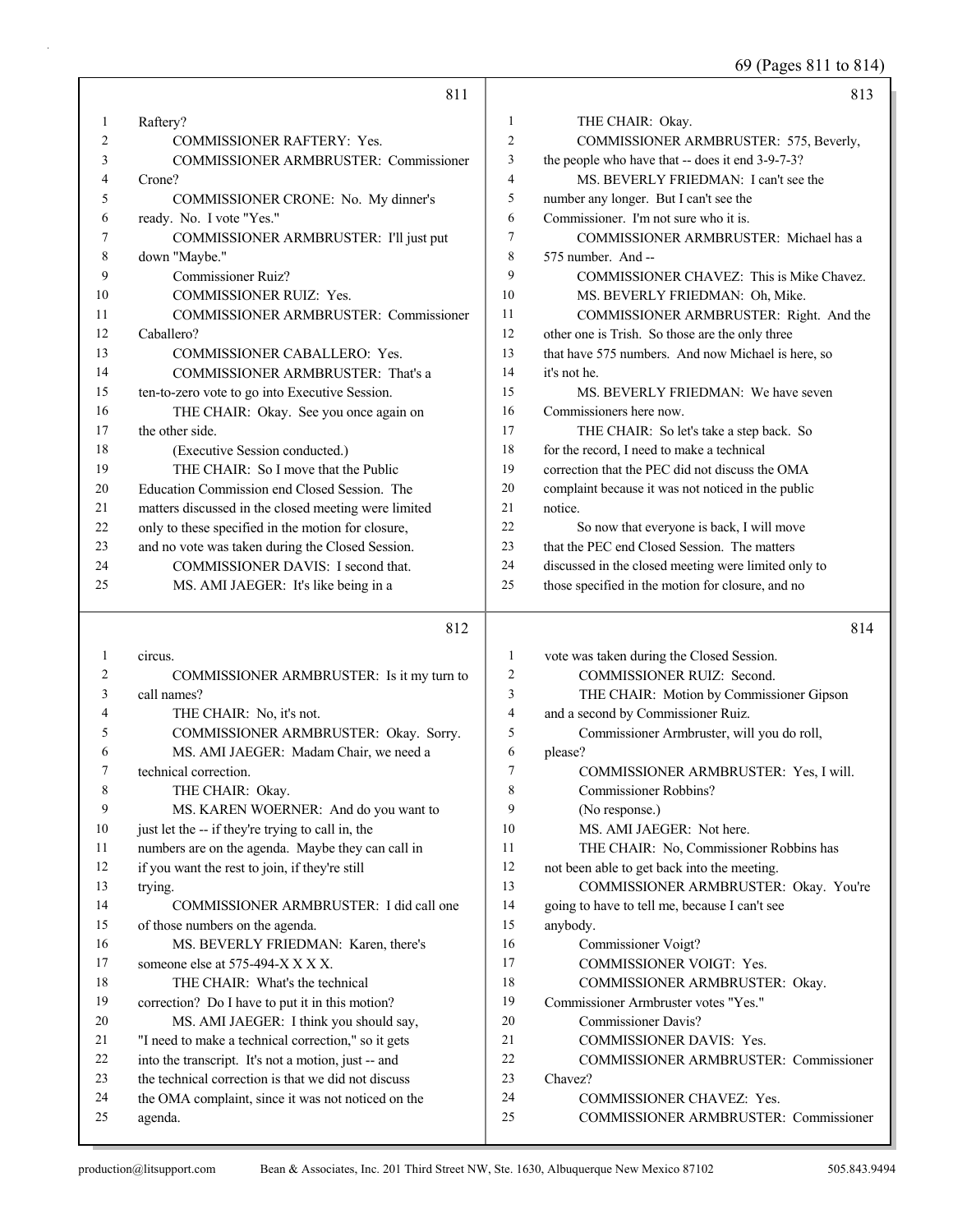70 (Pages 815 to 818)

|                | 815                                                                                                  |                | 817                                                                                                      |
|----------------|------------------------------------------------------------------------------------------------------|----------------|----------------------------------------------------------------------------------------------------------|
| 1              | Gipson?                                                                                              | 1              | BEFORE THE PUBLIC EDUCATION COMMISSION                                                                   |
| $\overline{2}$ | THE CHAIR: Yes.                                                                                      | $\overline{2}$ | STATE OF NEW MEXICO                                                                                      |
| 3              | <b>COMMISSIONER ARMBRUSTER: Commissioner</b>                                                         | 3              |                                                                                                          |
| 4              | Raftery?                                                                                             | $\overline{4}$ |                                                                                                          |
| 5              | <b>COMMISSIONER RAFTERY: Yes.</b>                                                                    | 5<br>6         |                                                                                                          |
| 6              | COMMISSIONER ARMBRUSTER: Commissioner                                                                | $\tau$         | REPORTER'S CERTIFICATE                                                                                   |
| 7              | Crone?                                                                                               | $\,$ 8 $\,$    | I, Cynthia C. Chapman, RMR, CCR #219, Certified                                                          |
| 8              | (No response.)                                                                                       | $\overline{9}$ | Court Reporter in the State of New Mexico, do hereby                                                     |
| 9              | THE CHAIR: Commissioner Crone has not                                                                | 10             | certify that the foregoing pages constitute a true                                                       |
| 10             | been able to get back in.                                                                            | 11             | transcript of proceedings had before the said                                                            |
| 11             | COMMISSIONER ARMBRUSTER: Okay.                                                                       | 12<br>13       | NEW MEXICO PUBLIC EDUCATION COMMISSION, held via<br>video teleconference, in the State of New Mexico, in |
| 12             | <b>Commissioner Ruiz?</b>                                                                            | 14             | the matter therein stated.                                                                               |
| 13             | <b>COMMISSIONER RUIZ: Yes.</b>                                                                       | 15             | In testimony whereof, I have hereunto set my                                                             |
| 14             | COMMISSIONER ARMBRUSTER: Commissioner                                                                | 16             | hand on December 28, 2020.                                                                               |
| 15             | Gipson, is she there?                                                                                | 17             |                                                                                                          |
| 16             | THE CHAIR: She is, but she's -- you're                                                               | 18             |                                                                                                          |
| 17             | muted, Commissioner Ruiz.                                                                            | 19             | Cynthia C. Chapman, RMR-CRR, NM CCR #219                                                                 |
| 18             | <b>COMMISSIONER RUIZ: Yes.</b>                                                                       | 20             | BEAN & ASSOCIATES, INC.                                                                                  |
| 19             | THE CHAIR: She said "Yes."                                                                           |                | 201 Third Street, NW, Suite 1630                                                                         |
| 20             | COMMISSIONER ARMBRUSTER: Yes, I heard                                                                | 21             | Albuquerque, New Mexico 87102                                                                            |
| 21             | that.                                                                                                |                | License Expires: 12/31/21                                                                                |
| 22             | Commissioner Caballero?                                                                              | 22             |                                                                                                          |
| 23             | THE CHAIR: Commissioner Caballero has not                                                            | 23<br>24       |                                                                                                          |
| 24             | been able to get back in.                                                                            |                | Job No.: 3830N (CC)                                                                                      |
| 25             | COMMISSIONER ARMBRUSTER: Okay. So we                                                                 | 25             | Proofed by: KW                                                                                           |
|                |                                                                                                      |                |                                                                                                          |
|                | 816                                                                                                  |                | 818                                                                                                      |
|                |                                                                                                      | $\mathbf{1}$   |                                                                                                          |
| 1              | have a seven-to-zero vote to come out of the                                                         | 2              | <b>RECEIPT</b><br>JOB NUMBER: 3830N CC Date: 12/11/20                                                    |
| 2              | session. The motion passes.                                                                          | $\mathfrak{Z}$ | PROCEEDINGS: PUBLIC MEETING                                                                              |
| 3<br>4         | THE CHAIR: Motion passes, seven-to-zero.                                                             | $\overline{4}$ |                                                                                                          |
| 5              | Three Commissioners were unable to get                                                               | 5              | CASE CAPTION: In re: Public Meeting of the Public<br><b>Education Commission</b>                         |
| 6              | back into the meeting.                                                                               | 6              | **************************                                                                               |
| 7              | So I am going to adjourn this meeting.                                                               | $\tau$         | ATTORNEY: MS. BEVERLY FRIEDMAN - PED                                                                     |
| 8              | Thank you, all, very much, especially for the last                                                   | 8              | DOCUMENT: Transcript / Exhibits / Disks / Other                                                          |
| 9              | five minutes. Appreciate this. Continue to stay<br>safe. Have happy holidays, safer holidays, and we | 9              |                                                                                                          |
| 10             | will see you soon. Thank you, all, everyone.                                                         | 10             | DATE DELIVERED: _______________ DEL'D BY: __________<br>REC'D BY: $\qquad \qquad$ TIME:                  |
| 11             | (Proceedings concluded at 6:08 p.m.)                                                                 | 11             | **************************                                                                               |
| 12             |                                                                                                      | 12             | ATTORNEY:                                                                                                |
| 13             |                                                                                                      | 13             | DOCUMENT: Transcript / Exhibits / Disks / Other                                                          |
| 14             |                                                                                                      | 14             | DATE DELIVERED: ________________ DEL'D BY: ___________                                                   |
| 15             |                                                                                                      | 15             |                                                                                                          |
| 16             |                                                                                                      | 16             | *************************                                                                                |
| 17             |                                                                                                      | 17             | ATTORNEY:                                                                                                |
| 18             |                                                                                                      | 18             | DOCUMENT: Transcript / Exhibits / Disks / Other                                                          |
| 19             |                                                                                                      | 19             |                                                                                                          |
| 20             |                                                                                                      | 20             | $RECD BY:$ TIME:                                                                                         |
| 21             |                                                                                                      | 21             | ***************************                                                                              |
| 22             |                                                                                                      | 22             | ATTORNEY:                                                                                                |
| 23             |                                                                                                      | 23             | DOCUMENT: Transcript / Exhibits / Disks / Other                                                          |
| 24<br>25       |                                                                                                      | 24             | DATE DELIVERED: _______________ DEL'D BY: __________                                                     |